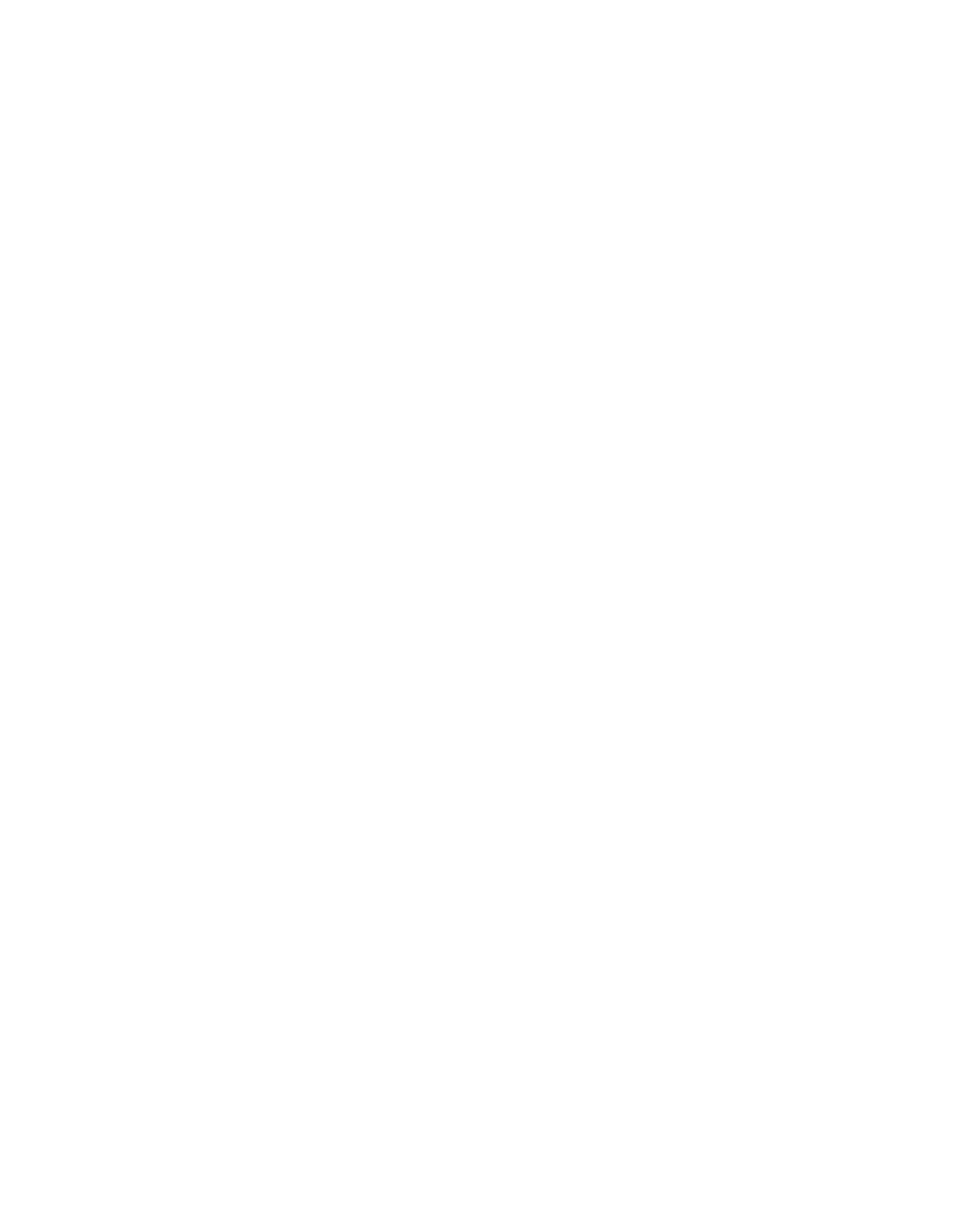# **ATKINS**

**Atkins North America, Inc.**  3570 Carmel Mountain Road, Suite 300 San Diego, California 92130

**Telephone: +1.858.874.1810**  Fax: +1.858.259.0741

**www.atkinsglobal.com/northamerica** 

July 31, 2012

Chris Jacobs, Senior Planner City of La Mesa 8130 Allison Avenue La Mesa, CA 91942

#### **Subject: Greenhouse Gas Emissions Analysis Collier Park Renovations Project City of La Mesa, San Diego County, California**

Dear Mr. Jacobs:

This letter report provides an assessment of the potential impacts related to greenhouse gas (GHG) emissions that would occur as a result of the Collier Park Renovations Project (project).

#### **PROJECT DESCRIPTION**

Collier Park is a 7.7-acre park located at 4401 Palm Avenue in the City of La Mesa, situated between Palm Avenue to the west and 4<sup>th</sup> Street/Upland Street to the east. On April 24, 2007, the City Council authorized the preparation of a master plan for Collier Park. The approach for the master plan was structured around an interactive "Take Part" public process to address any neighborhood concerns, assess the optimum use of the site, and identify potential funding sources for improvements. Community stakeholders were involved in the master planning process, which included written surveys, individual interviews, and public workshops. The draft Collier Park Master Plan was never finalized or adopted. However, aspects of the proposed project are largely based upon the concepts proposed within the draft Master Plan.

The project is organized into four areas: 1) Panhandle; 2) Spring House; 3) History Hill; and 4) Collier Club House. The improvements associated with the four project areas are discussed below. The improvements proposed are conceptual in nature, and detailed plans have not been finalized, except for the Panhandle area of the park. The GHG emission analysis evaluates a worst-case scenario with respect to the impacts associated with the construction and operation of the project.

#### **Panhandle**

The first phase of improvements to Collier Park would occur in the Panhandle area, which is situated in the southern and western portions of the park. The Panhandle area is primarily developed for recreational use with existing facilities such as a parking lot, tennis court, playground, and restrooms. Proposed improvements in the Panhandle area include relocation of a water fountain; replacement of the existing playground, restrooms, tennis court, bus stop, and parking area; and installation of walking paths, landscaping, drainage, and security features. The existing 25 space parking lot would be removed and replaced with 21 on-site parking spaces throughout the park. Three pedestrian entrances would be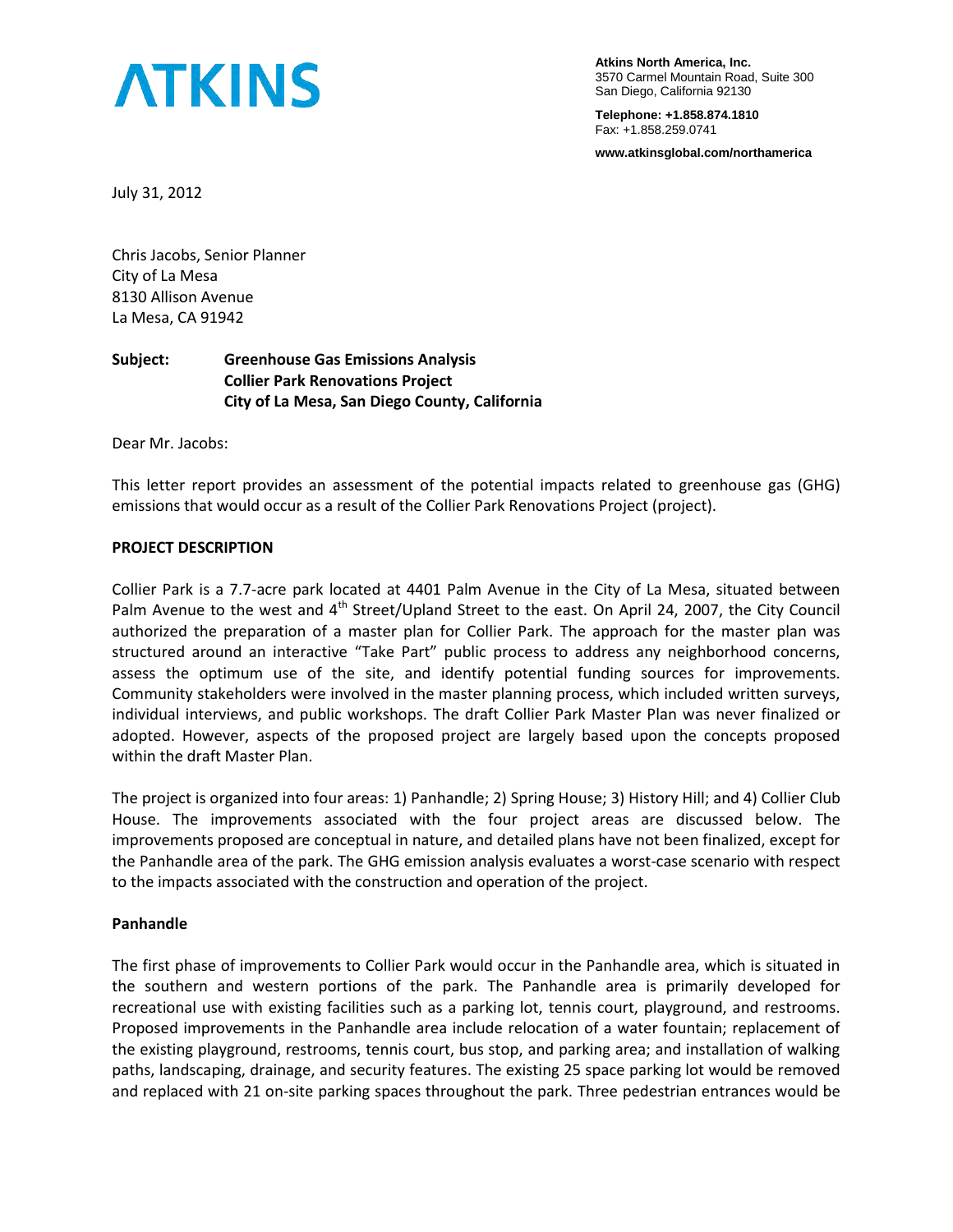Mr. Chris Jacobs July 31, 2012 Page 2 of 12



constructed along Palm Avenue. At least one entrance from Upland Street would be added to encourage pedestrian use by residents in the neighborhood to the east. Another walking path would be constructed from the park's main entrance at the corner of Palm Avenue and Pasadena Avenue, extending southeast to the new playgrounds. This entrance walkway would also extend to housing adjacent to the south side of the park. To the extent possible, all walking paths within the park would be handicap accessible and appropriate for all abilities, and would create internal park connections as well as connections with surrounding streets.

#### **Spring House**

Resolution No. 15191 was adopted by the City Council on October 22, 1985, designating Collier Park and La Mesa Spring House as a local historical landmark. On February 27, 2007, the City Council requested that the Spring House be referred to the City's Historic Preservation Commission (HPC). The HPC discussed the potential options and concepts for recognizing the historic value of the Spring House that could be incorporated into future designs for Collier Park improvements. The HPC recommended that, if funds were not available for complete restoration, the stone walls around the base of the building, the cistern, and related accoutrements be maintained and preserved to serve as an interpretive center.

The existing Spring House is located within the Panhandle area of Collier Park. The City is exploring various options with regard to the Spring House, including restoration, reconstruction, and replacement. Under the proposed project, the existing Spring House would be deconstructed down to the stone rubble wall base. The wall base would then be repaired to create an outdoor interpretive center chronicling the history of the park. The creation of the interpretive center would include stabilization of the remaining concrete and stone wall structure, the addition of a new concrete floor finish, waterproofing of the cistern, and the addition of outdoor interpretive exhibits.

#### **History Hill**

The History Hill area is located in the southeastern portion of Collier Park, east of the Panhandle area. This area currently consists of mostly undeveloped parkland. The History Hill area would be converted into a grassy amphitheater built into the hillside. The natural elevation would be utilized for "stadiumstyle" seating composed of pavers and decomposed granite, fronted by a flat area for recreation or performances. The amphitheater would offer casual seating capacity for 50 park visitors and would be suitable for intimate performances and gatherings. A small portion of the amphitheater area would be designated as rental space for weddings and other similar events. The amphitheater would be located adjacent to the Spring House, creating an opportunity for the two features to be used together as a single venue.

The entire History Hill area would be terraced and planted with new landscaping to provide natural spaces for informal gatherings along the unpaved paths meandering through the amphitheater area. Project grading would lower the existing topography of the History Hill area. Three walkways would be constructed within the amphitheater area. These paths would be composed of decomposed granite and terraced to accommodate the topography. The decomposed granite walkways would be interspersed with grass and sandstone steps. The southern portion of the History Hill area would include a walkway that provides access to the southern portion of the Panhandle area.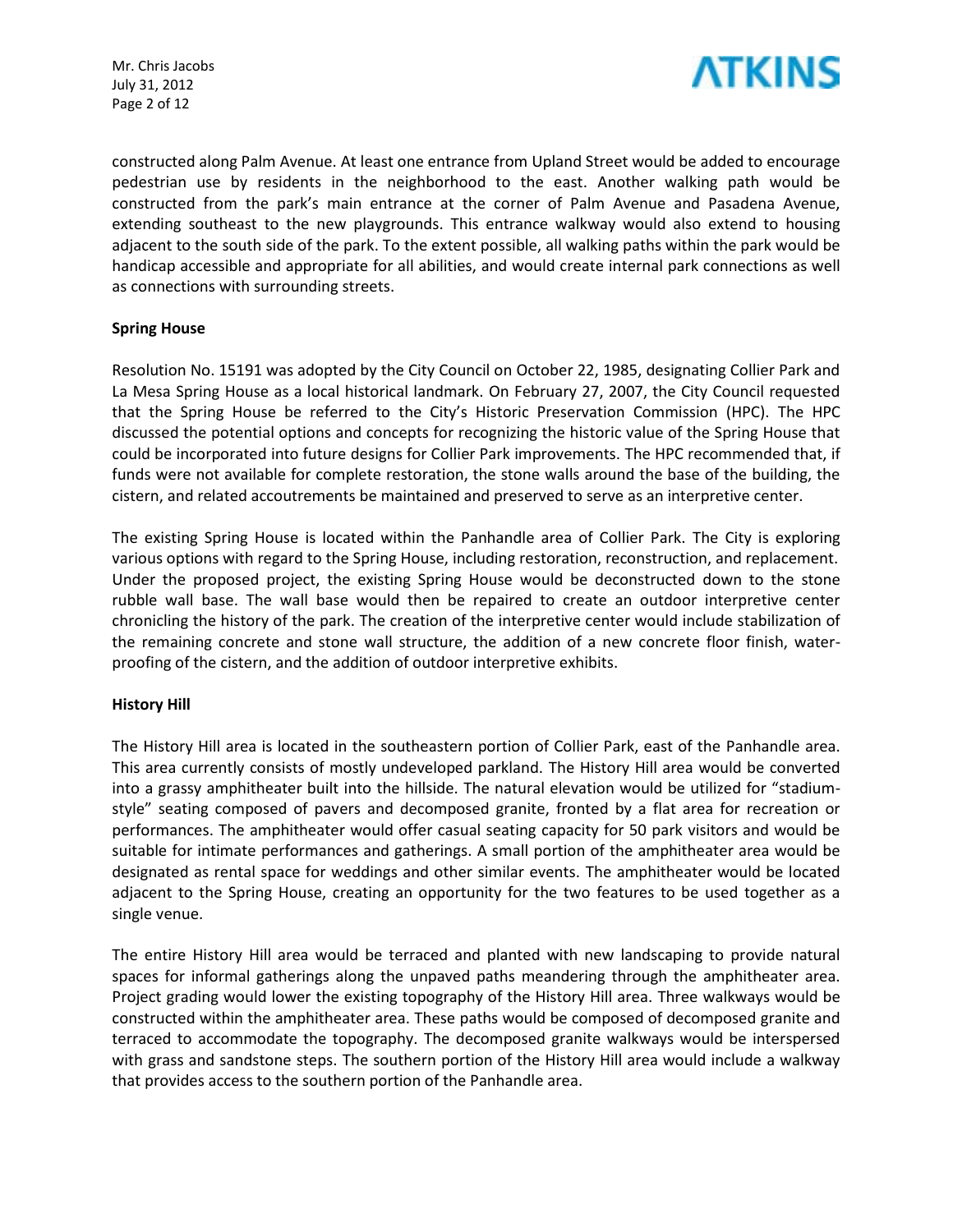Mr. Chris Jacobs July 31, 2012 Page 3 of 12



#### **Collier Club House**

The Collier Club House area is located in the northern portion of Collier Park. This area currently consists of mostly undeveloped parkland. Proposed improvements in the Collier Club House area include construction of a club house building, outdoor seating areas, a plaza area, and parking, as well as the installation of walking paths, landscaping, and security features. The Collier Club House area would be developed to contain a new 2,500 square-foot club house building for public use. West of the new club house building, two separate outdoor seating areas and a ceremony stage, with a maximum capacity of 300 persons, would be constructed. East of the new club house building, a plaza area would be constructed that would contain benches, an unpaved pathway, and green space. A water feature, fire pit and outdoor cooking and dining area would be located north of the new club house building. Passive exercise areas, such as an oversized chess game and bocce ball courts or similar types of activities, would be located south of the new club house building. An asphalt parking lot with 34 spaces would be constructed within the northeastern portion of the Collier Club House area.

Two pedestrian crossings would be installed across Pasadena Avenue. One pedestrian crossing would provide access between the Collier Club House and History Hill areas near the intersection of Upland Street and Pasadena Avenue. The other pedestrian crossing would provide access between the Collier Club House area and the Spring House area in the central portion of the park.

A concrete sidewalk would be constructed along the western side of Upland Street for the length of the park boundary along this roadway. A connected sidewalk would also extend from Upland Street into the center of the park along the northern side of Pasadena Avenue, terminating at the pedestrian crossing in the Collier Club House area. The portion of the sidewalk within the park boundary would include a handicap ramp and landing system. A separate, unpaved path would be constructed between the plaza area, near the intersection of Upland Street and Pasadena Avenue, and the new club house. Benches would be interspersed throughout the Collier Club House area.

To the extent possible, all walking paths would be handicap accessible and appropriate for all abilities. Paths would be placed to encourage physical activity and facility walkability. Walking paths would create connections within the park and with surrounding streets.

#### **BACKGROUND**

Climate change refers to any substantial change in measures of climate (such as temperature, precipitation, or wind) lasting for decades or longer. GHGs are gases that trap heat in the atmosphere, analogous to the way a greenhouse retains heat. The accumulation of GHGs in the atmosphere regulates the earth's temperature. Without the natural heat-trapping effects of GHGs, the earth's temperature would be about 34 degrees Celsius cooler (California Climate Action Team [CCAT] 2007). California Health and Safety Code Section 38505(g) defines GHGs to include the following compounds: carbon dioxide (CO<sub>2</sub>), methane (CH<sub>4</sub>), nitrous oxide (N<sub>2</sub>O), chlorofluorocarbons (CFCs), hydrofluorocarbons (HFCs), perfluorocarbons (PFCs), and sulfur hexafluoride (SF $_6$ ).

Carbon dioxide enters the atmosphere through the burning of fossil fuels, solid waste, trees and wood products, and as a result of other chemical reactions such as through the manufacturing of cement. Globally, the largest source of Carbon dioxide emissions is the combustion of fossil fuels in power plants,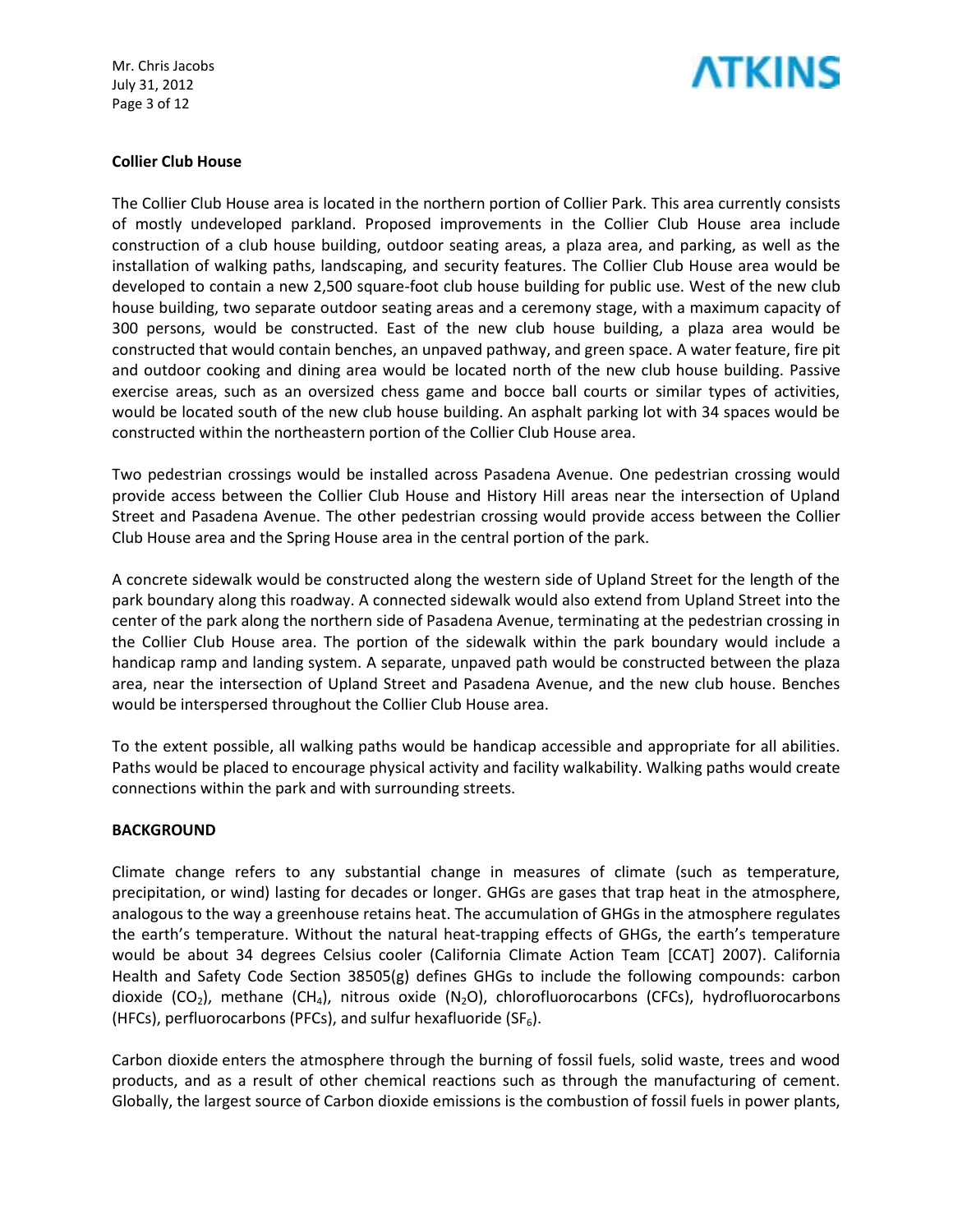Mr. Chris Jacobs July 31, 2012 Page 4 of 12



automobiles, industrial facilities, and other similar sources (EPA 2011). Methane is emitted from a variety of both human-related and natural sources, including fossil fuel production, animal husbandry, rice cultivation, biomass burning, and waste management (EPA 2011). Nitrous oxide is emitted during agricultural and industrial activities, as well as during combustion of fossil fuels and solid waste (EPA 2010).

HFCs, PFCs, and  $SF<sub>6</sub>$  are synthetic, powerful GHGs that are emitted from a variety of industrial processes, and the production of chlorodifluoromethane (HCFC-22), which was previously used in air conditioning applications, but is being phased out (EPA 2012). The proposed project would not include any industrial processes. If the proposed Collier Club House includes a small air conditioning unit, it would be a new unit that would not use HCFC-22. Therefore, these GHGs are not included in this analysis.

Individual GHGs have varying heat-trapping properties and atmospheric lifetimes. Table 1 identifies the  $CO<sub>2</sub>$  equivalent (CO<sub>2</sub>e) and atmospheric lifetimes of basic GHGs. Each GHG is compared to  $CO<sub>2</sub>$  with respect to its ability to trap infrared radiation, its atmospheric lifetime, and its chemical structure. The  $CO<sub>2</sub>e$  is a consistent methodology for comparing GHG emissions since it normalizes various GHG emissions to a consistent measure. For example, CH<sub>4</sub> is a GHG that is 21 times more potent than CO<sub>2</sub>; therefore, one metric ton of  $CH_4$  is equal to 21 metric tons  $CO_2$ e.

| GHG            | <b>Formula</b>   | <b>Carbon Dioxide</b><br>Equivalent (CO <sub>2</sub> e) | <b>Atmospheric</b><br>lifetime (years) |
|----------------|------------------|---------------------------------------------------------|----------------------------------------|
| Carbon dioxide | CO <sub>2</sub>  |                                                         | 50-200                                 |
| Methane        | CH <sub>A</sub>  | 21                                                      | 12                                     |
| Nitrous oxide  | N <sub>2</sub> O | 310                                                     | 114                                    |

#### **Table 1 Carbon Dioxide Equivalents and Atmospheric Lifetimes of Basic GHGs**

Source: EPA 2011

#### **REGULATORY SETTING**

#### **Assembly Bill 32, the California Global Warming Solutions Act of 2006**

In September 2006, the California State Legislature adopted AB 32, the California Global Warming Solutions Act of 2006. AB 32 focuses on reducing GHG emissions in California. Under AB 32, CARB has the primary responsibility for reducing GHG emissions and continues the CCAT to coordinate statewide efforts and promote strategies that can be undertaken by many other California agencies. AB 32 requires the CARB to adopt rules and regulations that would achieve GHG emissions equivalent to statewide levels in 1990 by 2020. In general, AB 32 directs the CARB to adopt quantifiable, verifiable, and enforceable emission reduction measures by regulation that will achieve the statewide GHG emissions limit by 2020. The emission reduction measures may include direct emission reduction measures, alternative compliance mechanisms, and potential monetary and non-monetary incentives that reduce GHG emissions from any sources or categories of sources that CARB finds necessary to achieve the statewide GHG emissions limit. CARB is also directed to monitor compliance with and enforce any emission reduction measure adopted pursuant to AB 32.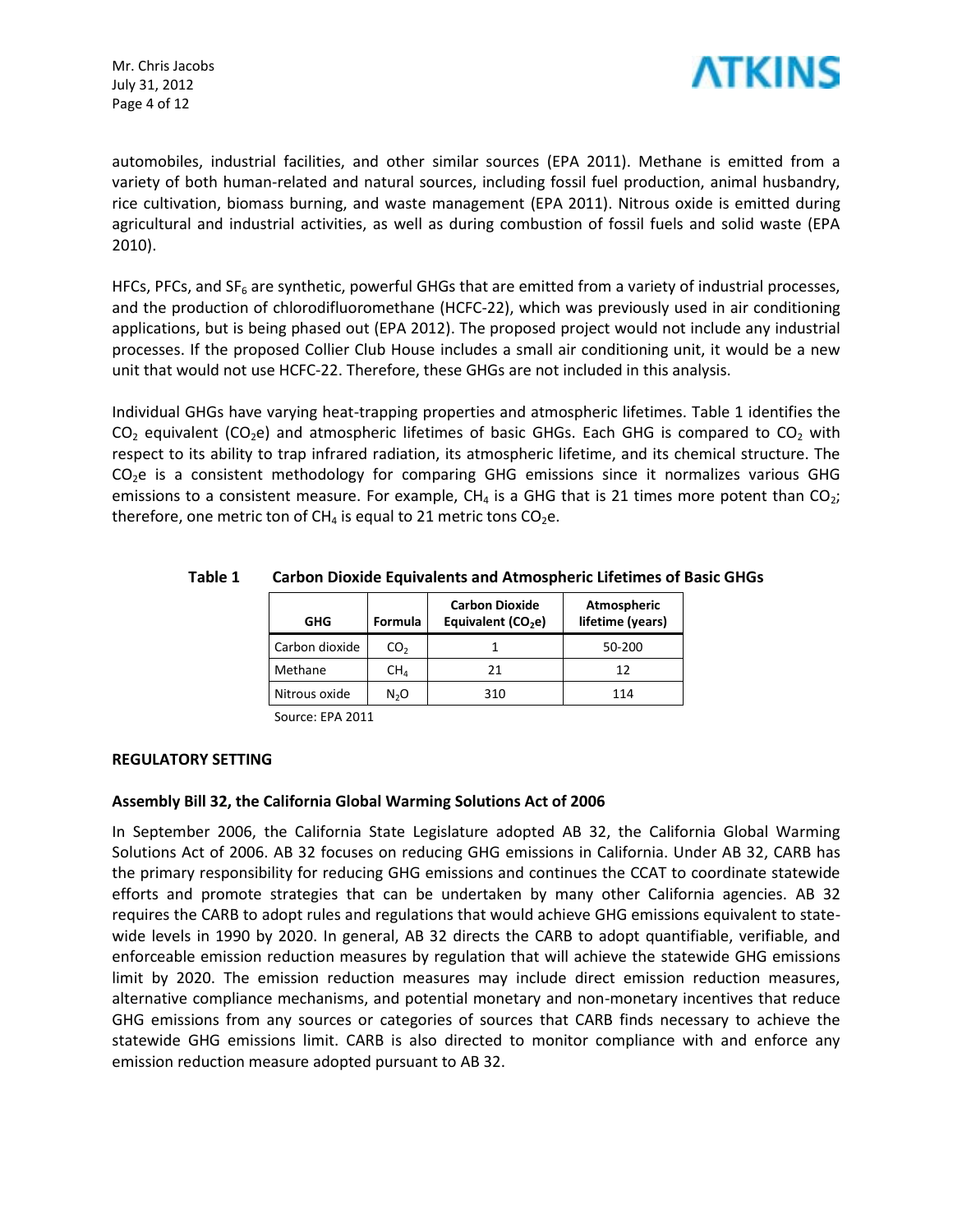Mr. Chris Jacobs July 31, 2012 Page 5 of 12



CARB has made available a list of discrete early action GHG emission reduction measures. CARB has also published a staff report titled *California 1990 GHG Emissions Level and 2020 Emissions Limit* that determined the statewide levels of GHG emissions in 1990 (CARB 2007). CARB identified 427 million metric tons (MT) CO<sub>2</sub>e as the total statewide aggregated GHG 1990 emissions level and 2020 emissions limit. Additionally in December 2008, the CARB adopted the Climate Change Scoping Plan, which outlines the state's strategy to achieve the 2020 GHG limit. This scoping plan proposes a comprehensive set of actions designed to reduce overall GHG emissions in California, improve the environment, reduce dependence on oil, diversify energy sources, save energy, create new jobs, and enhance public health. The plan emphasizes a cap-and-trade program, but also includes the discrete early actions.

#### **Executive Order S-3-05**

Executive Order S-3-05 established the following GHG emission reduction targets: by 2010, reduce GHG emissions to 2000 levels; by 2020, reduce GHG emissions to 1990 levels; by 2050, reduce GHG emissions to 80 percent below 1990 levels. The first CCAT Report in 2006 contained recommendations and strategies to help ensure the targets in Executive Order S-3-05 are met. The latest CCAT Biennial Report was released in April 2010. It expands on the policy oriented 2006 assessment. This report provides new information and scientific findings. The new information and details in the CCAT Assessment Report include development of new climate and sea-level projections using new information and tools that have become available since the preparation of the previous report; and evaluation of climate change within the context of broader social changes, such as land-use changes and demographic shifts (CCAT 2010).

#### **County of San Diego Guidelines for Determining Significance – Climate Change**

The County of San Diego published its Guidelines for Determining Significance for Climate Change on February 17, 2012. The purpose of the guideline document is to ensure that new development achieves its fair share of emissions reductions needed to meet the statewide AB 32 mandate. The County's guidelines establish a screening level threshold of 2,500 MT of  $CO<sub>2</sub>e$  emitted annually. Projects that would emit more than 2,500 MT  $CO<sub>2</sub>e$  annually would result in a potentially significant cumulatively considerable impact and would be required to incorporate measures from the County's Climate Action Plan (CAP) and prepare a technical analysis to demonstrate that the project's design features, along with CAP measures and, if necessary, additional mitigation measures, are incorporated that would allow the project to be below the applicable County significance threshold. There are four possible thresholds: one based on GHG emissions per service population, a maximum for annual GHG emissions from development projects, a GHG limit for stationary emissions sources, and a required percent reduction compared to business as usual emissions. The guidelines are based on regional data and as such may also be appropriate for usage by lead agencies in the region other than the County of San Diego.

#### **STANDARDS OF SIGNIFICANCE**

The CEQA Guidelines do not quantify the amount of GHG emissions that would constitute a significant impact on the environment. Instead, they leave the determination of the significance of GHG emissions up to the lead agency and authorize the lead agency to consider thresholds of significance previously adopted or recommended by other public agencies or recommended by experts (CEQA Guidelines §§ 15064.4(a), 15064.7(c).)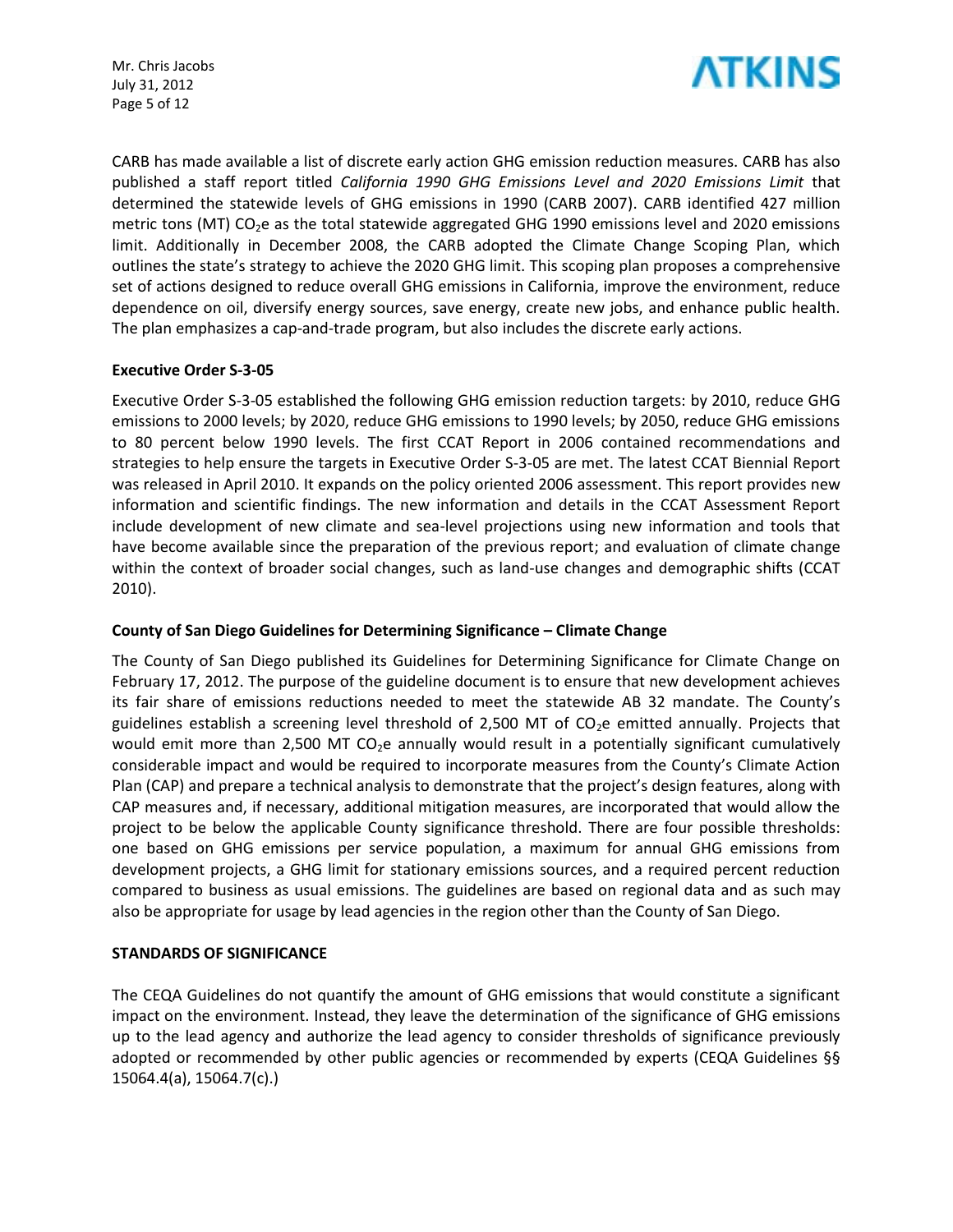Mr. Chris Jacobs July 31, 2012 Page 6 of 12



The City of La Mesa has decided to use the County of San Diego's Guidelines for Determining Significance for Climate Change, published on February 17, 2012. As stated in this document, the guidelines are based on regional data, including the incorporated cities and may be used by lead agencies in the region other than the County of San Diego. The purpose of the guideline document is to ensure that new development achieves its fair share of emissions reductions needed to meet the statewide AB 32 mandate. The County's guidelines establish a screening level threshold of 2,500 MT of  $CO<sub>2</sub>e$  emitted annually during either construction or operation. Projects that would emit more than 2,500 MT CO<sub>2</sub>e annually during either construction or operation would result in a potentially significant impact.

#### **CONSTRUCTION IMPACTS**

Construction activities would result in temporary increases in air pollutant emissions. These emissions would be generated primarily from construction equipment exhaust, earth disturbance, construction worker vehicle trips, and heavy duty truck trips. Air pollutant emissions were estimated using the worstcase activity data and the emission factors included in the CalEEMod model (Version 2011.1.1), which takes into account the hours of operation, load factor, and the emission factors for each piece of equipment. For detailed model assumptions and output, please see Attachment A.

The project would be completed in phases, generally corresponding to the four areas described above, with each phase of construction anticipated to occur over a six to 14 month period. The Panhandle area would be constructed first and would be completed prior to the construction of the other three phases. The remaining areas may be constructed in any order and may be constructed concurrently. Dates of construction are currently unknown. It is assumed that construction of the Panhandle area would begin as early as January 2013, and construction of the other phases would begin as early as January 2014.

Grading of the entire site would require approximately 34,100 cubic yards (CY) of cut and approximately 14,800 CY of fill. Two options for site grading are being considered. The first grading option would balance the cut/fill on-site. Under this option, the History Hill and Collier Club House areas would be graded to reduce the steepness of the slopes within each area, and the cut materials from these areas would be used to fill the natural bowl in the Panhandle area. The second grading option would not balance the cut/fill on-site. This option would result in the import of material to the Panhandle area, and the export of a greater amount of material from the History Hill area and Collier Club House area, and would allow grading of the park site to occur in phases. This analysis assumes the second grading option because it would require more truck trips for hauling and is the worst-case scenario in terms of GHG emissions.

Construction equipment required for the proposed project would consist of typical construction equipment, including a front end loader, backhoe, graders, and dozers. Construction assumptions specific to each of the four projects are described below.

**Panhandle Area.** The Panhandle area phase of construction would include 2.6 acres of the park. Construction of this phase would take 12 months and would require demolition of 23,360 square feet (SF) of existing park features and grading of the entire Panhandle area (3 months); installation of utilities and foundations (3 months). Construction of the new restroom building and installation of landscaping, irrigation, hardscape, and the playgrounds would take approximately 6 months. Grading would require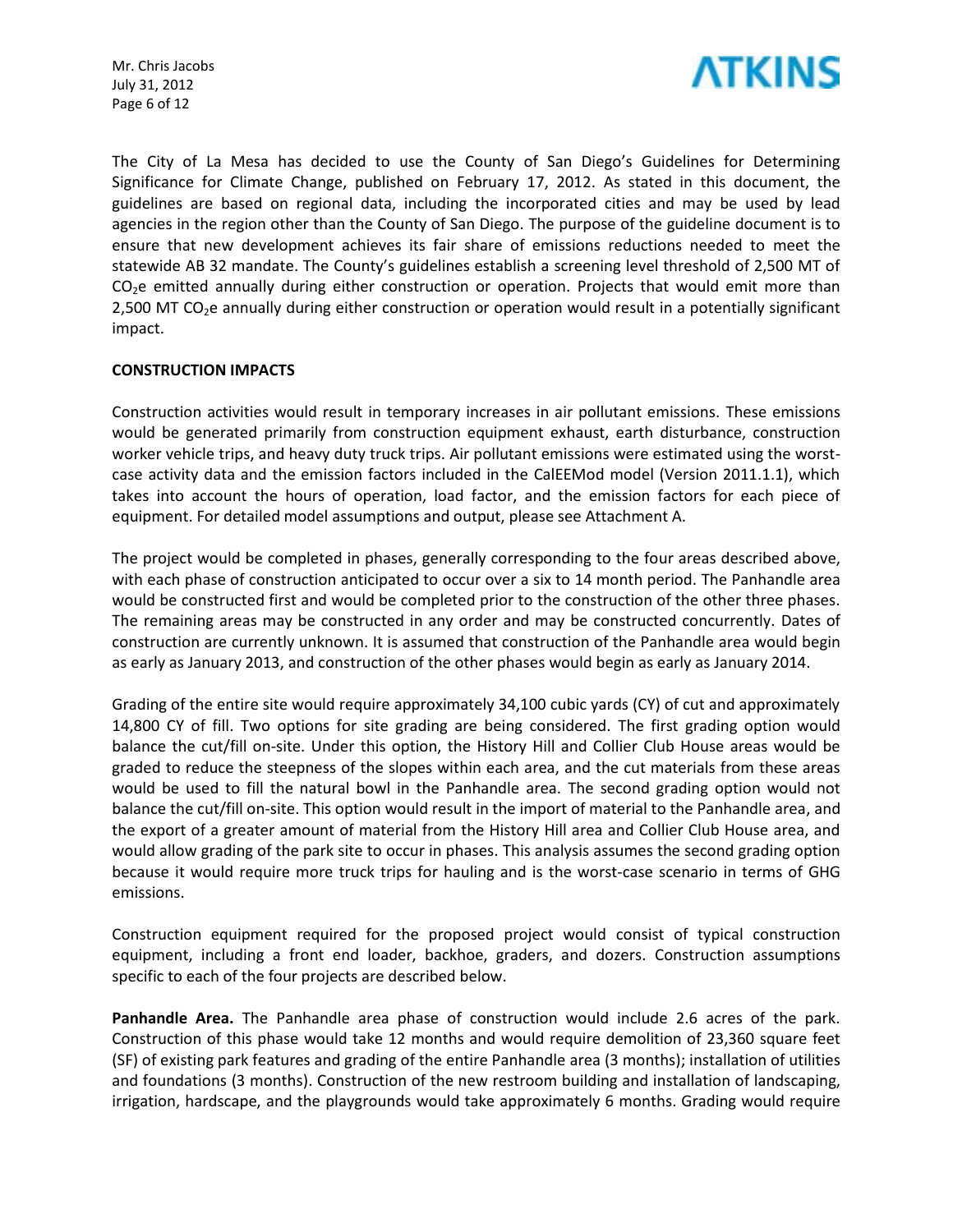Mr. Chris Jacobs July 31, 2012 Page 7 of 12



626 CY of cut material and 8,522 CY of fill. Demolition and grading would require a total of 7,982 truck trips to export soil and material and 8 daily worker commute trips. Installation of utilities and foundations would require a total of 25 material import trips and 12 daily worker commute trips. Restroom construction, hardscaping, and landscaping would require a total of 70 material import trips and 16 daily worker commute trips.

**Spring House.** The Spring House phase would redevelop approximately 1,300 SF of the existing park. As described in the Project Description, several options for the Spring House are being considered. For the purposes of this GHG analysis, demolition and replacement of the Spring House with an interpretive center is assumed, which is considered the worst-case scenario. Construction of this phase would last approximately 9 months and would require demolition of the existing 1,300 SF Spring House (2 months), construction of the new interpretive center (3 months), and installation of hardscaping and landscaping (4 months). Demolition would require a total of 10 truck trips to dispose of demolished material, and 8 daily worker commute trips. Interpretive center construction would require a total of 11 material import trips and 12 daily worker commute trips.

**History Hill.** The History Hill phase would develop approximately 2.5 acres of the park. Construction of this phase would take approximately 9 months and would require grading of the area (6 months), installation of hardscaping and walkway areas (1 month), and installation of park features and landscaping (2 months). This phase would require 7,182 CY of cut material and 765 CY of fill. Grading would require a total of 672 truck haul trips to export soil and trees and 6 daily worker commute trips. Hardscaping would require a total of 55 material import trips and 8 daily worker commute trips. Finishing park features and landscaping would require 5 material import trips and 12 daily worker commute trips.

**Collier Club House.** The Collier Club House phase would develop approximately 2.5 acres of the park. Construction of this phase would take approximately 14 months and would require grading of the area (4 months); installation of utilities and a retaining wall (4 months); construction of the club house, irrigation, and hardscaping (4 months); and installation of final park features and landscaping (2 months). This phase would require 26,273 CY of cut material and 5,487 CY of fill. Grading would require a total of 2,119 truck haul trips to export soil and trees and 8 daily worker commute trips. Retaining wall construction and utilities installation would require a total of 1 material import trip and 12 daily worker commute trips. Hardscaping and club house construction would require 100 material import trips and 16 daily worker commute trips. Finishing park features and landscaping would require 10 material import trips and 8 daily worker commute trips.

The GHG emissions from each phase of project construction are included in Table 2. With the exception of the Collier Club House Phase, all of the construction phases would be completed within 12 months; therefore, the total GHG emissions from each phase are also the phase's annual GHG emissions. To be conservative, the total GHG emissions from the Collier Club House Phase, which would be constructed over approximately 14 months, are included in the annual GHG emissions for this phase. As shown in Table 2, none of the individual construction phases would result in construction emissions that would exceed 2,500 MT  $CO<sub>2</sub>e$ . The Panhandle area would be constructed first and would be completed prior to the start of construction of the remaining park areas. This phase would result in less than significant annual GHG emissions of 716 MT CO<sub>2</sub>e. However, the Spring House, History Hill, and Collier Club House phases may be constructed concurrently. Therefore, the worst-case annual construction scenario is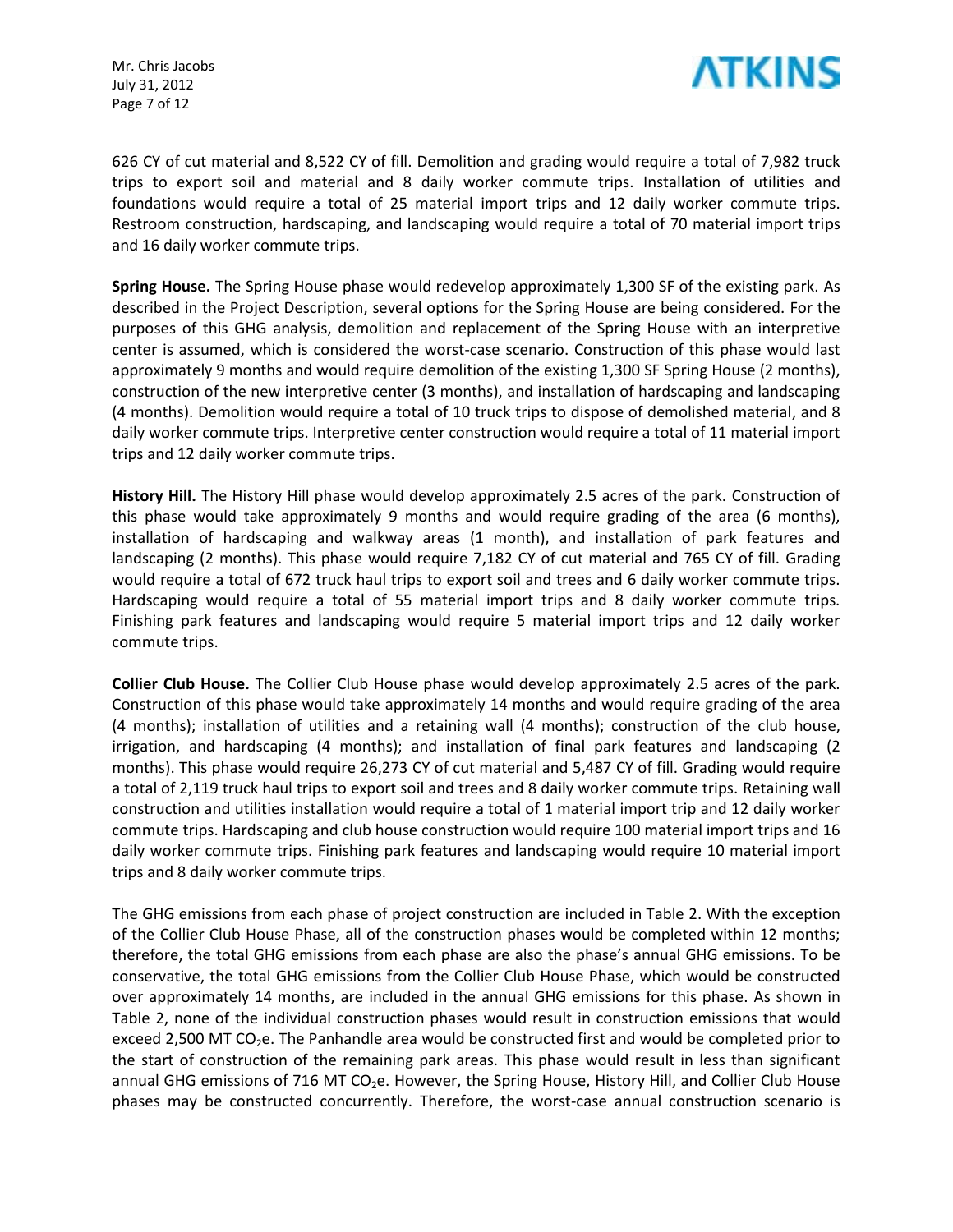

Mr. Chris Jacobs July 31, 2012 Page 8 of 12

construction of all three of these phases in one year. As shown in Table 2, the worst-case construction scenario would result in annual GHG emissions of 1,354 MT CO2e. Therefore, construction of the proposed project would not result in annual GHG emissions of more than 2,500 MT CO2e and impacts would be less than significant.

| <b>Project Component</b>                        | CO <sub>2</sub> e (Metric Tons) |
|-------------------------------------------------|---------------------------------|
| Panhandle Phase (2013)                          | 716                             |
| Spring House Phase (2014)                       | 137                             |
| History Hill Phase (2014)                       | 344                             |
| Collier Club House Phase (2014)                 | 873                             |
| <b>Worst Case Annual Emissions</b> <sup>1</sup> | 1,354                           |
| Significance Threshold                          | 2,500                           |
| Significant Impact?                             | Nο                              |

**Table 2 Estimated Construction GHG Emissions** 

 $1$  Assumes concurrent construction of the Spring House, History Hill, and Collier Club House phases in 2014. The Panhandle Phase would be completed prior to the construction of these phases. Emission quantities are rounded to the nearest whole number. Exact values are provided in Attachment A.  $CO<sub>2</sub>e$  = carbon dioxide equivalents

Source: CalEEMod, Version 2011.1.1

#### **OPERATION EMISSIONS**

Operation of Collier Park would not include any stationary sources of GHG emissions; however, operation would directly result in GHG emissions from vehicular trips to and from the park, and indirectly result in GHG emissions from electricity, water use, wastewater generation, and solid waste disposal from general maintenance of the park. GHG emissions were estimated using the CalEEMod model (Version 2011.1.1). Estimates are based on the default CalEEMod assumptions and generation rates for a city park, except where noted in the discussion of individual emissions sources below. For detailed model assumptions and output, please see Attachment A.

The mobile-source (vehicular) GHG emissions that would result from full operation of the project are based on the traffic impact analysis prepared for the project (Chen Ryan 2012). The proposed project would generate approximately 851 average daily vehicle trips (ADT). Based on the project ADT and default CalEEMod trip lengths for city parks, buildout of Collier Park would generate approximately 1,805,305 vehicle miles travelled (VMT) per year. Estimated annual GHG emissions associated with vehicle trips would result in emissions of 917 MT CO<sub>2</sub>e.

Electricity would be required for security and amenities lighting, operation of the Collier Club House, as well as speakers, microphones, and other equipment for events at the amphitheatre and outdoor event center. Electricity and natural gas usage for Collier Park is based on the CalEEMod energy usage rates for structures that would require minimal energy demand (warehouses). This assumption takes into account the short-term electricity use increases that would result from events at the amphitheatre, outdoor ceremony area, or club house, which would result in a higher electricity demand than a typical city park. Based on event data for the existing Harry Griffen Park in La Mesa, which includes an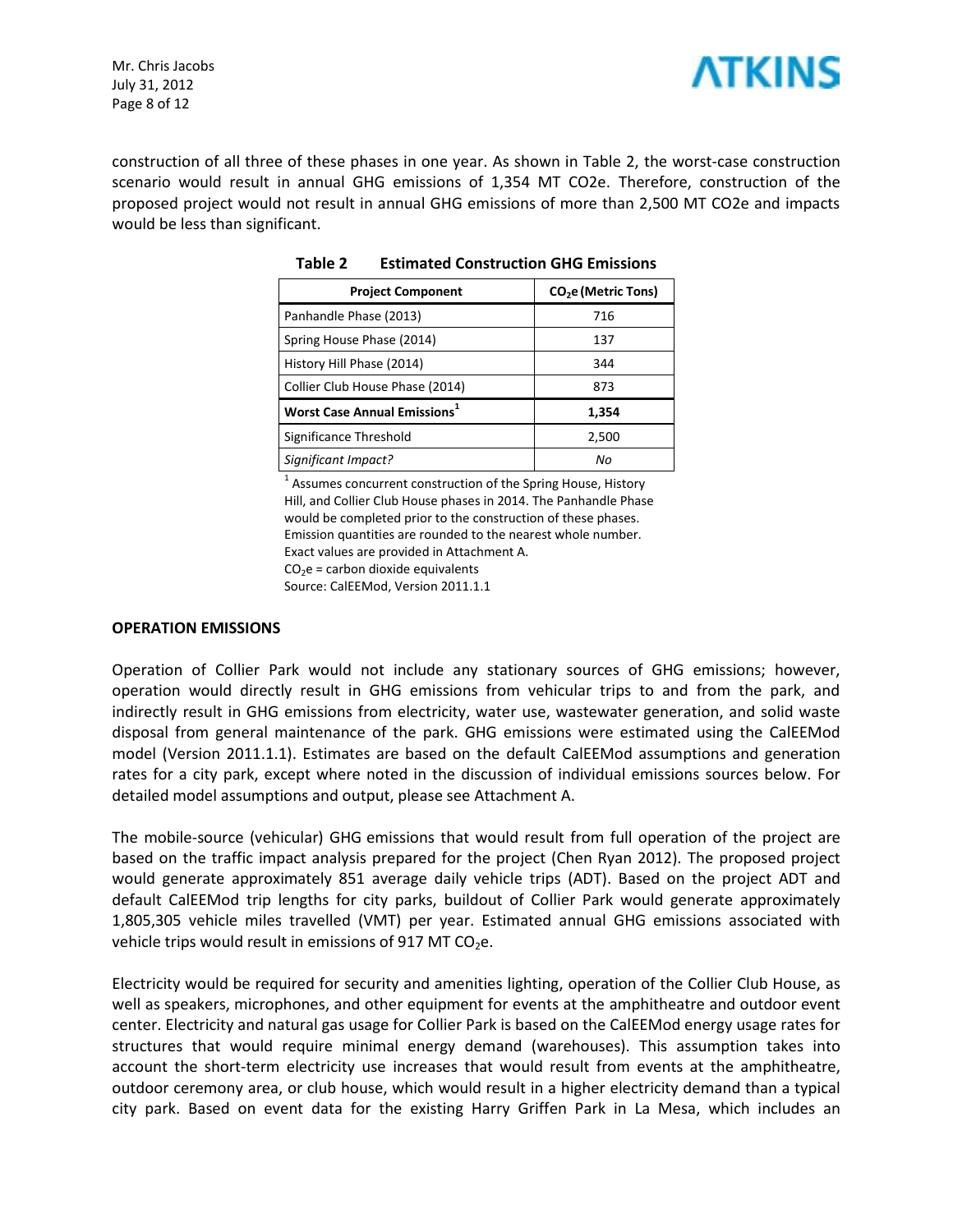Mr. Chris Jacobs July 31, 2012 Page 9 of 12



amphitheatre and community center, approximately 17 events would occur at Collier Park each month. Electricity usage at Collier Park would be approximately 32,000 kilowatt hours per year, which would generate approximately 11 MT CO<sub>2</sub>e annually. The Collier Club House is the only project component that would potentially require natural gas usage if the club house would offer a heater or kitchen facilities. Annual natural gas usage of the club house would be approximately 3 therms, which would generate approximately 2 MT of  $CO<sub>2</sub>e$  per year.

Solid waste generation from the project would be approximately 8 tons per year, resulting in a annual generation of 4 MT  $CO<sub>2</sub>e$ . Water usage at Collier Park for restrooms, events, and landscaping would be about 9 million gallons per year, which indirectly results in a generation of 37 MT CO<sub>2</sub>e per year from energy used to provide, treat, and distribute water to Southern California.

Table 3 includes the annual GHG emissions that would result from full operation of the project. As shown, operation of the project would generate approximately 971 MT CO<sub>2</sub>e per year. This amount is below the screening threshold of 2,500 MT of  $CO<sub>2</sub>e$  per year, and therefore project-level and cumulative impacts associated with the generation of GHG emissions during operation are less than significant.

| <b>Emission Source</b> | <b>Net Increase</b> |
|------------------------|---------------------|
| Vehicles               | 917                 |
| Electricity            | 11                  |
| <b>Natural Gas</b>     | $\overline{2}$      |
| Solid Waste            | 4                   |
| <b>Water Use</b>       | 37                  |
| Total                  | 971                 |
| Significance Threshold | 2,500               |
| Significant impact?    | No                  |

#### **Table 3 Existing and Projected Annual Greenhouse Gas Emissions (metric tons of CO2e)**

Emission quantities are rounded to the nearest whole number. Exact values are provided in Attachment A. Source: CalEEMod, Version 2011.1.1

#### **GHG EMISSION REDUCTION MEASURES**

The 2010 CAPCOA report, *Quantifying Greenhouse Gas Mitigation Measures*, includes numerous GHGreducing measures for construction and operation of the project. A list of the recommended emissions reduction strategies that would be incorporated into the project is provided in Table 4. Compliance with the measures listed in Table 4 is not required and, as shown in Table 3 and Table 4, implementation of the project would result in less than significant GHG emissions during construction and operation without their implementation.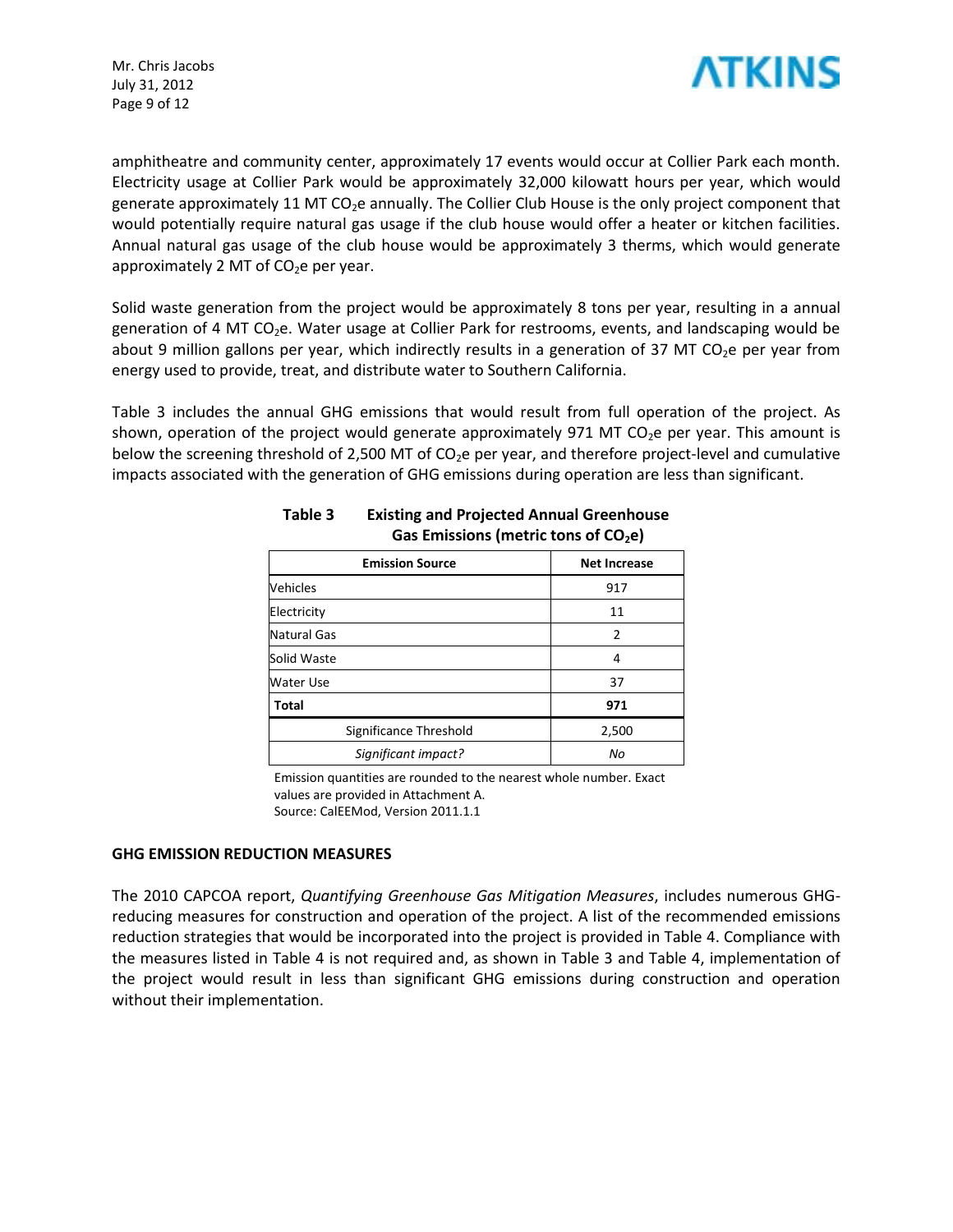

Mr. Chris Jacobs July 31, 2012 Page 10 of 12

| <b>Strategy</b>                    | <b>Project Consistency</b>                                                              |
|------------------------------------|-----------------------------------------------------------------------------------------|
| SW-2. Recycle Demolished           | All demolished material would be recycled.                                              |
| <b>Construction Material.</b>      |                                                                                         |
| SDT-1. Neighborhood/Site           | In the Panhandle Area, three pedestrian entrances would be constructed along Palm       |
| Enhancement. Provide               | Avenue, replacing two existing steeply sloped stair/ramp paths. At least one entrance   |
| Pedestrian Network                 | from Upland Street would be added to encourage pedestrian use by residents in the       |
| Improvements                       | neighborhood to the east. Another walking path would be constructed from the park's     |
|                                    | main entrance at the corner of Palm Avenue and Pasadena Avenue, extending southeast     |
|                                    | to the new playgrounds. This entrance walkway would also extend to the Navy housing     |
|                                    | project adjacent to the south side of the park.                                         |
|                                    | In the Collier Club House area, two pedestrian crossings would be installed across      |
|                                    | Pasadena Avenue. One pedestrian crossing would provide access between the Collier       |
|                                    | Club House and History Hill areas near the intersection of Upland Street and Pasadena   |
|                                    | Avenue. The other pedestrian crossing would provide access between the Collier Club     |
|                                    | House area and the Spring House area in the central portion of the park.                |
|                                    | A concrete sidewalk would be constructed along the western side of Upland Street for    |
|                                    | the length of the park boundary along this roadway. A connected sidewalk would also     |
|                                    | extend from Upland Street into the center of the park along the northern side of        |
|                                    | Pasadena Avenue, terminating at the pedestrian crossing in the Collier Club House area. |
|                                    | The portion of the sidewalk within the park boundary would include a handicap ramp and  |
|                                    | landing system. A separate, unpaved path would be constructed between the plaza area,   |
|                                    | near the intersection of Upland Street and Pasadena Avenue, and the new club house.     |
|                                    | To the extent possible, all walking paths would be handicap accessible and appropriate  |
|                                    | for all abilities. Paths would be placed to encourage physical activity and facility    |
|                                    | walkability. Walking paths would create connections within the park and with            |
|                                    | surrounding streets.                                                                    |
| TST-2. Transit System              | An enhanced bus stop would be provided at the northwestern corner of the park along     |
| Improvements. Implement            | Palm Avenue.                                                                            |
| Transit Access Improvements.       |                                                                                         |
| WUW-2. Water Use. Adopt a          | Excluding turf areas, the park would be landscaped with native vegetation using low     |
| <b>Water Conservation Strategy</b> | water demand techniques consistent with the City's water efficient landscape ordinance. |
| WUW-3. Water Use. Design           |                                                                                         |
| Water-Efficient Landscapes         |                                                                                         |
| <b>WUW-4. Water Use. Use</b>       |                                                                                         |
| Water-Efficient Landscape          |                                                                                         |
| <b>Irrigation Systems</b>          |                                                                                         |
| WUW-6. Water Use. Plant            |                                                                                         |
| Native or Drought-Resistant        |                                                                                         |
| <b>Trees and Vegetation</b>        |                                                                                         |

#### **Table 4 GHG Emission Reduction Strategies Implemented During Construction and Operation**

Sources: CAPCOA 2010

#### **SUMMARY**

AB 32 and CARB's Scoping Plan are the documents adopted to reduce GHG emissions that are applicable to the project. These plans establish a statewide plan for achieving the emissions levels required by Executive Order S-3-05. The project is consistent with AB 32 because it falls below the significance threshold that the City of La Mesa has determined is the applicable numerical threshold for GHG emissions that the project must not exceed in order to meet state goals, including AB 32. Therefore, the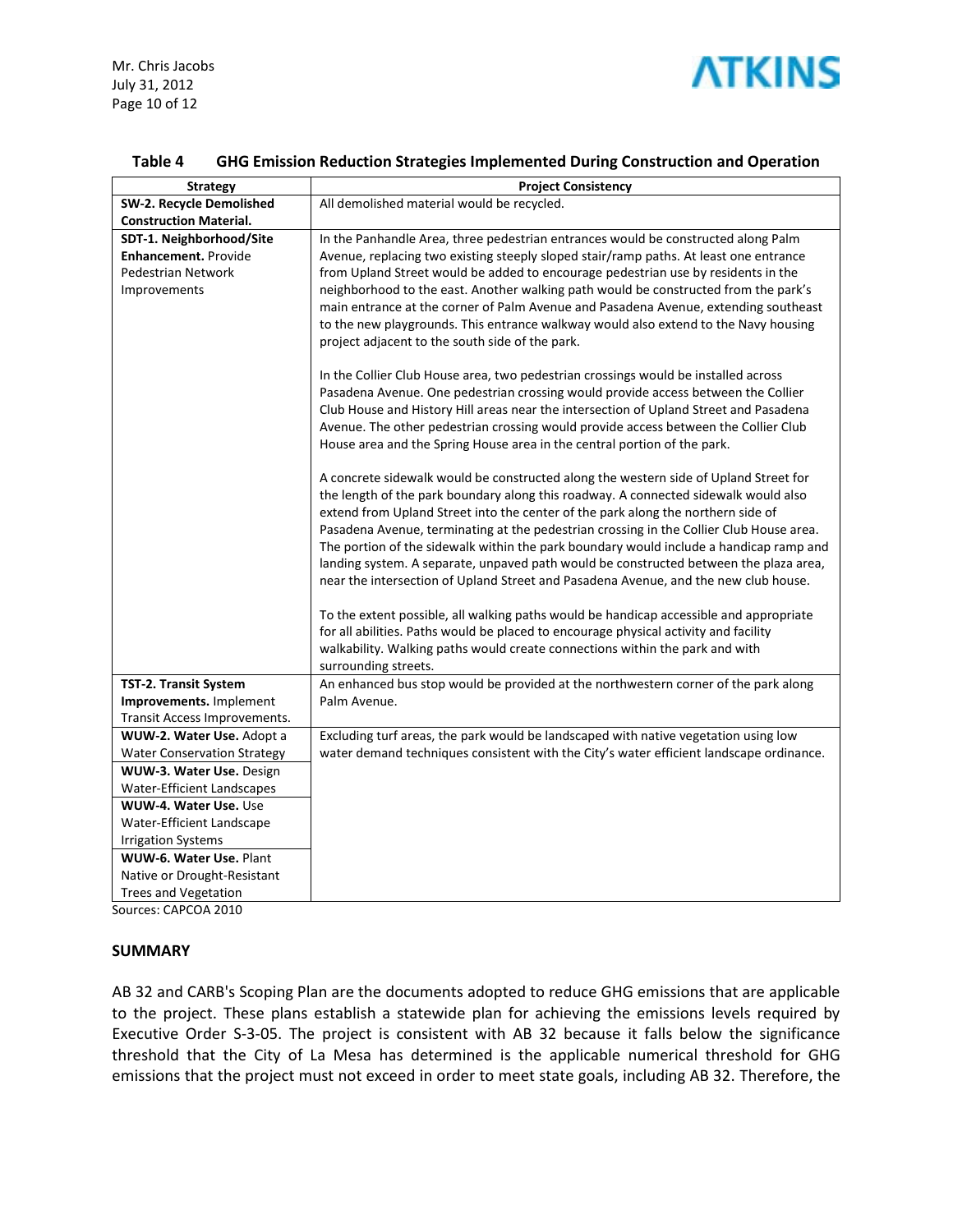Mr. Chris Jacobs July 31, 2012 Page 11 of 12



proposed project would not result in GHG emissions that would result in a significant effect on the environment or conflict with an applicable adopted plan for reducing GHG emissions.

If you have any questions regarding this analysis, please do not hesitate to call at (858) 514-1023 or email at joanne.dramko@atkinsglobal.com.

Sincerely,

Joanne M. Dramko, AICP, GISP Senior Environmental Manager

Attachment A: CalEEMod model output

#### **REFERENCES**

- California Air Pollution Control Officers Association (CAPCOA). 2010. Quantifying Greenhouse Gas Mitigation Measures: A Resource for Local Governments to Assess Emission Reductions from Greenhouse Gas Mitigation Measures. 2010.
- California Air Resources Board (CARB). 2007. California 1990 GHG Emissions Level and 2020 Emissions Limit. November.
- California Climate Action Team (CCAT). 2006. Climate Action Team Report to Governor Schwarzenegger and the Legislature. March.
- ———. 2007. Climate Action Team Proposed Early Actions to Mitigate Climate Change in California. Accessed December 10, 2007. [http://www.climatechange.ca.gov/climate\\_action\\_team/reports/index.html](http://www.climatechange.ca.gov/climate_action_team/reports/index.html)
- California Climate Action Team (CCAT). 2010. California Action Team Biennial Report to Governor Schwarzenegger and the California Legislature. April.

Chen Ryan Associates. 2012. Collier Park Renovations Traffic Impact Analysis. July 30.

- City of La Mesa. 2012. Personal communication with Kaaren McElroy, Administrative Analyst, regarding usage at Harry Griffen Park. April 2.
- County of San Diego, Department of Planning and Land Use (DPLU). 2012. Draft County of San Diego Guidelines for Determining Significance – Climate Change. February 17.
- San Diego Association of Governments. 2002. (Not So) Brief Guide of Vehicular Traffic General Rate for the San Diego Region. April.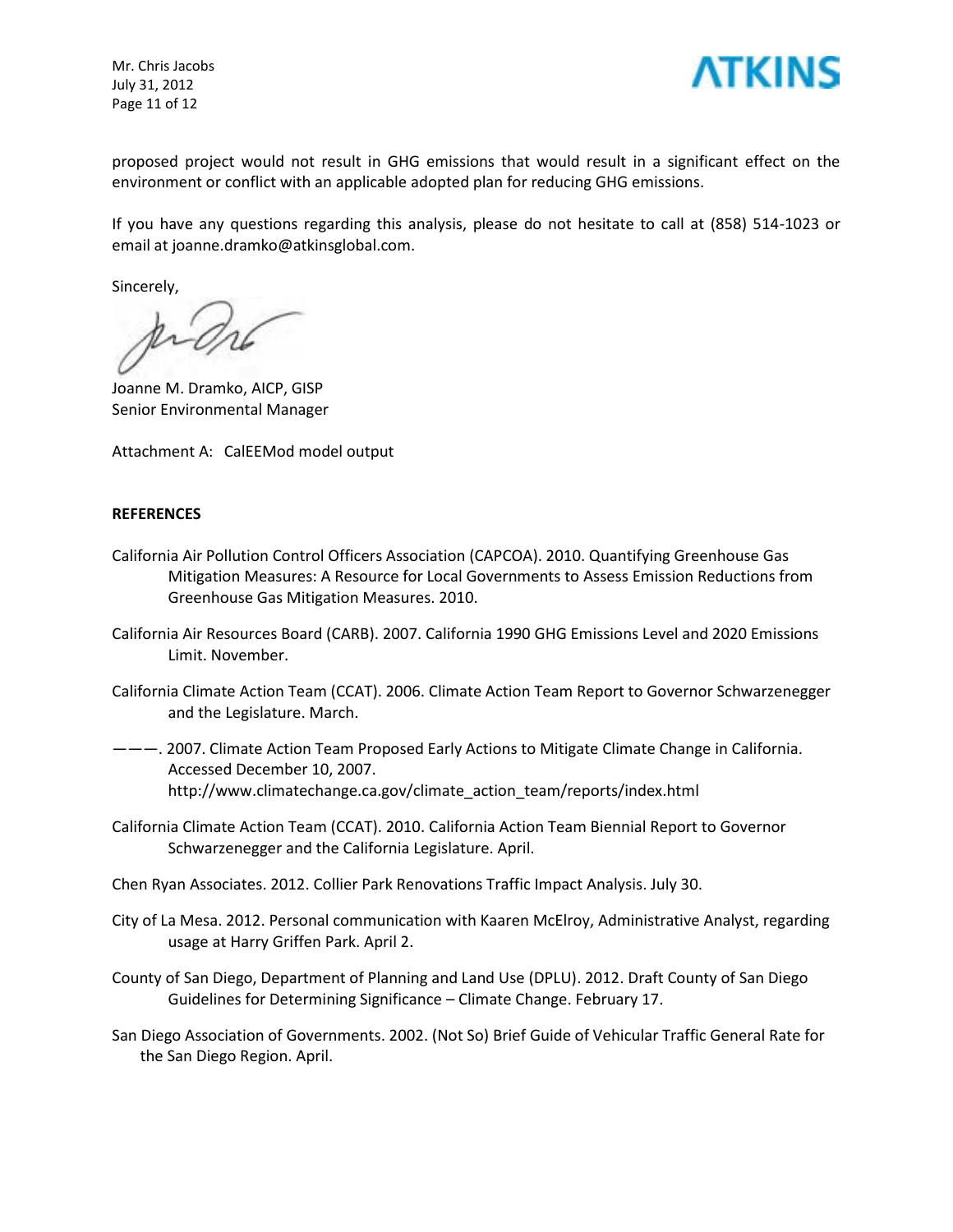Mr. Chris Jacobs July 31, 2012 Page 12 of 12



- South Coast Air Quality Management District. 2011. California Emissions Estimator Model (CalEEMod) Version 2011.1.1.
- U.S. Environmental Protection Agency (EPA). 2010. Nitrous Oxide. Updated on June 22. Accessed August 11, 2011, available at<http://epa.gov/climatechange/emissions/index.html#ggo>
- ———. 2011a. Draft Inventory of U.S. GHG Emissions and Sinks: 1990-2009. February 15.
- ———. 2011b. Carbon Dioxide. Updated on April 14. Accessed August 11, 2011, available at <http://epa.gov/climatechange/emissions/index.html#ggo>
- ———. 2011c. Methane. Updated on April 18. Accessed August 11, 2011, available at <http://epa.gov/climatechange/emissions/index.html#ggo>
- ———. 2012. What You Should Know about Refrigerants When Purchasing or Repairing a Residential A/C System or Heat Pump. Accessed April 3, 2012, available at <http://www.epa.gov/ozone/title6/phaseout/22phaseout.html>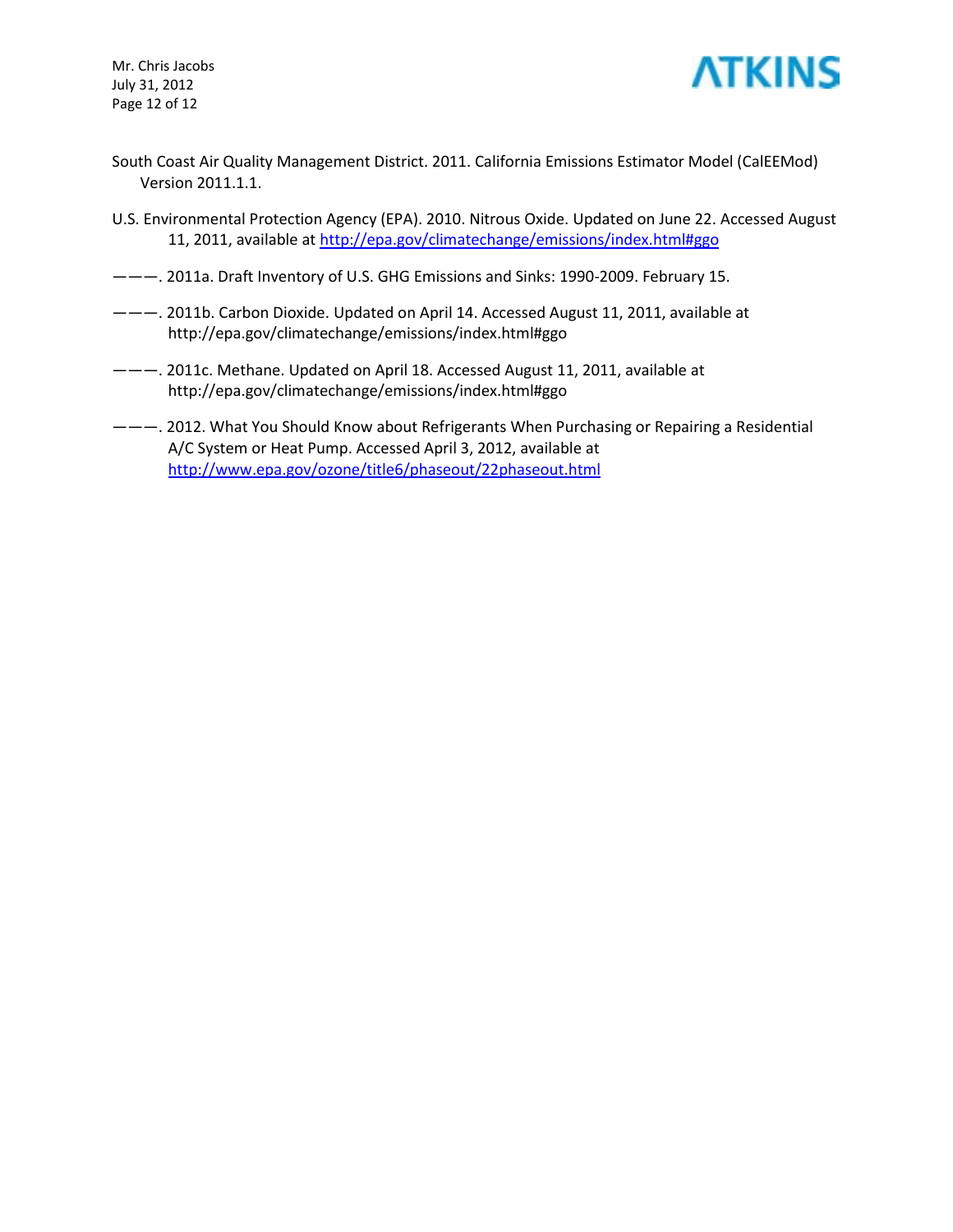#### CalEEMod Version: CalEEMod.2011.1.1

Date: 4/9/2012

## **San Diego Air Basin, Annual Phase 1 - Panhandle**

## **1.0 Project Characteristics**

#### **1.1 Land Usage**

| Land Uses                        | Size | Metric       |
|----------------------------------|------|--------------|
| Unrefrigerated Warehouse-No Rail | 0.36 | 000safi<br>. |
| City Park                        | 2.59 | Acre         |

#### **1.2 Other Project Characteristics**

| <b>Urbanization</b> | Urban | Wind Speed (m/s)                    | 2.6 | Utility Company San Diego Gas & Electric |
|---------------------|-------|-------------------------------------|-----|------------------------------------------|
| <b>Climate Zone</b> |       | <b>Precipitation Freg (Days) 40</b> |     |                                          |

#### **1.3 User Entered Comments**

Project Characteristics -

Land Use -

Construction Phase - Based on schedule from City

Off-road Equipment -

Off-road Equipment - small site, small areas worked on at a time. only one roller needed

Off-road Equipment - small site, one of each piece of equipment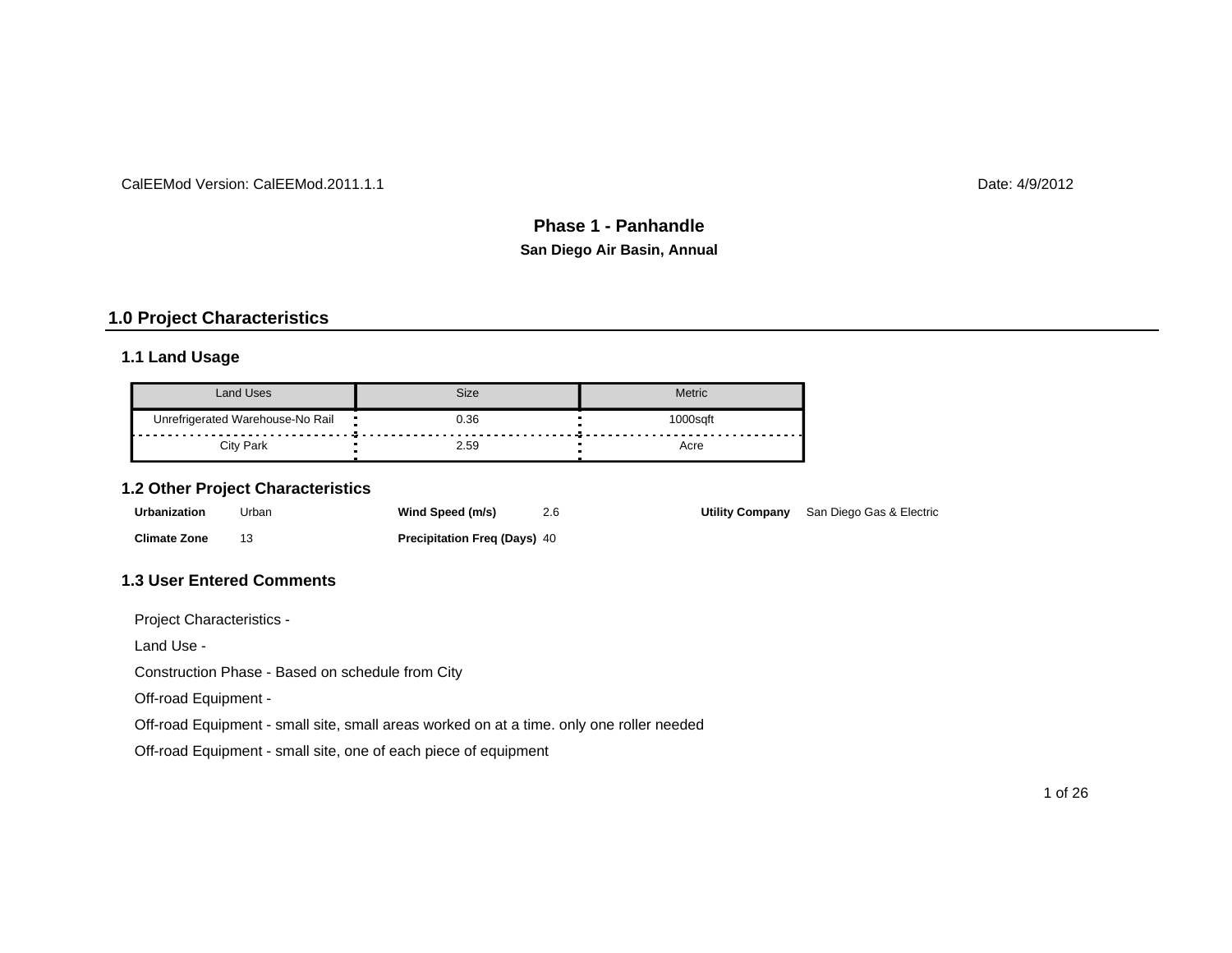Off-road Equipment - Concurrent with grading so just one additional backhoe/loader

Off-road Equipment -

Off-road Equipment - small site, only need one of each

Trips and VMT - based on truck trips from client

Demolition -

Grading - site acreage, no offsite disturbance

Vehicle Trips - change warehouse to match City Park rate

Landscape Equipment - Maintained everyday

Energy Use - park would use some electricity for lighting and events. assume same as warehouse because warehouse would also use minimal lighting for security and inside restroom area

Water And Wastewater - changed water use to match City Park rate

Solid Waste - changed to match city park rate

Mobile Land Use Mitigation -

#### **2.0 Emissions Summary**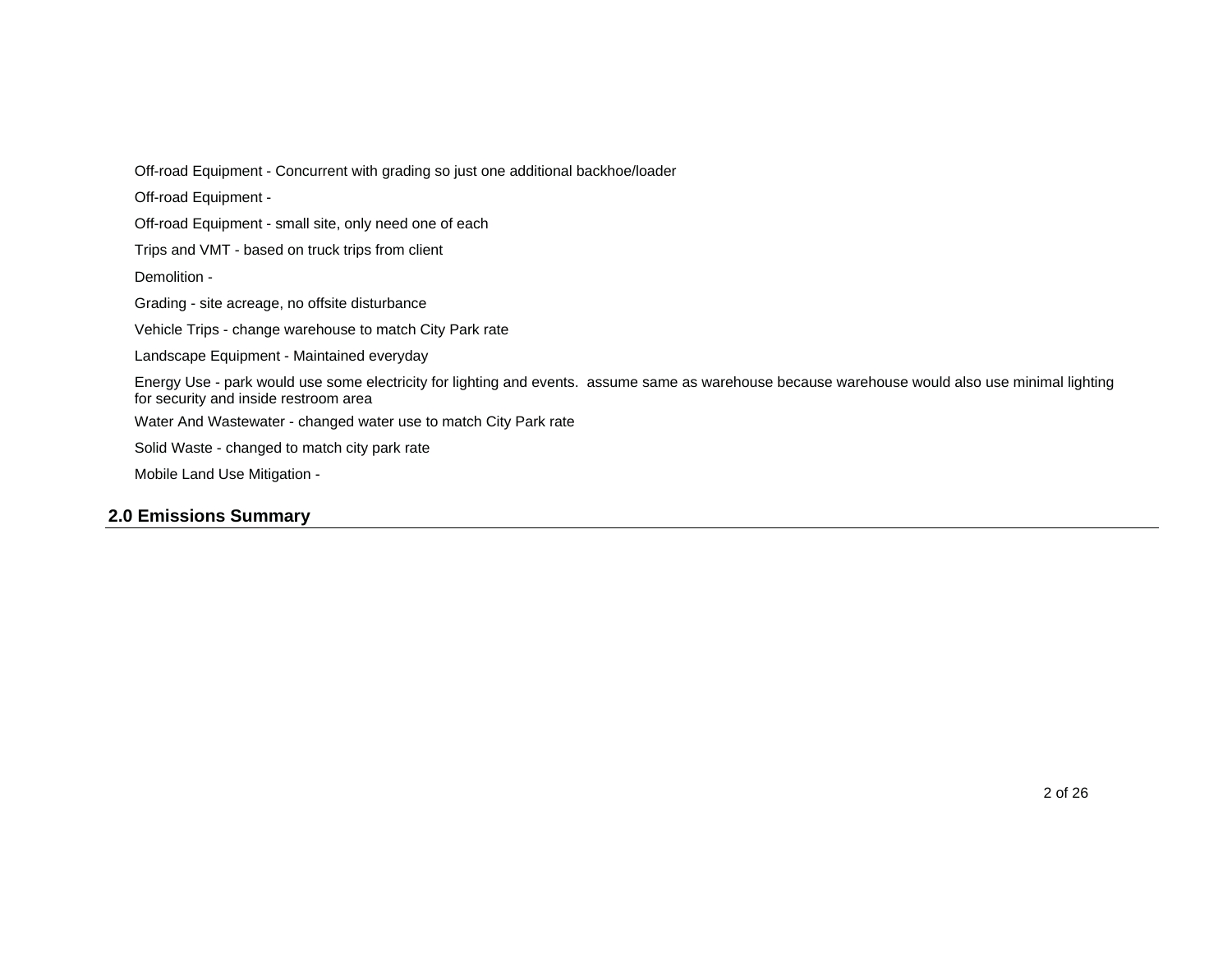## **2.1 Overall Construction**

#### **Unmitigated Construction**

|       | <b>ROG</b> | <b>NO<sub>x</sub></b> | CO   | <b>SO2</b> | Fugitive<br><b>PM10</b> | Exhaust<br><b>PM10</b> | <b>PM10</b><br>Total | Fugitive<br><b>PM2.5</b> | Exhaust<br>PM2.5 | PM2.5<br>Total | Bio-CO <sub>2</sub> | NBio-<br>CO <sub>2</sub> | Total CO <sub>2</sub> | CH <sub>4</sub> | <b>N2O</b> | CO <sub>2</sub> e |
|-------|------------|-----------------------|------|------------|-------------------------|------------------------|----------------------|--------------------------|------------------|----------------|---------------------|--------------------------|-----------------------|-----------------|------------|-------------------|
| Year  |            | tons/yr               |      |            |                         |                        |                      |                          |                  |                |                     |                          | MT/yr                 |                 |            |                   |
| 2013  | 0.97       | 6.98                  | 4.39 | 0.01       | 0.83                    | 0.44                   | 1.26                 | 0.11                     | 0.43             | 0.54           | 0.00                | 714.11                   | 714.11                | 0.07            | 0.00       | 715.68            |
| Total | 0.97       | 6.98                  | 4.39 | 0.01       | 0.83                    | 0.44                   | 1.26                 | 0.11                     | 0.43             | 0.54           | 0.00                | 714.11                   | 714.11                | 0.07            | 0.00       | 715.68            |

## **Mitigated Construction**

|       | <b>ROG</b> | <b>NO<sub>x</sub></b> | CO   | <b>SO2</b> | Fugitive<br><b>PM10</b> | Exhaust<br><b>PM10</b> | <b>PM10</b><br>Total | Fugitive<br><b>PM2.5</b> | Exhaust<br><b>PM2.5</b> | PM2.5<br>Total | Bio-CO <sub>2</sub> | NBio-<br>CO <sub>2</sub> | Total CO <sub>2</sub> | CH <sub>4</sub> | <b>N2O</b> | CO <sub>2</sub> e |  |  |
|-------|------------|-----------------------|------|------------|-------------------------|------------------------|----------------------|--------------------------|-------------------------|----------------|---------------------|--------------------------|-----------------------|-----------------|------------|-------------------|--|--|
| Year  | tons/yr    |                       |      |            |                         |                        |                      |                          |                         |                |                     | MT/yr                    |                       |                 |            |                   |  |  |
| 2013  | 0.97       | 6.98                  | 4.39 | 0.01       | 0.21                    | 0.44                   | 0.65                 | 0.11                     | 0.43                    | 0.54           | 0.00                | 714.11                   | 714.11                | 0.07            | 0.00       | 715.68            |  |  |
| Total | 0.97       | 6.98                  | 4.39 | 0.01       | 0.21                    | 0.44                   | 0.65                 | 0.11                     | 0.43                    | 0.54           | 0.00                | 714.11                   | 714.11                | 0.07            | 0.00       | 715.68            |  |  |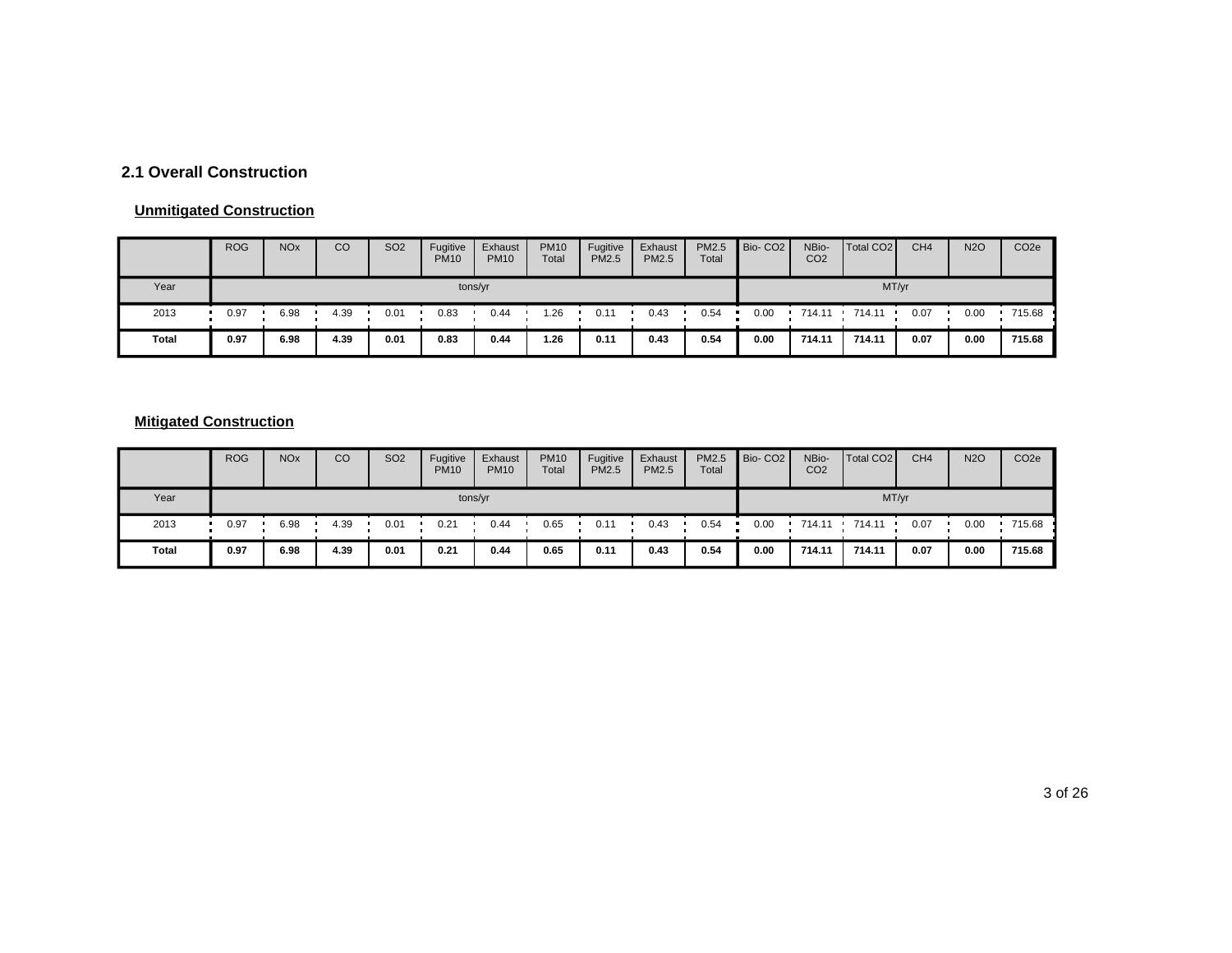## **2.2 Overall Operational**

#### **Unmitigated Operational**

|          | <b>ROG</b> | <b>NO<sub>x</sub></b> | CO   | SO <sub>2</sub> | Fugitive<br><b>PM10</b> | Exhaust<br><b>PM10</b> | <b>PM10</b><br>Total | Fugitive<br>PM2.5 | Exhaust<br><b>PM2.5</b> | PM2.5<br>Total | Bio-CO <sub>2</sub> | NBio-<br>CO <sub>2</sub> | Total CO <sub>2</sub> | CH <sub>4</sub> | <b>N2O</b> | CO <sub>2</sub> e |  |  |
|----------|------------|-----------------------|------|-----------------|-------------------------|------------------------|----------------------|-------------------|-------------------------|----------------|---------------------|--------------------------|-----------------------|-----------------|------------|-------------------|--|--|
| Category | tons/yr    |                       |      |                 |                         |                        |                      |                   |                         |                |                     | MT/yr                    |                       |                 |            |                   |  |  |
| Area     | 0.00       | 0.00                  | 0.00 | 0.00            |                         | 0.00                   | 0.00                 |                   | 0.00                    | 0.00           | 0.00                | 0.00                     | 0.00                  | 0.00            | 0.00       | 0.00              |  |  |
| Energy   | 0.00       | 0.00                  | 0.00 | 0.00            |                         | 0.00                   | 0.00                 |                   | 0.00                    | 0.00           | 0.00                | 0.53                     | 0.53                  | 0.00            | 0.00       | 0.53              |  |  |
| Mobile   | 0.05       | 0.11                  | 0.54 | 0.00            | 0.06                    | 0.00                   | 0.06                 | 0.00              | 0.00                    | 0.00           | 0.00                | 56.27                    | 56.27                 | 0.00            | 0.00       | 56.35             |  |  |
| Waste    |            |                       |      |                 |                         | 0.00                   | 0.00                 |                   | 0.00                    | 0.00           | 0.04                | 0.00                     | 0.04                  | 0.00            | 0.00       | 0.10              |  |  |
| Water    |            |                       |      |                 |                         | 0.00                   | 0.00                 |                   | 0.00                    | 0.00           | 0.00                | 12.19                    | 12.19                 | 0.00            | 0.00       | 12.26             |  |  |
| Total    | 0.05       | 0.11                  | 0.54 | 0.00            | 0.06                    | 0.00                   | 0.06                 | 0.00              | 0.00                    | 0.00           | 0.04                | 68.99                    | 69.03                 | 0.00            | 0.00       | 69.24             |  |  |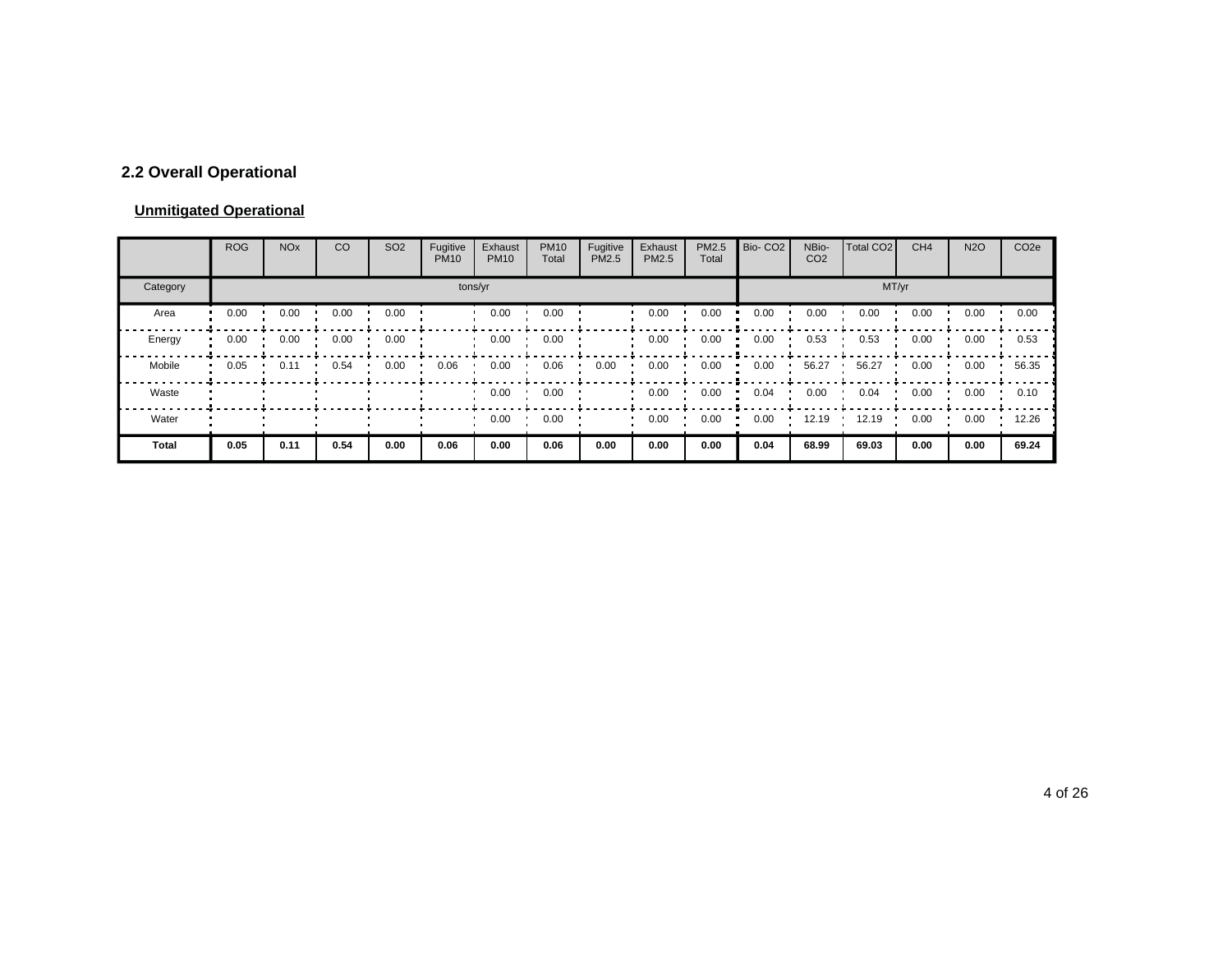## **2.2 Overall Operational**

#### **Mitigated Operational**

|              | <b>ROG</b> | <b>NO<sub>x</sub></b> | CO   | SO <sub>2</sub> | Fugitive<br><b>PM10</b> | Exhaust<br><b>PM10</b> | <b>PM10</b><br>Total | Fugitive<br>PM2.5 | Exhaust<br><b>PM2.5</b> | PM2.5<br>Total | Bio-CO <sub>2</sub> | NBio-<br>CO <sub>2</sub> | Total CO <sub>2</sub> | CH <sub>4</sub> | <b>N2O</b> | CO <sub>2e</sub> |
|--------------|------------|-----------------------|------|-----------------|-------------------------|------------------------|----------------------|-------------------|-------------------------|----------------|---------------------|--------------------------|-----------------------|-----------------|------------|------------------|
| Category     |            |                       |      |                 | tons/yr                 | MT/yr                  |                      |                   |                         |                |                     |                          |                       |                 |            |                  |
| Area         | 0.00       | 0.00                  | 0.00 | 0.00            |                         | 0.00                   | 0.00                 |                   | 0.00                    | 0.00           | 0.00                | 0.00                     | 0.00                  | 0.00            | 0.00       | 0.00             |
| Energy       | 0.00       | 0.00                  | 0.00 | 0.00            |                         | 0.00                   | 0.00                 |                   | 0.00                    | 0.00           | 0.00                | 0.53                     | 0.53                  | 0.00            | 0.00       | 0.53             |
| Mobile       | 0.05       | 0.11                  | 0.53 | 0.00            | 0.06                    | 0.00                   | 0.06                 | 0.00              | 0.00                    | 0.00           | 0.00                | 55.73                    | 55.73                 | 0.00            | 0.00       | 55.80            |
| Waste        |            |                       |      |                 |                         | 0.00                   | 0.00                 |                   | 0.00                    | 0.00           | 0.04                | 0.00                     | 0.04                  | 0.00            | 0.00       | 0.10             |
| Water        |            |                       |      |                 |                         | 0.00                   | 0.00                 |                   | 0.00                    | 0.00           | 0.00                | 12.19                    | 12.19                 | 0.00            | 0.00       | 12.26            |
| <b>Total</b> | 0.05       | 0.11                  | 0.53 | 0.00            | 0.06                    | 0.00                   | 0.06                 | 0.00              | 0.00                    | 0.00           | 0.04                | 68.45                    | 68.49                 | 0.00            | 0.00       | 68.69            |

#### **3.0 Construction Detail**

## **3.1 Mitigation Measures Construction**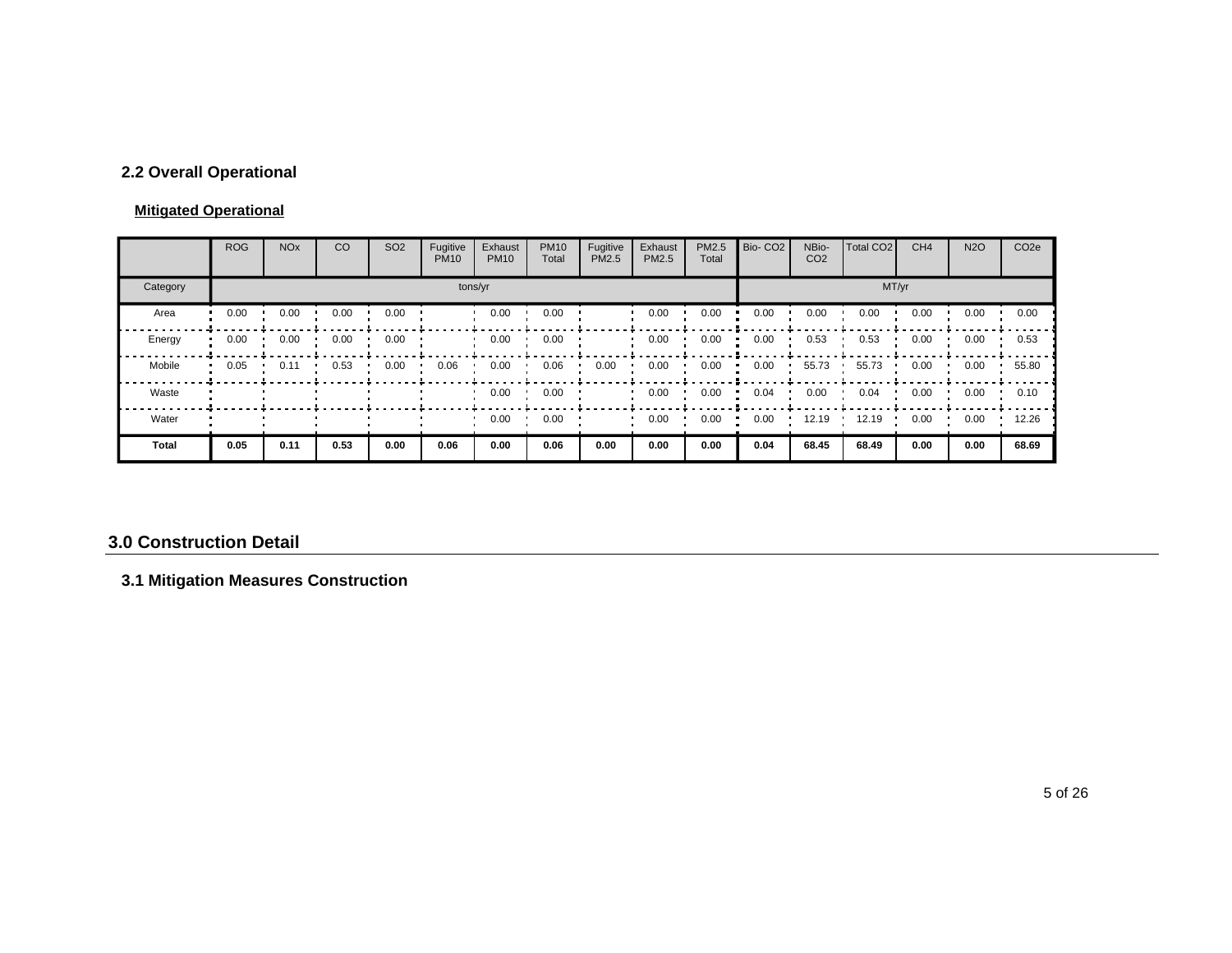#### **3.2 Demolition - 2013**

#### **Unmitigated Construction On-Site**

|                      | <b>ROG</b> | <b>NO<sub>x</sub></b> | CO   | SO <sub>2</sub> | Fugitive<br><b>PM10</b> | Exhaust<br><b>PM10</b> | <b>PM10</b><br>Total | Fugitive<br><b>PM2.5</b> | Exhaust<br><b>PM2.5</b> | PM2.5<br>Total | Bio-CO <sub>2</sub> | NBio-<br>CO <sub>2</sub> | Total CO <sub>2</sub> | CH <sub>4</sub> | <b>N2O</b> | CO <sub>2e</sub> |
|----------------------|------------|-----------------------|------|-----------------|-------------------------|------------------------|----------------------|--------------------------|-------------------------|----------------|---------------------|--------------------------|-----------------------|-----------------|------------|------------------|
| Category             | tons/yr    |                       |      |                 |                         |                        |                      |                          |                         |                |                     |                          | MT/yr                 |                 |            |                  |
| <b>Fugitive Dust</b> |            |                       |      |                 | 0.01                    | 0.00                   | 0.01                 | 0.00                     | 0.00                    | 0.00           | 0.00                | 0.00                     | 0.00                  | 0.00            | 0.00       | 0.00             |
| Off-Road             | 0.12       | 0.98                  | 0.57 | 0.00            |                         | 0.05                   | 0.05                 |                          | 0.05                    | 0.05           | 0.00                | 89.14                    | 89.14                 | 0.01            | 0.00       | 89.36            |
| Total                | 0.12       | 0.98                  | 0.57 | 0.00            | 0.01                    | 0.05                   | 0.06                 | 0.00                     | 0.05                    | 0.05           | 0.00                | 89.14                    | 89.14                 | 0.01            | 0.00       | 89.36            |

## **Unmitigated Construction Off-Site**

|          | <b>ROG</b> | <b>NO<sub>x</sub></b> | CO   | SO <sub>2</sub> | Fugitive<br><b>PM10</b> | Exhaust<br><b>PM10</b> | <b>PM10</b><br>Total | Fugitive<br><b>PM2.5</b> | Exhaust<br><b>PM2.5</b> | PM2.5<br>Total | Bio-CO <sub>2</sub> | NBio-<br>CO <sub>2</sub> | Total CO <sub>2</sub> | CH <sub>4</sub> | <b>N2O</b> | CO <sub>2e</sub> |  |  |
|----------|------------|-----------------------|------|-----------------|-------------------------|------------------------|----------------------|--------------------------|-------------------------|----------------|---------------------|--------------------------|-----------------------|-----------------|------------|------------------|--|--|
| Category | tons/yr    |                       |      |                 |                         |                        |                      |                          |                         |                |                     | MT/yr                    |                       |                 |            |                  |  |  |
| Hauling  | 0.00       | 0.02                  | 0.01 | 0.00            | 0.05                    | 0.00                   | 0.06                 | 0.00                     | 0.00                    | 0.00           | 0.00                | 3.21                     | 3.21                  | 0.00            | 0.00       | 3.22             |  |  |
| Vendor   | 0.00       | 0.00                  | 0.00 | 0.00            | 0.00                    | 0.00                   | 0.00                 | 0.00                     | 0.00                    | 0.00           | 0.00                | 0.00                     | 0.00                  | 0.00            | 0.00       | 0.00             |  |  |
| Worker   | 0.00       | 0.00                  | 0.01 | 0.00            | 0.00                    | 0.00                   | 0.00                 | 0.00                     | 0.00                    | 0.00           | 0.00                | 1.12                     | 1.12                  | 0.00            | 0.00       | 1.12             |  |  |
| Total    | 0.00       | 0.02                  | 0.02 | 0.00            | 0.05                    | 0.00                   | 0.06                 | 0.00                     | 0.00                    | 0.00           | 0.00                | 4.33                     | 4.33                  | 0.00            | 0.00       | 4.34             |  |  |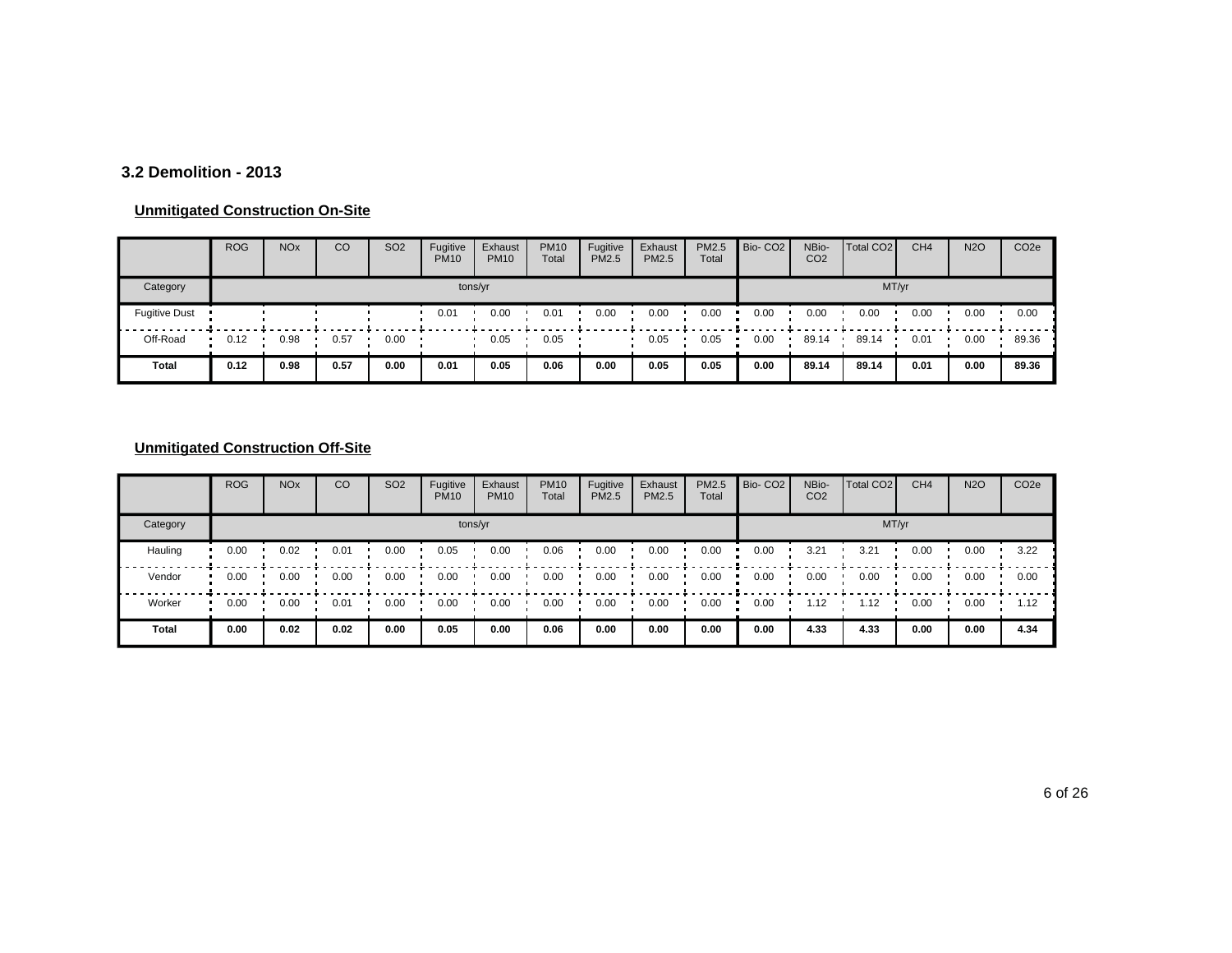#### **3.2 Demolition - 2013**

#### **Mitigated Construction On-Site**

|                      | <b>ROG</b> | <b>NO<sub>x</sub></b> | CO   | <b>SO2</b> | Fugitive<br><b>PM10</b> | Exhaust<br><b>PM10</b> | <b>PM10</b><br>Total | Fugitive<br><b>PM2.5</b> | Exhaust<br><b>PM2.5</b> | PM2.5<br>Total | Bio-CO <sub>2</sub> | NBio-<br>CO <sub>2</sub> | Total CO <sub>2</sub> | CH <sub>4</sub> | <b>N2O</b> | CO <sub>2e</sub> |
|----------------------|------------|-----------------------|------|------------|-------------------------|------------------------|----------------------|--------------------------|-------------------------|----------------|---------------------|--------------------------|-----------------------|-----------------|------------|------------------|
| Category             |            |                       |      |            | tons/yr                 |                        |                      |                          |                         |                |                     |                          |                       | MT/yr           |            |                  |
| <b>Fugitive Dust</b> |            |                       |      |            | 0.01                    | 0.00                   | 0.01                 | 0.00                     | 0.00                    | 0.00           | 0.00                | 0.00                     | 0.00                  | 0.00            | 0.00       | 0.00             |
| Off-Road             | 0.12       | 0.98                  | 0.57 | 0.00       |                         | 0.05                   | 0.05                 |                          | 0.05                    | 0.05           | 0.00                | 89.14                    | 89.14                 | 0.01            | 0.00       | 89.36            |
| Total                | 0.12       | 0.98                  | 0.57 | 0.00       | 0.01                    | 0.05                   | 0.06                 | 0.00                     | 0.05                    | 0.05           | 0.00                | 89.14                    | 89.14                 | 0.01            | 0.00       | 89.36            |

## **Mitigated Construction Off-Site**

|          | <b>ROG</b> | <b>NO<sub>x</sub></b> | CO   | SO <sub>2</sub> | Fugitive<br><b>PM10</b> | Exhaust<br><b>PM10</b> | <b>PM10</b><br>Total | Fugitive<br><b>PM2.5</b> | Exhaust<br><b>PM2.5</b> | PM2.5<br>Total | Bio-CO <sub>2</sub> | NBio-<br>CO <sub>2</sub> | Total CO <sub>2</sub> | CH <sub>4</sub> | <b>N2O</b> | CO <sub>2e</sub> |
|----------|------------|-----------------------|------|-----------------|-------------------------|------------------------|----------------------|--------------------------|-------------------------|----------------|---------------------|--------------------------|-----------------------|-----------------|------------|------------------|
| Category |            |                       |      |                 |                         | tons/yr                |                      |                          |                         |                |                     |                          |                       | MT/yr           |            |                  |
| Hauling  | 0.00       | 0.02                  | 0.01 | 0.00            | 0.00                    | 0.00                   | 0.00                 | 0.00                     | 0.00                    | 0.00           | 0.00                | 3.21                     | 3.21                  | 0.00            | 0.00       | 3.22             |
| Vendor   | 0.00       | 0.00                  | 0.00 | 0.00            | 0.00                    | 0.00                   | 0.00                 | 0.00                     | 0.00                    | 0.00           | 0.00                | 0.00                     | 0.00                  | 0.00            | 0.00       | 0.00             |
| Worker   | 0.00       | 0.00                  | 0.01 | 0.00            | 0.00                    | 0.00                   | 0.00                 | 0.00                     | 0.00                    | 0.00           | 0.00                | 1.12                     | 1.12                  | 0.00            | 0.00       | 1.12             |
| Total    | 0.00       | 0.02                  | 0.02 | 0.00            | 0.00                    | 0.00                   | 0.00                 | 0.00                     | 0.00                    | 0.00           | 0.00                | 4.33                     | 4.33                  | 0.00            | 0.00       | 4.34             |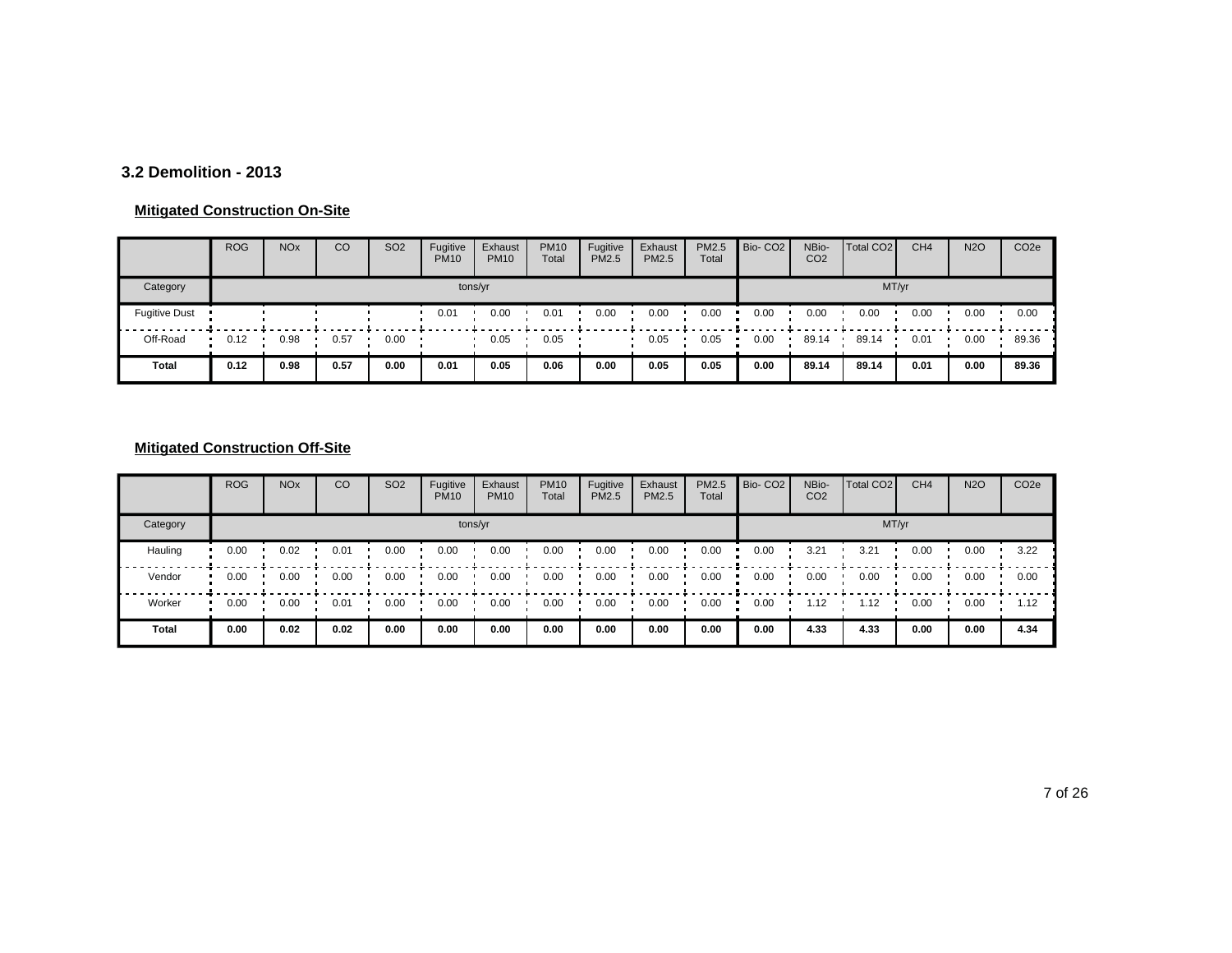## **3.3 Grading - 2013**

#### **Unmitigated Construction On-Site**

|                      | <b>ROG</b> | <b>NO<sub>x</sub></b> | CO   | <b>SO2</b> | Fugitive<br><b>PM10</b> | Exhaust<br><b>PM10</b> | <b>PM10</b><br>Total | Fugitive<br><b>PM2.5</b> | Exhaust<br><b>PM2.5</b> | PM2.5<br>Total | Bio-CO <sub>2</sub> | NBio-<br>CO <sub>2</sub> | Total CO <sub>2</sub> | CH <sub>4</sub> | <b>N2O</b> | CO <sub>2e</sub> |
|----------------------|------------|-----------------------|------|------------|-------------------------|------------------------|----------------------|--------------------------|-------------------------|----------------|---------------------|--------------------------|-----------------------|-----------------|------------|------------------|
| Category             |            |                       |      |            | tons/yr                 |                        |                      |                          |                         |                |                     |                          | MT/yr                 |                 |            |                  |
| <b>Fugitive Dust</b> |            |                       |      |            | 0.19                    | 0.00                   | 0.19                 | 0.10                     | 0.00                    | 0.10           | 0.00                | 0.00                     | 0.00                  | 0.00            | 0.00       | 0.00             |
| Off-Road             | 0.15       | .17                   | 0.70 | 0.00       |                         | 0.06                   | 0.06                 |                          | 0.06                    | 0.06           | 0.00                | 109.35                   | 109.35                | 0.01            | 0.00       | 109.60           |
| Total                | 0.15       | 1.17                  | 0.70 | 0.00       | 0.19                    | 0.06                   | 0.25                 | 0.10                     | 0.06                    | 0.16           | 0.00                | 109.35                   | 109.35                | 0.01            | 0.00       | 109.60           |

#### **Unmitigated Construction Off-Site**

|              | <b>ROG</b> | <b>NO<sub>x</sub></b> | CO   | SO <sub>2</sub> | Fugitive<br><b>PM10</b> | Exhaust<br><b>PM10</b> | <b>PM10</b><br>Total | Fugitive<br><b>PM2.5</b> | Exhaust<br><b>PM2.5</b> | PM2.5<br>Total | Bio-CO <sub>2</sub> | NBio-<br>CO <sub>2</sub> | Total CO <sub>2</sub> | CH <sub>4</sub> | <b>N2O</b> | CO <sub>2e</sub> |
|--------------|------------|-----------------------|------|-----------------|-------------------------|------------------------|----------------------|--------------------------|-------------------------|----------------|---------------------|--------------------------|-----------------------|-----------------|------------|------------------|
| Category     |            |                       |      |                 |                         | tons/yr                |                      |                          |                         |                |                     |                          |                       | MT/yr           |            |                  |
| Hauling      | 0.02       | 0.21                  | 0.11 | 0.00            | 0.50                    | 0.01                   | 0.51                 | 0.00                     | 0.01                    | 0.01           | 0.00                | 29.53                    | 29.53                 | 0.00            | 0.00       | 29.55            |
| Vendor       | 0.00       | 0.00                  | 0.00 | 0.00            | 0.00                    | 0.00                   | 0.00                 | 0.00                     | 0.00                    | 0.00           | 0.00                | 0.00                     | 0.00                  | 0.00            | 0.00       | 0.00             |
| Worker       | 0.00       | 0.00                  | 0.01 | 0.00            | 0.00                    | 0.00                   | 0.00                 | 0.00                     | 0.00                    | 0.00           | 0.00                | 1.12                     | 1.12                  | 0.00            | 0.00       | 1.12             |
| <b>Total</b> | 0.02       | 0.21                  | 0.12 | 0.00            | 0.50                    | 0.01                   | 0.51                 | 0.00                     | 0.01                    | 0.01           | 0.00                | 30.65                    | 30.65                 | 0.00            | 0.00       | 30.67            |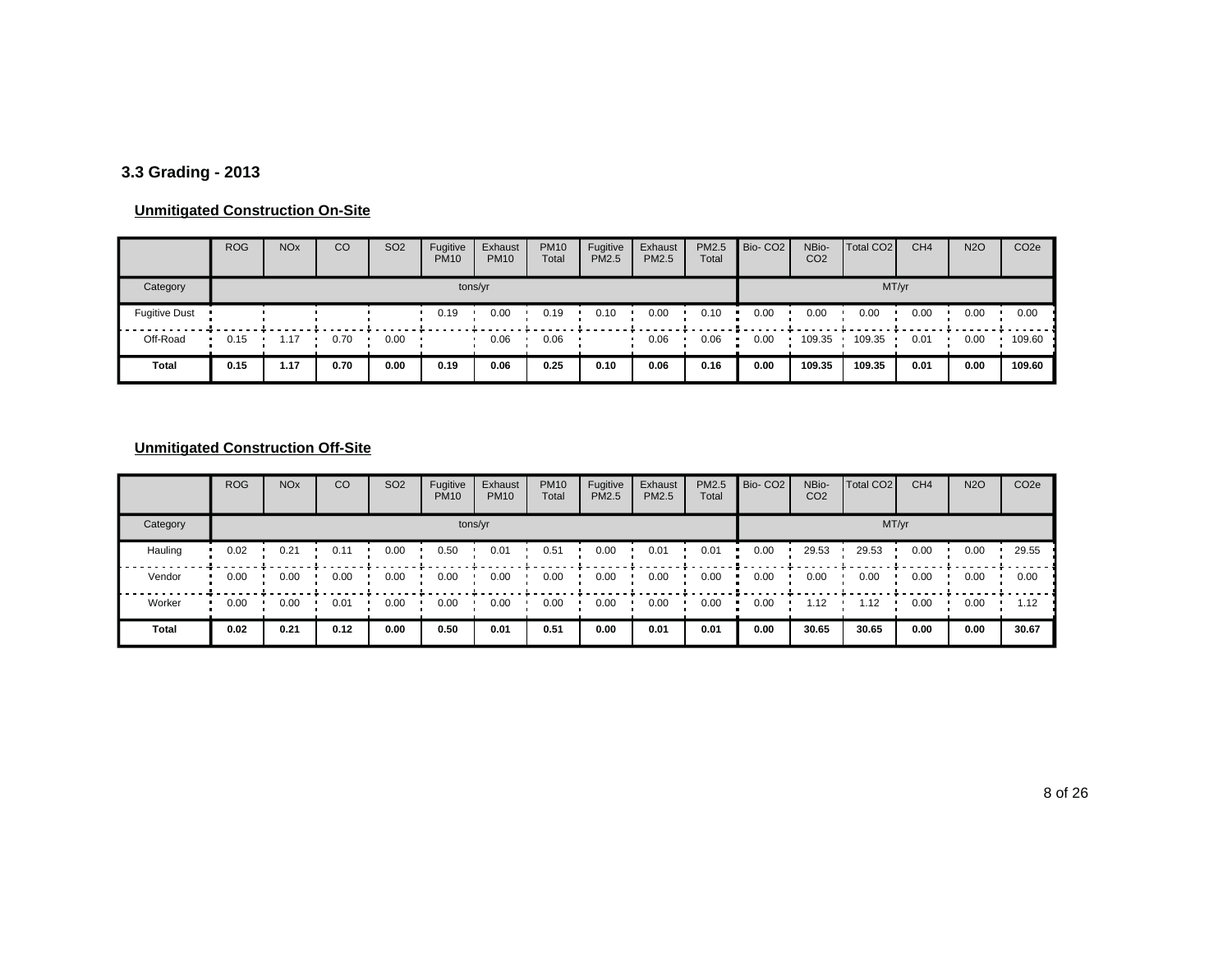## **3.3 Grading - 2013**

#### **Mitigated Construction On-Site**

|                      | <b>ROG</b> | <b>NO<sub>x</sub></b> | CO   | SO <sub>2</sub> | Fugitive<br><b>PM10</b> | Exhaust<br><b>PM10</b> | <b>PM10</b><br>Total | Fugitive<br><b>PM2.5</b> | Exhaust<br><b>PM2.5</b> | PM2.5<br>Total | Bio-CO <sub>2</sub> | NBio-<br>CO <sub>2</sub> | Total CO <sub>2</sub> | CH <sub>4</sub> | <b>N2O</b> | CO <sub>2</sub> e |
|----------------------|------------|-----------------------|------|-----------------|-------------------------|------------------------|----------------------|--------------------------|-------------------------|----------------|---------------------|--------------------------|-----------------------|-----------------|------------|-------------------|
| Category             |            |                       |      |                 | tons/yr                 |                        |                      |                          |                         |                |                     |                          | MT/yr                 |                 |            |                   |
| <b>Fugitive Dust</b> |            |                       |      |                 | 0.19                    | 0.00                   | 0.19                 | 0.10                     | 0.00                    | 0.10           | 0.00                | 0.00                     | 0.00                  | 0.00            | 0.00       | 0.00              |
| Off-Road             | 0.15       | 1.17                  | 0.70 | 0.00            |                         | 0.06                   | 0.06                 |                          | 0.06                    | 0.06           | 0.00                | 109.35                   | 109.35                | 0.01            | 0.00       | 109.60            |
| <b>Total</b>         | 0.15       | 1.17                  | 0.70 | 0.00            | 0.19                    | 0.06                   | 0.25                 | 0.10                     | 0.06                    | 0.16           | 0.00                | 109.35                   | 109.35                | 0.01            | 0.00       | 109.60            |

## **Mitigated Construction Off-Site**

|              | <b>ROG</b> | <b>NO<sub>x</sub></b> | CO   | SO <sub>2</sub> | Fugitive<br><b>PM10</b> | Exhaust<br><b>PM10</b> | <b>PM10</b><br>Total | Fugitive<br><b>PM2.5</b> | Exhaust<br><b>PM2.5</b> | PM2.5<br>Total | Bio-CO <sub>2</sub> | NBio-<br>CO <sub>2</sub> | Total CO <sub>2</sub> | CH <sub>4</sub> | <b>N2O</b> | CO <sub>2e</sub> |
|--------------|------------|-----------------------|------|-----------------|-------------------------|------------------------|----------------------|--------------------------|-------------------------|----------------|---------------------|--------------------------|-----------------------|-----------------|------------|------------------|
| Category     |            |                       |      |                 |                         | tons/yr                |                      |                          |                         |                |                     |                          | MT/yr                 |                 |            |                  |
| Hauling      | 0.02       | 0.21                  | 0.11 | 0.00            | 0.00                    | 0.01                   | 0.01                 | 0.00                     | 0.01                    | 0.01           | 0.00                | 29.53                    | 29.53                 | 0.00            | 0.00       | 29.55            |
| Vendor       | 0.00       | 0.00                  | 0.00 | 0.00            | 0.00                    | 0.00                   | 0.00                 | 0.00                     | 0.00                    | 0.00           | 0.00                | 0.00                     | 0.00                  | 0.00            | 0.00       | 0.00             |
| Worker       | 0.00       | 0.00                  | 0.01 | 0.00            | 0.00                    | 0.00                   | 0.00                 | 0.00                     | 0.00                    | 0.00           | 0.00                | 1.12                     | 1.12                  | 0.00            | 0.00       | 1.12             |
| <b>Total</b> | 0.02       | 0.21                  | 0.12 | 0.00            | 0.00                    | 0.01                   | 0.01                 | 0.00                     | 0.01                    | 0.01           | 0.00                | 30.65                    | 30.65                 | 0.00            | 0.00       | 30.67            |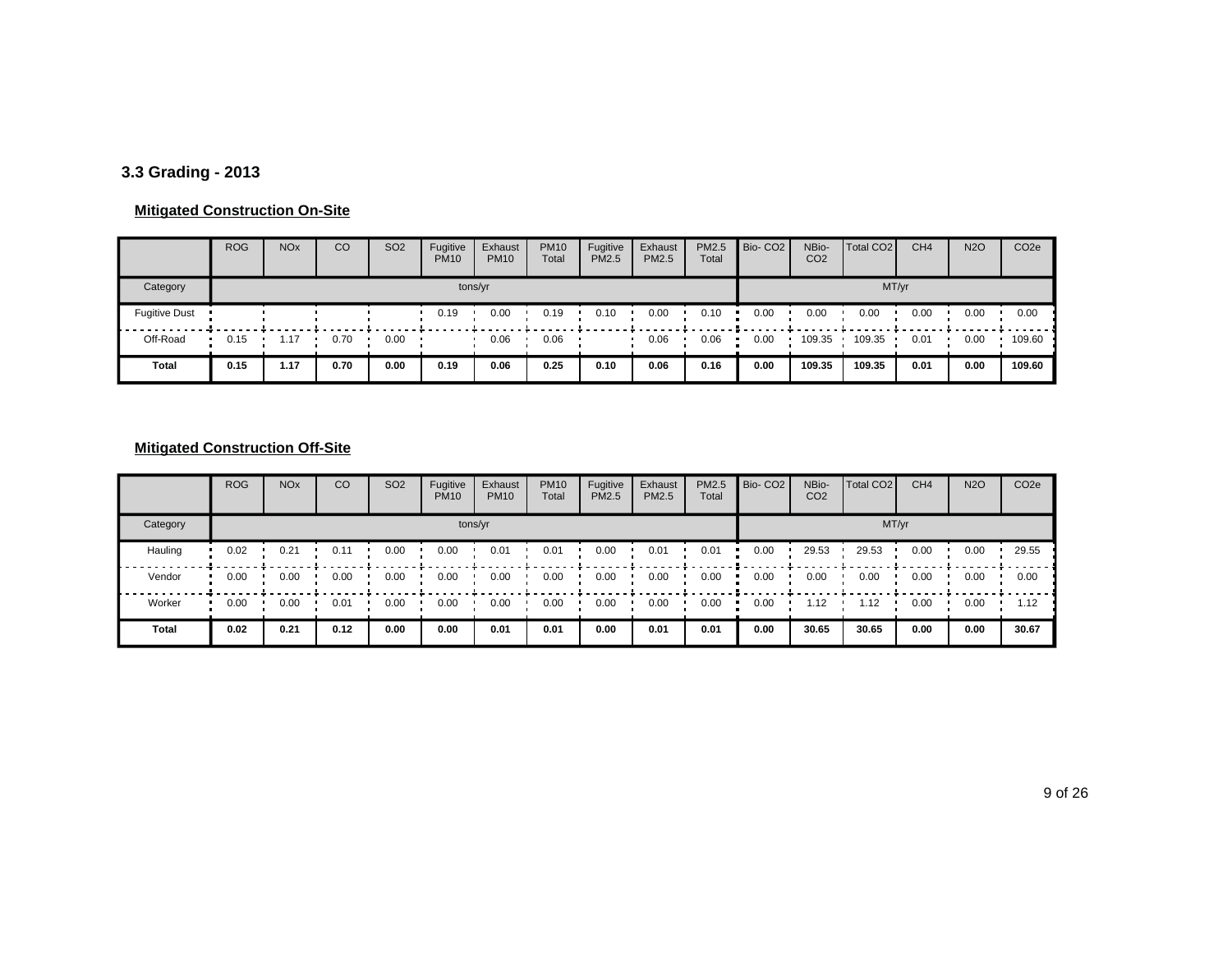#### **3.4 Base/Utilities/Foundations - 2013**

#### **Unmitigated Construction On-Site**

|          | <b>ROG</b> | <b>NO<sub>x</sub></b> | CO   | SO <sub>2</sub> | Fugitive<br><b>PM10</b> | Exhaust<br><b>PM10</b> | <b>PM10</b><br>Total | Fugitive<br><b>PM2.5</b> | Exhaust<br><b>PM2.5</b> | PM2.5<br>Total | Bio-CO <sub>2</sub> | NBio-<br>CO <sub>2</sub> | Total CO <sub>2</sub> | CH <sub>4</sub> | <b>N2O</b> | CO <sub>2</sub> e |
|----------|------------|-----------------------|------|-----------------|-------------------------|------------------------|----------------------|--------------------------|-------------------------|----------------|---------------------|--------------------------|-----------------------|-----------------|------------|-------------------|
| Category |            |                       |      |                 |                         | tons/yr                |                      |                          |                         |                |                     |                          | MT/yr                 |                 |            |                   |
| Off-Road | 0.11       | 0.68                  | 0.44 | 0.00            |                         | 0.06                   | 0.06                 |                          | 0.06                    | 0.06           | 0.00                | 56.66                    | 56.66                 | 0.01            | 0.00       | 56.85             |
| Paving   | 0.00       |                       |      |                 |                         | 0.00                   | 0.00                 |                          | 0.00                    | 0.00           | 0.00                | 0.00                     | 0.00                  | 0.00            | 0.00       | 0.00              |
| Total    | 0.11       | 0.68                  | 0.44 | 0.00            |                         | 0.06                   | 0.06                 |                          | 0.06                    | 0.06           | 0.00                | 56.66                    | 56.66                 | 0.01            | 0.00       | 56.85             |

## **Unmitigated Construction Off-Site**

|              | <b>ROG</b> | <b>NO<sub>x</sub></b> | CO   | SO <sub>2</sub> | Fugitive<br><b>PM10</b> | Exhaust<br><b>PM10</b> | <b>PM10</b><br>Total | Fugitive<br><b>PM2.5</b> | Exhaust<br><b>PM2.5</b> | PM2.5<br>Total | Bio-CO <sub>2</sub> | NBio-<br>CO <sub>2</sub> | Total CO <sub>2</sub> | CH <sub>4</sub> | <b>N2O</b> | CO <sub>2e</sub> |
|--------------|------------|-----------------------|------|-----------------|-------------------------|------------------------|----------------------|--------------------------|-------------------------|----------------|---------------------|--------------------------|-----------------------|-----------------|------------|------------------|
| Category     |            |                       |      |                 |                         | tons/yr                |                      |                          |                         |                |                     |                          | MT/yr                 |                 |            |                  |
| Hauling      | 0.00       | 0.00                  | 0.00 | 0.00            | 0.00                    | 0.00                   | 0.00                 | 0.00                     | 0.00                    | 0.00           | 0.00                | 0.00                     | 0.00                  | 0.00            | 0.00       | 0.00             |
| Vendor       | 0.01       | 0.13                  | 0.09 | 0.00            | 0.01                    | 0.00                   | 0.01                 | 0.00                     | 0.00                    | 0.00           | 0.00                | 20.03                    | 20.03                 | 0.00            | 0.00       | 20.04            |
| Worker       | 0.00       | 0.00                  | 0.03 | 0.00            | 0.00                    | 0.00                   | 0.00                 | 0.00                     | 0.00                    | 0.00           | 0.00                | 3.48                     | 3.48                  | 0.00            | 0.00       | 3.48             |
| <b>Total</b> | 0.01       | 0.13                  | 0.12 | 0.00            | 0.01                    | 0.00                   | 0.01                 | 0.00                     | 0.00                    | 0.00           | 0.00                | 23.51                    | 23.51                 | 0.00            | 0.00       | 23.52            |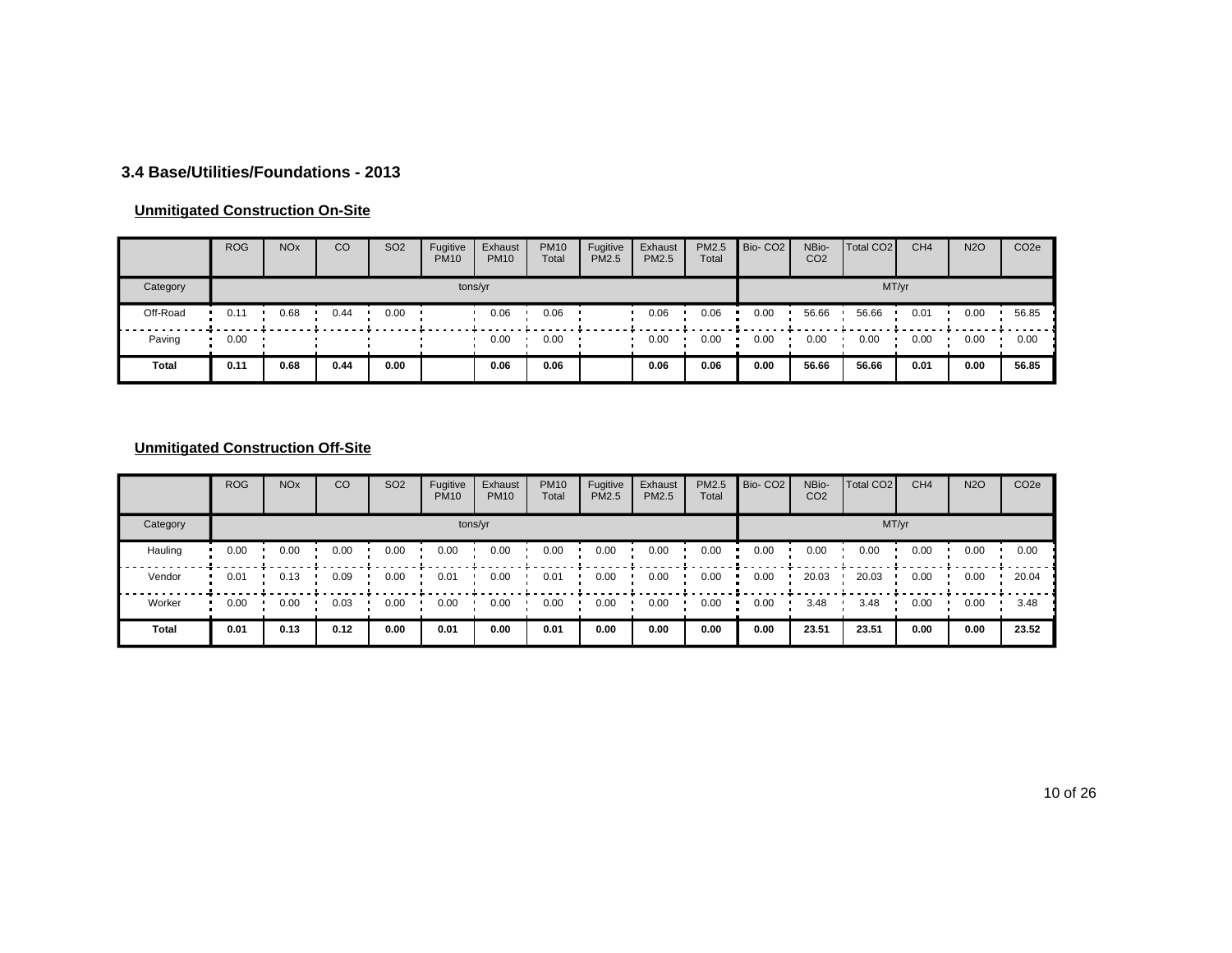#### **3.4 Base/Utilities/Foundations - 2013**

#### **Mitigated Construction On-Site**

|          | <b>ROG</b> | <b>NO<sub>x</sub></b> | CO   | SO <sub>2</sub> | Fugitive<br><b>PM10</b> | Exhaust<br><b>PM10</b> | <b>PM10</b><br>Total | Fugitive<br><b>PM2.5</b> | Exhaust<br>PM2.5 | <b>PM2.5</b><br>Total | Bio-CO <sub>2</sub> | NBio-<br>CO <sub>2</sub> | Total CO <sub>2</sub> | CH <sub>4</sub> | <b>N2O</b> | CO <sub>2</sub> e |
|----------|------------|-----------------------|------|-----------------|-------------------------|------------------------|----------------------|--------------------------|------------------|-----------------------|---------------------|--------------------------|-----------------------|-----------------|------------|-------------------|
| Category |            |                       |      |                 |                         | tons/yr                |                      |                          |                  |                       |                     |                          | MT/yr                 |                 |            |                   |
| Off-Road | 0.11       | 0.68                  | 0.44 | 0.00            |                         | 0.06                   | 0.06                 |                          | 0.06             | 0.06                  | 0.00                | 56.66                    | 56.66                 | 0.01            | 0.00       | 56.85             |
| Paving   | 0.00       |                       |      |                 |                         | 0.00                   | 0.00                 |                          | 0.00             | 0.00                  | 0.00                | 0.00                     | 0.00                  | 0.00            | 0.00       | 0.00              |
| Total    | 0.11       | 0.68                  | 0.44 | 0.00            |                         | 0.06                   | 0.06                 |                          | 0.06             | 0.06                  | 0.00                | 56.66                    | 56.66                 | 0.01            | 0.00       | 56.85             |

## **Mitigated Construction Off-Site**

|              | <b>ROG</b> | <b>NO<sub>x</sub></b> | CO   | SO <sub>2</sub> | Fugitive<br><b>PM10</b> | Exhaust<br><b>PM10</b> | <b>PM10</b><br>Total | Fugitive<br><b>PM2.5</b> | Exhaust<br><b>PM2.5</b> | PM2.5<br>Total | Bio-CO <sub>2</sub> | NBio-<br>CO <sub>2</sub> | Total CO <sub>2</sub> | CH <sub>4</sub> | <b>N2O</b> | CO <sub>2e</sub> |
|--------------|------------|-----------------------|------|-----------------|-------------------------|------------------------|----------------------|--------------------------|-------------------------|----------------|---------------------|--------------------------|-----------------------|-----------------|------------|------------------|
| Category     |            |                       |      |                 |                         | tons/yr                |                      |                          |                         |                |                     |                          |                       | MT/yr           |            |                  |
| Hauling      | 0.00       | 0.00                  | 0.00 | 0.00            | 0.00                    | 0.00                   | 0.00                 | 0.00                     | 0.00                    | 0.00           | 0.00                | 0.00                     | 0.00                  | 0.00            | 0.00       | 0.00             |
| Vendor       | 0.01       | 0.13                  | 0.09 | 0.00            | 0.00                    | 0.00                   | 0.01                 | 0.00                     | 0.00                    | 0.00           | 0.00                | 20.03                    | 20.03                 | 0.00            | 0.00       | 20.04            |
| Worker       | 0.00       | 0.00                  | 0.03 | 0.00            | 0.00                    | 0.00                   | 0.00                 | 0.00                     | 0.00                    | 0.00           | 0.00                | 3.48                     | 3.48                  | 0.00            | 0.00       | 3.48             |
| <b>Total</b> | 0.01       | 0.13                  | 0.12 | 0.00            | 0.00                    | 0.00                   | 0.01                 | 0.00                     | 0.00                    | 0.00           | 0.00                | 23.51                    | 23.51                 | 0.00            | 0.00       | 23.52            |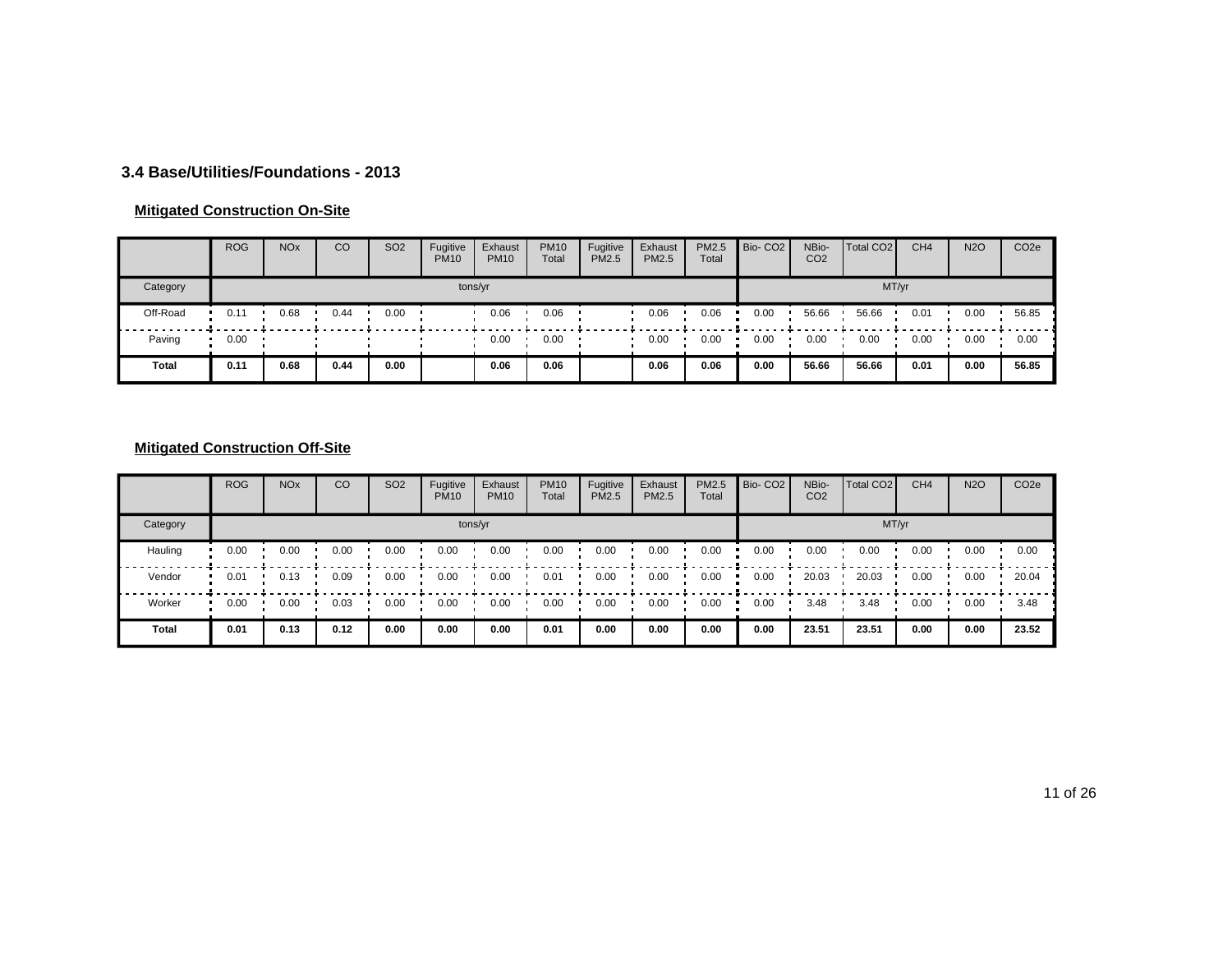## **3.5 Building Construction - 2013**

#### **Unmitigated Construction On-Site**

|          | <b>ROG</b> | <b>NO<sub>x</sub></b> | CO   | SO <sub>2</sub> | Fugitive<br><b>PM10</b> | Exhaust<br><b>PM10</b> | <b>PM10</b><br>Total | Fugitive<br><b>PM2.5</b> | Exhaust<br><b>PM2.5</b> | PM2.5<br>Total | Bio-CO <sub>2</sub> | NBio-<br>CO <sub>2</sub> | Total CO <sub>2</sub> | CH <sub>4</sub> | <b>N2O</b> | CO <sub>2</sub> e |
|----------|------------|-----------------------|------|-----------------|-------------------------|------------------------|----------------------|--------------------------|-------------------------|----------------|---------------------|--------------------------|-----------------------|-----------------|------------|-------------------|
| Category |            |                       |      |                 | tons/yr                 |                        |                      |                          |                         |                |                     |                          | MT/yr                 |                 |            |                   |
| Off-Road | 0.22       | 1.43                  | 0.85 | 0.00            |                         | 0.09                   | 0.09                 |                          | 0.09                    | 0.09           | 0.00                | 145.27                   | 145.27                | 0.02            | 0.00       | 145.64            |
| Total    | 0.22       | 1.43                  | 0.85 | 0.00            |                         | 0.09                   | 0.09                 |                          | 0.09                    | 0.09           | 0.00                | 145.27                   | 145.27                | 0.02            | 0.00       | 145.64            |

## **Unmitigated Construction Off-Site**

|              | <b>ROG</b> | <b>NO<sub>x</sub></b> | CO   | SO <sub>2</sub> | Fugitive<br><b>PM10</b> | Exhaust<br><b>PM10</b> | <b>PM10</b><br>Total | Fugitive<br><b>PM2.5</b> | Exhaust<br><b>PM2.5</b> | PM2.5<br>Total | Bio-CO <sub>2</sub> | NBio-<br>CO <sub>2</sub> | <b>Total CO2</b> | CH <sub>4</sub> | <b>N2O</b> | CO <sub>2e</sub> |
|--------------|------------|-----------------------|------|-----------------|-------------------------|------------------------|----------------------|--------------------------|-------------------------|----------------|---------------------|--------------------------|------------------|-----------------|------------|------------------|
| Category     |            |                       |      |                 |                         | tons/yr                |                      |                          |                         |                |                     |                          |                  | MT/yr           |            |                  |
| Hauling      | 0.00       | 0.00                  | 0.00 | 0.00            | 0.00                    | 0.00                   | 0.00                 | 0.00                     | 0.00                    | 0.00           | 0.00                | 0.00                     | 0.00             | 0.00            | 0.00       | 0.00             |
| Vendor       | 0.00       | 0.04                  | 0.03 | 0.00            | 0.00                    | 0.00                   | 0.00                 | 0.00                     | 0.00                    | 0.00           | 0.00                | 6.51                     | 6.51             | 0.00            | 0.00       | 6.51             |
| Worker       | 0.00       | 0.00                  | 0.03 | 0.00            | 0.01                    | 0.00                   | 0.01                 | 0.00                     | 0.00                    | 0.00           | 0.00                | 4.71                     | 4.71             | 0.00            | 0.00       | 4.71             |
| <b>Total</b> | 0.00       | 0.04                  | 0.06 | 0.00            | 0.01                    | 0.00                   | 0.01                 | 0.00                     | 0.00                    | 0.00           | 0.00                | 11.22                    | 11.22            | 0.00            | 0.00       | 11.22            |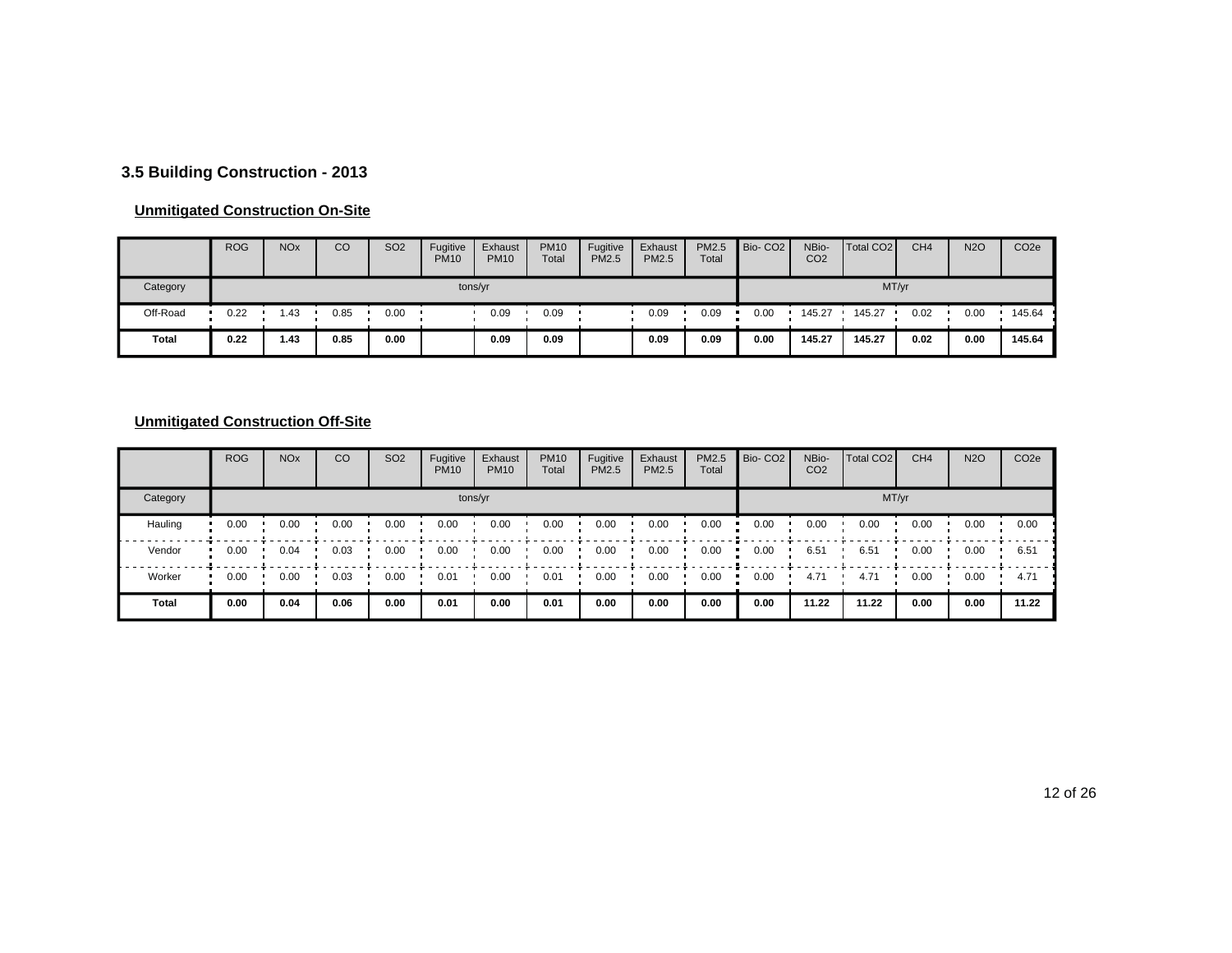## **3.5 Building Construction - 2013**

#### **Mitigated Construction On-Site**

|          | <b>ROG</b> | <b>NO<sub>x</sub></b> | CO   | SO <sub>2</sub> | Fugitive<br><b>PM10</b> | Exhaust<br><b>PM10</b> | <b>PM10</b><br>Total | Fugitive<br><b>PM2.5</b> | Exhaust<br><b>PM2.5</b> | PM2.5<br>Total | Bio-CO <sub>2</sub> | NBio-<br>CO <sub>2</sub> | Total CO <sub>2</sub> | CH <sub>4</sub> | <b>N2O</b> | CO <sub>2</sub> e |
|----------|------------|-----------------------|------|-----------------|-------------------------|------------------------|----------------------|--------------------------|-------------------------|----------------|---------------------|--------------------------|-----------------------|-----------------|------------|-------------------|
| Category |            |                       |      |                 | tons/yr                 |                        |                      |                          |                         |                |                     |                          | MT/yr                 |                 |            |                   |
| Off-Road | 0.22       | 1.43                  | 0.85 | 0.00            |                         | 0.09                   | 0.09                 |                          | 0.09                    | 0.09           | 0.00                | 145.27                   | 145.27                | 0.02            | 0.00       | 145.64            |
| Total    | 0.22       | 1.43                  | 0.85 | 0.00            |                         | 0.09                   | 0.09                 |                          | 0.09                    | 0.09           | 0.00                | 145.27                   | 145.27                | 0.02            | 0.00       | 145.64            |

## **Mitigated Construction Off-Site**

|              | <b>ROG</b> | <b>NO<sub>x</sub></b> | CO   | SO <sub>2</sub> | Fugitive<br><b>PM10</b> | Exhaust<br><b>PM10</b> | <b>PM10</b><br>Total | Fugitive<br><b>PM2.5</b> | Exhaust<br><b>PM2.5</b> | PM2.5<br>Total | Bio-CO <sub>2</sub> | NBio-<br>CO <sub>2</sub> | <b>Total CO2</b> | CH <sub>4</sub> | <b>N2O</b> | CO <sub>2e</sub> |
|--------------|------------|-----------------------|------|-----------------|-------------------------|------------------------|----------------------|--------------------------|-------------------------|----------------|---------------------|--------------------------|------------------|-----------------|------------|------------------|
| Category     |            |                       |      |                 |                         | tons/yr                |                      |                          |                         |                |                     |                          | MT/yr            |                 |            |                  |
| Hauling      | 0.00       | 0.00                  | 0.00 | 0.00            | 0.00                    | 0.00                   | 0.00                 | 0.00                     | 0.00                    | 0.00           | 0.00                | 0.00                     | 0.00             | 0.00            | 0.00       | 0.00             |
| Vendor       | 0.00       | 0.04                  | 0.03 | 0.00            | 0.00                    | 0.00                   | 0.00                 | 0.00                     | 0.00                    | 0.00           | 0.00                | 6.51                     | 6.51             | 0.00            | 0.00       | 6.51             |
| Worker       | 0.00       | 0.00                  | 0.03 | 0.00            | 0.00                    | 0.00                   | 0.00                 | 0.00                     | 0.00                    | 0.00           | 0.00                | 4.71                     | 4.71             | 0.00            | 0.00       | 4.71             |
| <b>Total</b> | 0.00       | 0.04                  | 0.06 | 0.00            | 0.00                    | 0.00                   | 0.00                 | 0.00                     | 0.00                    | 0.00           | 0.00                | 11.22                    | 11.22            | 0.00            | 0.00       | 11.22            |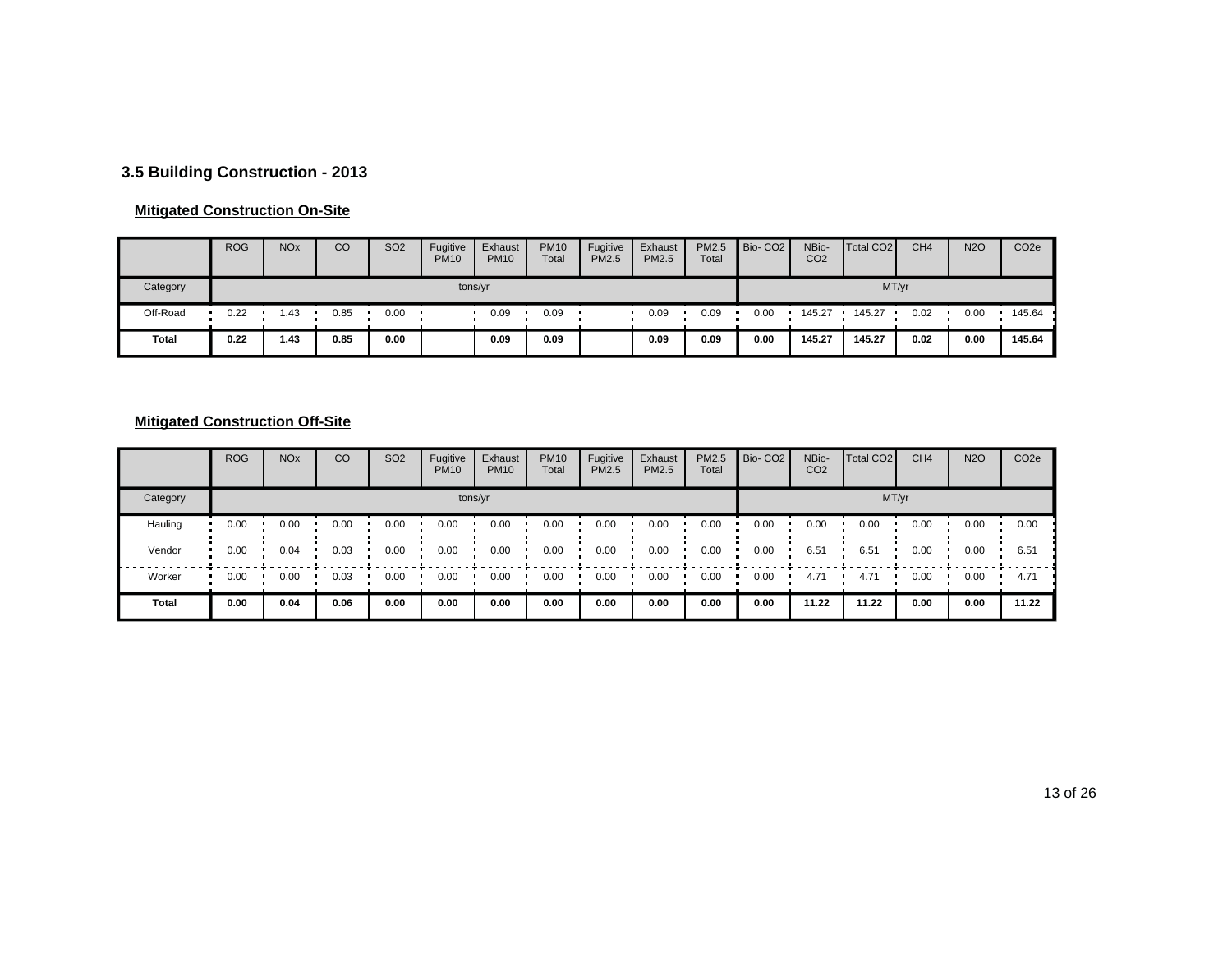## **3.6 Landscape/Irrigation/Hardscape/Playground - 2013**

#### **Unmitigated Construction On-Site**

|          | <b>ROG</b> | <b>NO<sub>x</sub></b> | CO   | SO <sub>2</sub> | Fugitive<br><b>PM10</b> | Exhaust<br><b>PM10</b> | <b>PM10</b><br>Total | Fugitive<br><b>PM2.5</b> | Exhaust<br>PM2.5 | PM2.5<br>Total | Bio-CO <sub>2</sub> | NBio-<br>CO <sub>2</sub> | Total CO <sub>2</sub> | CH <sub>4</sub> | <b>N2O</b> | CO <sub>2e</sub> |
|----------|------------|-----------------------|------|-----------------|-------------------------|------------------------|----------------------|--------------------------|------------------|----------------|---------------------|--------------------------|-----------------------|-----------------|------------|------------------|
| Category |            |                       |      |                 | tons/yr                 |                        |                      |                          |                  |                |                     |                          |                       | MT/yr           |            |                  |
| Off-Road | 0.22       | 1.38                  | 0.90 | 0.00            |                         | 0.12                   | 0.12                 |                          | 0.12             | 0.12           | 0.00                | 115.07                   | 115.07                | 0.02            | 0.00       | 115.45           |
| Paving   | 0.00       |                       |      |                 |                         | 0.00                   | 0.00                 |                          | 0.00             | 0.00           | 0.00                | 0.00                     | 0.00                  | 0.00            | 0.00       | 0.00             |
| Total    | 0.22       | 1.38                  | 0.90 | 0.00            |                         | 0.12                   | 0.12                 |                          | 0.12             | 0.12           | 0.00                | 115.07                   | 115.07                | 0.02            | 0.00       | 115.45           |

## **Unmitigated Construction Off-Site**

|              | <b>ROG</b> | <b>NO<sub>x</sub></b> | CO   | SO <sub>2</sub> | Fugitive<br><b>PM10</b> | Exhaust<br><b>PM10</b> | <b>PM10</b><br>Total | Fugitive<br><b>PM2.5</b> | Exhaust<br><b>PM2.5</b> | PM2.5<br>Total | Bio-CO <sub>2</sub> | NBio-<br>CO <sub>2</sub> | Total CO <sub>2</sub> | CH <sub>4</sub> | <b>N2O</b> | CO <sub>2e</sub> |
|--------------|------------|-----------------------|------|-----------------|-------------------------|------------------------|----------------------|--------------------------|-------------------------|----------------|---------------------|--------------------------|-----------------------|-----------------|------------|------------------|
| Category     |            |                       |      |                 |                         | tons/yr                |                      |                          |                         |                |                     |                          |                       | MT/yr           |            |                  |
| Hauling      | 0.00       | 0.00                  | 0.00 | 0.00            | 0.00                    | 0.00                   | 0.00                 | 0.00                     | 0.00                    | 0.00           | 0.00                | 0.00                     | 0.00                  | 0.00            | 0.00       | 0.00             |
| Vendor       | 0.07       | 0.72                  | 0.46 | 0.00            | 0.04                    | 0.02                   | 0.06                 | 0.00                     | 0.02                    | 0.02           | 0.00                | 107.37                   | 107.37                | 0.00            | 0.00       | 107.43           |
| Worker       | 0.00       | 0.00                  | 0.03 | 0.00            | 0.01                    | 0.00                   | 0.01                 | 0.00                     | 0.00                    | 0.00           | 0.00                | 4.71                     | 4.71                  | 0.00            | 0.00       | 4.71             |
| <b>Total</b> | 0.07       | 0.72                  | 0.49 | 0.00            | 0.05                    | 0.02                   | 0.07                 | 0.00                     | 0.02                    | 0.02           | 0.00                | 112.08                   | 112.08                | 0.00            | 0.00       | 112.14           |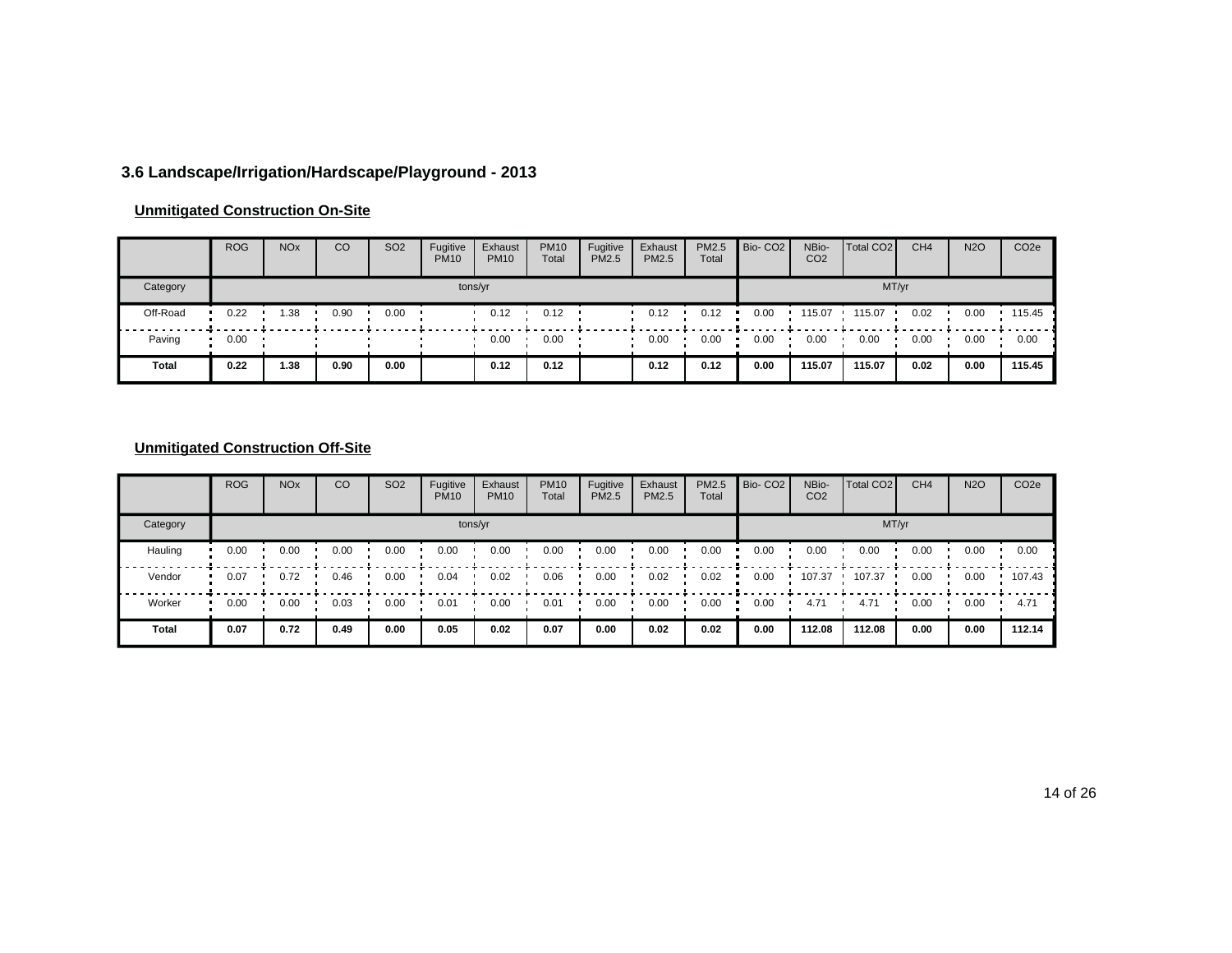## **3.6 Landscape/Irrigation/Hardscape/Playground - 2013**

#### **Mitigated Construction On-Site**

|          | <b>ROG</b> | <b>NO<sub>x</sub></b> | CO   | SO <sub>2</sub> | Fugitive<br><b>PM10</b> | Exhaust<br><b>PM10</b> | <b>PM10</b><br>Total | Fugitive<br><b>PM2.5</b> | Exhaust<br>PM2.5 | PM2.5<br>Total | Bio-CO <sub>2</sub> | NBio-<br>CO <sub>2</sub> | Total CO <sub>2</sub> | CH <sub>4</sub> | <b>N2O</b> | CO <sub>2e</sub> |
|----------|------------|-----------------------|------|-----------------|-------------------------|------------------------|----------------------|--------------------------|------------------|----------------|---------------------|--------------------------|-----------------------|-----------------|------------|------------------|
| Category |            |                       |      |                 | tons/yr                 |                        |                      |                          |                  |                |                     |                          |                       | MT/yr           |            |                  |
| Off-Road | 0.22       | 1.38                  | 0.90 | 0.00            |                         | 0.12                   | 0.12                 |                          | 0.12             | 0.12           | 0.00                | 115.07                   | 115.07                | 0.02            | 0.00       | 115.45           |
| Paving   | 0.00       |                       |      |                 |                         | 0.00                   | 0.00                 |                          | 0.00             | 0.00           | 0.00                | 0.00                     | 0.00                  | 0.00            | 0.00       | 0.00             |
| Total    | 0.22       | 1.38                  | 0.90 | 0.00            |                         | 0.12                   | 0.12                 |                          | 0.12             | 0.12           | 0.00                | 115.07                   | 115.07                | 0.02            | 0.00       | 115.45           |

## **Mitigated Construction Off-Site**

|          | <b>ROG</b> | <b>NO<sub>x</sub></b> | CO   | SO <sub>2</sub> | Fugitive<br><b>PM10</b> | Exhaust<br><b>PM10</b> | <b>PM10</b><br>Total | Fugitive<br><b>PM2.5</b> | Exhaust<br><b>PM2.5</b> | PM2.5<br>Total | Bio-CO <sub>2</sub> | NBio-<br>CO <sub>2</sub> | Total CO <sub>2</sub> | CH <sub>4</sub> | <b>N2O</b> | CO <sub>2e</sub> |
|----------|------------|-----------------------|------|-----------------|-------------------------|------------------------|----------------------|--------------------------|-------------------------|----------------|---------------------|--------------------------|-----------------------|-----------------|------------|------------------|
| Category |            |                       |      |                 |                         | tons/yr                |                      |                          |                         |                |                     |                          |                       | MT/yr           |            |                  |
| Hauling  | 0.00       | 0.00                  | 0.00 | 0.00            | 0.00                    | 0.00                   | 0.00                 | 0.00                     | 0.00                    | 0.00           | 0.00                | 0.00                     | 0.00                  | 0.00            | 0.00       | 0.00             |
| Vendor   | 0.07       | 0.72                  | 0.46 | 0.00            | 0.00                    | 0.02                   | 0.03                 | 0.00                     | 0.02                    | 0.02           | 0.00                | 107.37                   | 107.37                | 0.00            | 0.00       | 107.43           |
| Worker   | 0.00       | 0.00                  | 0.03 | 0.00            | 0.00                    | 0.00                   | 0.00                 | 0.00                     | 0.00                    | 0.00           | 0.00                | 4.71                     | 4.71                  | 0.00            | 0.00       | 4.71             |
| Total    | 0.07       | 0.72                  | 0.49 | 0.00            | 0.00                    | 0.02                   | 0.03                 | 0.00                     | 0.02                    | 0.02           | 0.00                | 112.08                   | 112.08                | 0.00            | 0.00       | 112.14           |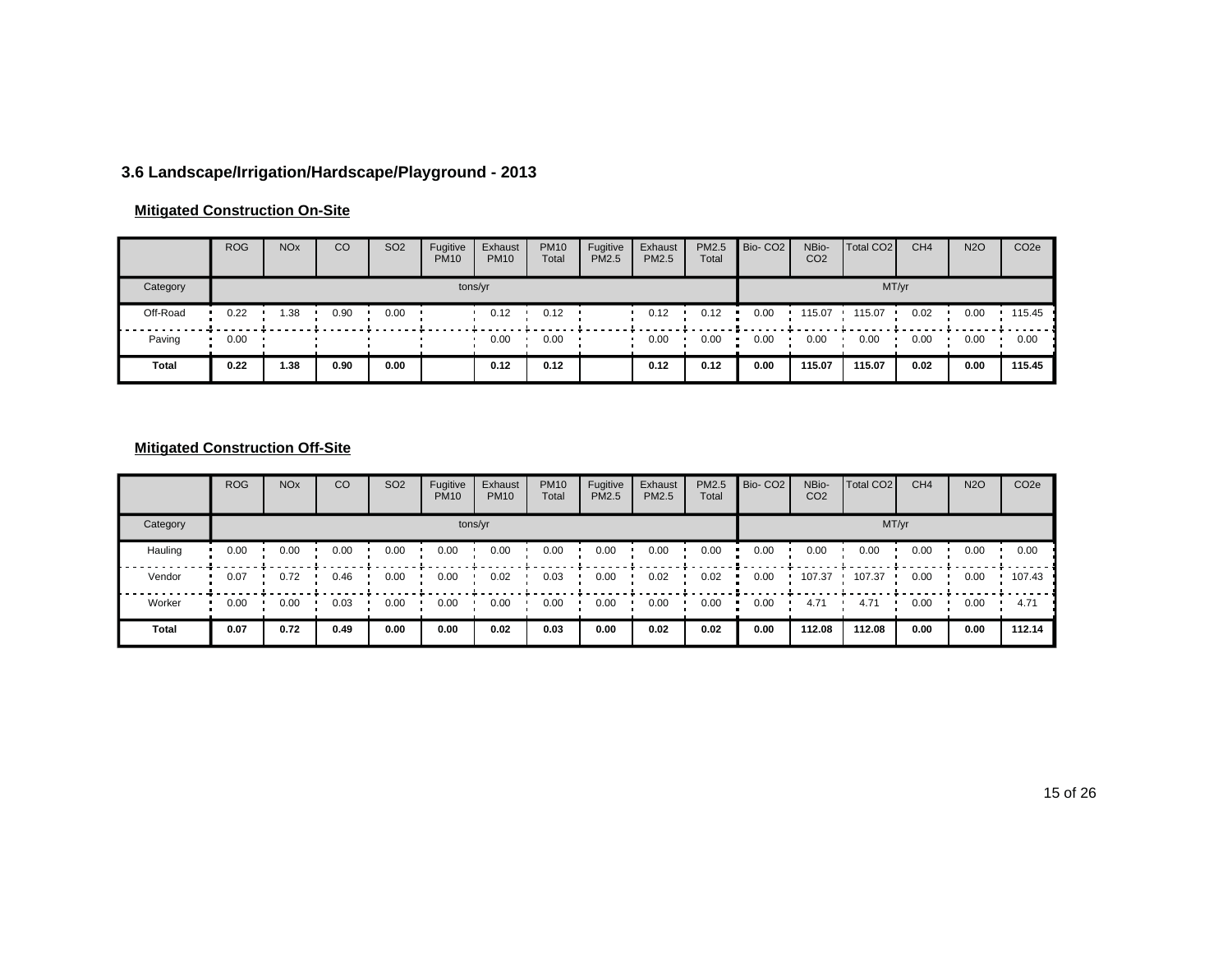## **3.7 Architectural Coating - 2013**

#### **Unmitigated Construction On-Site**

|                 | <b>ROG</b> | <b>NO<sub>x</sub></b> | CO   | SO <sub>2</sub> | Fugitive<br><b>PM10</b> | Exhaust<br><b>PM10</b> | <b>PM10</b><br>Total | Fugitive<br><b>PM2.5</b> | Exhaust<br><b>PM2.5</b> | PM2.5<br>Total | Bio-CO <sub>2</sub> | NBio-<br>CO <sub>2</sub> | Total CO <sub>2</sub> | CH <sub>4</sub> | <b>N2O</b> | CO <sub>2</sub> e |
|-----------------|------------|-----------------------|------|-----------------|-------------------------|------------------------|----------------------|--------------------------|-------------------------|----------------|---------------------|--------------------------|-----------------------|-----------------|------------|-------------------|
| Category        |            |                       |      |                 | tons/yr                 |                        |                      |                          |                         |                |                     |                          | MT/yr                 |                 |            |                   |
| Archit. Coating | 0.00       |                       |      |                 |                         | 0.00                   | 0.00                 |                          | 0.00                    | 0.00           | 0.00                | 0.00                     | 0.00                  | 0.00            | 0.00       | 0.00              |
| Off-Road        | 0.03       | 0.20                  | 0.13 | 0.00            |                         | 0.02                   | 0.02                 |                          | 0.02                    | 0.02           | 0.00                | 16.83                    | 16.83                 | 0.00            | 0.00       | 16.89             |
| Total           | 0.03       | 0.20                  | 0.13 | 0.00            |                         | 0.02                   | 0.02                 |                          | 0.02                    | 0.02           | 0.00                | 16.83                    | 16.83                 | 0.00            | 0.00       | 16.89             |

## **Unmitigated Construction Off-Site**

|              | <b>ROG</b> | <b>NO<sub>x</sub></b> | CO   | SO <sub>2</sub> | Fugitive<br><b>PM10</b> | Exhaust<br><b>PM10</b> | <b>PM10</b><br>Total | Fugitive<br><b>PM2.5</b> | Exhaust<br><b>PM2.5</b> | PM2.5<br>Total | Bio-CO <sub>2</sub> | NBio-<br>CO <sub>2</sub> | Total CO <sub>2</sub> | CH <sub>4</sub> | <b>N2O</b> | CO <sub>2e</sub> |
|--------------|------------|-----------------------|------|-----------------|-------------------------|------------------------|----------------------|--------------------------|-------------------------|----------------|---------------------|--------------------------|-----------------------|-----------------|------------|------------------|
| Category     |            |                       |      |                 |                         | tons/yr                |                      |                          |                         |                |                     |                          |                       | MT/yr           |            |                  |
| Hauling      | 0.00       | 0.00                  | 0.00 | 0.00            | 0.00                    | 0.00                   | 0.00                 | 0.00                     | 0.00                    | 0.00           | 0.00                | 0.00                     | 0.00                  | 0.00            | 0.00       | 0.00             |
| Vendor       | 0.00       | 0.00                  | 0.00 | 0.00            | 0.00                    | 0.00                   | 0.00                 | 0.00                     | 0.00                    | 0.00           | 0.00                | 0.00                     | 0.00                  | 0.00            | 0.00       | 0.00             |
| Worker       | 0.00       | 0.00                  | 0.00 | 0.00            | 0.00                    | 0.00                   | 0.00                 | 0.00                     | 0.00                    | 0.00           | 0.00                | 0.00                     | 0.00                  | 0.00            | 0.00       | 0.00             |
| <b>Total</b> | 0.00       | 0.00                  | 0.00 | 0.00            | 0.00                    | 0.00                   | 0.00                 | 0.00                     | 0.00                    | 0.00           | 0.00                | 0.00                     | 0.00                  | 0.00            | 0.00       | 0.00             |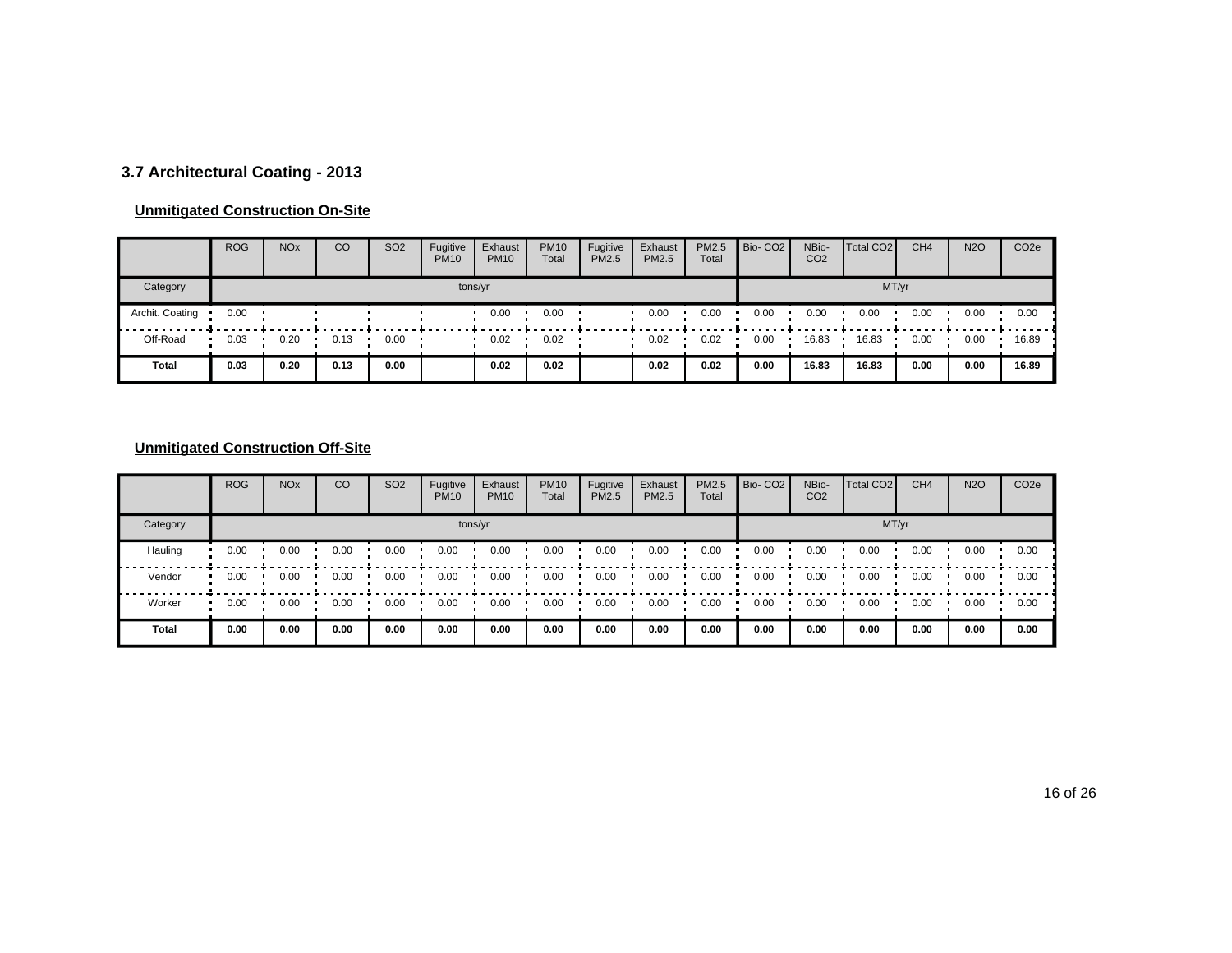## **3.7 Architectural Coating - 2013**

#### **Mitigated Construction On-Site**

|                 | <b>ROG</b> | <b>NO<sub>x</sub></b> | CO   | SO <sub>2</sub> | Fugitive<br><b>PM10</b> | Exhaust<br><b>PM10</b> | <b>PM10</b><br>Total | Fugitive<br><b>PM2.5</b> | Exhaust<br><b>PM2.5</b> | PM2.5<br>Total | Bio-CO <sub>2</sub> | NBio-<br>CO <sub>2</sub> | Total CO <sub>2</sub> | CH <sub>4</sub> | <b>N2O</b> | CO <sub>2</sub> e |
|-----------------|------------|-----------------------|------|-----------------|-------------------------|------------------------|----------------------|--------------------------|-------------------------|----------------|---------------------|--------------------------|-----------------------|-----------------|------------|-------------------|
| Category        |            |                       |      |                 | tons/yr                 |                        |                      |                          |                         |                |                     |                          | MT/yr                 |                 |            |                   |
| Archit. Coating | 0.00       |                       |      |                 |                         | 0.00                   | 0.00                 |                          | 0.00                    | 0.00           | 0.00                | 0.00                     | 0.00                  | 0.00            | 0.00       | 0.00              |
| Off-Road        | 0.03       | 0.20                  | 0.13 | 0.00            |                         | 0.02                   | 0.02                 |                          | 0.02                    | 0.02           | 0.00                | 16.83                    | 16.83                 | 0.00            | 0.00       | 16.89             |
| <b>Total</b>    | 0.03       | 0.20                  | 0.13 | 0.00            |                         | 0.02                   | 0.02                 |                          | 0.02                    | 0.02           | 0.00                | 16.83                    | 16.83                 | 0.00            | 0.00       | 16.89             |

#### **Mitigated Construction Off-Site**

|          | <b>ROG</b> | <b>NO<sub>x</sub></b> | CO   | SO <sub>2</sub> | Fugitive<br><b>PM10</b> | Exhaust<br><b>PM10</b> | <b>PM10</b><br>Total | Fugitive<br>PM2.5 | Exhaust<br><b>PM2.5</b> | PM2.5<br>Total | Bio-CO <sub>2</sub> | NBio-<br>CO <sub>2</sub> | Total CO <sub>2</sub> | CH <sub>4</sub> | <b>N2O</b> | CO <sub>2e</sub> |
|----------|------------|-----------------------|------|-----------------|-------------------------|------------------------|----------------------|-------------------|-------------------------|----------------|---------------------|--------------------------|-----------------------|-----------------|------------|------------------|
| Category |            |                       |      |                 |                         | tons/yr                |                      |                   |                         |                |                     |                          | MT/yr                 |                 |            |                  |
| Hauling  | 0.00       | 0.00                  | 0.00 | 0.00            | 0.00                    | 0.00                   | 0.00                 | 0.00              | 0.00                    | 0.00           | 0.00                | 0.00                     | 0.00                  | 0.00            | 0.00       | 0.00             |
| Vendor   | 0.00       | 0.00                  | 0.00 | 0.00            | 0.00                    | 0.00                   | 0.00                 | 0.00              | 0.00                    | 0.00           | 0.00                | 0.00                     | 0.00                  | 0.00            | 0.00       | 0.00             |
| Worker   | 0.00       | 0.00                  | 0.00 | 0.00            | 0.00                    | 0.00                   | 0.00                 | 0.00              | 0.00                    | 0.00           | 0.00                | 0.00                     | 0.00                  | 0.00            | 0.00       | 0.00             |
| Total    | 0.00       | 0.00                  | 0.00 | 0.00            | 0.00                    | 0.00                   | 0.00                 | 0.00              | 0.00                    | 0.00           | 0.00                | 0.00                     | 0.00                  | 0.00            | 0.00       | 0.00             |

#### **4.0 Mobile Detail**

**4.1 Mitigation Measures Mobile**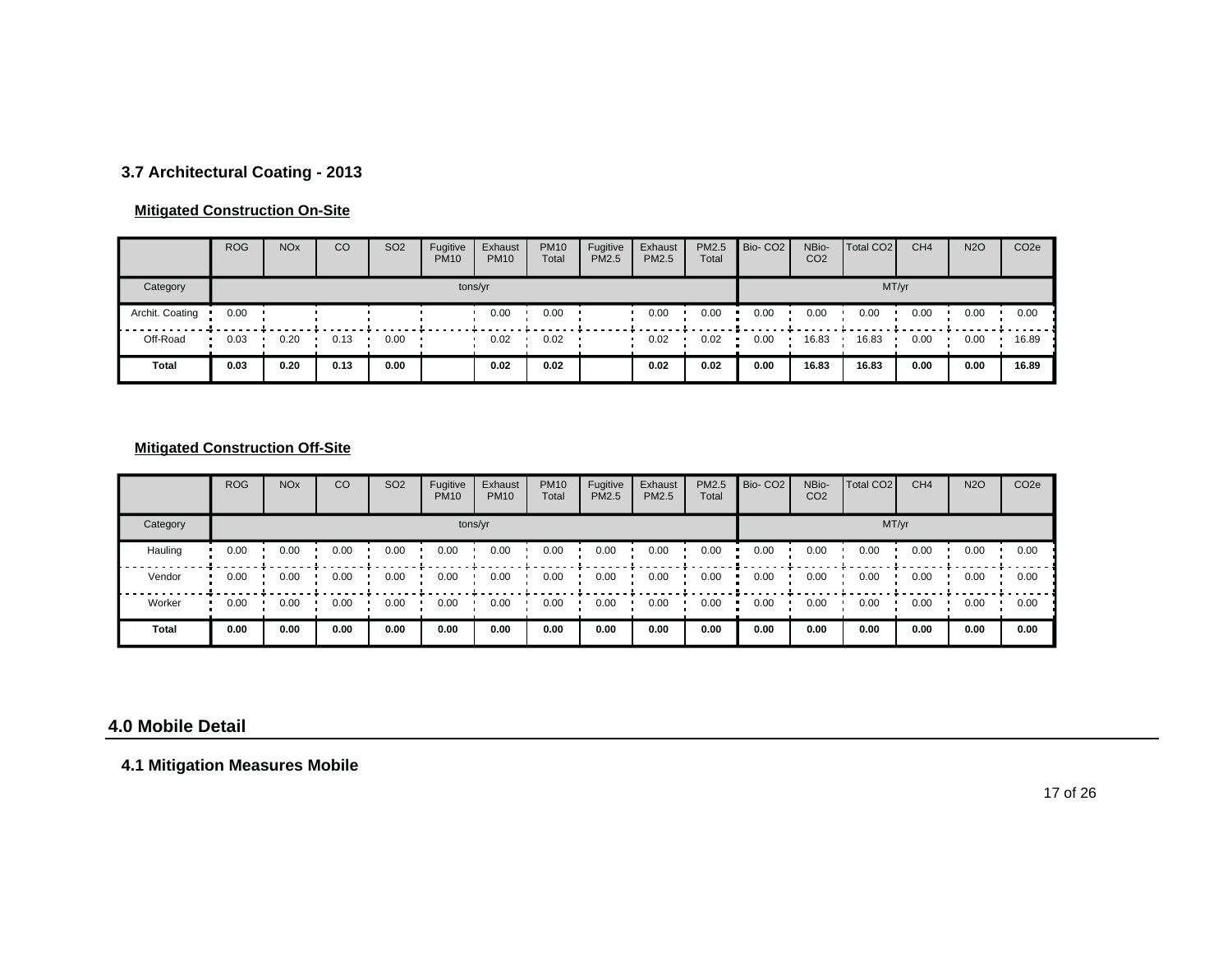#### CalEEMod Version: CalEEMod.2011.1.1

Date: 4/9/2012

## **San Diego Air Basin, Annual Spring House**

#### **1.0 Project Characteristics**

#### **1.1 Land Usage**

| Land Uses                        | Size | Metric   |
|----------------------------------|------|----------|
| Unrefrigerated Warehouse-No Rail | ں. ا | 1000saft |

#### **1.2 Other Project Characteristics**

| Urbanization        | Urban | Wind Speed (m/s)                    | 2.6 |
|---------------------|-------|-------------------------------------|-----|
| <b>Climate Zone</b> |       | <b>Precipitation Freg (Days) 40</b> |     |

**Utility Company** San Diego Gas & Electric

#### **1.3 User Entered Comments**

Project Characteristics -

Land Use - Assume hardscaping around Spring House

Construction Phase - Based on construction assumptions from City

Off-road Equipment -

Off-road Equipment - small site, one of each piece of equipment

Off-road Equipment - Small site, only need one tractor

Off-road Equipment - small site, one of each piece of equipment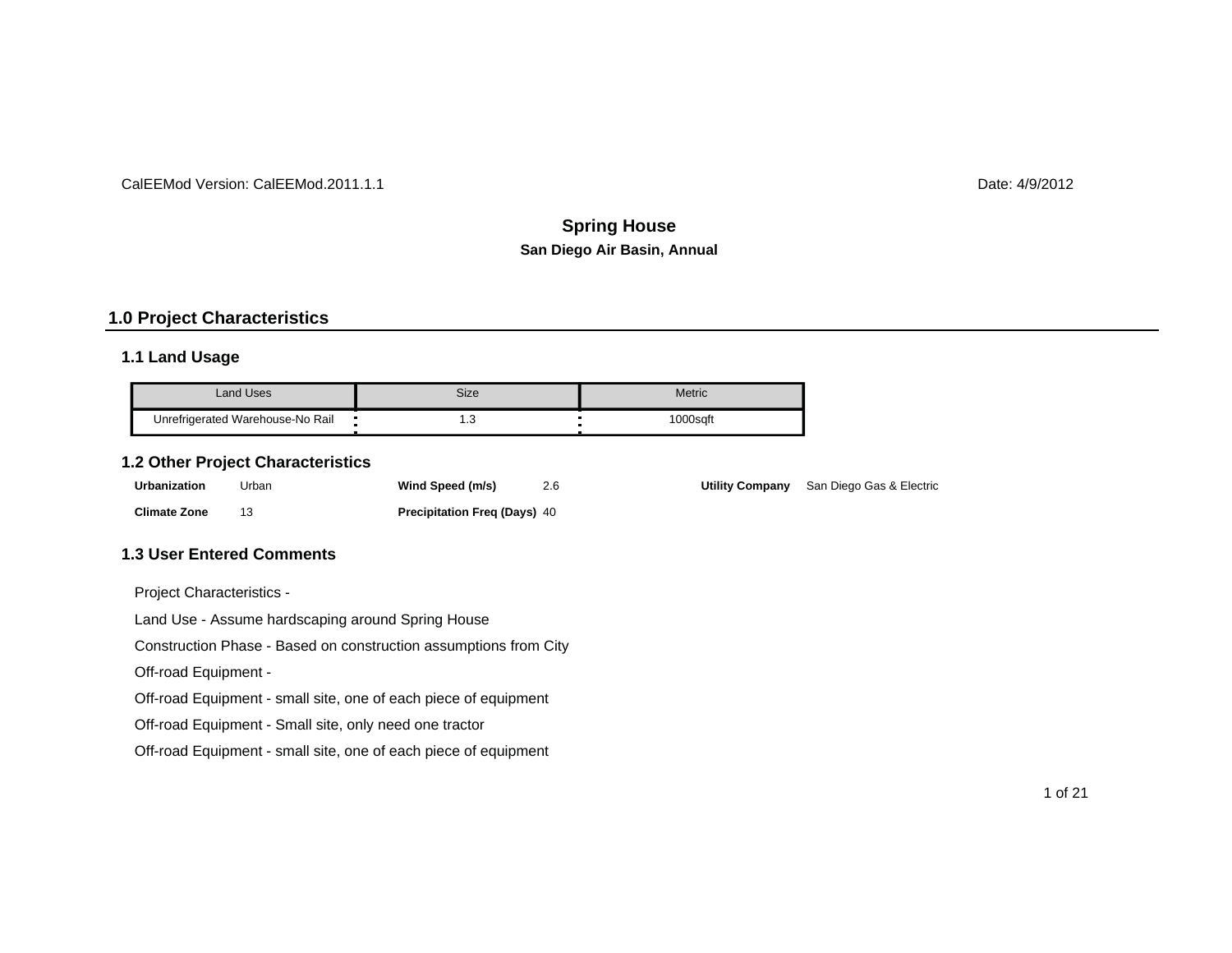Mobile Land Use Mitigation - Solid Waste - change to match City Park rate Energy Use - no natural gas use Grading - Water And Wastewater - change to match City park rate Demolition - Trips and VMT - Based on information from the City Landscape Equipment - Maintenance every day Vehicle Trips - Changed trip rate to match City Park rate

## **2.0 Emissions Summary**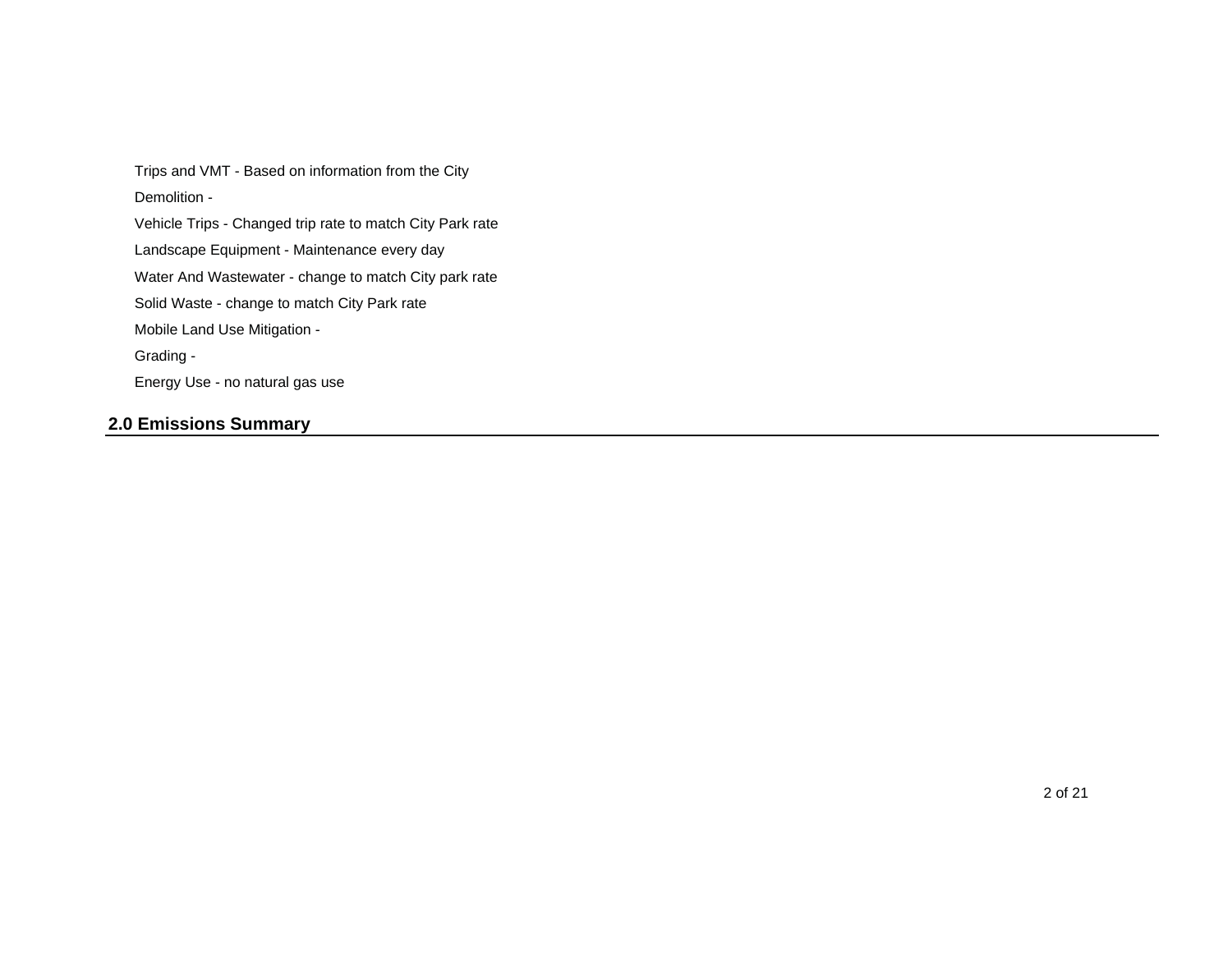## **2.1 Overall Construction**

#### **Unmitigated Construction**

|       | <b>ROG</b> | <b>NO<sub>x</sub></b> | CO   | SO <sub>2</sub> | Fugitive<br><b>PM10</b> | Exhaust<br><b>PM10</b> | <b>PM10</b><br>Total | Fugitive<br><b>PM2.5</b> | Exhaust<br>PM2.5 | PM2.5<br>Total | Bio-CO <sub>2</sub> | NBio-<br>CO <sub>2</sub> | Total CO <sub>2</sub> | CH <sub>4</sub> | <b>N2O</b> | CO <sub>2e</sub> |  |
|-------|------------|-----------------------|------|-----------------|-------------------------|------------------------|----------------------|--------------------------|------------------|----------------|---------------------|--------------------------|-----------------------|-----------------|------------|------------------|--|
| Year  | tons/yr    |                       |      |                 |                         |                        |                      |                          |                  |                | MT/yr               |                          |                       |                 |            |                  |  |
| 2014  | 0.21       | 1.27                  | 0.92 | 0.00            | 0.02                    | 0.09                   | 0.11                 | 0.00                     | 0.09             | 0.09           | 0.00                | 137.02                   | 137.02                | 0.02            | 0.00       | 137.35           |  |
| Total | 0.21       | 1.27                  | 0.92 | 0.00            | 0.02                    | 0.09                   | 0.11                 | 0.00                     | 0.09             | 0.09           | 0.00                | 137.02                   | 137.02                | 0.02            | 0.00       | 137.35           |  |

## **Mitigated Construction**

|       | <b>ROG</b> | <b>NO<sub>x</sub></b> | CO   | <b>SO2</b> | Fugitive<br><b>PM10</b> | Exhaust<br><b>PM10</b> | <b>PM10</b><br>Total | Fugitive<br><b>PM2.5</b> | Exhaust<br><b>PM2.5</b> | PM2.5<br>Total | Bio-CO <sub>2</sub> | NBio-<br>CO <sub>2</sub> | Total CO <sub>2</sub> | CH <sub>4</sub> | <b>N2O</b> | CO <sub>2</sub> e |  |  |
|-------|------------|-----------------------|------|------------|-------------------------|------------------------|----------------------|--------------------------|-------------------------|----------------|---------------------|--------------------------|-----------------------|-----------------|------------|-------------------|--|--|
| Year  | tons/yr    |                       |      |            |                         |                        |                      |                          |                         |                | MT/yr               |                          |                       |                 |            |                   |  |  |
| 2014  | 0.21       | .27                   | 0.92 | 0.00       | 0.00                    | 0.09                   | 0.09                 | 0.00                     | 0.09                    | 0.09           | 0.00                | 137.02                   | 137.02                | 0.02            | 0.00       | 137.35            |  |  |
| Total | 0.21       | 1.27                  | 0.92 | 0.00       | 0.00                    | 0.09                   | 0.09                 | 0.00                     | 0.09                    | 0.09           | 0.00                | 137.02                   | 137.02                | 0.02            | 0.00       | 137.35            |  |  |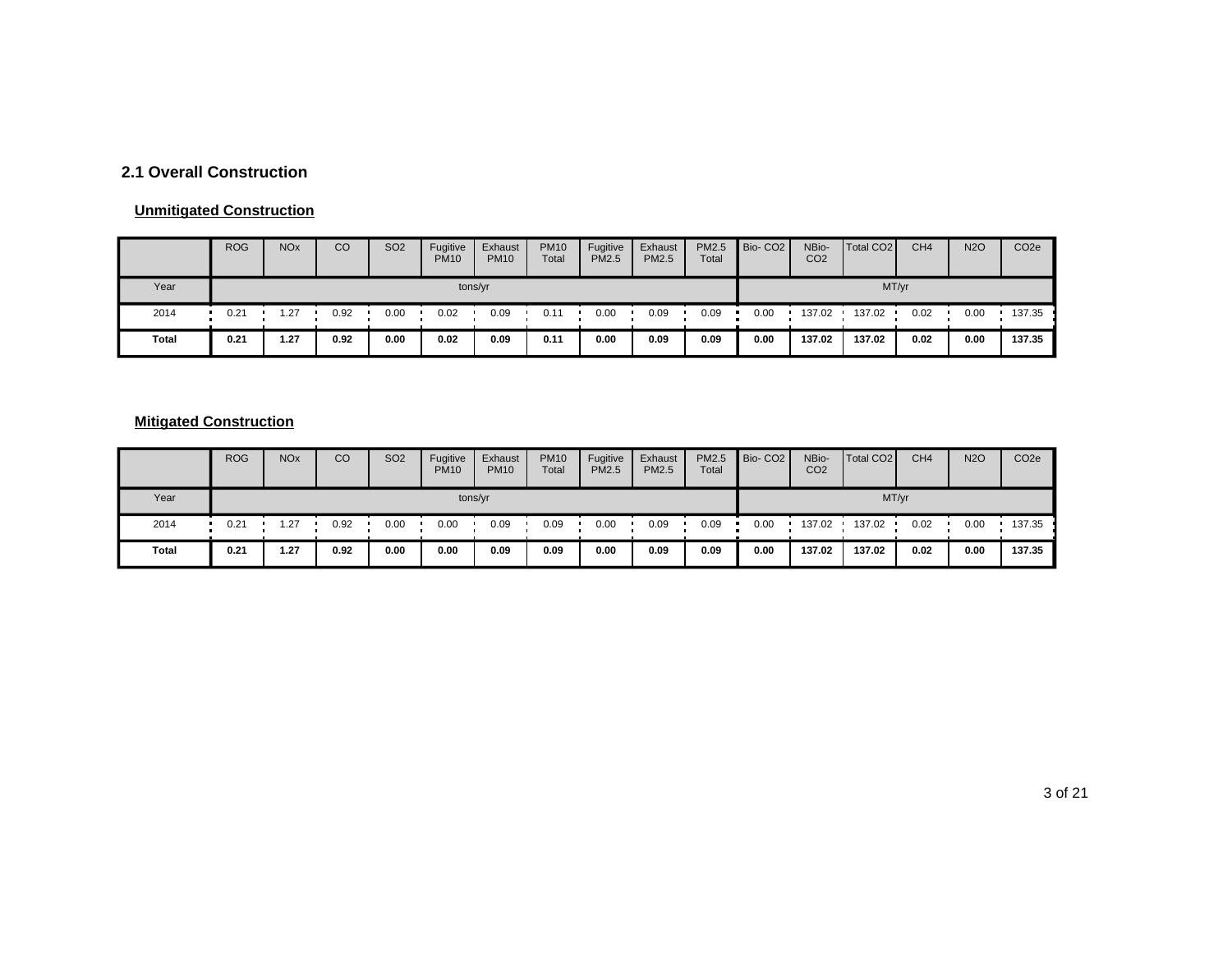## **2.2 Overall Operational**

#### **Unmitigated Operational**

|          | <b>ROG</b> | <b>NO<sub>x</sub></b> | CO   | SO <sub>2</sub> | Fugitive<br><b>PM10</b> | Exhaust<br><b>PM10</b> | <b>PM10</b><br>Total | Fugitive<br>PM2.5 | Exhaust<br>PM2.5 | PM2.5<br>Total | Bio-CO <sub>2</sub> | NBio-<br>CO <sub>2</sub> | Total CO <sub>2</sub> | CH <sub>4</sub> | <b>N2O</b> | CO <sub>2e</sub> |  |  |  |
|----------|------------|-----------------------|------|-----------------|-------------------------|------------------------|----------------------|-------------------|------------------|----------------|---------------------|--------------------------|-----------------------|-----------------|------------|------------------|--|--|--|
| Category | tons/yr    |                       |      |                 |                         |                        |                      |                   |                  |                |                     | MT/yr                    |                       |                 |            |                  |  |  |  |
| Area     | 0.01       | 0.00                  | 0.00 | 0.00            |                         | 0.00                   | 0.00                 |                   | 0.00             | 0.00           | 0.00                | 0.00                     | 0.00                  | 0.00            | 0.00       | 0.00             |  |  |  |
| Energy   | 0.00       | 0.00                  | 0.00 | 0.00            |                         | 0.00                   | 0.00                 |                   | 0.00             | 0.00           | 0.00                | .90                      | 90. ا                 | 0.00            | 0.00       | 1.91             |  |  |  |
| Mobile   | 0.00       | 0.00                  | 0.00 | 0.00            | 0.00                    | 0.00                   | 0.00                 | 0.00              | 0.00             | 0.00           | 0.00                | 0.61                     | 0.61                  | 0.00            | 0.00       | 0.61             |  |  |  |
| Waste    |            |                       |      |                 |                         | 0.00                   | 0.00                 |                   | 0.00             | 0.00           | 0.00                | 0.00                     | 0.00                  | 0.00            | 0.00       | 0.00             |  |  |  |
| Water    |            |                       |      |                 |                         | 0.00                   | 0.00                 |                   | 0.00             | 0.00           | 0.00                | 0.16                     | 0.16                  | 0.00            | 0.00       | 0.20             |  |  |  |
| Total    | 0.01       | 0.00                  | 0.00 | 0.00            | 0.00                    | 0.00                   | 0.00                 | 0.00              | 0.00             | 0.00           | 0.00                | 2.67                     | 2.67                  | 0.00            | 0.00       | 2.72             |  |  |  |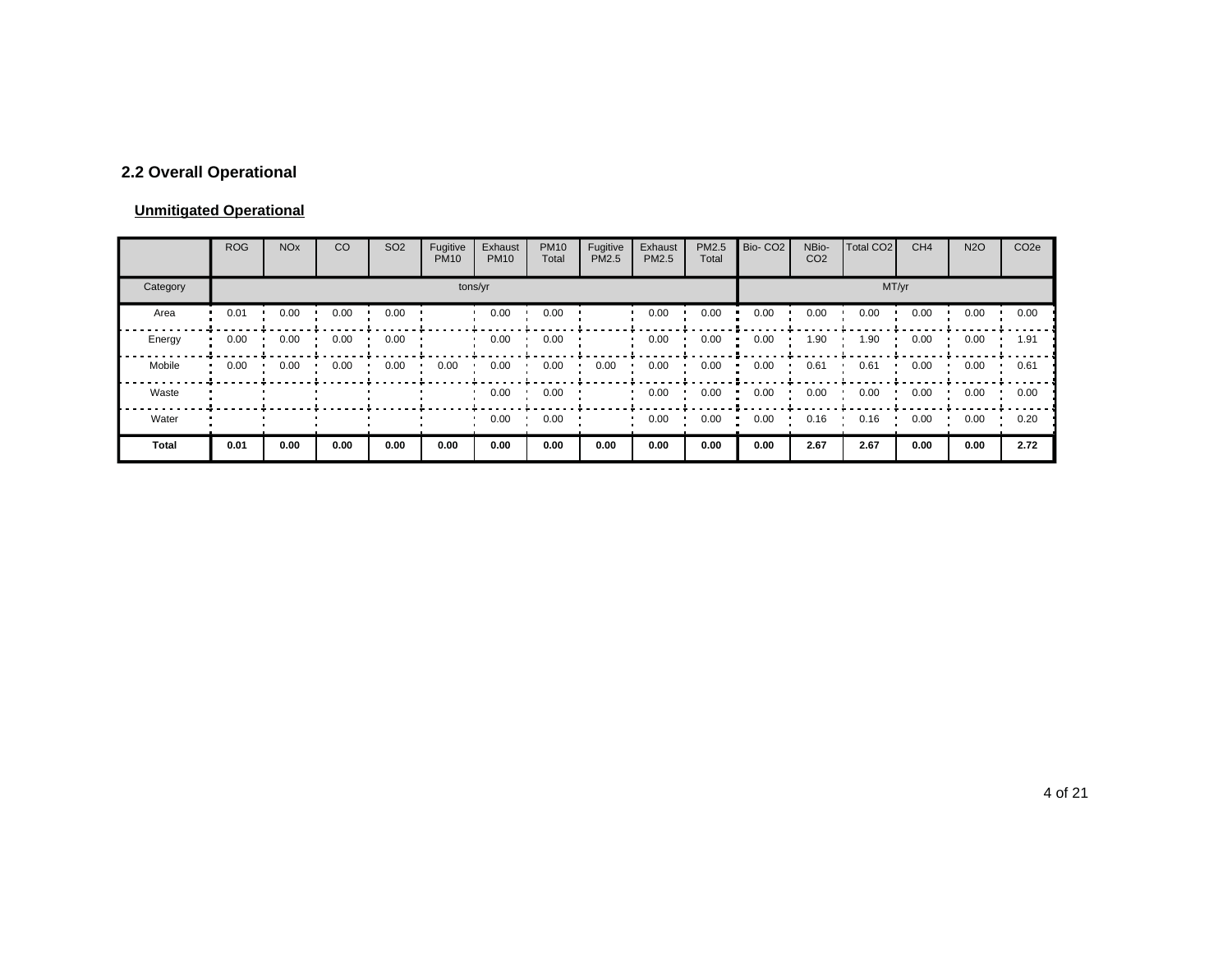## **2.2 Overall Operational**

#### **Mitigated Operational**

|              | <b>ROG</b> | <b>NO<sub>x</sub></b> | CO   | SO <sub>2</sub> | Fugitive<br><b>PM10</b> | Exhaust<br><b>PM10</b> | <b>PM10</b><br>Total | Fugitive<br>PM2.5 | Exhaust<br><b>PM2.5</b> | PM2.5<br>Total | Bio-CO <sub>2</sub> | NBio-<br>CO <sub>2</sub> | Total CO <sub>2</sub> | CH <sub>4</sub> | <b>N2O</b> | CO <sub>2e</sub> |  |  |  |
|--------------|------------|-----------------------|------|-----------------|-------------------------|------------------------|----------------------|-------------------|-------------------------|----------------|---------------------|--------------------------|-----------------------|-----------------|------------|------------------|--|--|--|
| Category     | tons/yr    |                       |      |                 |                         |                        |                      |                   |                         |                |                     | MT/yr                    |                       |                 |            |                  |  |  |  |
| Area         | 0.01       | 0.00                  | 0.00 | 0.00            |                         | 0.00                   | 0.00                 |                   | 0.00                    | 0.00           | 0.00                | 0.00                     | 0.00                  | 0.00            | 0.00       | 0.00             |  |  |  |
| Energy       | 0.00       | 0.00                  | 0.00 | 0.00            |                         | 0.00                   | 0.00                 |                   | 0.00                    | 0.00           | 0.00                | 1.90                     | 1.90                  | 0.00            | 0.00       | 1.91             |  |  |  |
| Mobile       | 0.00       | 0.00                  | 0.00 | 0.00            | 0.00                    | 0.00                   | 0.00                 | 0.00              | 0.00                    | 0.00           | 0.00                | 0.60                     | 0.60                  | 0.00            | 0.00       | 0.60             |  |  |  |
| Waste        |            |                       |      |                 |                         | 0.00                   | 0.00                 |                   | 0.00                    | 0.00           | 0.00                | 0.00                     | 0.00                  | 0.00            | 0.00       | 0.00             |  |  |  |
| Water        |            |                       |      |                 |                         | 0.00                   | 0.00                 |                   | 0.00                    | 0.00           | 0.00                | 0.16                     | 0.16                  | 0.00            | 0.00       | 0.20             |  |  |  |
| <b>Total</b> | 0.01       | 0.00                  | 0.00 | 0.00            | 0.00                    | 0.00                   | 0.00                 | 0.00              | 0.00                    | 0.00           | 0.00                | 2.66                     | 2.66                  | 0.00            | 0.00       | 2.71             |  |  |  |

#### **3.0 Construction Detail**

## **3.1 Mitigation Measures Construction**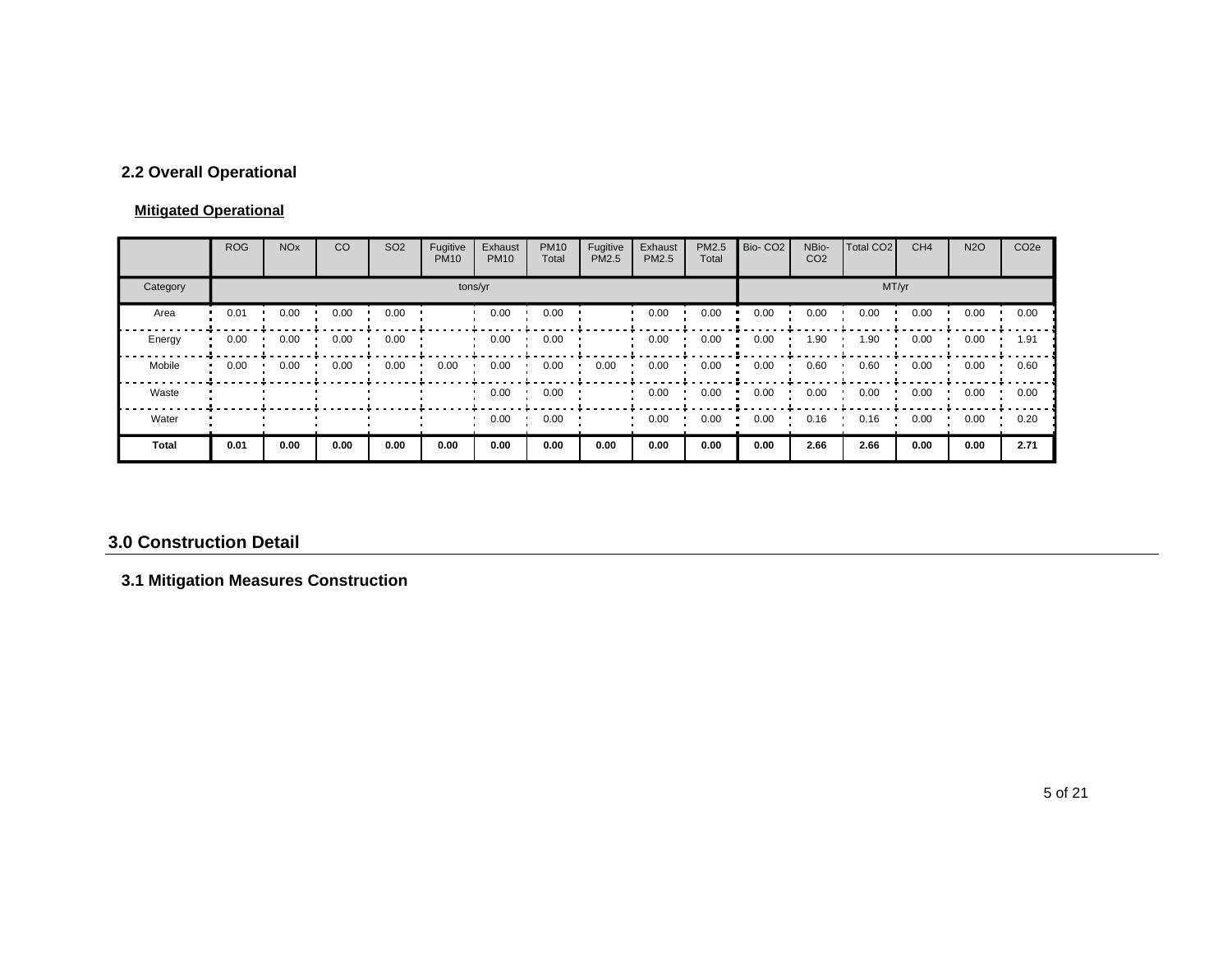### **3.2 Demolition - 2014**

#### **Unmitigated Construction On-Site**

|                      | <b>ROG</b> | <b>NO<sub>x</sub></b> | CO   | SO <sub>2</sub> | Fugitive<br><b>PM10</b> | Exhaust<br><b>PM10</b> | <b>PM10</b><br>Total | Fugitive<br><b>PM2.5</b> | Exhaust<br><b>PM2.5</b> | PM2.5<br>Total | Bio-CO <sub>2</sub> | NBio-<br>CO <sub>2</sub> | Total CO <sub>2</sub> | CH <sub>4</sub> | <b>N2O</b> | CO <sub>2e</sub> |
|----------------------|------------|-----------------------|------|-----------------|-------------------------|------------------------|----------------------|--------------------------|-------------------------|----------------|---------------------|--------------------------|-----------------------|-----------------|------------|------------------|
| Category             |            |                       |      |                 | tons/yr                 |                        |                      |                          |                         |                |                     |                          |                       | MT/yr           |            |                  |
| <b>Fugitive Dust</b> |            |                       |      |                 | 0.00                    | 0.00                   | 0.00                 | 0.00                     | 0.00                    | 0.00           | 0.00                | 0.00                     | 0.00                  | 0.00            | 0.00       | 0.00             |
| Off-Road             | 0.03       | 0.22                  | 0.15 | 0.00            |                         | 0.02                   | 0.02                 |                          | 0.02                    | 0.02           | 0.00                | 22.21                    | 22.21                 | 0.00            | 0.00       | 22.27            |
| Total                | 0.03       | 0.22                  | 0.15 | 0.00            | 0.00                    | 0.02                   | 0.02                 | 0.00                     | 0.02                    | 0.02           | 0.00                | 22.21                    | 22.21                 | 0.00            | 0.00       | 22.27            |

|          | <b>ROG</b> | <b>NO<sub>x</sub></b> | CO   | SO <sub>2</sub> | Fugitive<br><b>PM10</b> | Exhaust<br><b>PM10</b> | <b>PM10</b><br>Total | Fugitive<br><b>PM2.5</b> | Exhaust<br><b>PM2.5</b> | PM2.5<br>Total | Bio-CO <sub>2</sub> | NBio-<br>CO <sub>2</sub> | Total CO <sub>2</sub> | CH <sub>4</sub> | <b>N2O</b> | CO <sub>2e</sub> |
|----------|------------|-----------------------|------|-----------------|-------------------------|------------------------|----------------------|--------------------------|-------------------------|----------------|---------------------|--------------------------|-----------------------|-----------------|------------|------------------|
| Category |            |                       |      |                 |                         | tons/yr                |                      |                          |                         |                |                     |                          |                       | MT/yr           |            |                  |
| Hauling  | 0.00       | 0.00                  | 0.00 | 0.00            | 0.00                    | 0.00                   | 0.00                 | 0.00                     | 0.00                    | 0.00           | 0.00                | 0.37                     | 0.37                  | 0.00            | 0.00       | 0.37             |
| Vendor   | 0.00       | 0.00                  | 0.00 | 0.00            | 0.00                    | 0.00                   | 0.00                 | 0.00                     | 0.00                    | 0.00           | 0.00                | 0.00                     | 0.00                  | 0.00            | 0.00       | 0.00             |
| Worker   | 0.00       | 0.00                  | 0.01 | 0.00            | 0.00                    | 0.00                   | 0.00                 | 0.00                     | 0.00                    | 0.00           | 0.00                | 1.47                     | 1.47                  | 0.00            | 0.00       | 1.47             |
| Total    | 0.00       | 0.00                  | 0.01 | 0.00            | 0.00                    | 0.00                   | 0.00                 | 0.00                     | 0.00                    | 0.00           | 0.00                | 1.84                     | 1.84                  | 0.00            | 0.00       | 1.84             |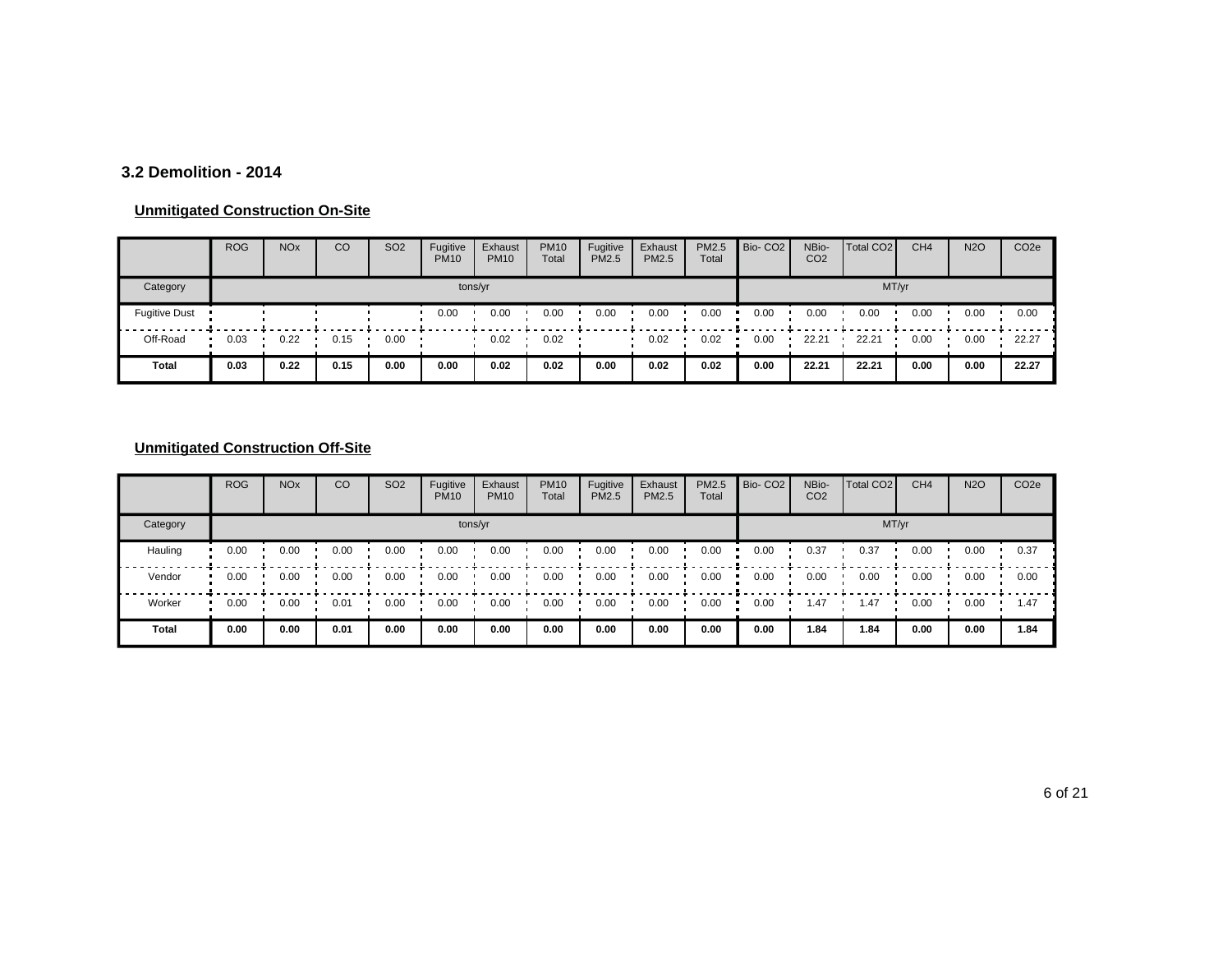### **3.2 Demolition - 2014**

#### **Mitigated Construction On-Site**

|                      | <b>ROG</b> | <b>NO<sub>x</sub></b> | CO   | <b>SO2</b> | Fugitive<br><b>PM10</b> | Exhaust<br><b>PM10</b> | <b>PM10</b><br>Total | Fugitive<br><b>PM2.5</b> | Exhaust<br><b>PM2.5</b> | PM2.5<br>Total | Bio-CO <sub>2</sub> | NBio-<br>CO <sub>2</sub> | Total CO <sub>2</sub> | CH <sub>4</sub> | <b>N2O</b> | CO <sub>2e</sub> |
|----------------------|------------|-----------------------|------|------------|-------------------------|------------------------|----------------------|--------------------------|-------------------------|----------------|---------------------|--------------------------|-----------------------|-----------------|------------|------------------|
| Category             |            |                       |      |            | tons/yr                 |                        |                      |                          |                         |                |                     |                          | MT/yr                 |                 |            |                  |
| <b>Fugitive Dust</b> |            |                       |      |            | 0.00                    | 0.00                   | 0.00                 | 0.00                     | 0.00                    | 0.00           | 0.00                | 0.00                     | 0.00                  | 0.00            | 0.00       | 0.00             |
| Off-Road             | 0.03       | 0.22                  | 0.15 | 0.00       |                         | 0.02                   | 0.02                 |                          | 0.02                    | 0.02           | 0.00                | 22.21                    | 22.21                 | 0.00            | 0.00       | 22.27            |
| Total                | 0.03       | 0.22                  | 0.15 | 0.00       | 0.00                    | 0.02                   | 0.02                 | 0.00                     | 0.02                    | 0.02           | 0.00                | 22.21                    | 22.21                 | 0.00            | 0.00       | 22.27            |

|              | <b>ROG</b> | <b>NO<sub>x</sub></b> | CO   | SO <sub>2</sub> | Fugitive<br><b>PM10</b> | Exhaust<br><b>PM10</b> | <b>PM10</b><br>Total | Fugitive<br><b>PM2.5</b> | Exhaust<br><b>PM2.5</b> | PM2.5<br>Total | Bio-CO <sub>2</sub> | NBio-<br>CO <sub>2</sub> | Total CO <sub>2</sub> | CH <sub>4</sub> | <b>N2O</b> | CO <sub>2e</sub> |
|--------------|------------|-----------------------|------|-----------------|-------------------------|------------------------|----------------------|--------------------------|-------------------------|----------------|---------------------|--------------------------|-----------------------|-----------------|------------|------------------|
| Category     |            |                       |      |                 |                         | tons/yr                |                      |                          |                         |                |                     |                          |                       | MT/yr           |            |                  |
| Hauling      | 0.00       | 0.00                  | 0.00 | 0.00            | 0.00                    | 0.00                   | 0.00                 | 0.00                     | 0.00                    | 0.00           | 0.00                | 0.37                     | 0.37                  | 0.00            | 0.00       | 0.37             |
| Vendor       | 0.00       | 0.00                  | 0.00 | 0.00            | 0.00                    | 0.00                   | 0.00                 | 0.00                     | 0.00                    | 0.00           | 0.00                | 0.00                     | 0.00                  | 0.00            | 0.00       | 0.00             |
| Worker       | 0.00       | 0.00                  | 0.01 | 0.00            | 0.00                    | 0.00                   | 0.00                 | 0.00                     | 0.00                    | 0.00           | 0.00                | 1.47                     | 1.47                  | 0.00            | 0.00       | 1.47             |
| <b>Total</b> | 0.00       | 0.00                  | 0.01 | 0.00            | 0.00                    | 0.00                   | 0.00                 | 0.00                     | 0.00                    | 0.00           | 0.00                | 1.84                     | 1.84                  | 0.00            | 0.00       | 1.84             |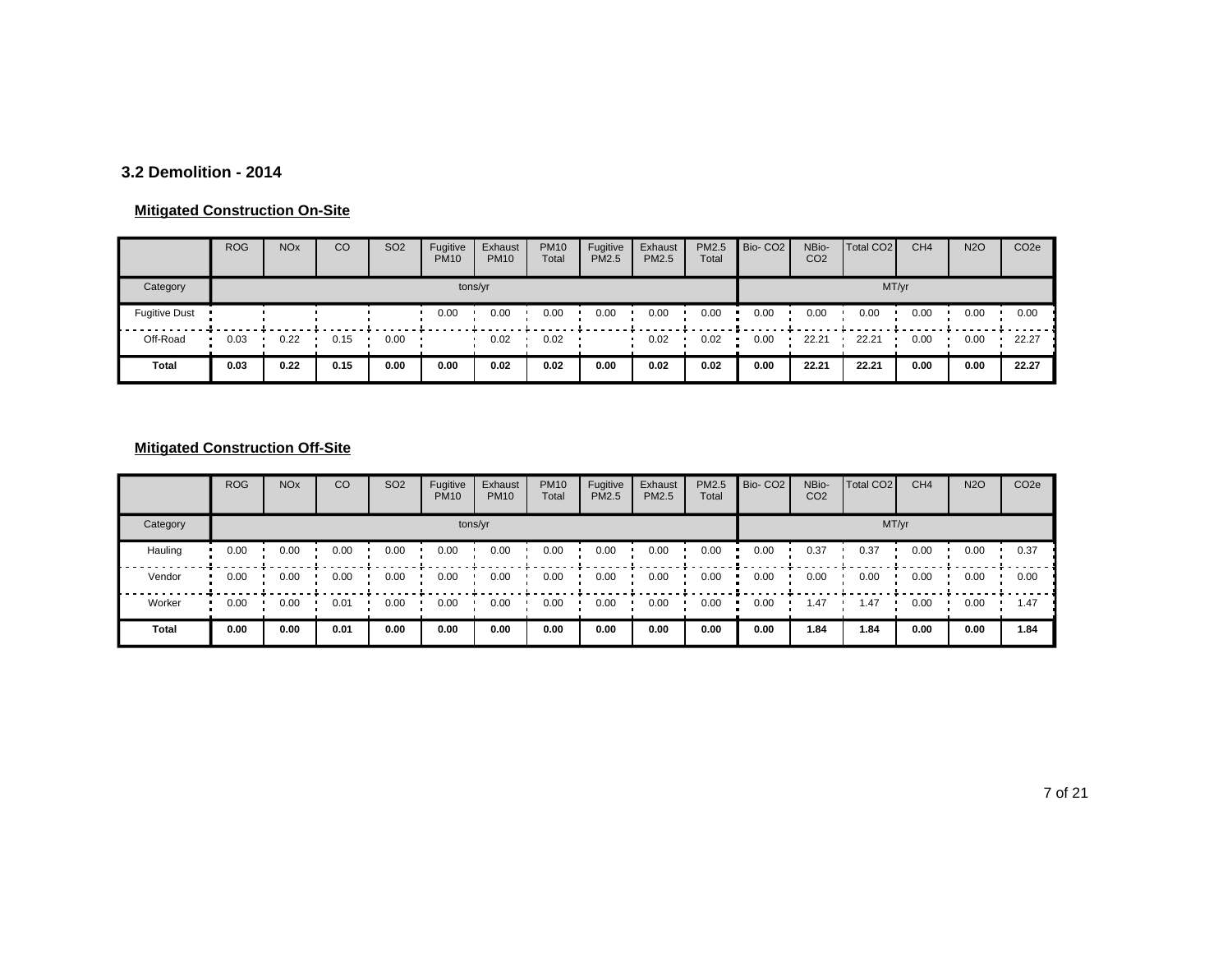# **3.3 Building Construction - 2014**

#### **Unmitigated Construction On-Site**

|          | <b>ROG</b> | <b>NO<sub>x</sub></b> | CO   | SO <sub>2</sub> | Fugitive<br><b>PM10</b> | Exhaust<br><b>PM10</b> | <b>PM10</b><br>Total | Fugitive<br><b>PM2.5</b> | Exhaust<br><b>PM2.5</b> | PM2.5<br>Total | Bio-CO <sub>2</sub> | NBio-<br>CO <sub>2</sub> | Total CO <sub>2</sub> | CH <sub>4</sub> | <b>N2O</b> | CO <sub>2</sub> e |
|----------|------------|-----------------------|------|-----------------|-------------------------|------------------------|----------------------|--------------------------|-------------------------|----------------|---------------------|--------------------------|-----------------------|-----------------|------------|-------------------|
| Category |            |                       |      |                 | tons/yr                 |                        |                      |                          |                         | MT/yr          |                     |                          |                       |                 |            |                   |
| Off-Road | 0.05       | 0.33                  | 0.23 | 0.00            |                         | 0.02                   | 0.02                 |                          | 0.02                    | 0.02           | 0.00                | 38.33                    | 38.33                 | 0.00            | 0.00       | 38.41             |
| Total    | 0.05       | 0.33                  | 0.23 | 0.00            |                         | 0.02                   | 0.02                 |                          | 0.02                    | 0.02           | 0.00                | 38.33                    | 38.33                 | 0.00            | 0.00       | 38.41             |

|              | <b>ROG</b> | <b>NO<sub>x</sub></b> | CO   | SO <sub>2</sub> | Fugitive<br><b>PM10</b> | Exhaust<br><b>PM10</b> | <b>PM10</b><br>Total | Fugitive<br><b>PM2.5</b> | Exhaust<br><b>PM2.5</b> | PM2.5<br>Total | Bio-CO <sub>2</sub> | NBio-<br>CO <sub>2</sub> | Total CO <sub>2</sub> | CH <sub>4</sub> | <b>N2O</b> | CO <sub>2e</sub> |
|--------------|------------|-----------------------|------|-----------------|-------------------------|------------------------|----------------------|--------------------------|-------------------------|----------------|---------------------|--------------------------|-----------------------|-----------------|------------|------------------|
| Category     |            |                       |      |                 |                         | tons/yr                |                      |                          |                         |                |                     |                          |                       | MT/yr           |            |                  |
| Hauling      | 0.00       | 0.00                  | 0.00 | 0.00            | 0.00                    | 0.00                   | 0.00                 | 0.00                     | 0.00                    | 0.00           | 0.00                | 0.00                     | 0.00                  | 0.00            | 0.00       | 0.00             |
| Vendor       | 0.00       | 0.05                  | 0.04 | 0.00            | 0.00                    | 0.00                   | 0.00                 | 0.00                     | 0.00                    | 0.00           | 0.00                | 8.83                     | 8.83                  | 0.00            | 0.00       | 8.83             |
| Worker       | 0.00       | 0.00                  | 0.02 | 0.00            | 0.00                    | 0.00                   | 0.00                 | 0.00                     | 0.00                    | 0.00           | 0.00                | 3.40                     | 3.40                  | 0.00            | 0.00       | 3.41             |
| <b>Total</b> | 0.00       | 0.05                  | 0.06 | 0.00            | 0.00                    | 0.00                   | 0.00                 | 0.00                     | 0.00                    | 0.00           | 0.00                | 12.23                    | 12.23                 | 0.00            | 0.00       | 12.24            |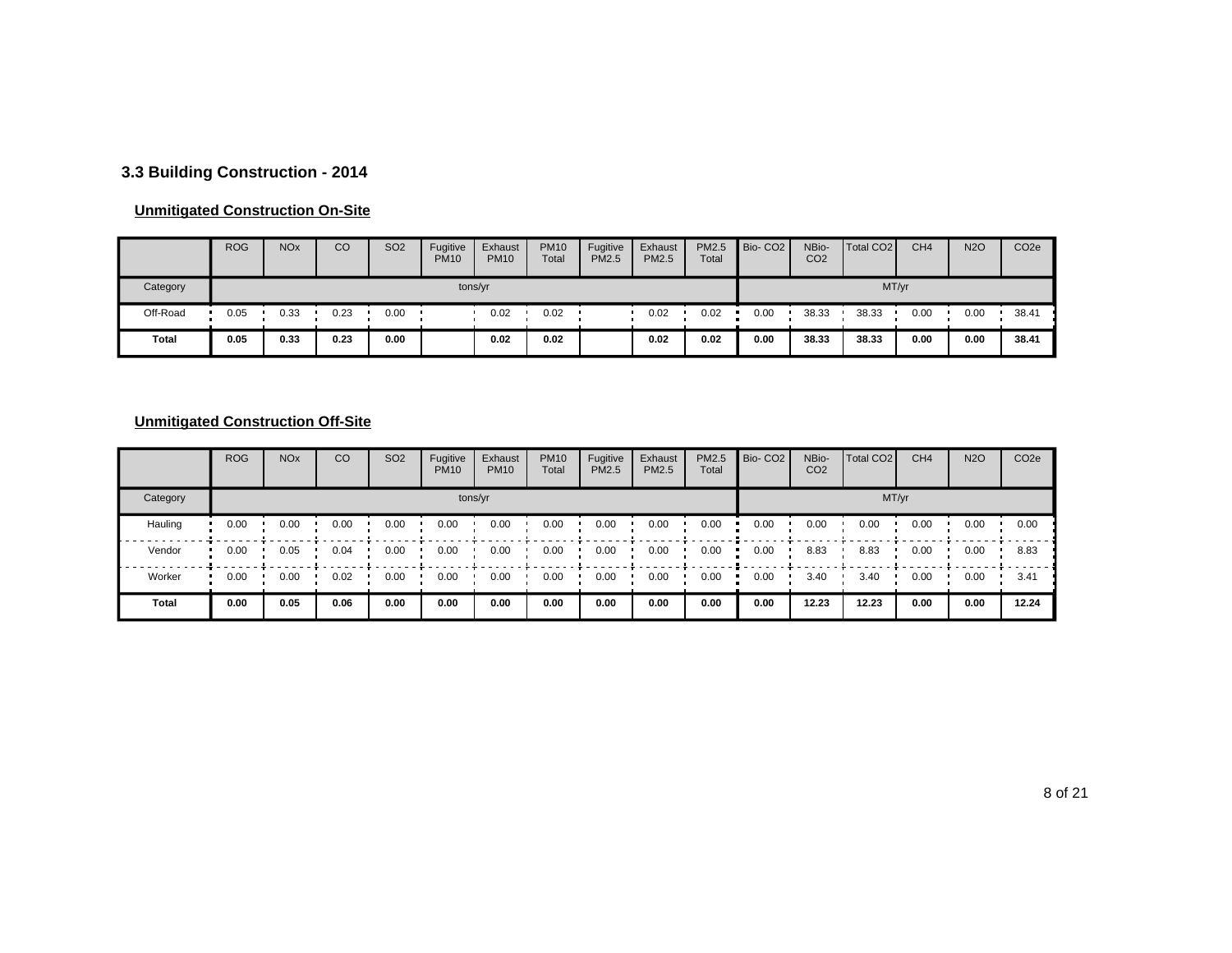# **3.3 Building Construction - 2014**

#### **Mitigated Construction On-Site**

|          | <b>ROG</b> | <b>NO<sub>x</sub></b> | CO   | SO <sub>2</sub> | Fugitive<br><b>PM10</b> | Exhaust<br><b>PM10</b> | <b>PM10</b><br>Total | Fugitive<br><b>PM2.5</b> | Exhaust<br><b>PM2.5</b> | PM2.5<br>Total | Bio-CO <sub>2</sub> | NBio-<br>CO <sub>2</sub> | Total CO <sub>2</sub> | CH <sub>4</sub> | <b>N2O</b> | CO <sub>2</sub> e |
|----------|------------|-----------------------|------|-----------------|-------------------------|------------------------|----------------------|--------------------------|-------------------------|----------------|---------------------|--------------------------|-----------------------|-----------------|------------|-------------------|
| Category |            |                       |      |                 | tons/yr                 |                        |                      |                          |                         | MT/yr          |                     |                          |                       |                 |            |                   |
| Off-Road | 0.05       | 0.33                  | 0.23 | 0.00            |                         | 0.02                   | 0.02                 |                          | 0.02                    | 0.02           | 0.00                | 38.33                    | 38.33                 | 0.00            | 0.00       | 38.41             |
| Total    | 0.05       | 0.33                  | 0.23 | 0.00            |                         | 0.02                   | 0.02                 |                          | 0.02                    | 0.02           | 0.00                | 38.33                    | 38.33                 | 0.00            | 0.00       | 38.41             |

|              | <b>ROG</b> | <b>NO<sub>x</sub></b> | CO   | SO <sub>2</sub> | Fugitive<br><b>PM10</b> | Exhaust<br><b>PM10</b> | <b>PM10</b><br>Total | Fugitive<br><b>PM2.5</b> | Exhaust<br><b>PM2.5</b> | PM2.5<br>Total | Bio-CO <sub>2</sub> | NBio-<br>CO <sub>2</sub> | Total CO <sub>2</sub> | CH <sub>4</sub> | <b>N2O</b> | CO <sub>2e</sub> |
|--------------|------------|-----------------------|------|-----------------|-------------------------|------------------------|----------------------|--------------------------|-------------------------|----------------|---------------------|--------------------------|-----------------------|-----------------|------------|------------------|
| Category     |            |                       |      |                 |                         | tons/yr                |                      |                          |                         |                |                     |                          |                       | MT/yr           |            |                  |
| Hauling      | 0.00       | 0.00                  | 0.00 | 0.00            | 0.00                    | 0.00                   | 0.00                 | 0.00                     | 0.00                    | 0.00           | 0.00                | 0.00                     | 0.00                  | 0.00            | 0.00       | 0.00             |
| Vendor       | 0.00       | 0.05                  | 0.04 | 0.00            | 0.00                    | 0.00                   | 0.00                 | 0.00                     | 0.00                    | 0.00           | 0.00                | 8.83                     | 8.83                  | 0.00            | 0.00       | 8.83             |
| Worker       | 0.00       | 0.00                  | 0.02 | 0.00            | 0.00                    | 0.00                   | 0.00                 | 0.00                     | 0.00                    | 0.00           | 0.00                | 3.40                     | 3.40                  | 0.00            | 0.00       | 3.41             |
| <b>Total</b> | 0.00       | 0.05                  | 0.06 | 0.00            | 0.00                    | 0.00                   | 0.00                 | 0.00                     | 0.00                    | 0.00           | 0.00                | 12.23                    | 12.23                 | 0.00            | 0.00       | 12.24            |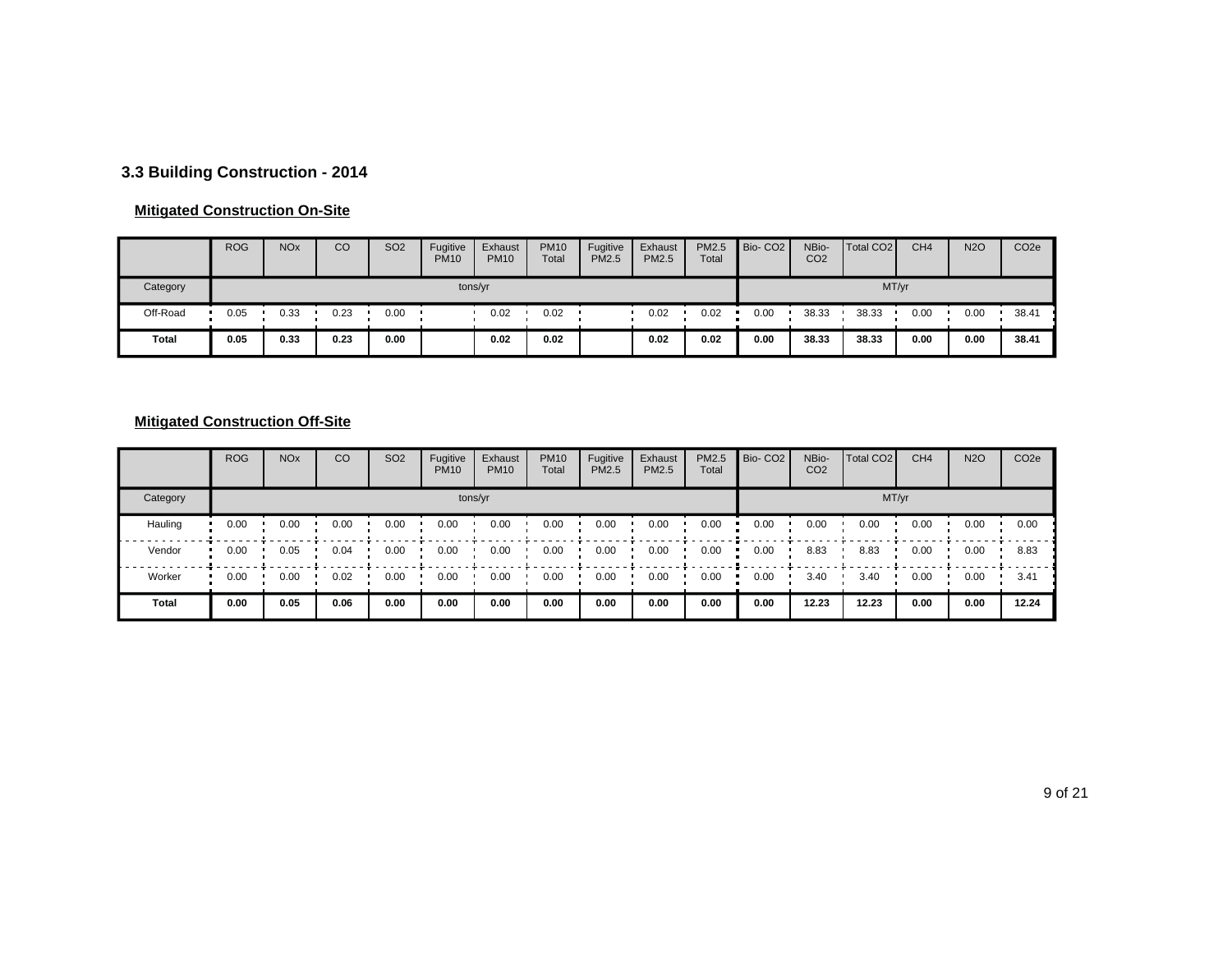# **3.4 Architectural Coating - 2014**

#### **Unmitigated Construction On-Site**

|                 | <b>ROG</b> | <b>NO<sub>x</sub></b> | CO   | SO <sub>2</sub> | Fugitive<br><b>PM10</b> | Exhaust<br><b>PM10</b> | <b>PM10</b><br>Total | Fugitive<br><b>PM2.5</b> | Exhaust<br>PM2.5 | PM2.5<br>Total | Bio-CO <sub>2</sub> | NBio-<br>CO <sub>2</sub> | Total CO <sub>2</sub> | CH <sub>4</sub> | <b>N2O</b> | CO <sub>2e</sub> |
|-----------------|------------|-----------------------|------|-----------------|-------------------------|------------------------|----------------------|--------------------------|------------------|----------------|---------------------|--------------------------|-----------------------|-----------------|------------|------------------|
| Category        |            |                       |      |                 |                         | tons/yr                |                      |                          |                  |                |                     |                          | MT/yr                 |                 |            |                  |
| Archit. Coating | 0.02       |                       |      |                 |                         | 0.00                   | 0.00                 |                          | 0.00             | 0.00           | 0.00                | 0.00                     | 0.00                  | 0.00            | 0.00       | 0.00             |
| Off-Road        | 0.01       | 0.09                  | 0.06 | 0.00            |                         | 0.01                   | 0.01                 |                          | 0.01             | 0.01           | 0.00                | 8.29                     | 8.29                  | 0.00            | 0.00       | 8.31             |
| Total           | 0.03       | 0.09                  | 0.06 | 0.00            |                         | 0.01                   | 0.01                 |                          | 0.01             | 0.01           | 0.00                | 8.29                     | 8.29                  | 0.00            | 0.00       | 8.31             |

|              | <b>ROG</b> | <b>NO<sub>x</sub></b> | CO   | SO <sub>2</sub> | Fugitive<br><b>PM10</b> | Exhaust<br><b>PM10</b> | <b>PM10</b><br>Total | Fugitive<br><b>PM2.5</b> | Exhaust<br><b>PM2.5</b> | PM2.5<br>Total | Bio-CO <sub>2</sub> | NBio-<br>CO <sub>2</sub> | Total CO <sub>2</sub> | CH <sub>4</sub> | <b>N2O</b> | CO <sub>2e</sub> |
|--------------|------------|-----------------------|------|-----------------|-------------------------|------------------------|----------------------|--------------------------|-------------------------|----------------|---------------------|--------------------------|-----------------------|-----------------|------------|------------------|
| Category     |            |                       |      |                 |                         | tons/yr                |                      |                          |                         |                |                     |                          |                       | MT/yr           |            |                  |
| Hauling      | 0.00       | 0.00                  | 0.00 | 0.00            | 0.00                    | 0.00                   | 0.00                 | 0.00                     | 0.00                    | 0.00           | 0.00                | 0.00                     | 0.00                  | 0.00            | 0.00       | 0.00             |
| Vendor       | 0.00       | 0.00                  | 0.00 | 0.00            | 0.00                    | 0.00                   | 0.00                 | 0.00                     | 0.00                    | 0.00           | 0.00                | 0.00                     | 0.00                  | 0.00            | 0.00       | 0.00             |
| Worker       | 0.00       | 0.00                  | 0.00 | 0.00            | 0.00                    | 0.00                   | 0.00                 | 0.00                     | 0.00                    | 0.00           | 0.00                | 0.00                     | 0.00                  | 0.00            | 0.00       | 0.00             |
| <b>Total</b> | 0.00       | 0.00                  | 0.00 | 0.00            | 0.00                    | 0.00                   | 0.00                 | 0.00                     | 0.00                    | 0.00           | 0.00                | 0.00                     | 0.00                  | 0.00            | 0.00       | 0.00             |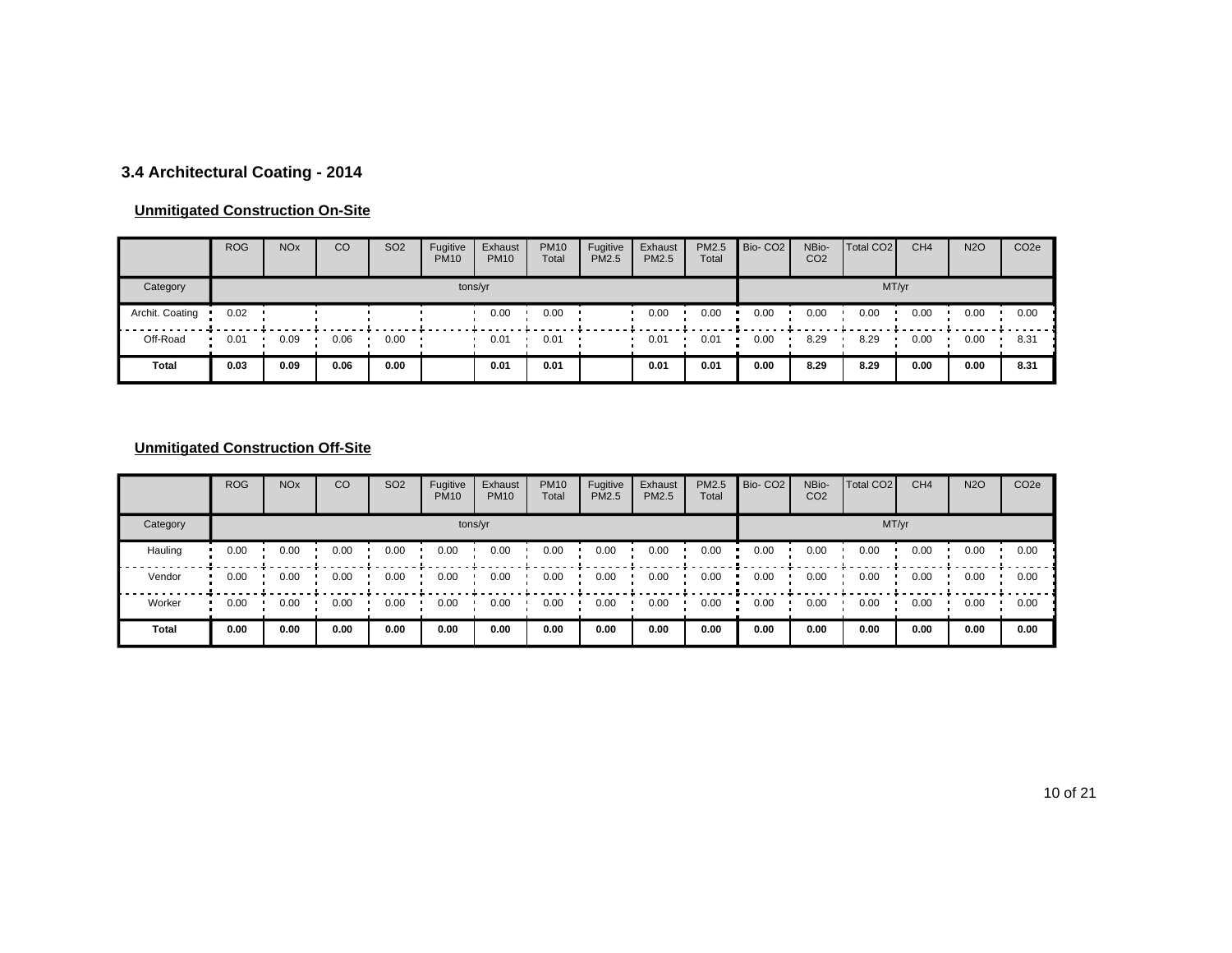# **3.4 Architectural Coating - 2014**

#### **Mitigated Construction On-Site**

|                 | <b>ROG</b> | <b>NO<sub>x</sub></b> | CO   | SO <sub>2</sub> | Fugitive<br><b>PM10</b> | Exhaust<br><b>PM10</b> | <b>PM10</b><br>Total | Fugitive<br><b>PM2.5</b> | Exhaust<br><b>PM2.5</b> | PM2.5<br>Total | Bio-CO <sub>2</sub> | NBio-<br>CO <sub>2</sub> | Total CO <sub>2</sub> | CH <sub>4</sub> | <b>N2O</b> | CO <sub>2</sub> e |
|-----------------|------------|-----------------------|------|-----------------|-------------------------|------------------------|----------------------|--------------------------|-------------------------|----------------|---------------------|--------------------------|-----------------------|-----------------|------------|-------------------|
| Category        |            |                       |      |                 | tons/yr                 |                        |                      |                          |                         |                |                     |                          | MT/yr                 |                 |            |                   |
| Archit. Coating | 0.02       |                       |      |                 |                         | 0.00                   | 0.00                 |                          | 0.00                    | 0.00           | 0.00                | 0.00                     | 0.00                  | 0.00            | 0.00       | 0.00              |
| Off-Road        | 0.01       | 0.09                  | 0.06 | 0.00            |                         | 0.01                   | 0.01                 |                          | 0.01                    | 0.01           | 0.00                | 8.29                     | 8.29                  | 0.00            | 0.00       | 8.31              |
| <b>Total</b>    | 0.03       | 0.09                  | 0.06 | 0.00            |                         | 0.01                   | 0.01                 |                          | 0.01                    | 0.01           | 0.00                | 8.29                     | 8.29                  | 0.00            | 0.00       | 8.31              |

|              | <b>ROG</b> | <b>NO<sub>x</sub></b> | CO   | SO <sub>2</sub> | Fugitive<br><b>PM10</b> | Exhaust<br><b>PM10</b> | <b>PM10</b><br>Total | Fugitive<br><b>PM2.5</b> | Exhaust<br><b>PM2.5</b> | PM2.5<br>Total | Bio-CO <sub>2</sub> | NBio-<br>CO <sub>2</sub> | Total CO <sub>2</sub> | CH <sub>4</sub> | <b>N2O</b> | CO <sub>2e</sub> |
|--------------|------------|-----------------------|------|-----------------|-------------------------|------------------------|----------------------|--------------------------|-------------------------|----------------|---------------------|--------------------------|-----------------------|-----------------|------------|------------------|
| Category     |            |                       |      |                 |                         | tons/yr                |                      |                          |                         |                |                     |                          |                       | MT/yr           |            |                  |
| Hauling      | 0.00       | 0.00                  | 0.00 | 0.00            | 0.00                    | 0.00                   | 0.00                 | 0.00                     | 0.00                    | 0.00           | 0.00                | 0.00                     | 0.00                  | 0.00            | 0.00       | 0.00             |
| Vendor       | 0.00       | 0.00                  | 0.00 | 0.00            | 0.00                    | 0.00                   | 0.00                 | 0.00                     | 0.00                    | 0.00           | 0.00                | 0.00                     | 0.00                  | 0.00            | 0.00       | 0.00             |
| Worker       | 0.00       | 0.00                  | 0.00 | 0.00            | 0.00                    | 0.00                   | 0.00                 | 0.00                     | 0.00                    | 0.00           | 0.00                | 0.00                     | 0.00                  | 0.00            | 0.00       | 0.00             |
| <b>Total</b> | 0.00       | 0.00                  | 0.00 | 0.00            | 0.00                    | 0.00                   | 0.00                 | 0.00                     | 0.00                    | 0.00           | 0.00                | 0.00                     | 0.00                  | 0.00            | 0.00       | 0.00             |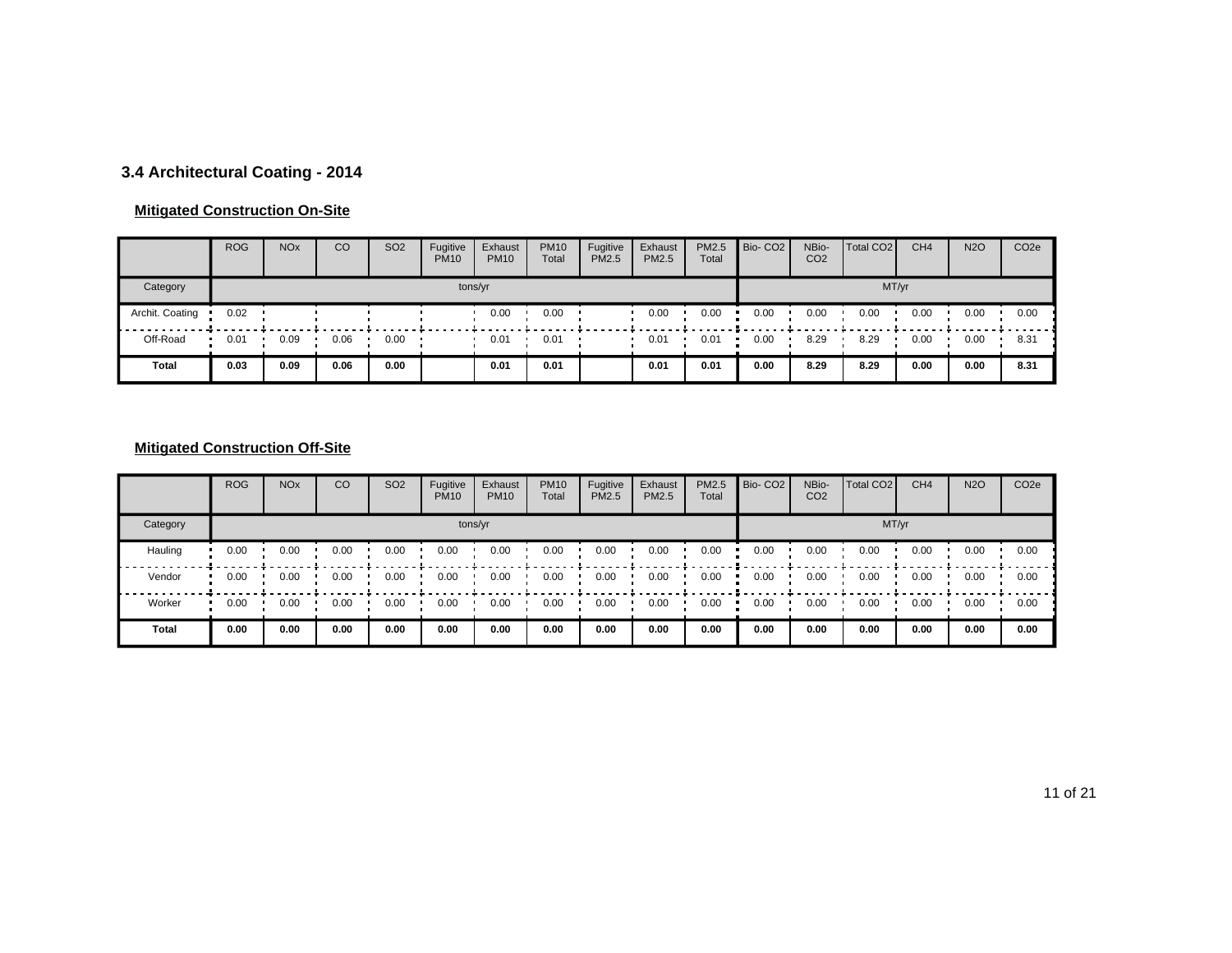# **3.5 Finishing, Hardscaping - 2014**

#### **Unmitigated Construction On-Site**

|          | <b>ROG</b> | <b>NO<sub>x</sub></b> | CO   | SO <sub>2</sub> | Fugitive<br><b>PM10</b> | Exhaust<br><b>PM10</b> | <b>PM10</b><br>Total | Fugitive<br><b>PM2.5</b> | Exhaust<br><b>PM2.5</b> | PM2.5<br>Total | Bio-CO <sub>2</sub> | NBio-<br>CO <sub>2</sub> | Total CO <sub>2</sub> | CH <sub>4</sub> | <b>N2O</b> | CO <sub>2</sub> e |
|----------|------------|-----------------------|------|-----------------|-------------------------|------------------------|----------------------|--------------------------|-------------------------|----------------|---------------------|--------------------------|-----------------------|-----------------|------------|-------------------|
| Category |            |                       |      |                 | tons/yr                 |                        |                      |                          |                         |                |                     |                          | MT/yr                 |                 |            |                   |
| Off-Road | 0.09       | 0.56                  | 0.39 | 0.00            |                         | 0.05                   | 0.05                 |                          | 0.05                    | 0.05           | 0.00                | 51.09                    | 51.09                 | 0.01            | 0.00       | 51.24             |
| Paving   | 0.00       |                       |      |                 |                         | 0.00                   | 0.00                 |                          | 0.00                    | 0.00           | 0.00                | 0.00                     | 0.00                  | 0.00            | 0.00       | 0.00              |
| Total    | 0.09       | 0.56                  | 0.39 | 0.00            |                         | 0.05                   | 0.05                 |                          | 0.05                    | 0.05           | 0.00                | 51.09                    | 51.09                 | 0.01            | 0.00       | 51.24             |

|              | <b>ROG</b> | <b>NO<sub>x</sub></b> | CO   | SO <sub>2</sub> | Fugitive<br><b>PM10</b> | Exhaust<br><b>PM10</b> | <b>PM10</b><br>Total | Fugitive<br><b>PM2.5</b> | Exhaust<br><b>PM2.5</b> | PM2.5<br>Total | Bio-CO <sub>2</sub> | NBio-<br>CO <sub>2</sub> | Total CO <sub>2</sub> | CH <sub>4</sub> | <b>N2O</b> | CO <sub>2e</sub> |
|--------------|------------|-----------------------|------|-----------------|-------------------------|------------------------|----------------------|--------------------------|-------------------------|----------------|---------------------|--------------------------|-----------------------|-----------------|------------|------------------|
| Category     |            |                       |      |                 |                         | tons/yr                |                      |                          |                         |                |                     |                          |                       | MT/yr           |            |                  |
| Hauling      | 0.00       | 0.00                  | 0.00 | 0.00            | 0.00                    | 0.00                   | 0.00                 | 0.00                     | 0.00                    | 0.00           | 0.00                | 0.00                     | 0.00                  | 0.00            | 0.00       | 0.00             |
| Vendor       | 0.00       | 0.00                  | 0.00 | 0.00            | 0.00                    | 0.00                   | 0.00                 | 0.00                     | 0.00                    | 0.00           | 0.00                | 0.00                     | 0.00                  | 0.00            | 0.00       | 0.00             |
| Worker       | 0.00       | 0.00                  | 0.02 | 0.00            | 0.00                    | 0.00                   | 0.00                 | 0.00                     | 0.00                    | 0.00           | 0.00                | 3.04                     | 3.04                  | 0.00            | 0.00       | 3.04             |
| <b>Total</b> | 0.00       | 0.00                  | 0.02 | 0.00            | 0.00                    | 0.00                   | 0.00                 | 0.00                     | 0.00                    | 0.00           | 0.00                | 3.04                     | 3.04                  | 0.00            | 0.00       | 3.04             |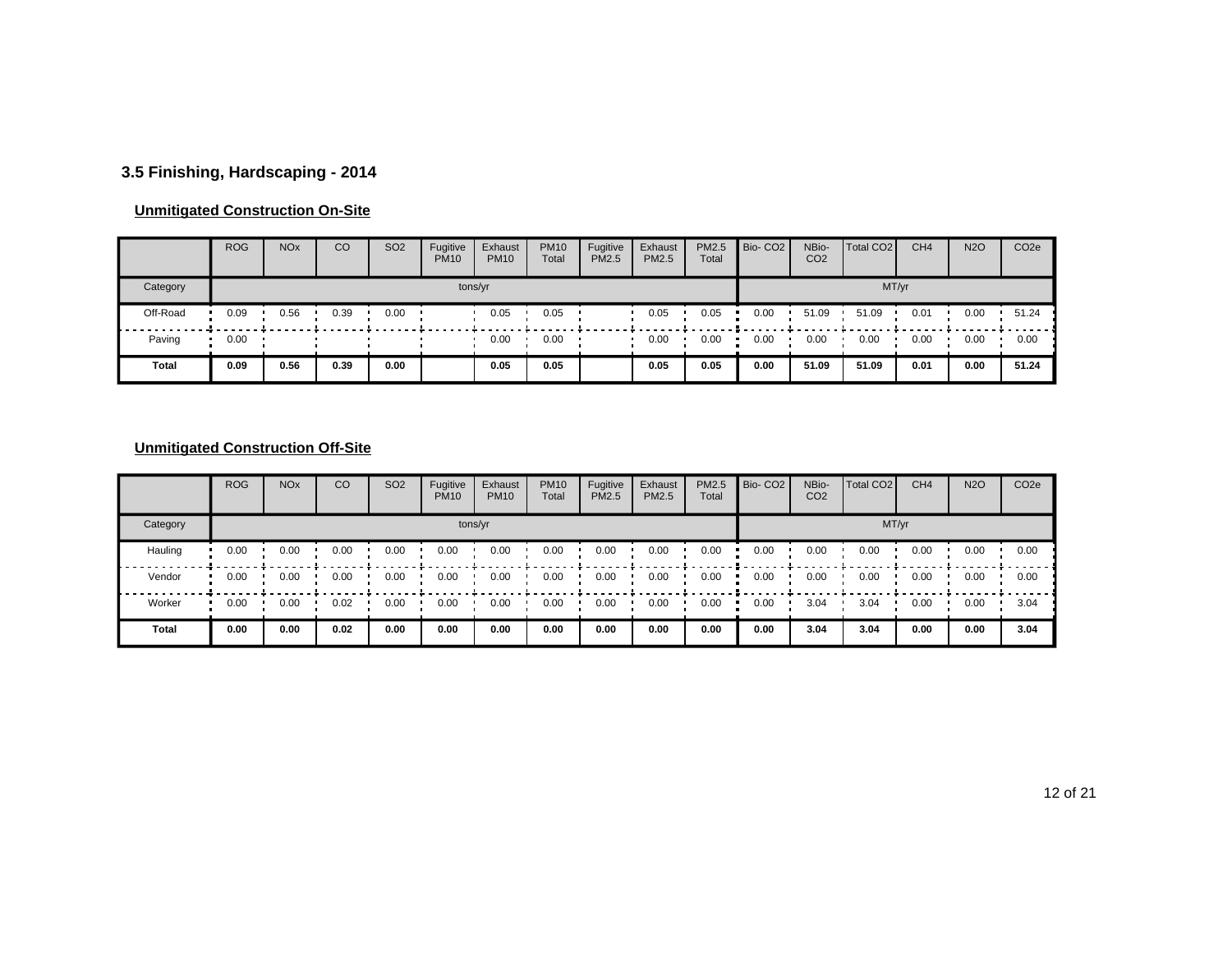# **3.5 Finishing, Hardscaping - 2014**

#### **Mitigated Construction On-Site**

|          | <b>ROG</b> | <b>NO<sub>x</sub></b> | CO   | <b>SO2</b> | Fugitive<br><b>PM10</b> | Exhaust<br><b>PM10</b> | <b>PM10</b><br>Total | Fugitive<br><b>PM2.5</b> | Exhaust<br>PM2.5 | <b>PM2.5</b><br>Total | Bio-CO <sub>2</sub> | NBio-<br>CO <sub>2</sub> | Total CO <sub>2</sub> | CH <sub>4</sub> | <b>N2O</b> | CO <sub>2</sub> e |
|----------|------------|-----------------------|------|------------|-------------------------|------------------------|----------------------|--------------------------|------------------|-----------------------|---------------------|--------------------------|-----------------------|-----------------|------------|-------------------|
| Category |            |                       |      |            |                         | tons/yr                |                      |                          |                  |                       |                     |                          |                       | MT/yr           |            |                   |
| Off-Road | 0.09       | 0.56                  | 0.39 | 0.00       |                         | 0.05                   | 0.05                 |                          | 0.05             | 0.05                  | 0.00                | 51.09                    | 51.09                 | 0.01            | 0.00       | 51.24             |
| Paving   | 0.00       |                       |      |            |                         | 0.00                   | 0.00                 |                          | 0.00             | 0.00                  | 0.00                | 0.00                     | 0.00                  | 0.00            | 0.00       | 0.00              |
| Total    | 0.09       | 0.56                  | 0.39 | 0.00       |                         | 0.05                   | 0.05                 |                          | 0.05             | 0.05                  | 0.00                | 51.09                    | 51.09                 | 0.01            | 0.00       | 51.24             |

#### **Mitigated Construction Off-Site**

|          | <b>ROG</b> | <b>NO<sub>x</sub></b> | CO   | <b>SO2</b> | Fugitive<br><b>PM10</b> | Exhaust<br><b>PM10</b> | <b>PM10</b><br>Total | Fugitive<br>PM2.5 | Exhaust<br><b>PM2.5</b> | PM2.5<br>Total | Bio-CO <sub>2</sub> | NBio-<br>CO <sub>2</sub> | Total CO <sub>2</sub> | CH <sub>4</sub> | <b>N2O</b> | CO <sub>2e</sub> |
|----------|------------|-----------------------|------|------------|-------------------------|------------------------|----------------------|-------------------|-------------------------|----------------|---------------------|--------------------------|-----------------------|-----------------|------------|------------------|
| Category |            |                       |      |            |                         | tons/yr                |                      |                   |                         |                |                     |                          | MT/yr                 |                 |            |                  |
| Hauling  | 0.00       | 0.00                  | 0.00 | 0.00       | 0.00                    | 0.00                   | 0.00                 | 0.00              | 0.00                    | 0.00           | 0.00                | 0.00                     | 0.00                  | 0.00            | 0.00       | 0.00             |
| Vendor   | 0.00       | 0.00                  | 0.00 | 0.00       | 0.00                    | 0.00                   | 0.00                 | 0.00              | 0.00                    | 0.00           | 0.00                | 0.00                     | 0.00                  | 0.00            | 0.00       | 0.00             |
| Worker   | 0.00       | 0.00                  | 0.02 | 0.00       | 0.00                    | 0.00                   | 0.00                 | 0.00              | 0.00                    | 0.00           | 0.00                | 3.04                     | 3.04                  | 0.00            | 0.00       | 3.04             |
| Total    | 0.00       | 0.00                  | 0.02 | 0.00       | 0.00                    | 0.00                   | 0.00                 | 0.00              | 0.00                    | 0.00           | 0.00                | 3.04                     | 3.04                  | 0.00            | 0.00       | 3.04             |

#### **4.0 Mobile Detail**

**4.1 Mitigation Measures Mobile**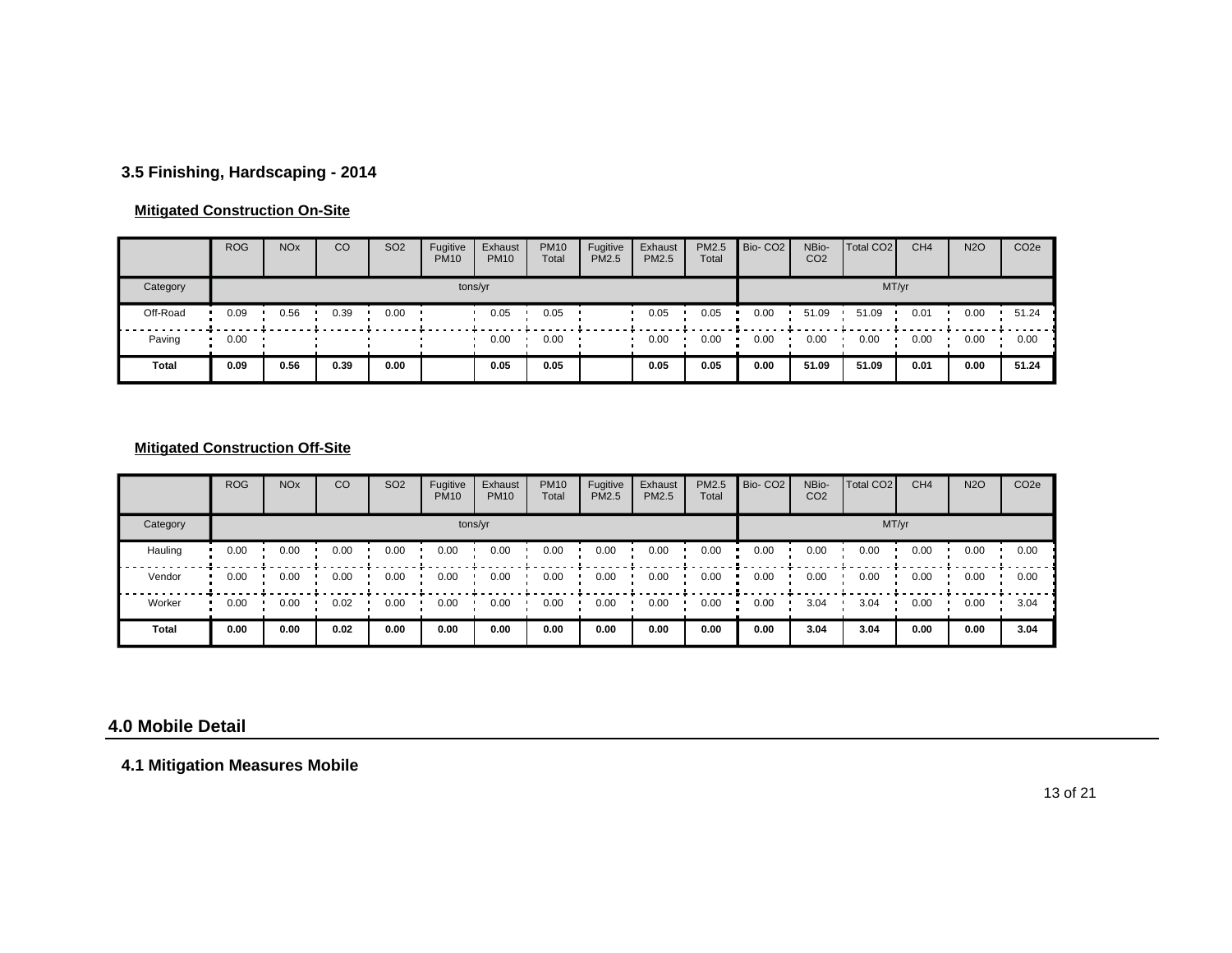#### CalEEMod Version: CalEEMod.2011.1.1

Date: 4/9/2012

# **San Diego Air Basin, Annual History Hill Area**

**Utility Company** San Diego Gas & Electric

#### **1.0 Project Characteristics**

#### **1.1 Land Usage**

| Land Uses | <b>Size</b> | <b>Metric</b> |
|-----------|-------------|---------------|
| City Park | ں.ے         | Acre          |

#### **1.2 Other Project Characteristics**

| <b>Urbanization</b> | Urban | Wind Speed (m/s)                    | 2.6 |
|---------------------|-------|-------------------------------------|-----|
| <b>Climate Zone</b> |       | <b>Precipitation Freg (Days) 40</b> |     |

#### **1.3 User Entered Comments**

Project Characteristics -

Land Use -

Construction Phase - Based on construction schedule from City

Trips and VMT - Information from City

Grading - only site disturbed

Vehicle Trips - Consistent with SANDAG ADT estimate for regional park

Landscape Equipment - landscape every working day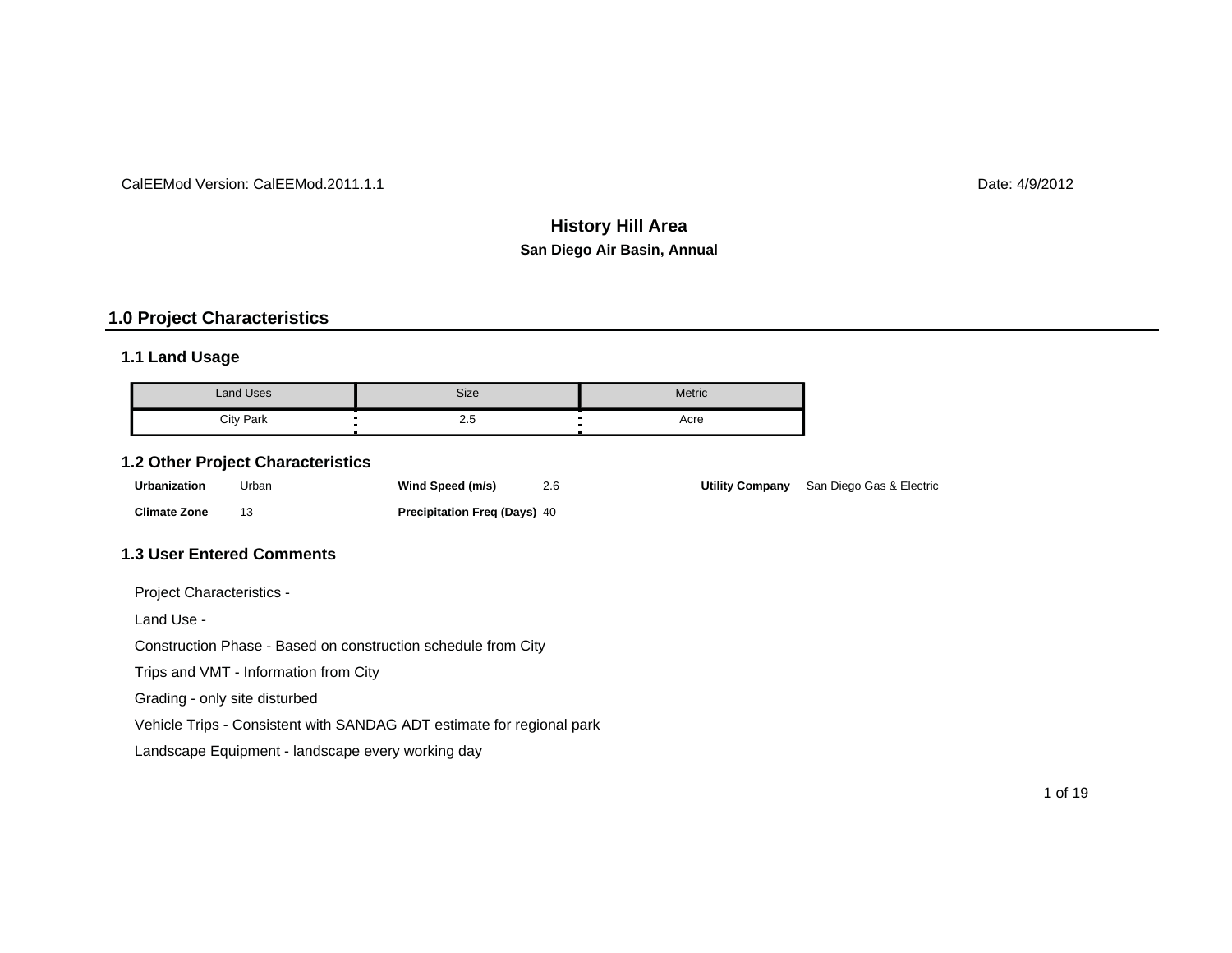Energy Use - no natural gas use, but some electricity for lighting and ampitheatre use

Water And Wastewater -

Solid Waste -

Mobile Land Use Mitigation -

Off-road Equipment -

Off-road Equipment -

Off-road Equipment -

# **2.0 Emissions Summary**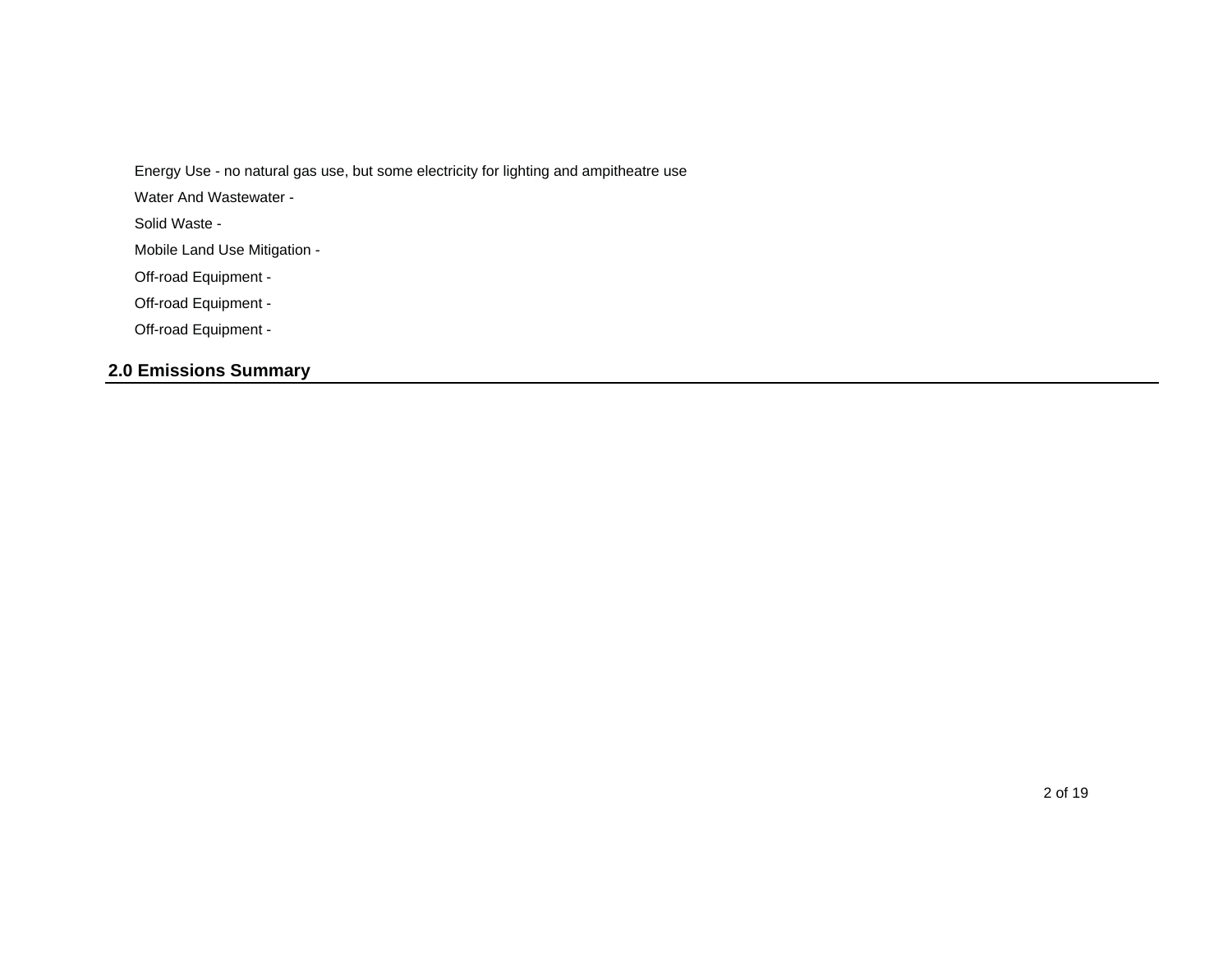# **2.1 Overall Construction**

#### **Unmitigated Construction**

|       | <b>ROG</b> | <b>NO<sub>x</sub></b> | CO   | SO <sub>2</sub> | Fugitive<br><b>PM10</b> | Exhaust<br><b>PM10</b> | <b>PM10</b><br>Total | Fugitive<br><b>PM2.5</b> | Exhaust<br><b>PM2.5</b> | PM2.5<br>Total | Bio-CO <sub>2</sub> | NBio-<br>CO <sub>2</sub> | Total CO <sub>2</sub> | CH <sub>4</sub> | <b>N2O</b> | CO <sub>2</sub> e |
|-------|------------|-----------------------|------|-----------------|-------------------------|------------------------|----------------------|--------------------------|-------------------------|----------------|---------------------|--------------------------|-----------------------|-----------------|------------|-------------------|
| Year  |            |                       |      |                 |                         | tons/yr                |                      |                          |                         |                |                     |                          | MT/yr                 |                 |            |                   |
| 2014  | 0.44       | 3.32                  | 2.12 | 0.00            | 1.27                    | 0.19                   | .46                  | 0.21                     | 0.19                    | 0.40           | 0.00                | 343.66                   | 343.66                | 0.04            | 0.00       | 344.39            |
| Total | 0.44       | 3.32                  | 2.12 | 0.00            | 1.27                    | 0.19                   | 1.46                 | 0.21                     | 0.19                    | 0.40           | 0.00                | 343.66                   | 343.66                | 0.04            | 0.00       | 344.39            |

#### **Mitigated Construction**

|       | <b>ROG</b> | <b>NO<sub>x</sub></b> | CO   | SO <sub>2</sub> | Fugitive<br><b>PM10</b> | Exhaust<br><b>PM10</b> | <b>PM10</b><br>Total | Fugitive<br><b>PM2.5</b> | Exhaust<br>PM2.5 | PM2.5<br>Total | Bio-CO <sub>2</sub> | NBio-<br>CO <sub>2</sub> | Total CO <sub>2</sub> | CH <sub>4</sub> | <b>N2O</b> | CO <sub>2</sub> e |
|-------|------------|-----------------------|------|-----------------|-------------------------|------------------------|----------------------|--------------------------|------------------|----------------|---------------------|--------------------------|-----------------------|-----------------|------------|-------------------|
| Year  |            |                       |      |                 | tons/yr                 |                        |                      |                          |                  |                |                     |                          | MT/yr                 |                 |            |                   |
| 2014  | 0.44       | 3.32                  | 2.12 | 0.00            | 0.39                    | 0.19                   | 0.58                 | 0.21                     | 0.19             | 0.40           | 0.00                | 343.66                   | 343.66                | 0.04            | 0.00       | 344.39            |
| Total | 0.44       | 3.32                  | 2.12 | 0.00            | 0.39                    | 0.19                   | 0.58                 | 0.21                     | 0.19             | 0.40           | 0.00                | 343.66                   | 343.66                | 0.04            | 0.00       | 344.39            |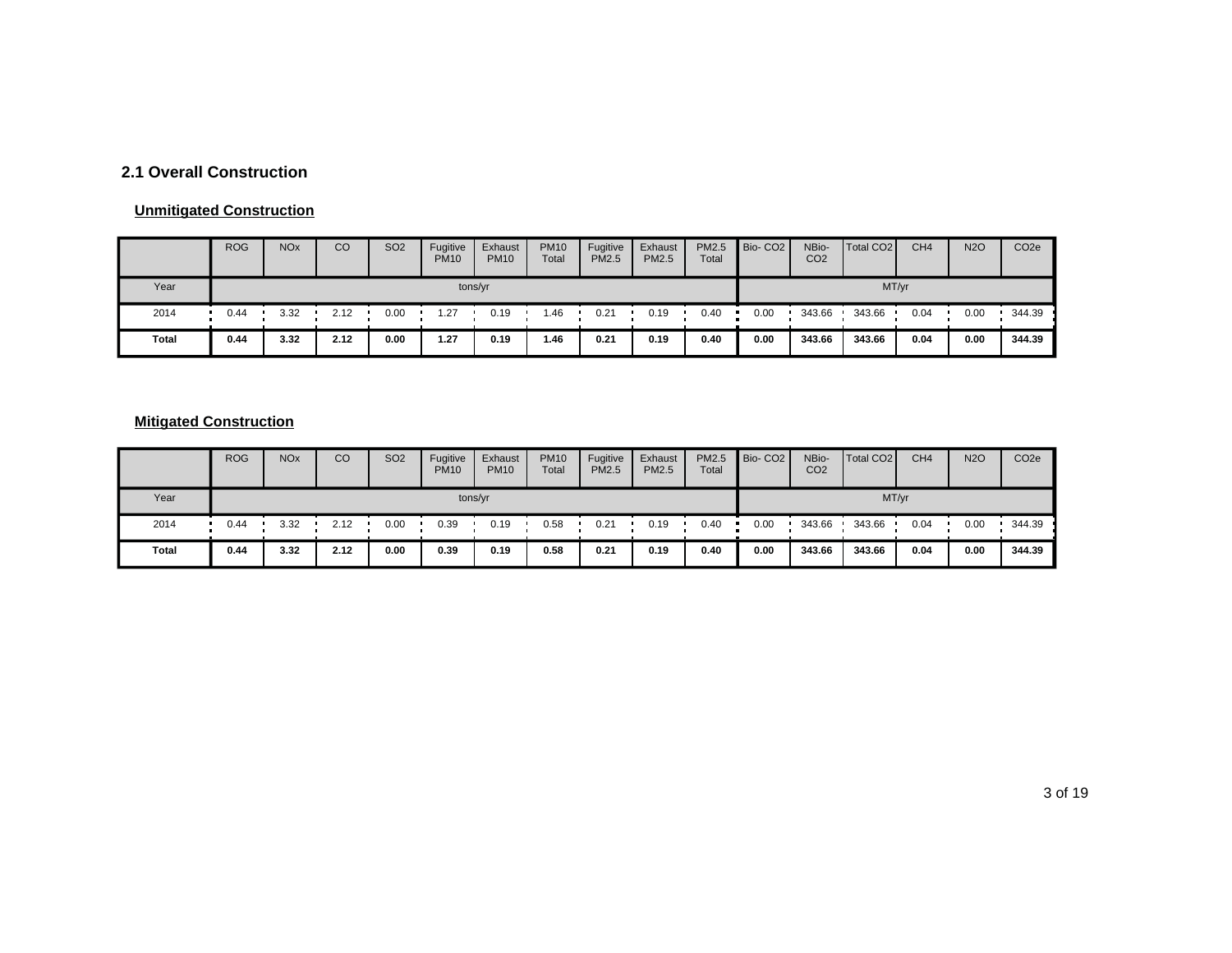# **2.2 Overall Operational**

#### **Unmitigated Operational**

|          | <b>ROG</b> | <b>NO<sub>x</sub></b> | CO   | SO <sub>2</sub> | Fugitive<br><b>PM10</b> | Exhaust<br><b>PM10</b> | <b>PM10</b><br>Total | Fugitive<br>PM2.5 | Exhaust<br>PM2.5 | PM2.5<br>Total | Bio-CO <sub>2</sub> | NBio-<br>CO <sub>2</sub> | Total CO <sub>2</sub> | CH <sub>4</sub> | <b>N2O</b> | CO <sub>2e</sub> |
|----------|------------|-----------------------|------|-----------------|-------------------------|------------------------|----------------------|-------------------|------------------|----------------|---------------------|--------------------------|-----------------------|-----------------|------------|------------------|
| Category |            |                       |      |                 | tons/yr                 |                        |                      |                   |                  |                |                     |                          | MT/yr                 |                 |            |                  |
| Area     | 0.00       | 0.00                  | 0.00 | 0.00            |                         | 0.00                   | 0.00                 |                   | 0.00             | 0.00           | 0.00                | 0.00                     | 0.00                  | 0.00            | 0.00       | 0.00             |
| Energy   | 0.00       | 0.00                  | 0.00 | 0.00            |                         | 0.00                   | 0.00                 |                   | 0.00             | 0.00           | 0.00                | 0.00                     | 0.00                  | 0.00            | 0.00       | 0.00             |
| Mobile   | 0.04       | 0.09                  | 0.41 | 0.00            | 0.06                    | 0.00                   | 0.06                 | 0.00              | 0.00             | 0.00           | 0.00                | 50.97                    | 50.97                 | 0.00            | 0.00       | 51.03            |
| Waste    |            |                       |      |                 |                         | 0.00                   | 0.00                 |                   | 0.00             | 0.00           | 0.04                | 0.00                     | 0.04                  | 0.00            | 0.00       | 0.10             |
| Water    |            |                       |      |                 |                         | 0.00                   | 0.00                 |                   | 0.00             | 0.00           | 0.00                | 11.72                    | 11.72                 | 0.00            | 0.00       | 11.78            |
| Total    | 0.04       | 0.09                  | 0.41 | 0.00            | 0.06                    | 0.00                   | 0.06                 | 0.00              | 0.00             | 0.00           | 0.04                | 62.69                    | 62.73                 | 0.00            | 0.00       | 62.91            |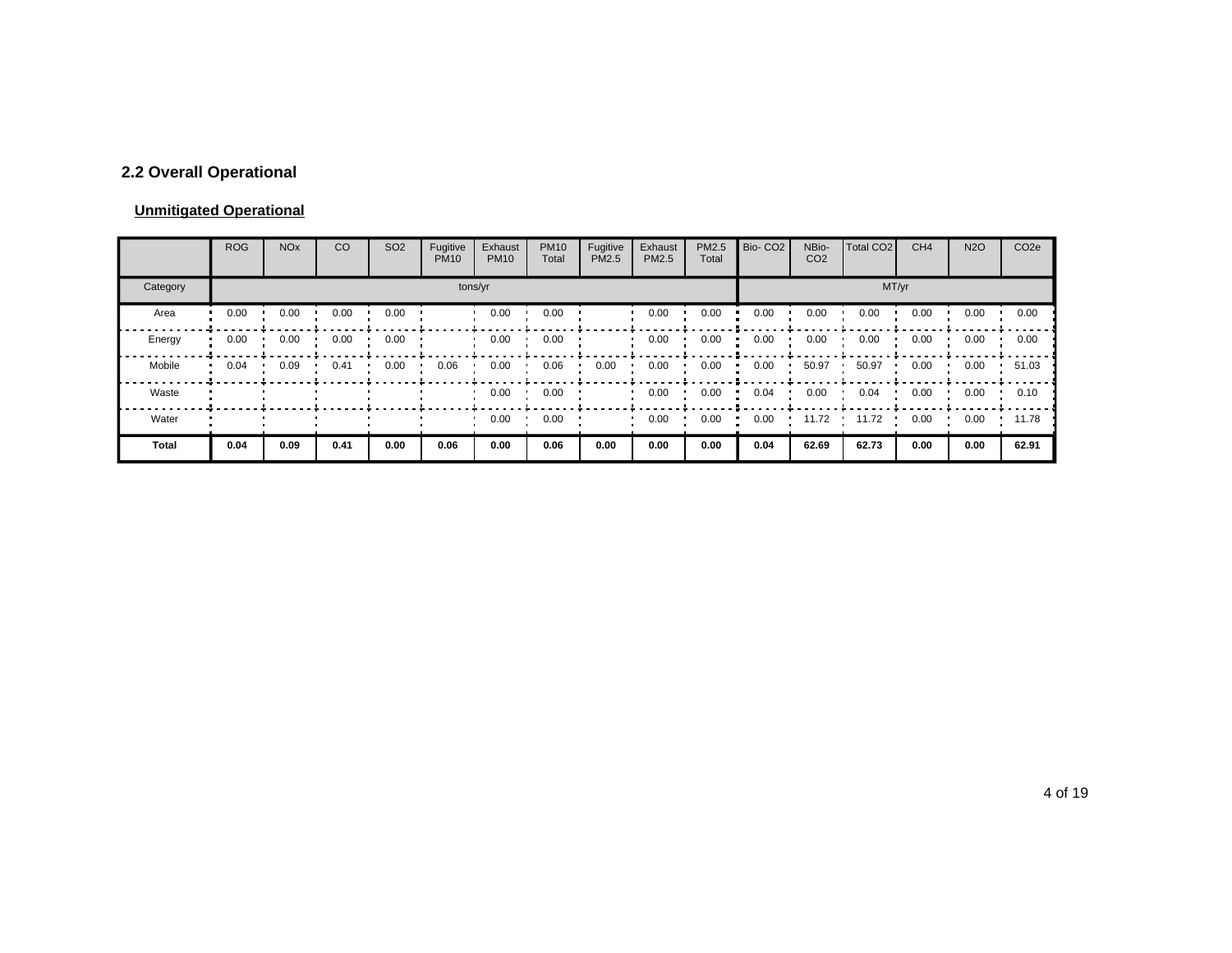# **2.2 Overall Operational**

#### **Mitigated Operational**

|          | <b>ROG</b> | <b>NO<sub>x</sub></b> | CO   | SO <sub>2</sub> | Fugitive<br><b>PM10</b> | Exhaust<br><b>PM10</b> | <b>PM10</b><br>Total | Fugitive<br>PM2.5 | Exhaust<br><b>PM2.5</b> | PM2.5<br>Total | Bio-CO <sub>2</sub> | NBio-<br>CO <sub>2</sub> | Total CO <sub>2</sub> | CH <sub>4</sub> | <b>N2O</b> | CO <sub>2e</sub> |
|----------|------------|-----------------------|------|-----------------|-------------------------|------------------------|----------------------|-------------------|-------------------------|----------------|---------------------|--------------------------|-----------------------|-----------------|------------|------------------|
| Category |            |                       |      |                 |                         | tons/yr                |                      |                   |                         |                |                     |                          |                       | MT/yr           |            |                  |
| Area     | 0.00       | 0.00                  | 0.00 | 0.00            |                         | 0.00                   | 0.00                 |                   | 0.00                    | 0.00           | 0.00                | 0.00                     | 0.00                  | 0.00            | 0.00       | 0.00             |
| Energy   | 0.00       | 0.00                  | 0.00 | 0.00            |                         | 0.00                   | 0.00                 |                   | 0.00                    | 0.00           | 0.00                | 0.00                     | 0.00                  | 0.00            | 0.00       | 0.00             |
| Mobile   | 0.04       | 0.08                  | 0.41 | 0.00            | 0.06                    | 0.00                   | 0.06                 | 0.00              | 0.00                    | 0.00           | 0.00                | 50.48                    | 50.48                 | 0.00            | 0.00       | 50.54            |
| Waste    |            |                       |      |                 |                         | 0.00                   | 0.00                 |                   | 0.00                    | 0.00           | 0.04                | 0.00                     | 0.04                  | 0.00            | 0.00       | 0.10             |
| Water    |            |                       |      |                 |                         | 0.00                   | 0.00                 |                   | 0.00                    | 0.00           | 0.00                | 11.72                    | 11.72                 | 0.00            | 0.00       | 11.78            |
| Total    | 0.04       | 0.08                  | 0.41 | 0.00            | 0.06                    | 0.00                   | 0.06                 | 0.00              | 0.00                    | 0.00           | 0.04                | 62.20                    | 62.24                 | 0.00            | 0.00       | 62.42            |

#### **3.0 Construction Detail**

# **3.1 Mitigation Measures Construction**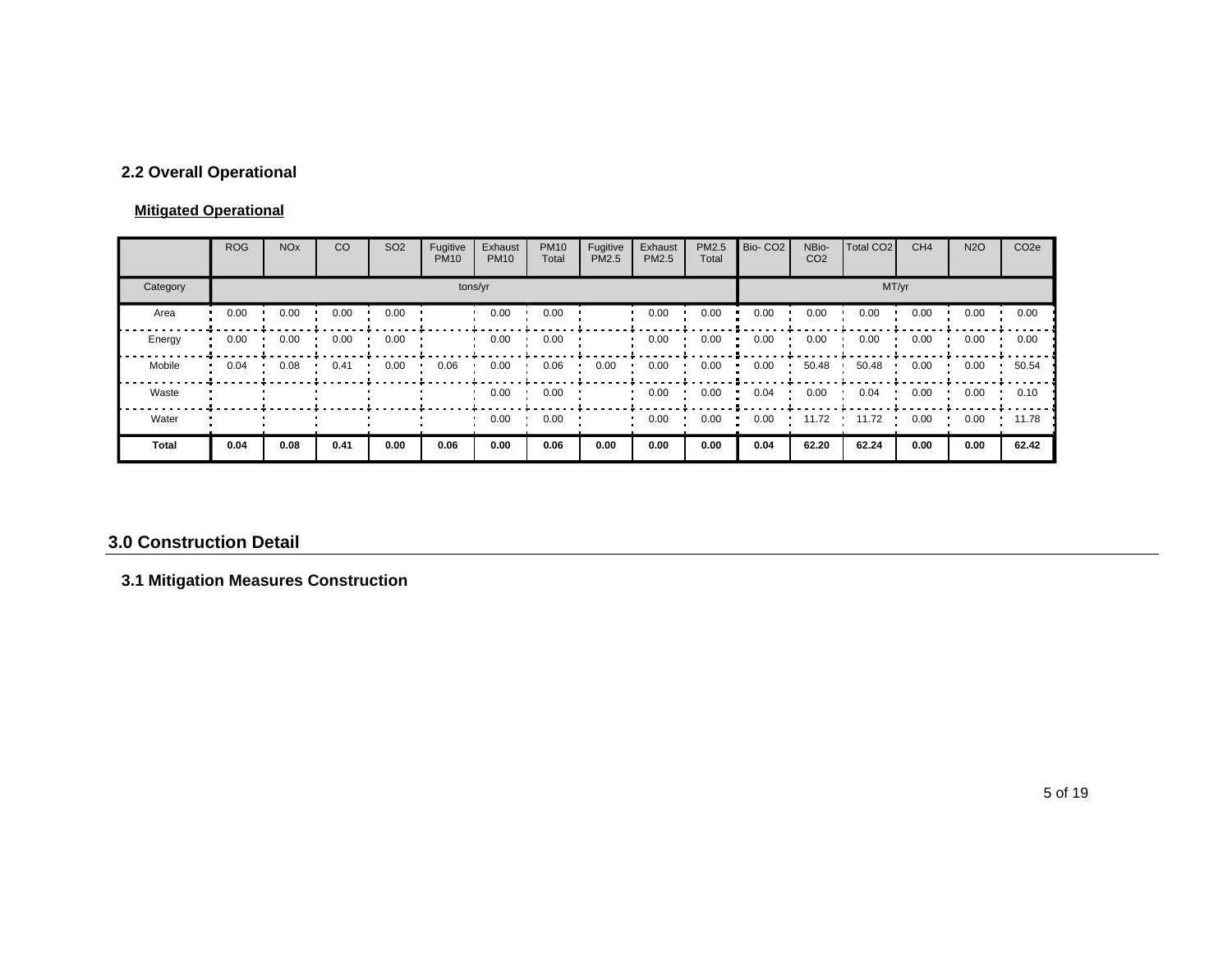# **3.2 Grading - 2014**

#### **Unmitigated Construction On-Site**

|                      | <b>ROG</b> | <b>NO<sub>x</sub></b> | CO   | SO <sub>2</sub> | Fugitive<br><b>PM10</b> | Exhaust<br><b>PM10</b> | <b>PM10</b><br>Total | Fugitive<br><b>PM2.5</b> | Exhaust<br><b>PM2.5</b> | PM2.5<br>Total | Bio-CO <sub>2</sub> | NBio-<br>CO <sub>2</sub> | Total CO <sub>2</sub> | CH <sub>4</sub> | <b>N2O</b> | CO <sub>2e</sub> |
|----------------------|------------|-----------------------|------|-----------------|-------------------------|------------------------|----------------------|--------------------------|-------------------------|----------------|---------------------|--------------------------|-----------------------|-----------------|------------|------------------|
| Category             |            |                       |      |                 |                         | tons/yr                |                      |                          |                         |                |                     |                          |                       | MT/yr           |            |                  |
| <b>Fugitive Dust</b> |            |                       |      |                 | 0.39                    | 0.00                   | 0.39                 | 0.21                     | 0.00                    | 0.21           | 0.00                | 0.00                     | 0.00                  | 0.00            | 0.00       | 0.00             |
| Off-Road             | 0.28       | 2.22                  | 1.37 | 0.00            |                         | 0.11                   | 0.1                  |                          | 0.11                    | 0.11           | 0.00                | 222.17                   | 222.17                | 0.02            | 0.00       | 222.65           |
| Total                | 0.28       | 2.22                  | 1.37 | 0.00            | 0.39                    | 0.11                   | 0.50                 | 0.21                     | 0.11                    | 0.32           | 0.00                | 222.17                   | 222.17                | 0.02            | 0.00       | 222.65           |

|              | <b>ROG</b> | <b>NO<sub>x</sub></b> | CO   | SO <sub>2</sub> | Fugitive<br><b>PM10</b> | Exhaust<br><b>PM10</b> | <b>PM10</b><br>Total | Fugitive<br><b>PM2.5</b> | Exhaust<br><b>PM2.5</b> | PM2.5<br>Total | Bio-CO <sub>2</sub> | NBio-<br>CO <sub>2</sub> | Total CO <sub>2</sub> | CH <sub>4</sub> | <b>N2O</b> | CO <sub>2e</sub> |
|--------------|------------|-----------------------|------|-----------------|-------------------------|------------------------|----------------------|--------------------------|-------------------------|----------------|---------------------|--------------------------|-----------------------|-----------------|------------|------------------|
| Category     |            |                       |      |                 |                         | tons/yr                |                      |                          |                         |                |                     |                          |                       | MT/yr           |            |                  |
| Hauling      | 0.01       | 0.17                  | 0.09 | 0.00            | 0.87                    | 0.01                   | 0.88                 | 0.00                     | 0.01                    | 0.01           | 0.00                | 25.18                    | 25.18                 | 0.00            | 0.00       | 25.19            |
| Vendor       | 0.00       | 0.00                  | 0.00 | 0.00            | 0.00                    | 0.00                   | 0.00                 | 0.00                     | 0.00                    | 0.00           | 0.00                | 0.00                     | 0.00                  | 0.00            | 0.00       | 0.00             |
| Worker       | 0.00       | 0.00                  | 0.02 | 0.00            | 0.00                    | 0.00                   | 0.00                 | 0.00                     | 0.00                    | 0.00           | 0.00                | 3.35                     | 3.35                  | 0.00            | 0.00       | 3.36             |
| <b>Total</b> | 0.01       | 0.17                  | 0.11 | 0.00            | 0.87                    | 0.01                   | 0.88                 | 0.00                     | 0.01                    | 0.01           | 0.00                | 28.53                    | 28.53                 | 0.00            | 0.00       | 28.55            |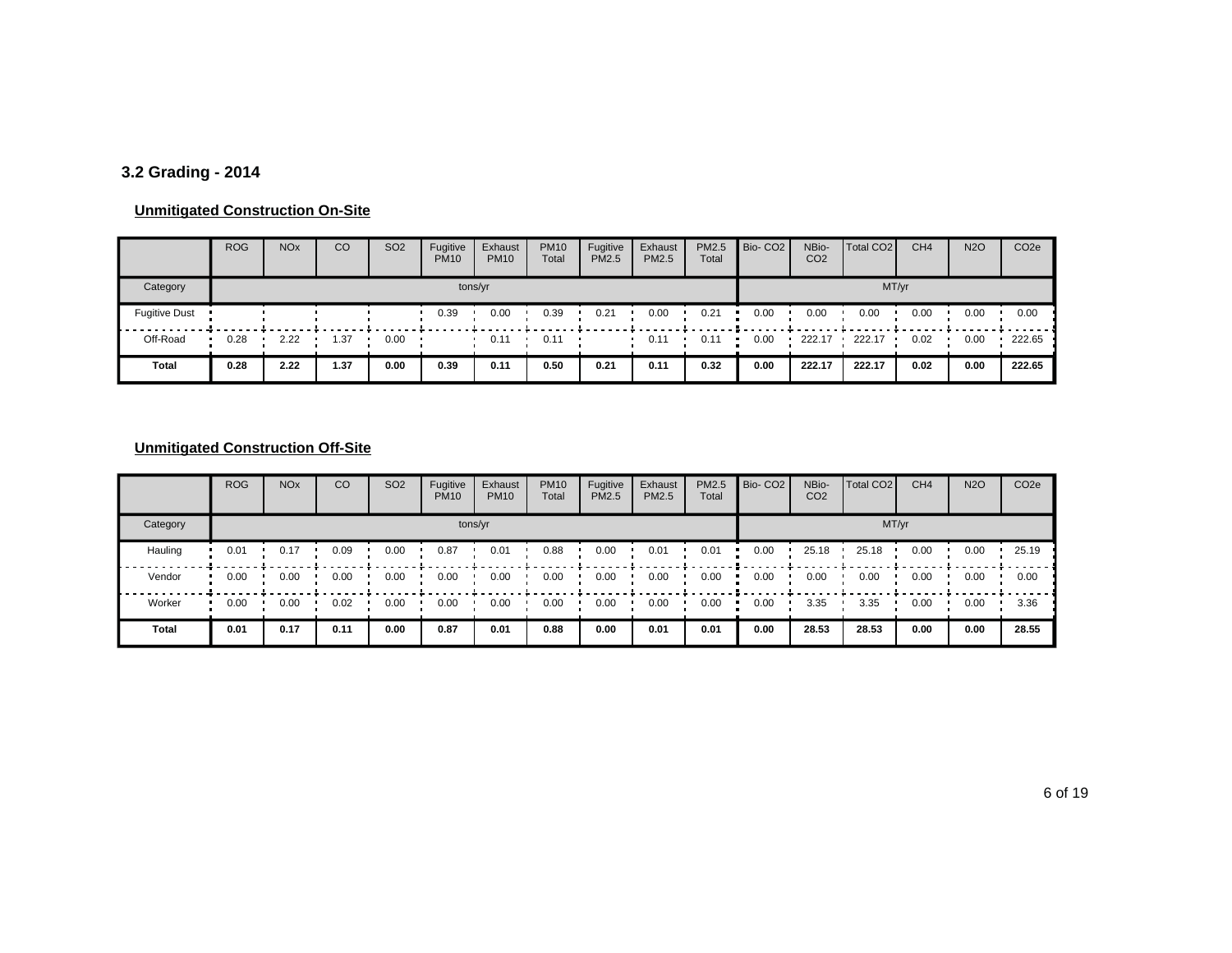# **3.2 Grading - 2014**

#### **Mitigated Construction On-Site**

|                      | <b>ROG</b> | <b>NO<sub>x</sub></b> | CO   | SO <sub>2</sub> | Fugitive<br><b>PM10</b> | Exhaust<br><b>PM10</b> | <b>PM10</b><br>Total | Fugitive<br><b>PM2.5</b> | Exhaust<br><b>PM2.5</b> | <b>PM2.5</b><br>Total | Bio-CO <sub>2</sub> | NBio-<br>CO <sub>2</sub> | Total CO <sub>2</sub> | CH <sub>4</sub> | <b>N2O</b> | CO <sub>2</sub> e |
|----------------------|------------|-----------------------|------|-----------------|-------------------------|------------------------|----------------------|--------------------------|-------------------------|-----------------------|---------------------|--------------------------|-----------------------|-----------------|------------|-------------------|
| Category             |            |                       |      |                 | tons/yr                 |                        |                      |                          |                         |                       |                     |                          | MT/yr                 |                 |            |                   |
| <b>Fugitive Dust</b> |            |                       |      |                 | 0.39                    | 0.00                   | 0.39                 | 0.21                     | 0.00                    | 0.21                  | 0.00                | 0.00                     | 0.00                  | 0.00            | 0.00       | 0.00              |
| Off-Road             | 0.28       | 2.22                  | 1.37 | 0.00            |                         | 0.1                    | $0.1^{\circ}$        |                          | 0.11                    | 0.1'                  | 0.00                | 222.17                   | 222.17                | 0.02            | 0.00       | 222.65            |
| Total                | 0.28       | 2.22                  | 1.37 | 0.00            | 0.39                    | 0.11                   | 0.50                 | 0.21                     | 0.11                    | 0.32                  | 0.00                | 222.17                   | 222.17                | 0.02            | 0.00       | 222.65            |

|          | <b>ROG</b> | <b>NO<sub>x</sub></b> | CO   | SO <sub>2</sub> | Fugitive<br><b>PM10</b> | Exhaust<br><b>PM10</b> | <b>PM10</b><br>Total | Fugitive<br><b>PM2.5</b> | Exhaust<br><b>PM2.5</b> | PM2.5<br>Total | Bio-CO <sub>2</sub> | NBio-<br>CO <sub>2</sub> | Total CO <sub>2</sub> | CH <sub>4</sub> | <b>N2O</b> | CO <sub>2e</sub> |
|----------|------------|-----------------------|------|-----------------|-------------------------|------------------------|----------------------|--------------------------|-------------------------|----------------|---------------------|--------------------------|-----------------------|-----------------|------------|------------------|
| Category |            |                       |      |                 |                         | tons/yr                |                      |                          |                         |                |                     |                          |                       | MT/yr           |            |                  |
| Hauling  | 0.01       | 0.17                  | 0.09 | 0.00            | 0.00                    | 0.01                   | 0.01                 | 0.00                     | 0.01                    | 0.01           | 0.00                | 25.18                    | 25.18                 | 0.00            | 0.00       | 25.19            |
| Vendor   | 0.00       | 0.00                  | 0.00 | 0.00            | 0.00                    | 0.00                   | 0.00                 | 0.00                     | 0.00                    | 0.00           | 0.00                | 0.00                     | 0.00                  | 0.00            | 0.00       | 0.00             |
| Worker   | 0.00       | 0.00                  | 0.02 | 0.00            | 0.00                    | 0.00                   | 0.00                 | 0.00                     | 0.00                    | 0.00           | 0.00                | 3.35                     | 3.35                  | 0.00            | 0.00       | 3.36             |
| Total    | 0.01       | 0.17                  | 0.11 | 0.00            | 0.00                    | 0.01                   | 0.01                 | 0.00                     | 0.01                    | 0.01           | 0.00                | 28.53                    | 28.53                 | 0.00            | 0.00       | 28.55            |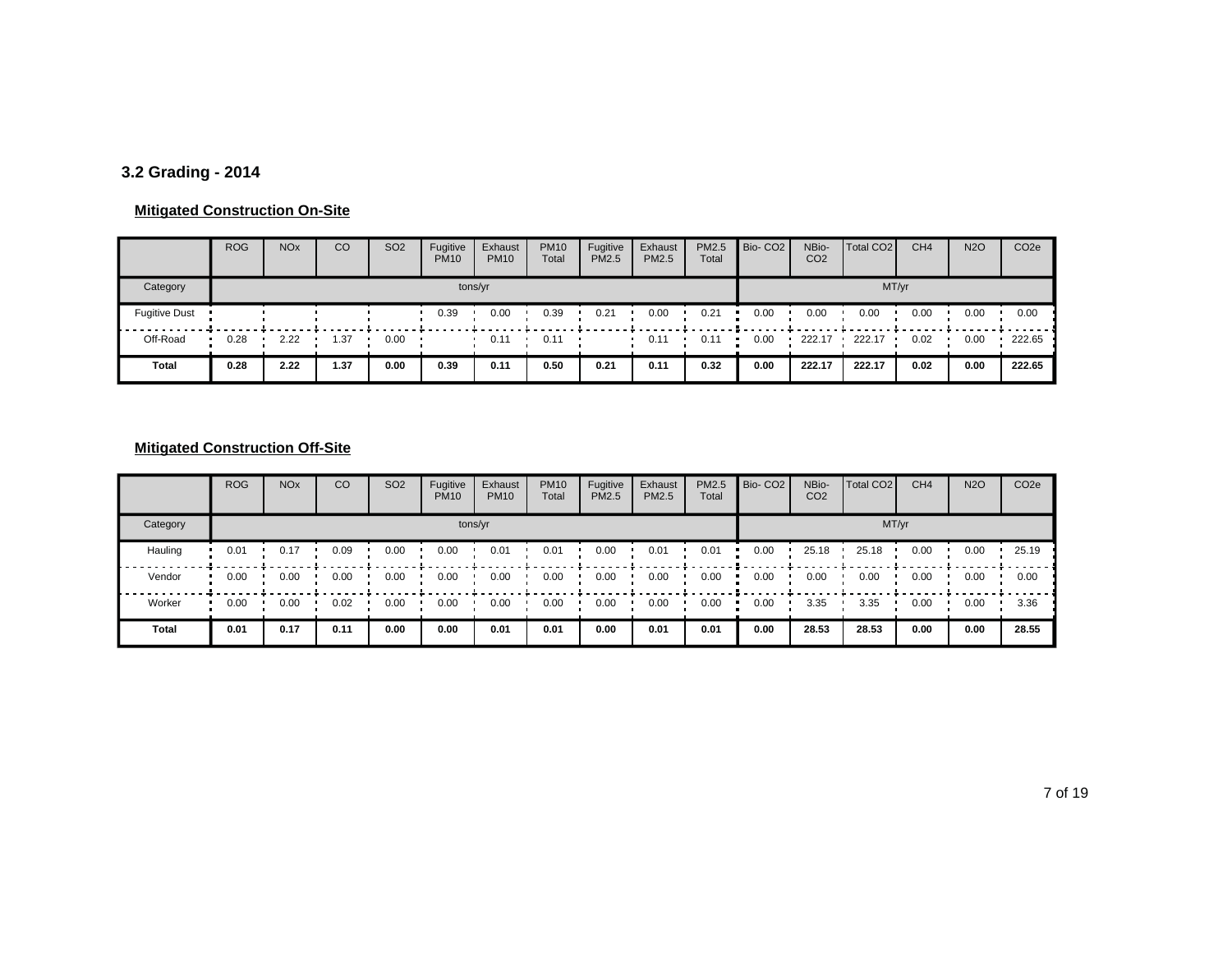# **3.3 DG Prep and Concrete - 2014**

#### **Unmitigated Construction On-Site**

|              | <b>ROG</b> | <b>NO<sub>x</sub></b> | CO   | SO <sub>2</sub> | Fugitive<br><b>PM10</b> | Exhaust<br><b>PM10</b> | <b>PM10</b><br>Total | Fugitive<br><b>PM2.5</b> | Exhaust<br><b>PM2.5</b> | PM2.5<br>Total | Bio-CO <sub>2</sub> | NBio-<br>CO <sub>2</sub> | Total CO <sub>2</sub> | CH <sub>4</sub> | <b>N2O</b> | CO <sub>2</sub> e |
|--------------|------------|-----------------------|------|-----------------|-------------------------|------------------------|----------------------|--------------------------|-------------------------|----------------|---------------------|--------------------------|-----------------------|-----------------|------------|-------------------|
| Category     |            |                       |      |                 |                         | tons/yr                |                      |                          |                         |                |                     |                          | MT/yr                 |                 |            |                   |
| Off-Road     | 0.04       | 0.28                  | 0.19 | 0.00            |                         | 0.02                   | 0.02                 |                          | 0.02                    | 0.02           | 0.00                | 24.96                    | 24.96                 | 0.00            | 0.00       | 25.04             |
| Paving       | 0.00       |                       |      |                 |                         | 0.00                   | 0.00                 |                          | 0.00                    | 0.00           | 0.00                | 0.00                     | 0.00                  | 0.00            | 0.00       | 0.00              |
| <b>Total</b> | 0.04       | 0.28                  | 0.19 | 0.00            |                         | 0.02                   | 0.02                 |                          | 0.02                    | 0.02           | 0.00                | 24.96                    | 24.96                 | 0.00            | 0.00       | 25.04             |

|              | <b>ROG</b> | <b>NO<sub>x</sub></b> | CO   | SO <sub>2</sub> | Fugitive<br><b>PM10</b> | Exhaust<br><b>PM10</b> | <b>PM10</b><br>Total | Fugitive<br><b>PM2.5</b> | Exhaust<br><b>PM2.5</b> | PM2.5<br>Total | Bio-CO <sub>2</sub> | NBio-<br>CO <sub>2</sub> | Total CO <sub>2</sub> | CH <sub>4</sub> | <b>N2O</b> | CO <sub>2e</sub> |
|--------------|------------|-----------------------|------|-----------------|-------------------------|------------------------|----------------------|--------------------------|-------------------------|----------------|---------------------|--------------------------|-----------------------|-----------------|------------|------------------|
| Category     |            |                       |      |                 |                         | tons/yr                |                      |                          |                         |                |                     |                          |                       | MT/yr           |            |                  |
| Hauling      | 0.00       | 0.00                  | 0.00 | 0.00            | 0.00                    | 0.00                   | 0.00                 | 0.00                     | 0.00                    | 0.00           | 0.00                | 0.00                     | 0.00                  | 0.00            | 0.00       | 0.00             |
| Vendor       | 0.01       | 0.10                  | 0.06 | 0.00            | 0.01                    | 0.00                   | 0.01                 | 0.00                     | 0.00                    | 0.00           | 0.00                | 15.61                    | 15.61                 | 0.00            | 0.00       | 15.62            |
| Worker       | 0.00       | 0.00                  | 0.01 | 0.00            | 0.00                    | 0.00                   | 0.00                 | 0.00                     | 0.00                    | 0.00           | 0.00                | 0.80                     | 0.80                  | 0.00            | 0.00       | 0.80             |
| <b>Total</b> | 0.01       | 0.10                  | 0.07 | 0.00            | 0.01                    | 0.00                   | 0.01                 | 0.00                     | 0.00                    | 0.00           | 0.00                | 16.41                    | 16.41                 | 0.00            | 0.00       | 16.42            |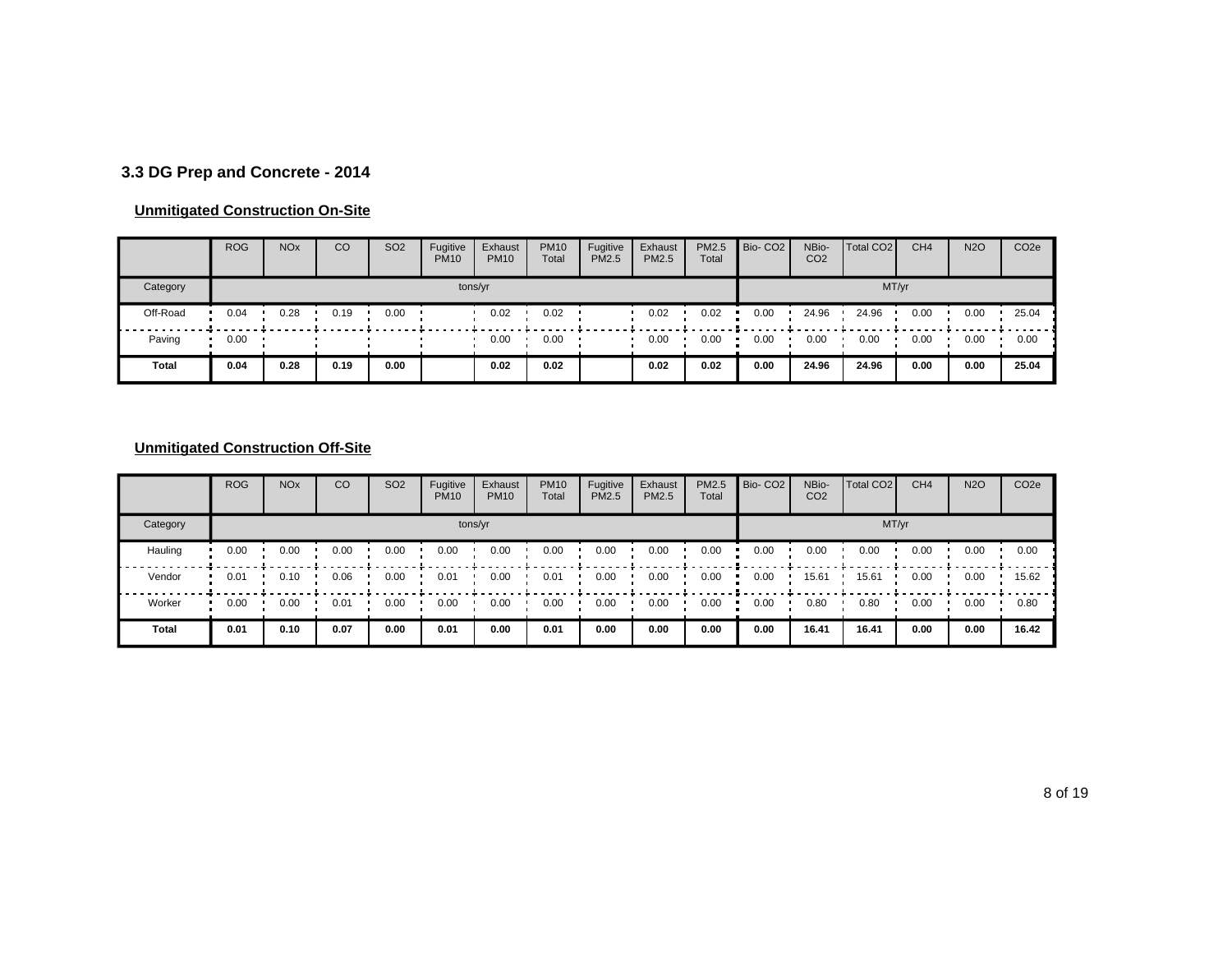# **3.3 DG Prep and Concrete - 2014**

#### **Mitigated Construction On-Site**

|              | <b>ROG</b> | <b>NO<sub>x</sub></b> | CO   | SO <sub>2</sub> | Fugitive<br><b>PM10</b> | Exhaust<br><b>PM10</b> | <b>PM10</b><br>Total | Fugitive<br><b>PM2.5</b> | Exhaust<br><b>PM2.5</b> | PM2.5<br>Total | Bio-CO <sub>2</sub> | NBio-<br>CO <sub>2</sub> | Total CO <sub>2</sub> | CH <sub>4</sub> | <b>N2O</b> | CO <sub>2</sub> e |
|--------------|------------|-----------------------|------|-----------------|-------------------------|------------------------|----------------------|--------------------------|-------------------------|----------------|---------------------|--------------------------|-----------------------|-----------------|------------|-------------------|
| Category     |            |                       |      |                 |                         | tons/yr                |                      |                          |                         |                |                     |                          | MT/yr                 |                 |            |                   |
| Off-Road     | 0.04       | 0.28                  | 0.19 | 0.00            |                         | 0.02                   | 0.02                 |                          | 0.02                    | 0.02           | 0.00                | 24.96                    | 24.96                 | 0.00            | 0.00       | 25.04             |
| Paving       | 0.00       |                       |      |                 |                         | 0.00                   | 0.00                 |                          | 0.00                    | 0.00           | 0.00                | 0.00                     | 0.00                  | 0.00            | 0.00       | 0.00              |
| <b>Total</b> | 0.04       | 0.28                  | 0.19 | 0.00            |                         | 0.02                   | 0.02                 |                          | 0.02                    | 0.02           | 0.00                | 24.96                    | 24.96                 | 0.00            | 0.00       | 25.04             |

|          | <b>ROG</b> | <b>NO<sub>x</sub></b> | CO   | SO <sub>2</sub> | Fugitive<br><b>PM10</b> | Exhaust<br><b>PM10</b> | <b>PM10</b><br>Total | Fugitive<br><b>PM2.5</b> | Exhaust<br><b>PM2.5</b> | PM2.5<br>Total | Bio-CO <sub>2</sub> | NBio-<br>CO <sub>2</sub> | Total CO <sub>2</sub> | CH <sub>4</sub> | <b>N2O</b> | CO <sub>2e</sub> |
|----------|------------|-----------------------|------|-----------------|-------------------------|------------------------|----------------------|--------------------------|-------------------------|----------------|---------------------|--------------------------|-----------------------|-----------------|------------|------------------|
| Category |            |                       |      |                 |                         | tons/yr                |                      |                          |                         |                |                     |                          |                       | MT/yr           |            |                  |
| Hauling  | 0.00       | 0.00                  | 0.00 | 0.00            | 0.00                    | 0.00                   | 0.00                 | 0.00                     | 0.00                    | 0.00           | 0.00                | 0.00                     | 0.00                  | 0.00            | 0.00       | 0.00             |
| Vendor   | 0.01       | 0.10                  | 0.06 | 0.00            | 0.00                    | 0.00                   | 0.00                 | 0.00                     | 0.00                    | 0.00           | 0.00                | 15.61                    | 15.61                 | 0.00            | 0.00       | 15.62            |
| Worker   | 0.00       | 0.00                  | 0.01 | 0.00            | 0.00                    | 0.00                   | 0.00                 | 0.00                     | 0.00                    | 0.00           | 0.00                | 0.80                     | 0.80                  | 0.00            | 0.00       | 0.80             |
| Total    | 0.01       | 0.10                  | 0.07 | 0.00            | 0.00                    | 0.00                   | 0.00                 | 0.00                     | 0.00                    | 0.00           | 0.00                | 16.41                    | 16.41                 | 0.00            | 0.00       | 16.42            |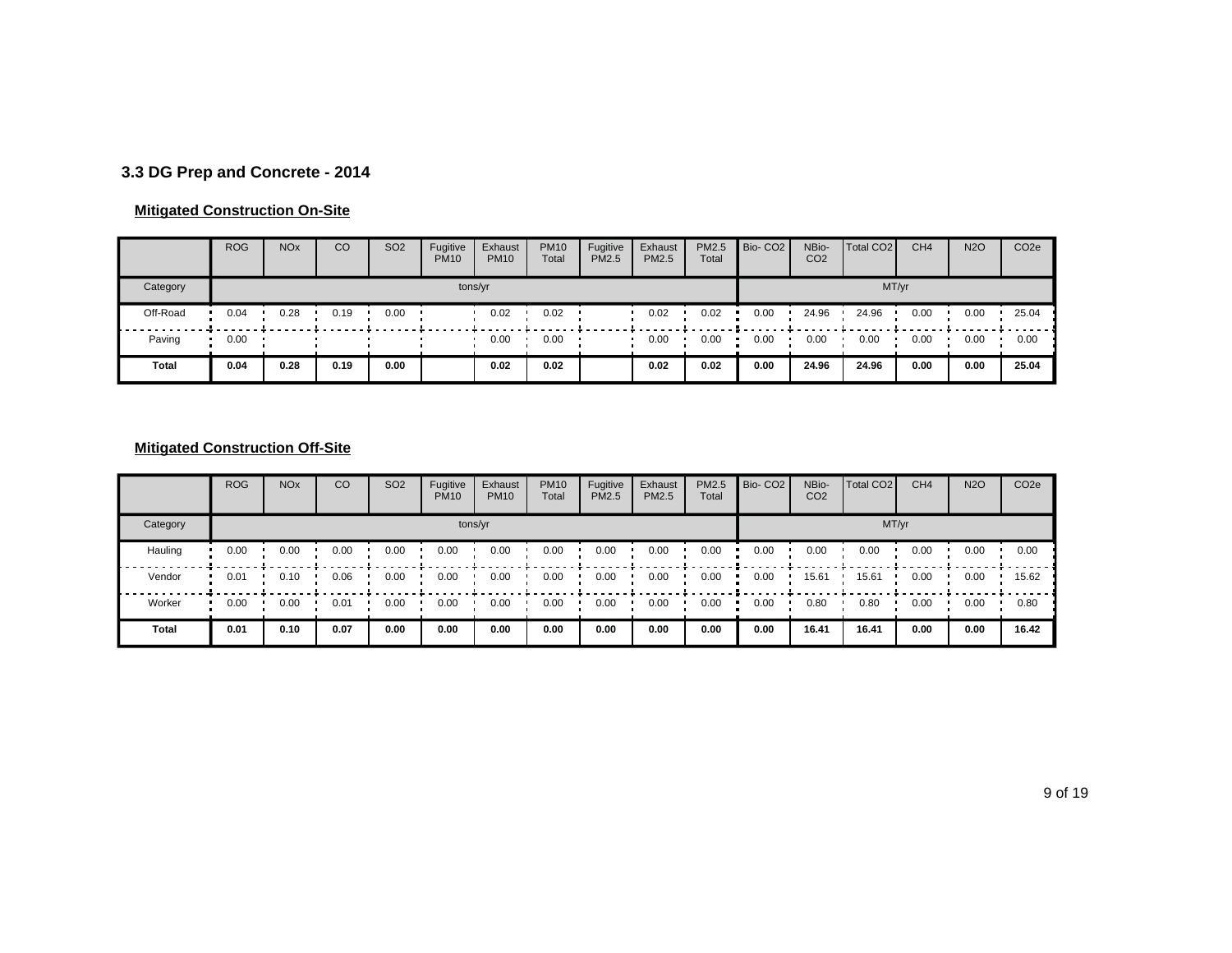# **3.4 Finish/Landscaping - 2014**

#### **Unmitigated Construction On-Site**

|          | <b>ROG</b> | <b>NO<sub>x</sub></b> | CO   | SO <sub>2</sub> | Fugitive<br><b>PM10</b> | Exhaust<br><b>PM10</b> | <b>PM10</b><br>Total | Fugitive<br><b>PM2.5</b> | Exhaust<br><b>PM2.5</b> | PM2.5<br>Total | Bio-CO <sub>2</sub> | NBio-<br>CO <sub>2</sub> | Total CO <sub>2</sub> | CH <sub>4</sub> | <b>N2O</b> | CO <sub>2</sub> e |
|----------|------------|-----------------------|------|-----------------|-------------------------|------------------------|----------------------|--------------------------|-------------------------|----------------|---------------------|--------------------------|-----------------------|-----------------|------------|-------------------|
| Category |            |                       |      |                 |                         | tons/yr                |                      |                          |                         |                |                     |                          | MT/yr                 |                 |            |                   |
| Off-Road | 0.08       | 0.53                  | 0.36 | 0.00            |                         | 0.04                   | 0.04                 |                          | 0.04                    | 0.04           | 0.00                | 46.67                    | 46.67                 | 0.01            | 0.00       | 46.81             |
| Paving   | 0.00       |                       |      |                 |                         | 0.00                   | 0.00                 |                          | 0.00                    | 0.00           | 0.00                | 0.00                     | 0.00                  | 0.00            | 0.00       | 0.00              |
| Total    | 0.08       | 0.53                  | 0.36 | 0.00            |                         | 0.04                   | 0.04                 |                          | 0.04                    | 0.04           | 0.00                | 46.67                    | 46.67                 | 0.01            | 0.00       | 46.81             |

|          | <b>ROG</b> | <b>NO<sub>x</sub></b> | CO   | <b>SO2</b> | Fugitive<br><b>PM10</b> | Exhaust<br><b>PM10</b> | <b>PM10</b><br>Total | Fugitive<br>PM2.5 | Exhaust<br><b>PM2.5</b> | PM2.5<br>Total | Bio-CO <sub>2</sub> | NBio-<br>CO <sub>2</sub> | Total CO <sub>2</sub> | CH <sub>4</sub> | <b>N2O</b> | CO <sub>2e</sub> |
|----------|------------|-----------------------|------|------------|-------------------------|------------------------|----------------------|-------------------|-------------------------|----------------|---------------------|--------------------------|-----------------------|-----------------|------------|------------------|
| Category |            |                       |      |            |                         | tons/yr                |                      |                   |                         |                |                     |                          |                       | MT/yr           |            |                  |
| Hauling  | 0.00       | 0.00                  | 0.00 | 0.00       | 0.00                    | 0.00                   | 0.00                 | 0.00              | 0.00                    | 0.00           | 0.00                | 0.00                     | 0.00                  | 0.00            | 0.00       | 0.00             |
| Vendor   | 0.00       | 0.02                  | 0.01 | 0.00       | 0.00                    | 0.00                   | 0.00                 | 0.00              | 0.00                    | 0.00           | 0.00                | 2.65                     | 2.65                  | 0.00            | 0.00       | 2.66             |
| Worker   | 0.00       | 0.00                  | 0.02 | 0.00       | 0.00                    | 0.00                   | 0.00                 | 0.00              | 0.00                    | 0.00           | 0.00                | 2.25                     | 2.25                  | 0.00            | 0.00       | 2.25             |
| Total    | 0.00       | 0.02                  | 0.03 | 0.00       | 0.00                    | 0.00                   | 0.00                 | 0.00              | 0.00                    | 0.00           | 0.00                | 4.90                     | 4.90                  | 0.00            | 0.00       | 4.91             |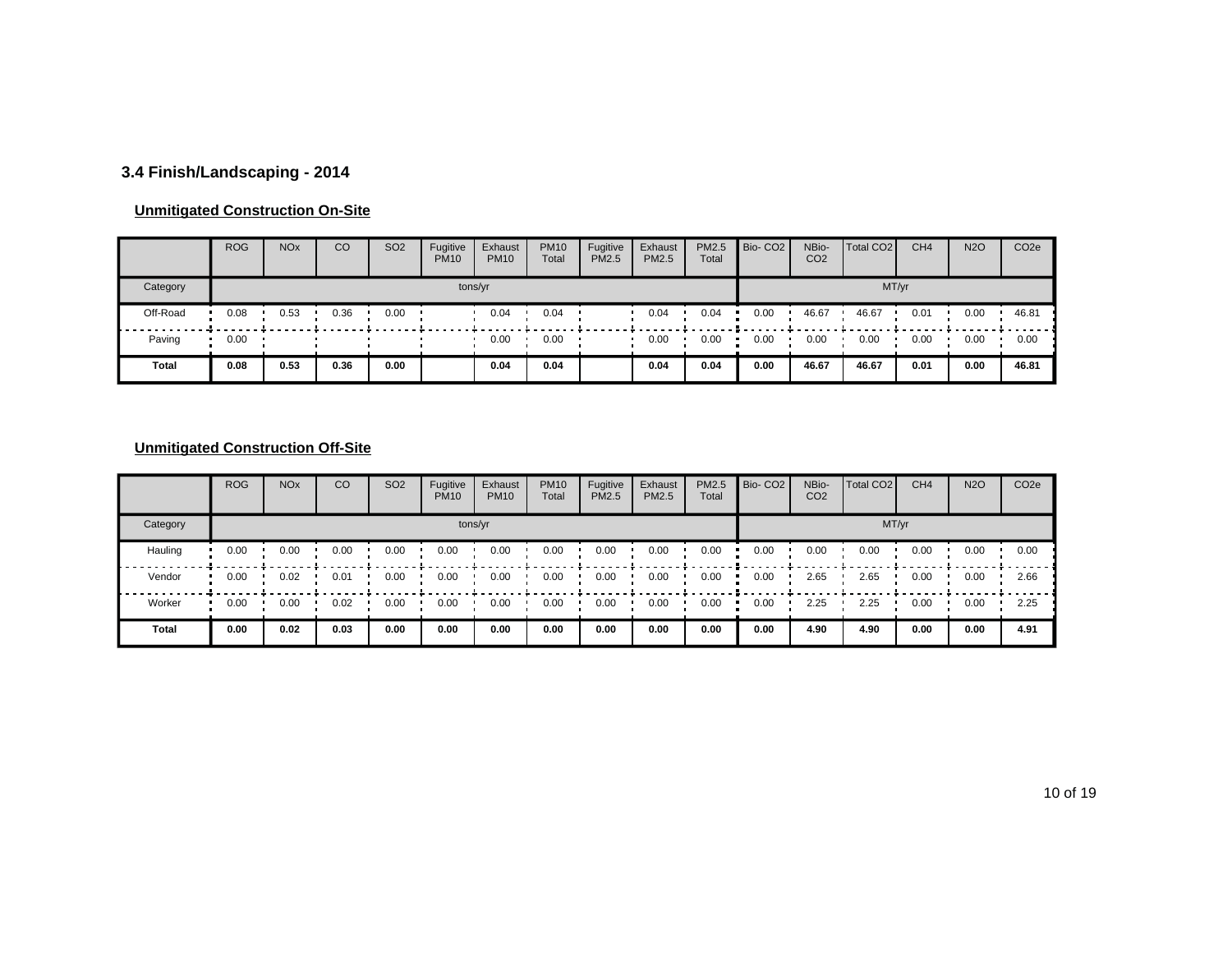# **3.4 Finish/Landscaping - 2014**

#### **Mitigated Construction On-Site**

|          | <b>ROG</b> | <b>NO<sub>x</sub></b> | CO   | <b>SO2</b> | Fugitive<br><b>PM10</b> | Exhaust<br><b>PM10</b> | <b>PM10</b><br>Total | Fugitive<br><b>PM2.5</b> | Exhaust<br>PM2.5 | <b>PM2.5</b><br>Total | Bio-CO <sub>2</sub> | NBio-<br>CO <sub>2</sub> | Total CO <sub>2</sub> | CH <sub>4</sub> | <b>N2O</b> | CO <sub>2</sub> e |
|----------|------------|-----------------------|------|------------|-------------------------|------------------------|----------------------|--------------------------|------------------|-----------------------|---------------------|--------------------------|-----------------------|-----------------|------------|-------------------|
| Category |            |                       |      |            |                         | tons/yr                |                      |                          |                  |                       |                     |                          |                       | MT/yr           |            |                   |
| Off-Road | 0.08       | 0.53                  | 0.36 | 0.00       |                         | 0.04                   | 0.04                 |                          | 0.04             | 0.04                  | 0.00                | 46.67                    | 46.67                 | 0.01            | 0.00       | 46.81             |
| Paving   | 0.00       |                       |      |            |                         | 0.00                   | 0.00                 |                          | 0.00             | 0.00                  | 0.00                | 0.00                     | 0.00                  | 0.00            | 0.00       | 0.00              |
| Total    | 0.08       | 0.53                  | 0.36 | 0.00       |                         | 0.04                   | 0.04                 |                          | 0.04             | 0.04                  | 0.00                | 46.67                    | 46.67                 | 0.01            | 0.00       | 46.81             |

#### **Mitigated Construction Off-Site**

|          | <b>ROG</b> | <b>NO<sub>x</sub></b> | CO   | SO <sub>2</sub> | Fugitive<br><b>PM10</b> | Exhaust<br><b>PM10</b> | <b>PM10</b><br>Total | Fugitive<br>PM2.5 | Exhaust<br><b>PM2.5</b> | PM2.5<br>Total | Bio-CO <sub>2</sub> | NBio-<br>CO <sub>2</sub> | Total CO <sub>2</sub> | CH <sub>4</sub> | <b>N2O</b> | CO <sub>2e</sub> |
|----------|------------|-----------------------|------|-----------------|-------------------------|------------------------|----------------------|-------------------|-------------------------|----------------|---------------------|--------------------------|-----------------------|-----------------|------------|------------------|
| Category |            |                       |      |                 |                         | tons/yr                |                      |                   |                         |                |                     |                          | MT/yr                 |                 |            |                  |
| Hauling  | 0.00       | 0.00                  | 0.00 | 0.00            | 0.00                    | 0.00                   | 0.00                 | 0.00              | 0.00                    | 0.00           | 0.00                | 0.00                     | 0.00                  | 0.00            | 0.00       | 0.00             |
| Vendor   | 0.00       | 0.02                  | 0.01 | 0.00            | 0.00                    | 0.00                   | 0.00                 | 0.00              | 0.00                    | 0.00           | 0.00                | 2.65                     | 2.65                  | 0.00            | 0.00       | 2.66             |
| Worker   | 0.00       | 0.00                  | 0.02 | 0.00            | 0.00                    | 0.00                   | 0.00                 | 0.00              | 0.00                    | 0.00           | 0.00                | 2.25                     | 2.25                  | 0.00            | 0.00       | 2.25             |
| Total    | 0.00       | 0.02                  | 0.03 | 0.00            | 0.00                    | 0.00                   | 0.00                 | 0.00              | 0.00                    | 0.00           | 0.00                | 4.90                     | 4.90                  | 0.00            | 0.00       | 4.91             |

#### **4.0 Mobile Detail**

**4.1 Mitigation Measures Mobile**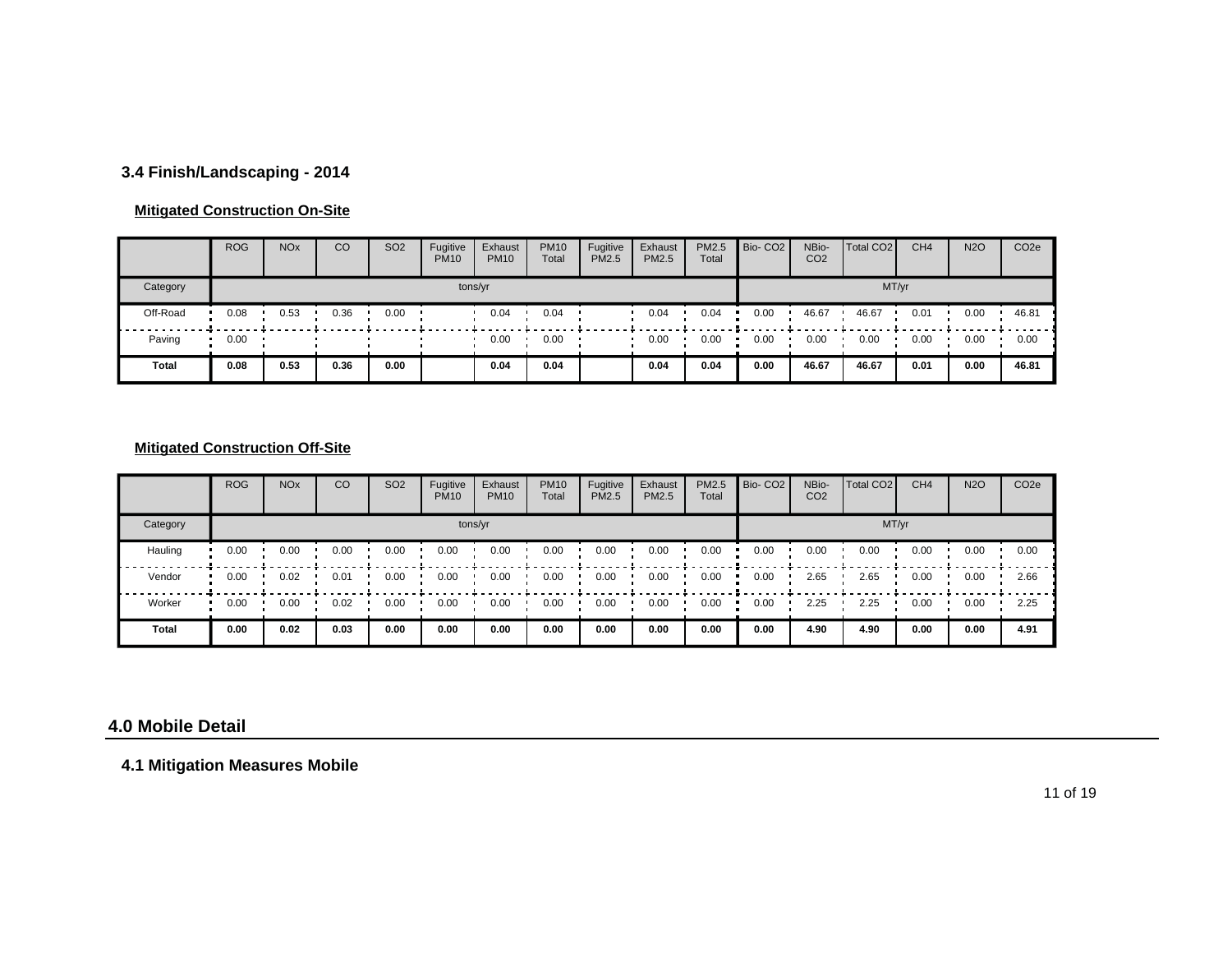#### CalEEMod Version: CalEEMod.2011.1.1

Date: 4/9/2012

# **San Diego Air Basin, Annual Collier Club House**

# **1.0 Project Characteristics**

#### **1.1 Land Usage**

| Land Uses                  | <b>Size</b> | <b>Metric</b> |
|----------------------------|-------------|---------------|
| Other Non-Asphalt Surfaces | 4.9         | 1000sqft      |
| <b>City Park</b>           | 2.44        | Acre          |
| Racquet Club               | 2.5         | $1000$ saft   |

#### **1.2 Other Project Characteristics**

| Urbanization        | Jrban | Wind Speed (m/s)                    |  | Utility Company San Diego Gas & Electric |
|---------------------|-------|-------------------------------------|--|------------------------------------------|
| <b>Climate Zone</b> |       | <b>Precipitation Freg (Days) 40</b> |  |                                          |

#### **1.3 User Entered Comments**

Project Characteristics -

Land Use - Based on project description and City information

Construction Phase - Based on construction schedule from City

Off-road Equipment - small structure, need one of each

Off-road Equipment -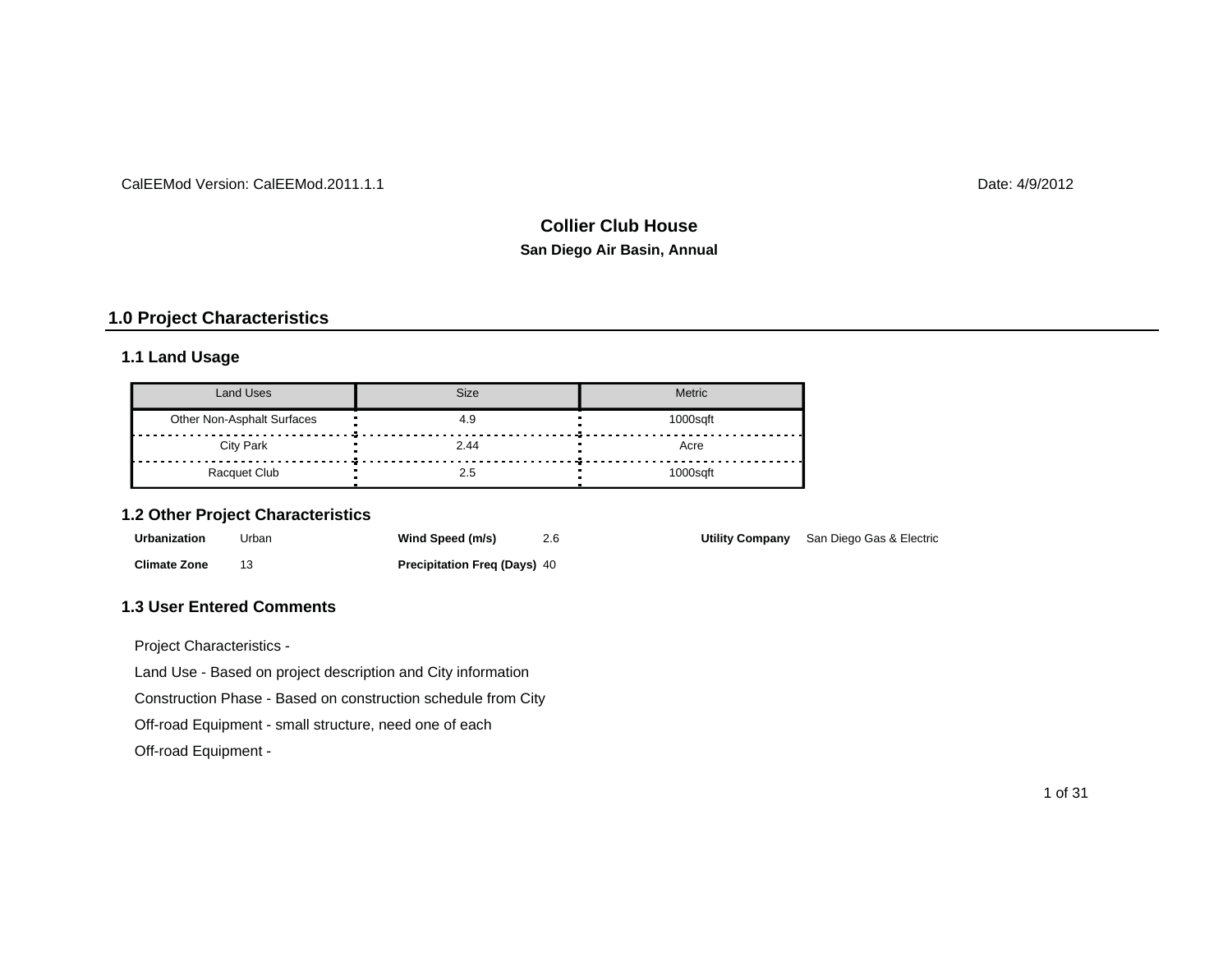Energy Use - no natural gas use, but some electricity for lighting for park area Landscape Equipment - landscape every working day Vehicle Trips - raquet club too high for this use. changed to match city park Mobile Land Use Mitigation - Solid Waste - divided racquet club by half because events only expected 15 days/month Water And Wastewater - deleted outdoor use for racquet club, divided water use by half because events only expected 15 days/month Off-road Equipment - small site, need one of each Off-road Equipment - small site, need one of each Off-road Equipment - small site, need one of each Grading - only site disturbed Trips and VMT - Information from City Off-road Equipment - for utilities trenching

#### **2.0 Emissions Summary**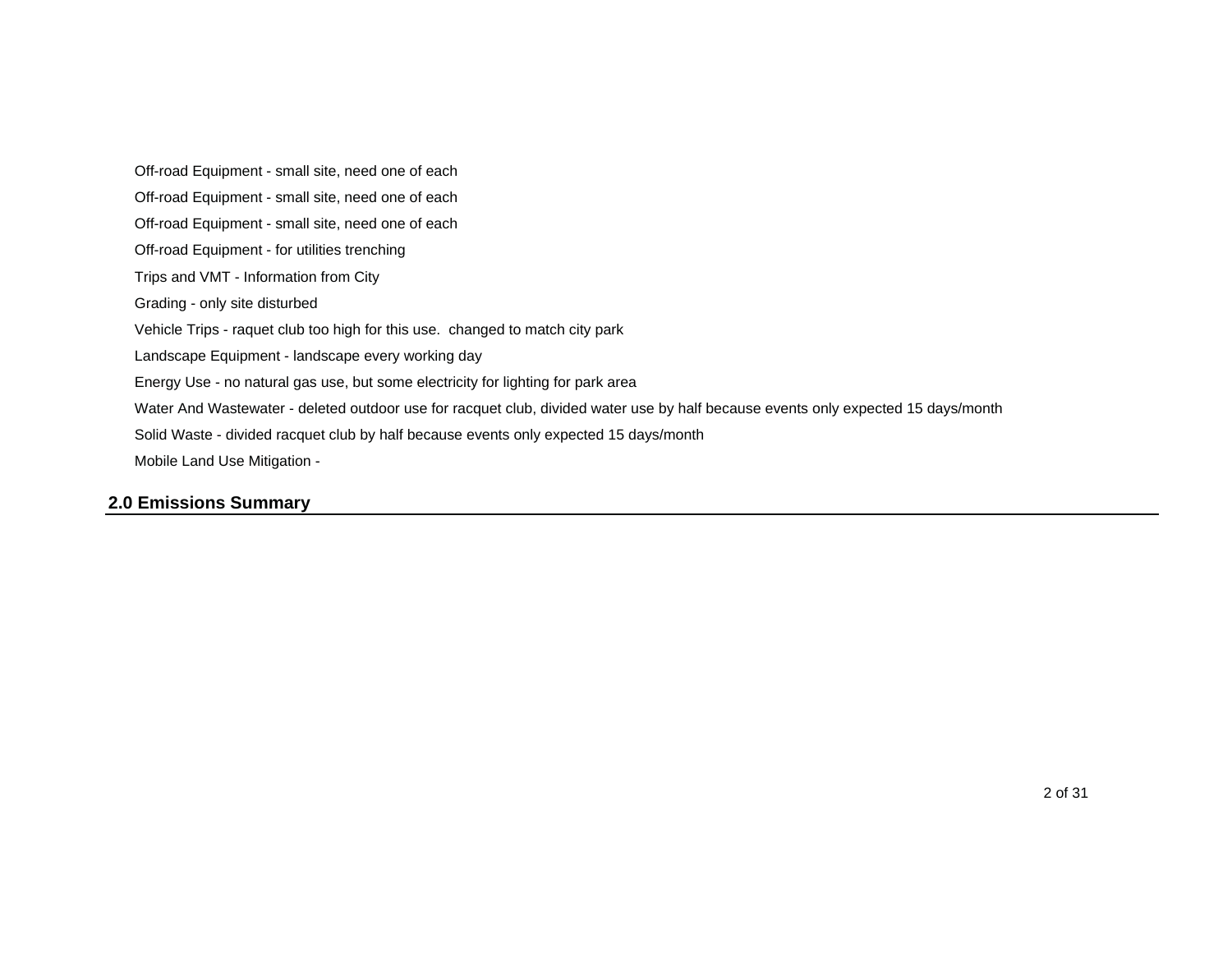# **2.1 Overall Construction**

#### **Unmitigated Construction**

|       | <b>ROG</b> | <b>NO<sub>x</sub></b> | CO   | SO <sub>2</sub> | Fugitive<br><b>PM10</b> | Exhaust<br><b>PM10</b> | <b>PM10</b><br>Total | Fugitive<br><b>PM2.5</b> | Exhaust<br><b>PM2.5</b> | PM2.5<br>Total | Bio-CO <sub>2</sub> | NBio-<br>CO <sub>2</sub> | Total CO <sub>2</sub> | CH <sub>4</sub> | <b>N2O</b> | CO <sub>2</sub> e |
|-------|------------|-----------------------|------|-----------------|-------------------------|------------------------|----------------------|--------------------------|-------------------------|----------------|---------------------|--------------------------|-----------------------|-----------------|------------|-------------------|
| Year  |            |                       |      |                 | tons/yr                 |                        |                      |                          |                         |                |                     |                          | MT/yr                 |                 |            |                   |
| 2014  | 1.00       | 7.12                  | 4.43 | 0.01            | 2.15                    | 0.38                   | 2.53                 | 0.14                     | 0.38                    | 0.52           | 0.00                | 827.33                   | 827.33                | 0.07            | 0.00       | 828.80            |
| 2015  | 0.07       | 0.42                  | 0.31 | 0.00            | 0.00                    | 0.03                   | 0.04                 | 0.00                     | 0.03                    | 0.03           | 0.00                | 44.13                    | 44.13                 | 0.01            | 0.00       | 44.24             |
| Total | 1.07       | 7.54                  | 4.74 | 0.01            | 2.15                    | 0.41                   | 2.57                 | 0.14                     | 0.41                    | 0.55           | 0.00                | 871.46                   | 871.46                | 0.08            | 0.00       | 873.04            |

# **Mitigated Construction**

|       | <b>ROG</b> | <b>NO<sub>x</sub></b> | CO   | SO <sub>2</sub> | Fugitive<br><b>PM10</b> | Exhaust<br><b>PM10</b> | <b>PM10</b><br>Total | Fugitive<br>PM2.5 | Exhaust<br><b>PM2.5</b> | PM2.5<br>Total | Bio-CO <sub>2</sub> | NBio-<br>CO <sub>2</sub> | Total CO <sub>2</sub> | CH <sub>4</sub> | <b>N2O</b> | CO <sub>2</sub> e |
|-------|------------|-----------------------|------|-----------------|-------------------------|------------------------|----------------------|-------------------|-------------------------|----------------|---------------------|--------------------------|-----------------------|-----------------|------------|-------------------|
| Year  |            |                       |      |                 |                         | tons/yr                |                      |                   |                         |                |                     |                          | MT/yr                 |                 |            |                   |
| 2014  | 1.00       | 7.12                  | 4.43 | 0.01            | 0.27                    | 0.38                   | 0.65                 | 0.14              | 0.38                    | 0.52           | 0.00                | 827.33                   | 827.33                | 0.07            | 0.00       | 828.80            |
| 2015  | 0.07       | 0.42                  | 0.31 | 0.00            | 0.00                    | 0.03                   | 0.03                 | 0.00              | 0.03                    | 0.03           | 0.00                | 44.13                    | 44.13                 | 0.01            | 0.00       | 44.24             |
| Total | 1.07       | 7.54                  | 4.74 | 0.01            | 0.27                    | 0.41                   | 0.68                 | 0.14              | 0.41                    | 0.55           | 0.00                | 871.46                   | 871.46                | 0.08            | 0.00       | 873.04            |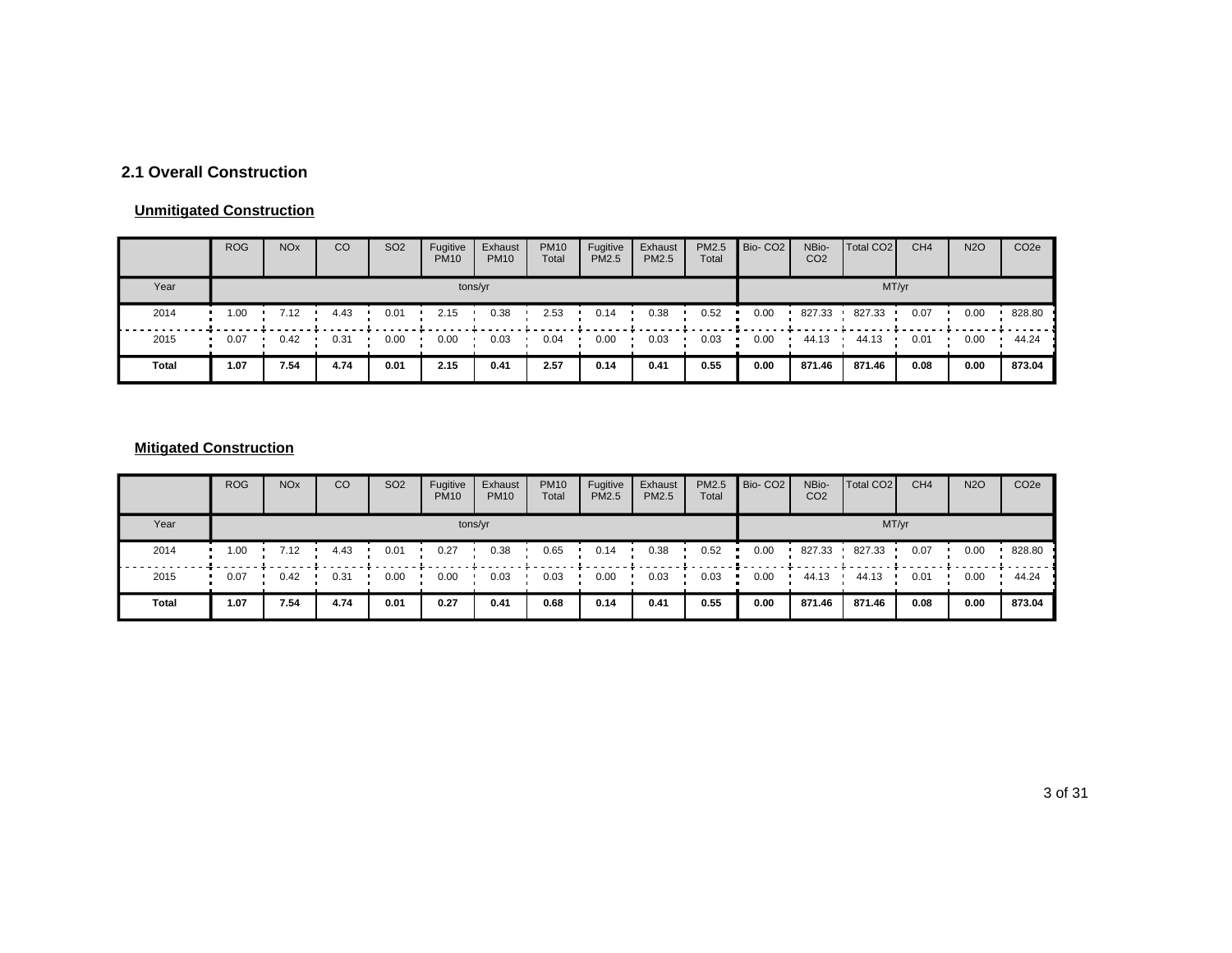# **2.2 Overall Operational**

#### **Unmitigated Operational**

|          | <b>ROG</b> | <b>NO<sub>x</sub></b> | CO   | SO <sub>2</sub> | Fugitive<br><b>PM10</b> | Exhaust<br><b>PM10</b> | <b>PM10</b><br>Total | Fugitive<br>PM2.5 | Exhaust<br>PM2.5 | PM2.5<br>Total | Bio-CO <sub>2</sub> | NBio-<br>CO <sub>2</sub> | Total CO <sub>2</sub> | CH <sub>4</sub> | <b>N2O</b> | CO <sub>2</sub> e |
|----------|------------|-----------------------|------|-----------------|-------------------------|------------------------|----------------------|-------------------|------------------|----------------|---------------------|--------------------------|-----------------------|-----------------|------------|-------------------|
| Category |            |                       |      |                 |                         | tons/yr                |                      |                   |                  |                |                     |                          | MT/yr                 |                 |            |                   |
| Area     | 0.04       | 0.00                  | 0.00 | 0.00            |                         | 0.00                   | 0.00                 |                   | 0.00             | 0.00           | 0.00                | 0.00                     | 0.00                  | 0.00            | 0.00       | 0.00              |
| Energy   | 0.00       | 0.00                  | 0.00 | 0.00            |                         | 0.00                   | 0.00                 |                   | 0.00             | 0.00           | 0.00                | 9.54                     | 9.54                  | 0.00            | 0.00       | 9.59              |
| Mobile   | 0.04       | 0.09                  | 0.41 | 0.00            | 0.06                    | 0.00                   | 0.06                 | 0.00              | 0.00             | 0.00           | 0.00                | 50.92                    | 50.92                 | 0.00            | 0.00       | 50.98             |
| Waste    |            |                       |      |                 |                         | 0.00                   | 0.00                 |                   | 0.00             | 0.00           | 1.49                | 0.00                     | 1.49                  | 0.09            | 0.00       | 3.34              |
| Water    |            |                       |      |                 |                         | 0.00                   | 0.00                 |                   | 0.00             | 0.00           | 0.00                | 11.78                    | 11.78                 | 0.00            | 0.00       | 11.91             |
| Total    | 0.08       | 0.09                  | 0.41 | 0.00            | 0.06                    | 0.00                   | 0.06                 | 0.00              | 0.00             | 0.00           | 1.49                | 72.24                    | 73.73                 | 0.09            | 0.00       | 75.82             |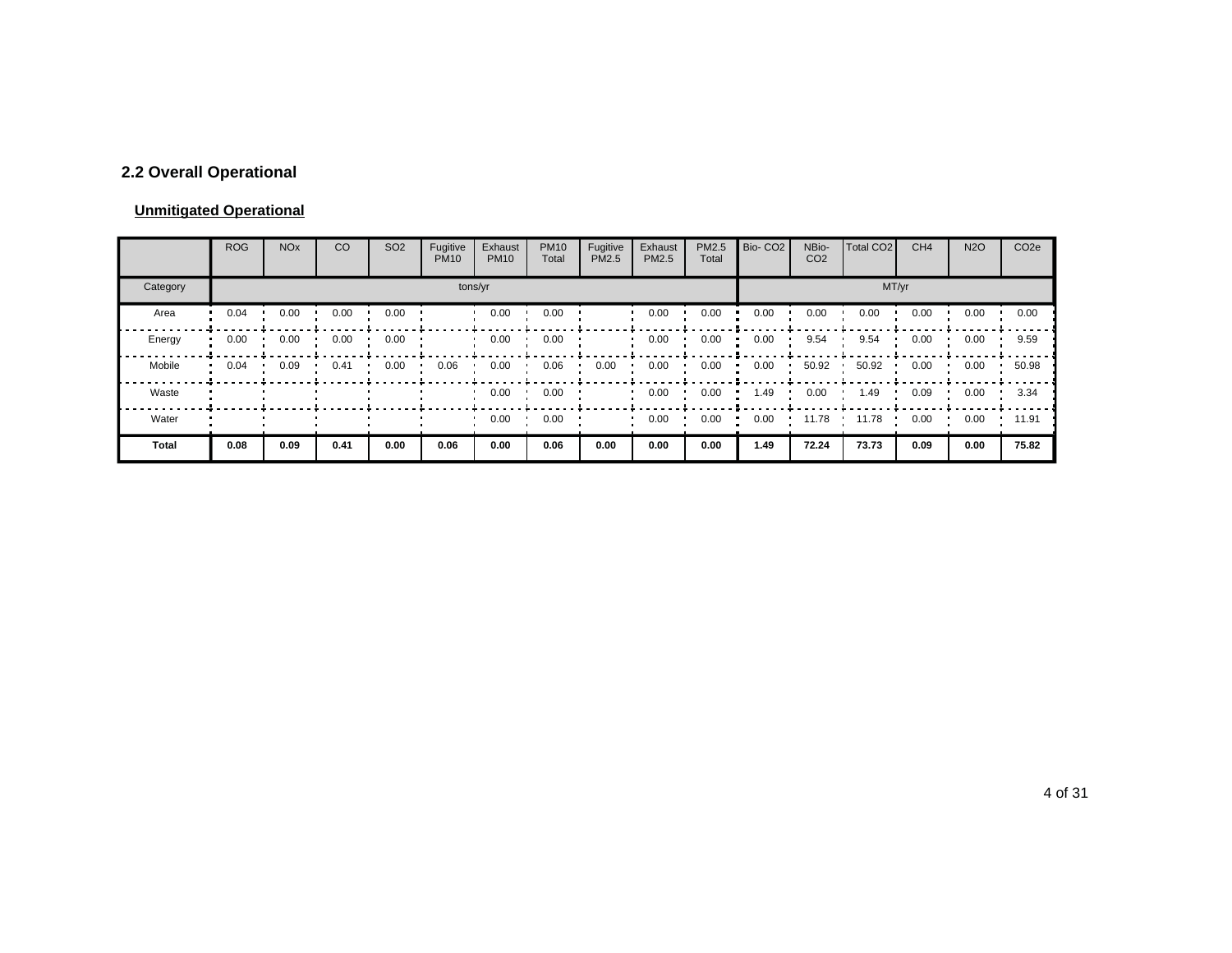# **2.2 Overall Operational**

#### **Mitigated Operational**

|              | <b>ROG</b> | <b>NO<sub>x</sub></b> | CO   | SO <sub>2</sub> | Fugitive<br><b>PM10</b> | Exhaust<br><b>PM10</b> | <b>PM10</b><br>Total | Fugitive<br>PM2.5 | Exhaust<br><b>PM2.5</b> | PM2.5<br>Total | Bio-CO <sub>2</sub> | NBio-<br>CO <sub>2</sub> | Total CO <sub>2</sub> | CH <sub>4</sub> | <b>N2O</b> | CO <sub>2</sub> e |
|--------------|------------|-----------------------|------|-----------------|-------------------------|------------------------|----------------------|-------------------|-------------------------|----------------|---------------------|--------------------------|-----------------------|-----------------|------------|-------------------|
| Category     |            |                       |      |                 |                         | tons/yr                |                      |                   |                         |                |                     |                          |                       | MT/yr           |            |                   |
| Area         | 0.04       | 0.00                  | 0.00 | 0.00            |                         | 0.00                   | 0.00                 |                   | 0.00                    | 0.00           | 0.00                | 0.00                     | 0.00                  | 0.00            | 0.00       | 0.00              |
| Energy       | 0.00       | 0.00                  | 0.00 | 0.00            |                         | 0.00                   | 0.00                 |                   | 0.00                    | 0.00           | 0.00                | 9.54                     | 9.54                  | 0.00            | 0.00       | 9.59              |
| Mobile       | 0.04       | 0.08                  | 0.41 | 0.00            | 0.06                    | 0.00                   | 0.06                 | 0.00              | 0.00                    | 0.00           | 0.00                | 50.43                    | 50.43                 | 0.00            | 0.00       | 50.49             |
| Waste        |            |                       |      |                 |                         | 0.00                   | 0.00                 |                   | 0.00                    | 0.00           | 1.49                | 0.00                     | 1.49                  | 0.09            | 0.00       | 3.34              |
| Water        |            |                       |      |                 |                         | 0.00                   | 0.00                 |                   | 0.00                    | 0.00           | 0.00                | 11.78                    | 11.78                 | 0.00            | 0.00       | 11.91             |
| <b>Total</b> | 0.08       | 0.08                  | 0.41 | 0.00            | 0.06                    | 0.00                   | 0.06                 | 0.00              | 0.00                    | 0.00           | 1.49                | 71.75                    | 73.24                 | 0.09            | 0.00       | 75.33             |

#### **3.0 Construction Detail**

# **3.1 Mitigation Measures Construction**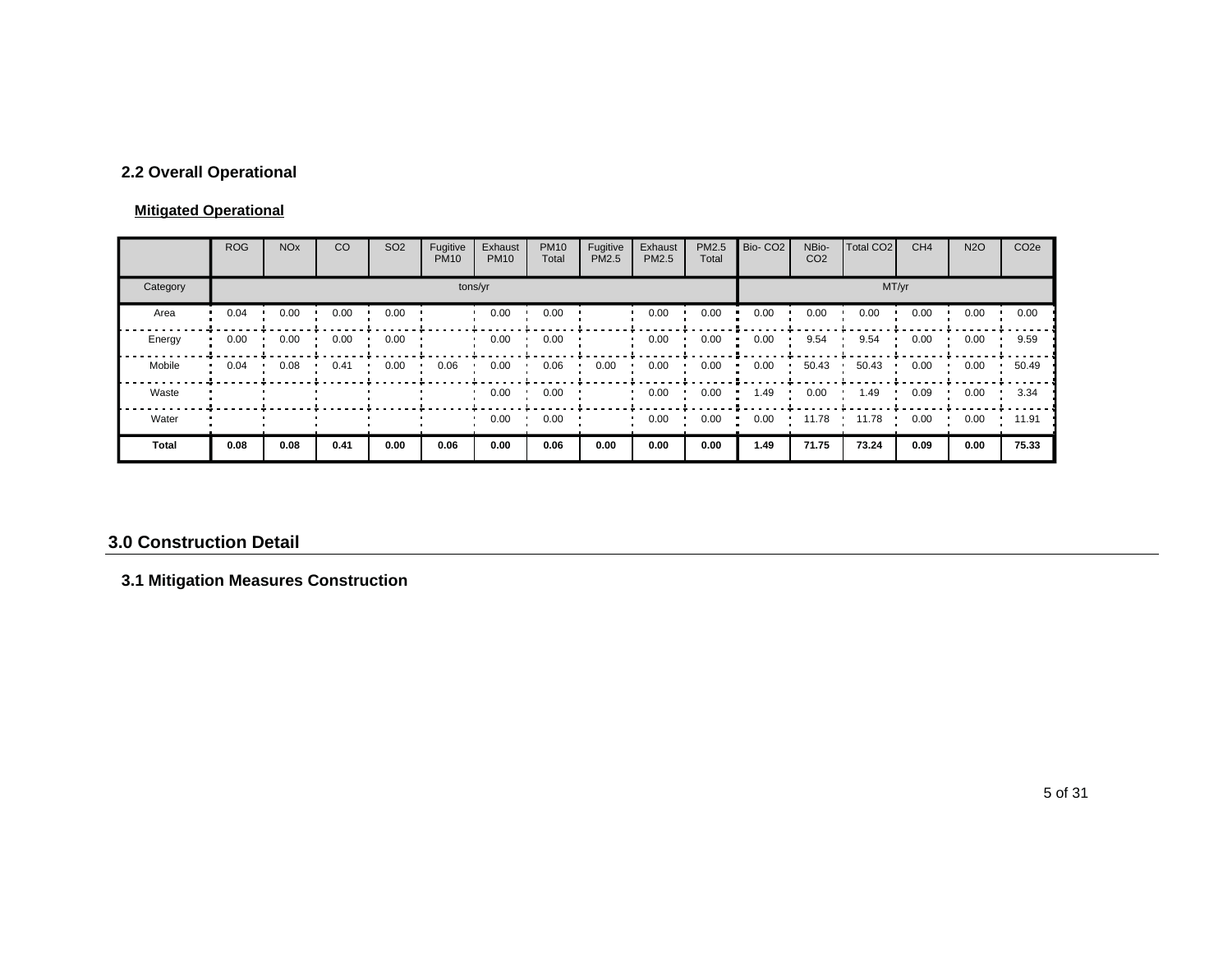# **3.2 Grading - 2014**

#### **Unmitigated Construction On-Site**

|                      | <b>ROG</b> | <b>NO<sub>x</sub></b> | CO   | SO <sub>2</sub> | Fugitive<br><b>PM10</b> | Exhaust<br><b>PM10</b> | <b>PM10</b><br>Total | Fugitive<br><b>PM2.5</b> | Exhaust<br><b>PM2.5</b> | PM2.5<br>Total | Bio-CO <sub>2</sub> | NBio-<br>CO <sub>2</sub> | Total CO <sub>2</sub> | CH <sub>4</sub> | <b>N2O</b> | CO <sub>2e</sub> |
|----------------------|------------|-----------------------|------|-----------------|-------------------------|------------------------|----------------------|--------------------------|-------------------------|----------------|---------------------|--------------------------|-----------------------|-----------------|------------|------------------|
| Category             |            |                       |      |                 | tons/yr                 |                        |                      |                          |                         |                |                     |                          |                       | MT/yr           |            |                  |
| <b>Fugitive Dust</b> |            |                       |      |                 | 0.26                    | 0.00                   | 0.26                 | 0.14                     | 0.00                    | 0.14           | 0.00                | 0.00                     | 0.00                  | 0.00            | 0.00       | 0.00             |
| Off-Road             | 0.19       | i.48                  | 0.91 | 0.00            |                         | 0.08                   | 0.08                 |                          | 0.08                    | 0.08           | 0.00                | 147.53                   | 147.53                | 0.02            | 0.00       | 147.86           |
| Total                | 0.19       | 1.48                  | 0.91 | 0.00            | 0.26                    | 0.08                   | 0.34                 | 0.14                     | 0.08                    | 0.22           | 0.00                | 147.53                   | 147.53                | 0.02            | 0.00       | 147.86           |

|          | <b>ROG</b> | <b>NO<sub>x</sub></b> | CO   | SO <sub>2</sub> | Fugitive<br><b>PM10</b> | Exhaust<br><b>PM10</b> | <b>PM10</b><br>Total | Fugitive<br><b>PM2.5</b> | Exhaust<br><b>PM2.5</b> | PM2.5<br>Total | Bio-CO <sub>2</sub> | NBio-<br>CO <sub>2</sub> | Total CO <sub>2</sub> | CH <sub>4</sub> | <b>N2O</b> | CO <sub>2e</sub> |
|----------|------------|-----------------------|------|-----------------|-------------------------|------------------------|----------------------|--------------------------|-------------------------|----------------|---------------------|--------------------------|-----------------------|-----------------|------------|------------------|
| Category |            |                       |      |                 |                         | tons/yr                |                      |                          |                         |                |                     |                          |                       | MT/yr           |            |                  |
| Hauling  | 0.05       | 0.53                  | 0.27 | 0.00            | 1.82                    | 0.02                   | .84                  | 0.00                     | 0.02                    | 0.02           | 0.00                | 79.40                    | 79.40                 | 0.00            | 0.00       | 79.45            |
| Vendor   | 0.00       | 0.00                  | 0.00 | 0.00            | 0.00                    | 0.00                   | 0.00                 | 0.00                     | 0.00                    | 0.00           | 0.00                | 0.00                     | 0.00                  | 0.00            | 0.00       | 0.00             |
| Worker   | 0.00       | 0.00                  | 0.03 | 0.00            | 0.00                    | 0.00                   | 0.01                 | 0.00                     | 0.00                    | 0.00           | 0.00                | 3.71                     | 3.71                  | 0.00            | 0.00       | 3.71             |
| Total    | 0.05       | 0.53                  | 0.30 | 0.00            | 1.82                    | 0.02                   | 1.85                 | 0.00                     | 0.02                    | 0.02           | 0.00                | 83.11                    | 83.11                 | 0.00            | 0.00       | 83.16            |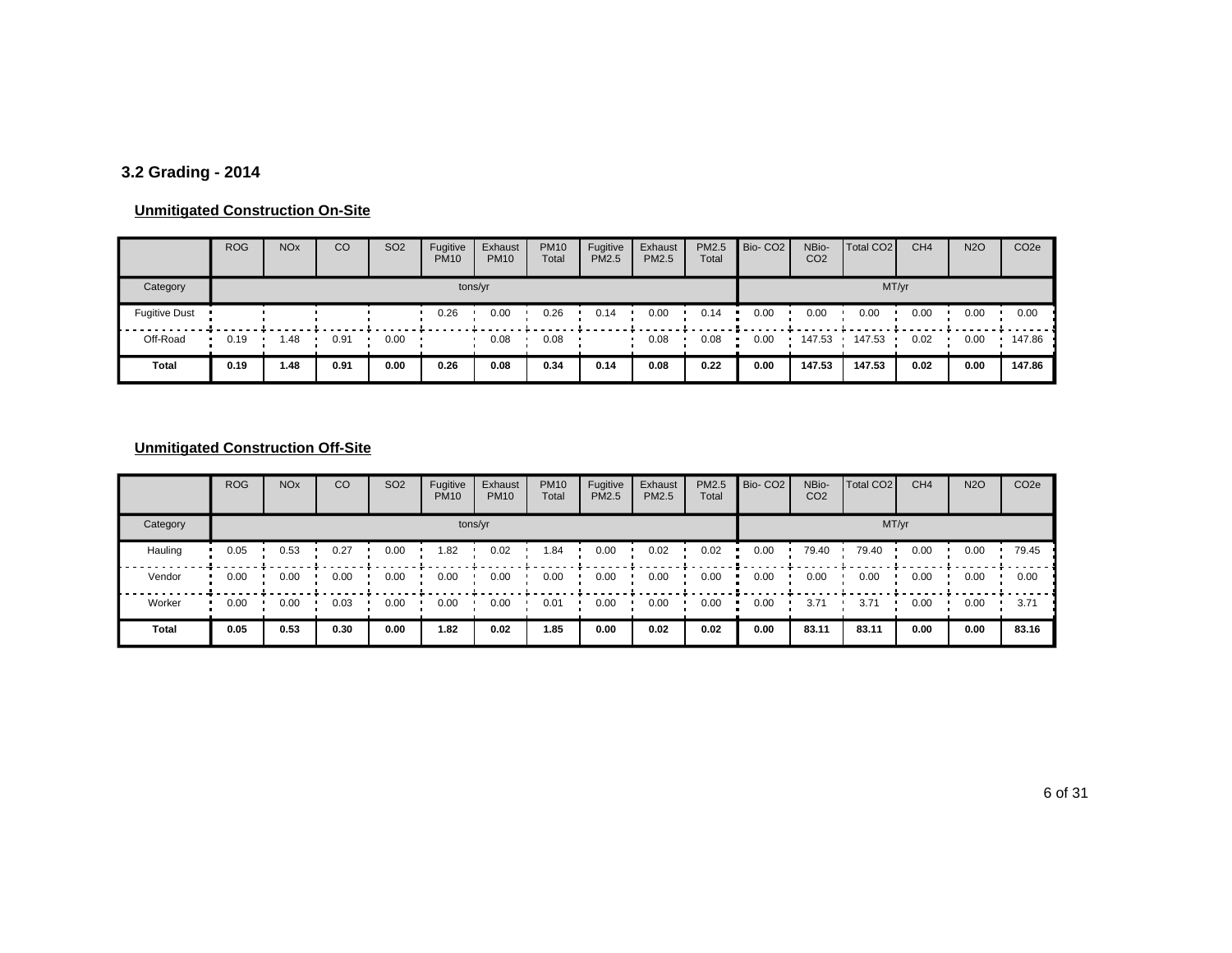# **3.2 Grading - 2014**

#### **Mitigated Construction On-Site**

|                      | <b>ROG</b> | <b>NO<sub>x</sub></b> | CO   | SO <sub>2</sub> | Fugitive<br><b>PM10</b> | Exhaust<br><b>PM10</b> | <b>PM10</b><br>Total | Fugitive<br><b>PM2.5</b> | Exhaust<br><b>PM2.5</b> | <b>PM2.5</b><br>Total | Bio-CO <sub>2</sub> | NBio-<br>CO <sub>2</sub> | Total CO <sub>2</sub> | CH <sub>4</sub> | <b>N2O</b> | CO <sub>2e</sub> |
|----------------------|------------|-----------------------|------|-----------------|-------------------------|------------------------|----------------------|--------------------------|-------------------------|-----------------------|---------------------|--------------------------|-----------------------|-----------------|------------|------------------|
| Category             |            |                       |      |                 | tons/yr                 |                        |                      |                          |                         |                       |                     |                          | MT/yr                 |                 |            |                  |
| <b>Fugitive Dust</b> |            |                       |      |                 | 0.26                    | 0.00                   | 0.26                 | 0.14                     | 0.00                    | 0.14                  | 0.00                | 0.00                     | 0.00                  | 0.00            | 0.00       | 0.00             |
| Off-Road             | 0.19       | 1.48                  | 0.91 | 0.00            |                         | 0.08                   | 0.08                 |                          | 0.08                    | 0.08                  | 0.00                | 147.53                   | 147.53                | 0.02            | 0.00       | 147.86           |
| Total                | 0.19       | 1.48                  | 0.91 | 0.00            | 0.26                    | 0.08                   | 0.34                 | 0.14                     | 0.08                    | 0.22                  | 0.00                | 147.53                   | 147.53                | 0.02            | 0.00       | 147.86           |

|          | <b>ROG</b> | <b>NO<sub>x</sub></b> | CO   | SO <sub>2</sub> | Fugitive<br><b>PM10</b> | Exhaust<br><b>PM10</b> | <b>PM10</b><br>Total | Fugitive<br><b>PM2.5</b> | Exhaust<br><b>PM2.5</b> | PM2.5<br>Total | Bio-CO <sub>2</sub> | NBio-<br>CO <sub>2</sub> | Total CO <sub>2</sub> | CH <sub>4</sub> | <b>N2O</b> | CO <sub>2e</sub> |
|----------|------------|-----------------------|------|-----------------|-------------------------|------------------------|----------------------|--------------------------|-------------------------|----------------|---------------------|--------------------------|-----------------------|-----------------|------------|------------------|
| Category |            |                       |      |                 |                         | tons/yr                |                      |                          |                         |                |                     |                          |                       | MT/yr           |            |                  |
| Hauling  | 0.05       | 0.53                  | 0.27 | 0.00            | 0.00                    | 0.02                   | 0.02                 | 0.00                     | 0.02                    | 0.02           | 0.00                | 79.40                    | 79.40                 | 0.00            | 0.00       | 79.45            |
| Vendor   | 0.00       | 0.00                  | 0.00 | 0.00            | 0.00                    | 0.00                   | 0.00                 | 0.00                     | 0.00                    | 0.00           | 0.00                | 0.00                     | 0.00                  | 0.00            | 0.00       | 0.00             |
| Worker   | 0.00       | 0.00                  | 0.03 | 0.00            | 0.00                    | 0.00                   | 0.00                 | 0.00                     | 0.00                    | 0.00           | 0.00                | 3.71                     | 3.71                  | 0.00            | 0.00       | 3.71             |
| Total    | 0.05       | 0.53                  | 0.30 | 0.00            | 0.00                    | 0.02                   | 0.02                 | 0.00                     | 0.02                    | 0.02           | 0.00                | 83.11                    | 83.11                 | 0.00            | 0.00       | 83.16            |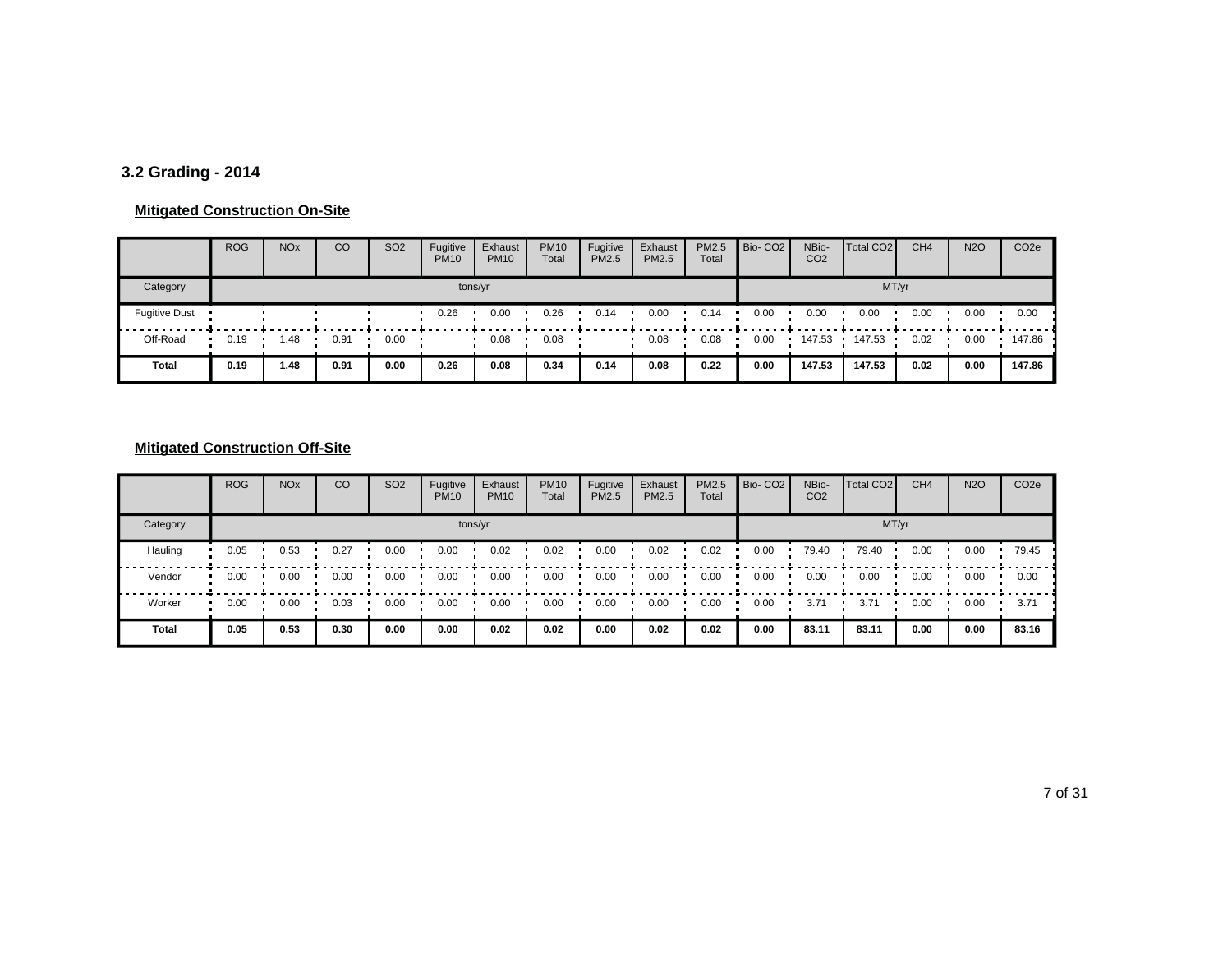# **3.3 Fine Grading - 2014**

#### **Unmitigated Construction On-Site**

|                      | <b>ROG</b> | <b>NO<sub>x</sub></b> | CO   | SO <sub>2</sub> | Fugitive<br><b>PM10</b> | Exhaust<br><b>PM10</b> | <b>PM10</b><br>Total | Fugitive<br><b>PM2.5</b> | Exhaust<br><b>PM2.5</b> | PM2.5<br>Total | Bio-CO <sub>2</sub> | NBio-<br>CO <sub>2</sub> | Total CO <sub>2</sub> | CH <sub>4</sub> | <b>N2O</b> | CO <sub>2</sub> e |
|----------------------|------------|-----------------------|------|-----------------|-------------------------|------------------------|----------------------|--------------------------|-------------------------|----------------|---------------------|--------------------------|-----------------------|-----------------|------------|-------------------|
| Category             |            |                       |      |                 |                         | tons/yr                |                      |                          |                         |                |                     |                          | MT/yr                 |                 |            |                   |
| <b>Fugitive Dust</b> |            |                       |      |                 | 0.00                    | 0.00                   | 0.00                 | 0.00                     | 0.00                    | 0.00           | 0.00                | 0.00                     | 0.00                  | 0.00            | 0.00       | 0.00              |
| Off-Road             | 0.17       | .40                   | 0.76 | 0.00            |                         | 0.07                   | 0.07                 |                          | 0.07                    | 0.07           | 0.00                | 154.56                   | 154.56                | 0.01            | 0.00       | 154.86            |
| Total                | 0.17       | 1.40                  | 0.76 | 0.00            | 0.00                    | 0.07                   | 0.07                 | 0.00                     | 0.07                    | 0.07           | 0.00                | 154.56                   | 154.56                | 0.01            | 0.00       | 154.86            |

|              | <b>ROG</b> | <b>NO<sub>x</sub></b> | CO   | SO <sub>2</sub> | Fugitive<br><b>PM10</b> | Exhaust<br><b>PM10</b> | <b>PM10</b><br>Total | Fugitive<br><b>PM2.5</b> | Exhaust<br><b>PM2.5</b> | PM2.5<br>Total | Bio-CO <sub>2</sub> | NBio-<br>CO <sub>2</sub> | Total CO <sub>2</sub> | CH <sub>4</sub> | <b>N2O</b> | CO <sub>2e</sub> |
|--------------|------------|-----------------------|------|-----------------|-------------------------|------------------------|----------------------|--------------------------|-------------------------|----------------|---------------------|--------------------------|-----------------------|-----------------|------------|------------------|
| Category     |            |                       |      |                 |                         | tons/yr                |                      |                          |                         |                |                     |                          |                       | MT/yr           |            |                  |
| Hauling      | 0.00       | 0.00                  | 0.00 | 0.00            | 0.00                    | 0.00                   | 0.00                 | 0.00                     | 0.00                    | 0.00           | 0.00                | 0.00                     | 0.00                  | 0.00            | 0.00       | 0.00             |
| Vendor       | 0.00       | 0.00                  | 0.00 | 0.00            | 0.00                    | 0.00                   | 0.00                 | 0.00                     | 0.00                    | 0.00           | 0.00                | 0.00                     | 0.00                  | 0.00            | 0.00       | 0.00             |
| Worker       | 0.00       | 0.00                  | 0.02 | 0.00            | 0.00                    | 0.00                   | 0.00                 | 0.00                     | 0.00                    | 0.00           | 0.00                | 3.04                     | 3.04                  | 0.00            | 0.00       | 3.04             |
| <b>Total</b> | 0.00       | 0.00                  | 0.02 | 0.00            | 0.00                    | 0.00                   | 0.00                 | 0.00                     | 0.00                    | 0.00           | 0.00                | 3.04                     | 3.04                  | 0.00            | 0.00       | 3.04             |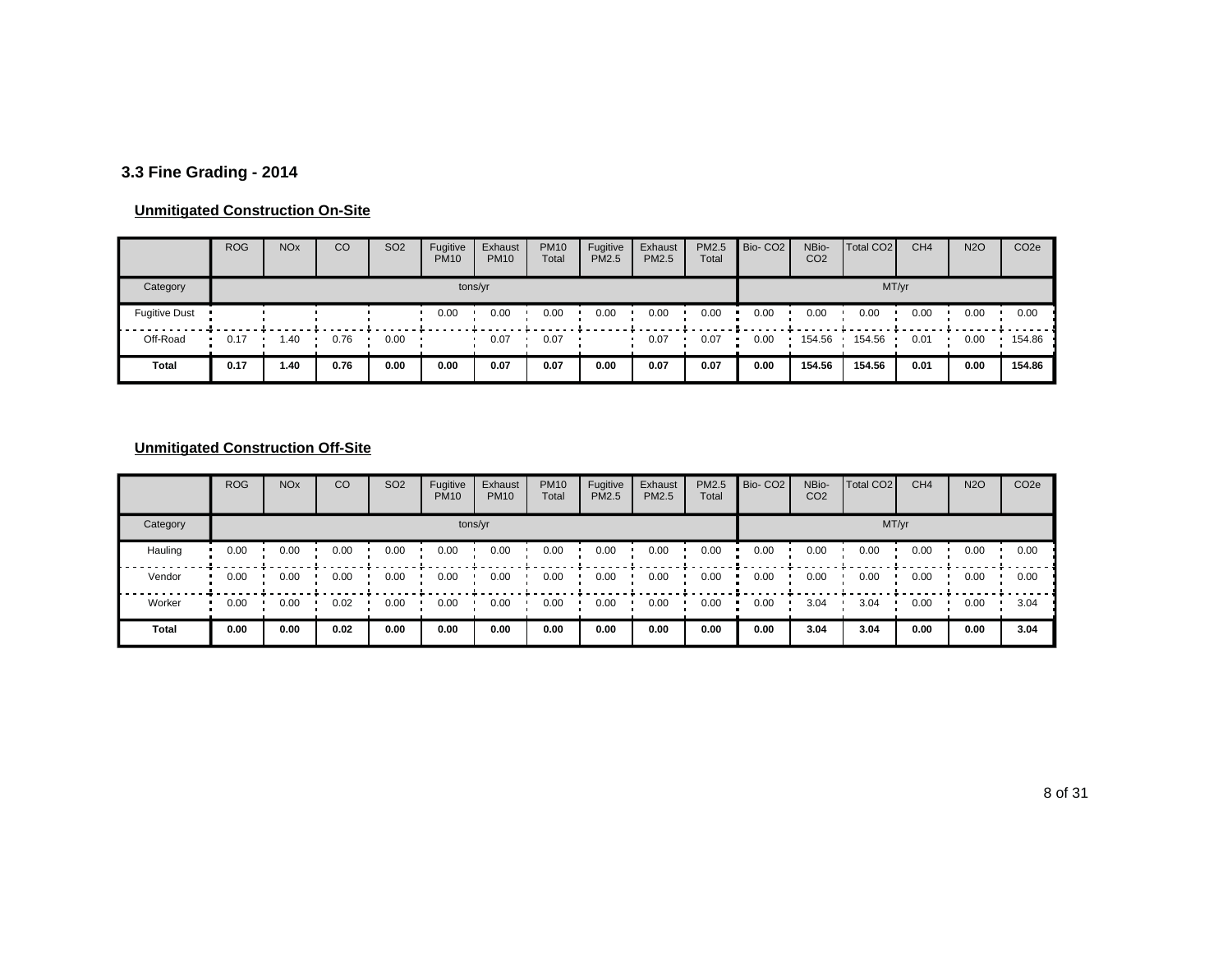# **3.3 Fine Grading - 2014**

#### **Mitigated Construction On-Site**

|                      | <b>ROG</b> | <b>NO<sub>x</sub></b> | CO   | <b>SO2</b> | Fugitive<br><b>PM10</b> | Exhaust<br><b>PM10</b> | <b>PM10</b><br>Total | Fugitive<br><b>PM2.5</b> | Exhaust<br><b>PM2.5</b> | PM2.5<br>Total | Bio-CO <sub>2</sub> | NBio-<br>CO <sub>2</sub> | Total CO <sub>2</sub> | CH <sub>4</sub> | <b>N2O</b> | CO <sub>2e</sub> |
|----------------------|------------|-----------------------|------|------------|-------------------------|------------------------|----------------------|--------------------------|-------------------------|----------------|---------------------|--------------------------|-----------------------|-----------------|------------|------------------|
| Category             |            |                       |      |            | tons/yr                 |                        |                      |                          |                         |                |                     |                          | MT/yr                 |                 |            |                  |
| <b>Fugitive Dust</b> |            |                       |      |            | 0.00                    | 0.00                   | 0.00                 | 0.00                     | 0.00                    | 0.00           | 0.00                | 0.00                     | 0.00                  | 0.00            | 0.00       | 0.00             |
| Off-Road             | 0.17       | .40                   | 0.76 | 0.00       |                         | 0.07                   | 0.07                 |                          | 0.07                    | 0.07           | 0.00                | 154.56                   | 154.56                | 0.01            | 0.00       | 154.86           |
| Total                | 0.17       | 1.40                  | 0.76 | 0.00       | 0.00                    | 0.07                   | 0.07                 | 0.00                     | 0.07                    | 0.07           | 0.00                | 154.56                   | 154.56                | 0.01            | 0.00       | 154.86           |

|          | <b>ROG</b> | <b>NO<sub>x</sub></b> | CO   | SO <sub>2</sub> | Fugitive<br><b>PM10</b> | Exhaust<br><b>PM10</b> | <b>PM10</b><br>Total | Fugitive<br><b>PM2.5</b> | Exhaust<br><b>PM2.5</b> | PM2.5<br>Total | Bio-CO <sub>2</sub> | NBio-<br>CO <sub>2</sub> | Total CO <sub>2</sub> | CH <sub>4</sub> | <b>N2O</b> | CO <sub>2e</sub> |
|----------|------------|-----------------------|------|-----------------|-------------------------|------------------------|----------------------|--------------------------|-------------------------|----------------|---------------------|--------------------------|-----------------------|-----------------|------------|------------------|
| Category |            |                       |      |                 |                         | tons/yr                |                      |                          |                         |                |                     |                          |                       | MT/yr           |            |                  |
| Hauling  | 0.00       | 0.00                  | 0.00 | 0.00            | 0.00                    | 0.00                   | 0.00                 | 0.00                     | 0.00                    | 0.00           | 0.00                | 0.00                     | 0.00                  | 0.00            | 0.00       | 0.00             |
| Vendor   | 0.00       | 0.00                  | 0.00 | 0.00            | 0.00                    | 0.00                   | 0.00                 | 0.00                     | 0.00                    | 0.00           | 0.00                | 0.00                     | 0.00                  | 0.00            | 0.00       | 0.00             |
| Worker   | 0.00       | 0.00                  | 0.02 | 0.00            | 0.00                    | 0.00                   | 0.00                 | 0.00                     | 0.00                    | 0.00           | 0.00                | 3.04                     | 3.04                  | 0.00            | 0.00       | 3.04             |
| Total    | 0.00       | 0.00                  | 0.02 | 0.00            | 0.00                    | 0.00                   | 0.00                 | 0.00                     | 0.00                    | 0.00           | 0.00                | 3.04                     | 3.04                  | 0.00            | 0.00       | 3.04             |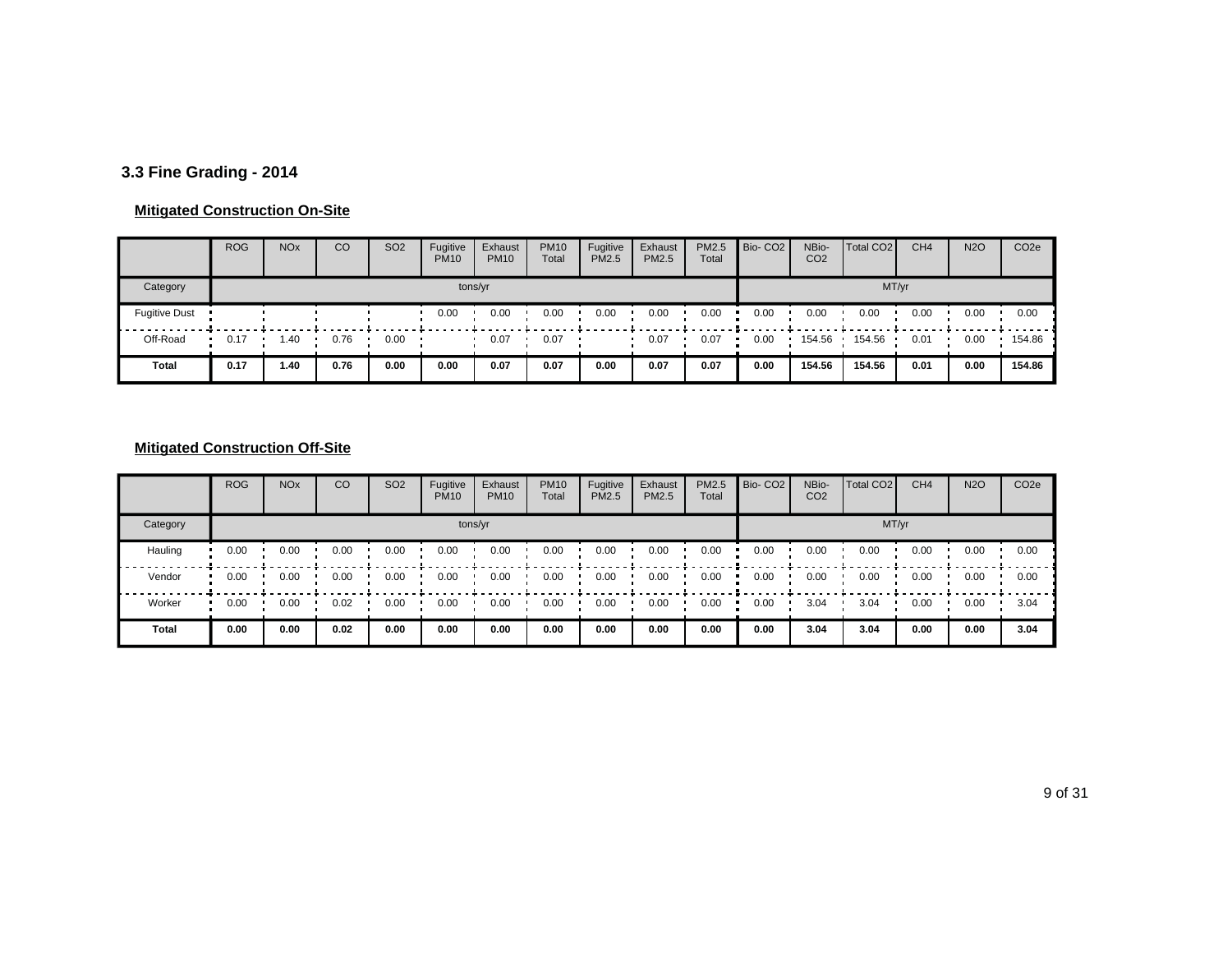#### **3.4 Utilities - 2014**

#### **Unmitigated Construction On-Site**

|          | <b>ROG</b> | <b>NO<sub>x</sub></b> | CO   | SO <sub>2</sub> | Fugitive<br><b>PM10</b> | Exhaust<br><b>PM10</b> | <b>PM10</b><br>Total | Fugitive<br><b>PM2.5</b> | Exhaust<br><b>PM2.5</b> | PM2.5<br>Total | Bio-CO <sub>2</sub> | NBio-<br>CO <sub>2</sub> | Total CO <sub>2</sub> | CH <sub>4</sub> | <b>N2O</b> | CO <sub>2</sub> e |
|----------|------------|-----------------------|------|-----------------|-------------------------|------------------------|----------------------|--------------------------|-------------------------|----------------|---------------------|--------------------------|-----------------------|-----------------|------------|-------------------|
| Category |            |                       |      |                 | tons/yr                 |                        |                      |                          |                         |                |                     |                          | MT/yr                 |                 |            |                   |
| Off-Road | 0.03       | 0.22                  | 0.17 | 0.00            |                         | 0.01                   | 0.01                 |                          | 0.01                    | 0.01           | 0.00                | 26.52                    | 26.52                 | 0.00            | 0.00       | 26.57             |
| Total    | 0.03       | 0.22                  | 0.17 | 0.00            |                         | 0.01                   | 0.01                 |                          | 0.01                    | 0.01           | 0.00                | 26.52                    | 26.52                 | 0.00            | 0.00       | 26.57             |

|              | <b>ROG</b> | <b>NO<sub>x</sub></b> | CO   | SO <sub>2</sub> | Fugitive<br><b>PM10</b> | Exhaust<br><b>PM10</b> | <b>PM10</b><br>Total | Fugitive<br><b>PM2.5</b> | Exhaust<br><b>PM2.5</b> | PM2.5<br>Total | Bio-CO <sub>2</sub> | NBio-<br>CO <sub>2</sub> | <b>Total CO2</b> | CH <sub>4</sub> | <b>N2O</b> | CO <sub>2e</sub> |
|--------------|------------|-----------------------|------|-----------------|-------------------------|------------------------|----------------------|--------------------------|-------------------------|----------------|---------------------|--------------------------|------------------|-----------------|------------|------------------|
| Category     |            |                       |      |                 |                         | tons/yr                |                      |                          |                         |                |                     |                          | MT/yr            |                 |            |                  |
| Hauling      | 0.00       | 0.00                  | 0.00 | 0.00            | 0.00                    | 0.00                   | 0.00                 | 0.00                     | 0.00                    | 0.00           | 0.00                | 0.00                     | 0.00             | 0.00            | 0.00       | 0.00             |
| Vendor       | 0.00       | 0.00                  | 0.00 | 0.00            | 0.00                    | 0.00                   | 0.00                 | 0.00                     | 0.00                    | 0.00           | 0.00                | 0.00                     | 0.00             | 0.00            | 0.00       | 0.00             |
| Worker       | 0.00       | 0.00                  | 0.01 | 0.00            | 0.00                    | 0.00                   | 0.00                 | 0.00                     | 0.00                    | 0.00           | 0.00                | 1.14                     | l.14             | 0.00            | 0.00       | 1.14             |
| <b>Total</b> | 0.00       | 0.00                  | 0.01 | 0.00            | 0.00                    | 0.00                   | 0.00                 | 0.00                     | 0.00                    | 0.00           | 0.00                | 1.14                     | 1.14             | 0.00            | 0.00       | 1.14             |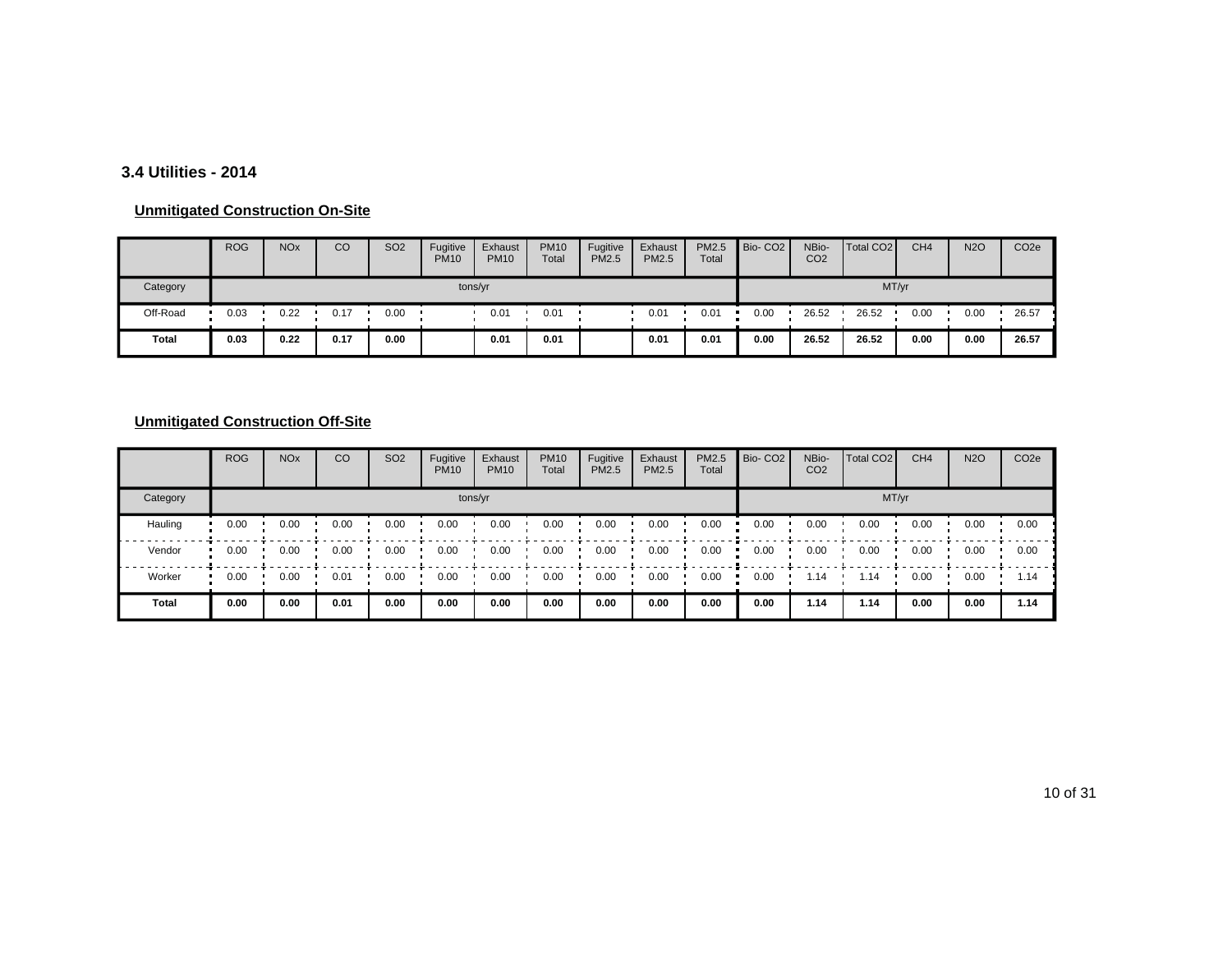#### **3.4 Utilities - 2014**

#### **Mitigated Construction On-Site**

|          | <b>ROG</b> | <b>NO<sub>x</sub></b> | CO   | SO <sub>2</sub> | Fugitive<br><b>PM10</b> | Exhaust<br><b>PM10</b> | <b>PM10</b><br>Total | Fugitive<br><b>PM2.5</b> | Exhaust<br>PM2.5 | PM2.5<br>Total | Bio-CO <sub>2</sub> | NBio-<br>CO <sub>2</sub> | Total CO <sub>2</sub> | CH <sub>4</sub> | <b>N2O</b> | CO <sub>2</sub> e |
|----------|------------|-----------------------|------|-----------------|-------------------------|------------------------|----------------------|--------------------------|------------------|----------------|---------------------|--------------------------|-----------------------|-----------------|------------|-------------------|
| Category |            |                       |      |                 | tons/yr                 |                        |                      |                          |                  |                |                     |                          | MT/yr                 |                 |            |                   |
| Off-Road | 0.03       | 0.22                  | 0.17 | 0.00            |                         | 0.01                   | 0.01                 |                          | 0.01             | 0.01           | 0.00                | 26.52                    | 26.52                 | 0.00            | 0.00       | 26.57             |
| Total    | 0.03       | 0.22                  | 0.17 | 0.00            |                         | 0.01                   | 0.01                 |                          | 0.01             | 0.01           | 0.00                | 26.52                    | 26.52                 | 0.00            | 0.00       | 26.57             |

|              | <b>ROG</b> | <b>NO<sub>x</sub></b> | CO   | SO <sub>2</sub> | Fugitive<br><b>PM10</b> | Exhaust<br><b>PM10</b> | <b>PM10</b><br>Total | Fugitive<br><b>PM2.5</b> | Exhaust<br><b>PM2.5</b> | PM2.5<br>Total | Bio-CO <sub>2</sub> | NBio-<br>CO <sub>2</sub> | <b>Total CO2</b> | CH <sub>4</sub> | <b>N2O</b> | CO <sub>2e</sub> |
|--------------|------------|-----------------------|------|-----------------|-------------------------|------------------------|----------------------|--------------------------|-------------------------|----------------|---------------------|--------------------------|------------------|-----------------|------------|------------------|
| Category     |            |                       |      |                 |                         | tons/yr                |                      |                          |                         |                |                     |                          | MT/yr            |                 |            |                  |
| Hauling      | 0.00       | 0.00                  | 0.00 | 0.00            | 0.00                    | 0.00                   | 0.00                 | 0.00                     | 0.00                    | 0.00           | 0.00                | 0.00                     | 0.00             | 0.00            | 0.00       | 0.00             |
| Vendor       | 0.00       | 0.00                  | 0.00 | 0.00            | 0.00                    | 0.00                   | 0.00                 | 0.00                     | 0.00                    | 0.00           | 0.00                | 0.00                     | 0.00             | 0.00            | 0.00       | 0.00             |
| Worker       | 0.00       | 0.00                  | 0.01 | 0.00            | 0.00                    | 0.00                   | 0.00                 | 0.00                     | 0.00                    | 0.00           | 0.00                | 1.14                     | l.14             | 0.00            | 0.00       | 1.14             |
| <b>Total</b> | 0.00       | 0.00                  | 0.01 | 0.00            | 0.00                    | 0.00                   | 0.00                 | 0.00                     | 0.00                    | 0.00           | 0.00                | 1.14                     | 1.14             | 0.00            | 0.00       | 1.14             |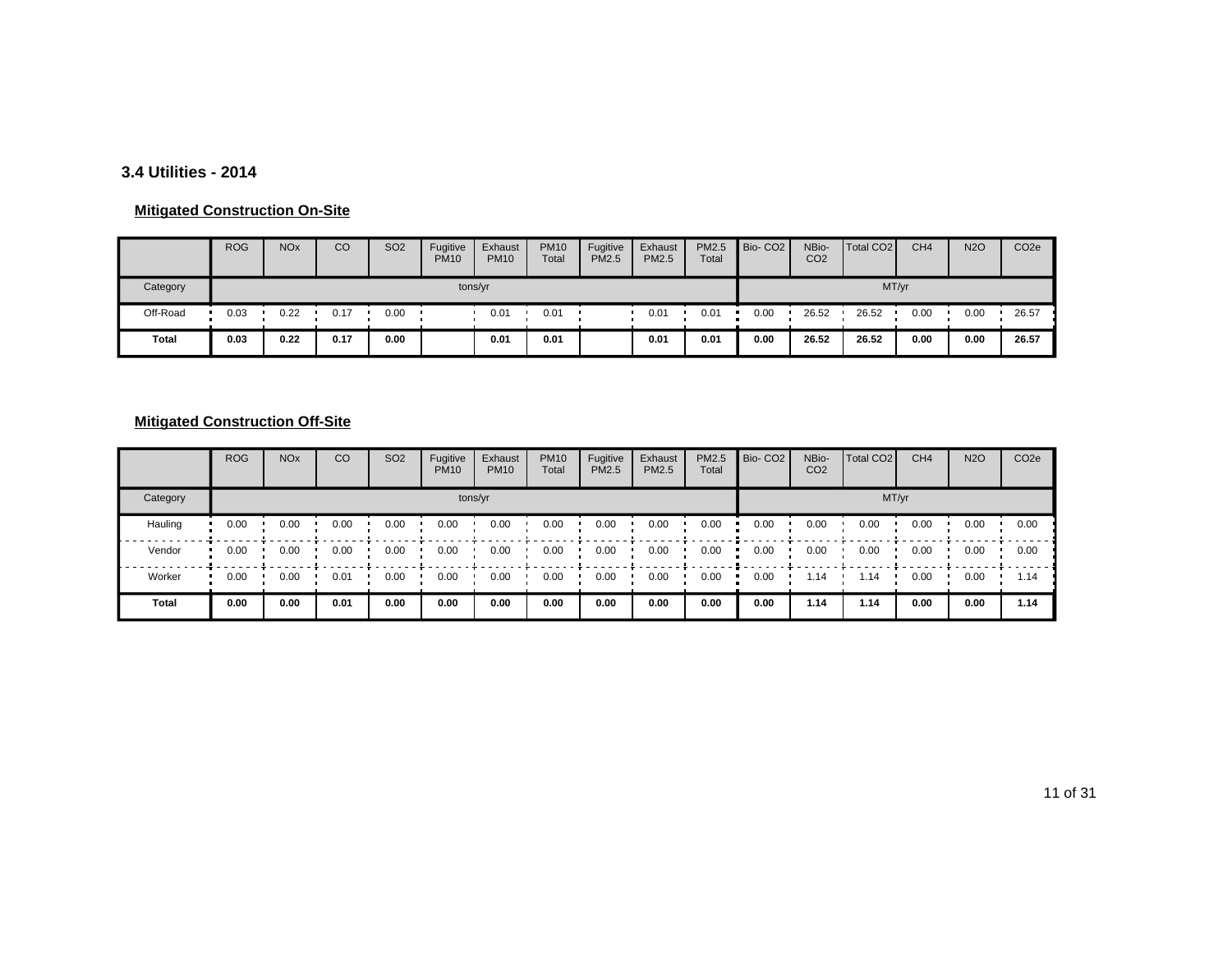# **3.5 Retaining Wall - 2014**

#### **Unmitigated Construction On-Site**

|          | <b>ROG</b> | <b>NO<sub>x</sub></b> | CO   | SO <sub>2</sub> | Fugitive<br><b>PM10</b> | Exhaust<br><b>PM10</b> | <b>PM10</b><br>Total | Fugitive<br><b>PM2.5</b> | Exhaust<br><b>PM2.5</b> | PM2.5<br>Total | Bio-CO <sub>2</sub> | NBio-<br>CO <sub>2</sub> | Total CO <sub>2</sub> | CH <sub>4</sub> | <b>N2O</b> | CO <sub>2e</sub> |
|----------|------------|-----------------------|------|-----------------|-------------------------|------------------------|----------------------|--------------------------|-------------------------|----------------|---------------------|--------------------------|-----------------------|-----------------|------------|------------------|
| Category |            |                       |      |                 |                         | tons/yr                |                      |                          |                         | MT/yr          |                     |                          |                       |                 |            |                  |
| Off-Road | 0.10       | 0.79                  | 0.46 | 0.00            |                         | 0.04                   | 0.04                 |                          | 0.04                    | 0.04           | 0.00                | 87.57                    | 87.57                 | 0.01            | 0.00       | 87.74            |
| Total    | 0.10       | 0.79                  | 0.46 | 0.00            |                         | 0.04                   | 0.04                 |                          | 0.04                    | 0.04           | 0.00                | 87.57                    | 87.57                 | 0.01            | 0.00       | 87.74            |

|              | <b>ROG</b> | <b>NO<sub>x</sub></b> | CO   | SO <sub>2</sub> | Fugitive<br><b>PM10</b> | Exhaust<br><b>PM10</b> | <b>PM10</b><br>Total | Fugitive<br><b>PM2.5</b> | Exhaust<br><b>PM2.5</b> | PM2.5<br>Total | Bio-CO <sub>2</sub> | NBio-<br>CO <sub>2</sub> | <b>Total CO2</b> | CH <sub>4</sub> | <b>N2O</b> | CO <sub>2e</sub> |
|--------------|------------|-----------------------|------|-----------------|-------------------------|------------------------|----------------------|--------------------------|-------------------------|----------------|---------------------|--------------------------|------------------|-----------------|------------|------------------|
| Category     |            |                       |      |                 |                         | tons/yr                |                      |                          |                         |                |                     |                          | MT/yr            |                 |            |                  |
| Hauling      | 0.00       | 0.00                  | 0.00 | 0.00            | 0.00                    | 0.00                   | 0.00                 | 0.00                     | 0.00                    | 0.00           | 0.00                | 0.00                     | 0.00             | 0.00            | 0.00       | 0.00             |
| Vendor       | 0.00       | 0.01                  | 0.00 | 0.00            | 0.00                    | 0.00                   | 0.00                 | 0.00                     | 0.00                    | 0.00           | 0.00                | .07                      | .07              | 0.00            | 0.00       | 1.07             |
| Worker       | 0.00       | 0.00                  | 0.01 | 0.00            | 0.00                    | 0.00                   | 0.00                 | 0.00                     | 0.00                    | 0.00           | 0.00                | 1.14                     | l.14             | 0.00            | 0.00       | 1.14             |
| <b>Total</b> | 0.00       | 0.01                  | 0.01 | 0.00            | 0.00                    | 0.00                   | 0.00                 | 0.00                     | 0.00                    | 0.00           | 0.00                | 2.21                     | 2.21             | 0.00            | 0.00       | 2.21             |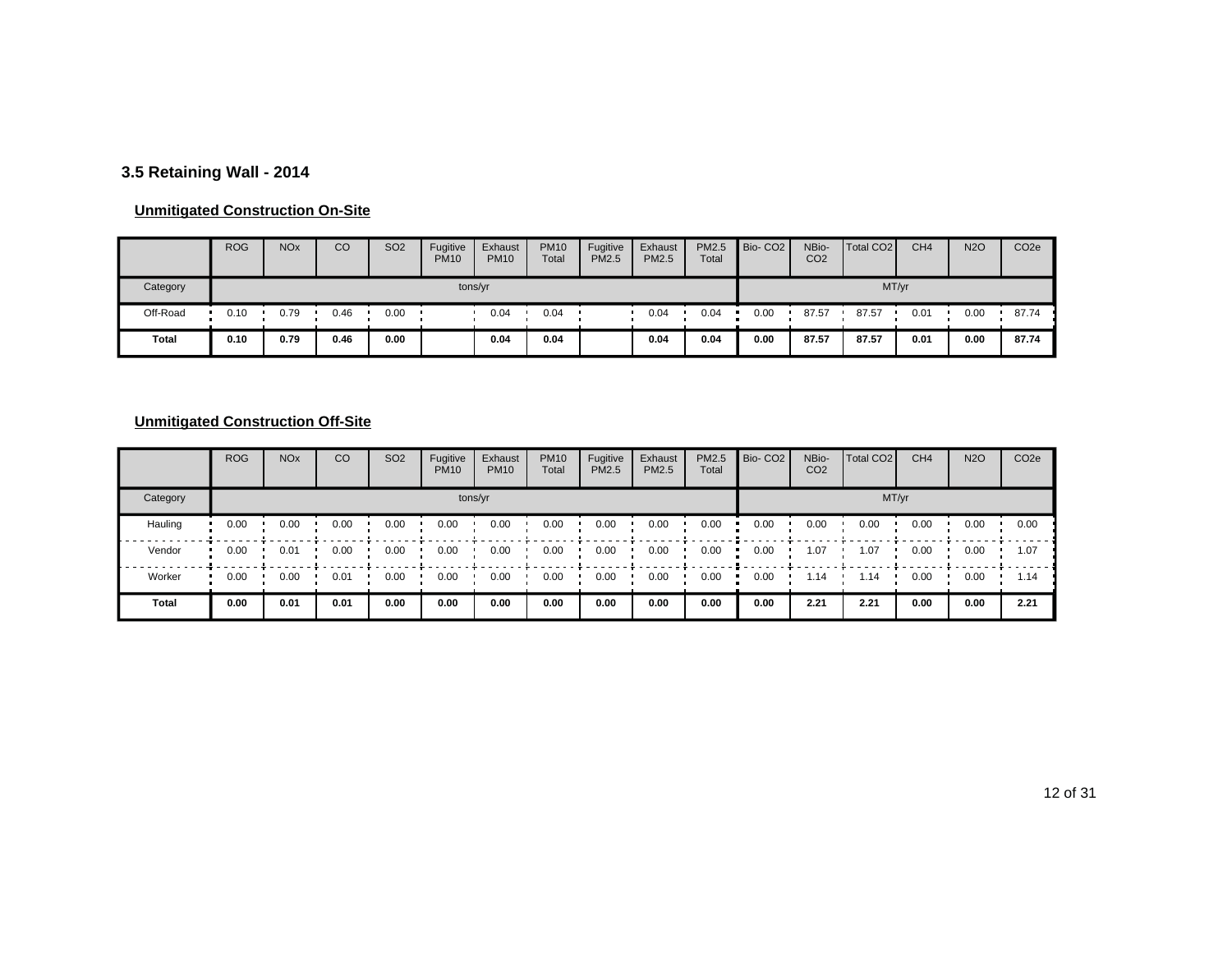# **3.5 Retaining Wall - 2014**

#### **Mitigated Construction On-Site**

|          | <b>ROG</b> | <b>NO<sub>x</sub></b> | CO   | SO <sub>2</sub> | Fugitive<br><b>PM10</b> | Exhaust<br><b>PM10</b> | <b>PM10</b><br>Total | Fugitive<br><b>PM2.5</b> | Exhaust<br><b>PM2.5</b> | PM2.5<br>Total | Bio-CO <sub>2</sub> | NBio-<br>CO <sub>2</sub> | Total CO <sub>2</sub> | CH <sub>4</sub> | <b>N2O</b> | CO <sub>2e</sub> |
|----------|------------|-----------------------|------|-----------------|-------------------------|------------------------|----------------------|--------------------------|-------------------------|----------------|---------------------|--------------------------|-----------------------|-----------------|------------|------------------|
| Category |            |                       |      |                 |                         | tons/yr                |                      |                          |                         | MT/yr          |                     |                          |                       |                 |            |                  |
| Off-Road | 0.10       | 0.79                  | 0.46 | 0.00            |                         | 0.04                   | 0.04                 |                          | 0.04                    | 0.04           | 0.00                | 87.57                    | 87.57                 | 0.01            | 0.00       | 87.74            |
| Total    | 0.10       | 0.79                  | 0.46 | 0.00            |                         | 0.04                   | 0.04                 |                          | 0.04                    | 0.04           | 0.00                | 87.57                    | 87.57                 | 0.01            | 0.00       | 87.74            |

|              | <b>ROG</b> | <b>NO<sub>x</sub></b> | CO   | SO <sub>2</sub> | Fugitive<br><b>PM10</b> | Exhaust<br><b>PM10</b> | <b>PM10</b><br>Total | Fugitive<br><b>PM2.5</b> | Exhaust<br><b>PM2.5</b> | PM2.5<br>Total | Bio-CO <sub>2</sub> | NBio-<br>CO <sub>2</sub> | <b>Total CO2</b> | CH <sub>4</sub> | <b>N2O</b> | CO <sub>2e</sub> |
|--------------|------------|-----------------------|------|-----------------|-------------------------|------------------------|----------------------|--------------------------|-------------------------|----------------|---------------------|--------------------------|------------------|-----------------|------------|------------------|
| Category     |            |                       |      |                 |                         | tons/yr                |                      |                          |                         |                |                     |                          | MT/yr            |                 |            |                  |
| Hauling      | 0.00       | 0.00                  | 0.00 | 0.00            | 0.00                    | 0.00                   | 0.00                 | 0.00                     | 0.00                    | 0.00           | 0.00                | 0.00                     | 0.00             | 0.00            | 0.00       | 0.00             |
| Vendor       | 0.00       | 0.01                  | 0.00 | 0.00            | 0.00                    | 0.00                   | 0.00                 | 0.00                     | 0.00                    | 0.00           | 0.00                | .07                      | .07              | 0.00            | 0.00       | 1.07             |
| Worker       | 0.00       | 0.00                  | 0.01 | 0.00            | 0.00                    | 0.00                   | 0.00                 | 0.00                     | 0.00                    | 0.00           | 0.00                | 1.14                     | l.14             | 0.00            | 0.00       | 1.14             |
| <b>Total</b> | 0.00       | 0.01                  | 0.01 | 0.00            | 0.00                    | 0.00                   | 0.00                 | 0.00                     | 0.00                    | 0.00           | 0.00                | 2.21                     | 2.21             | 0.00            | 0.00       | 2.21             |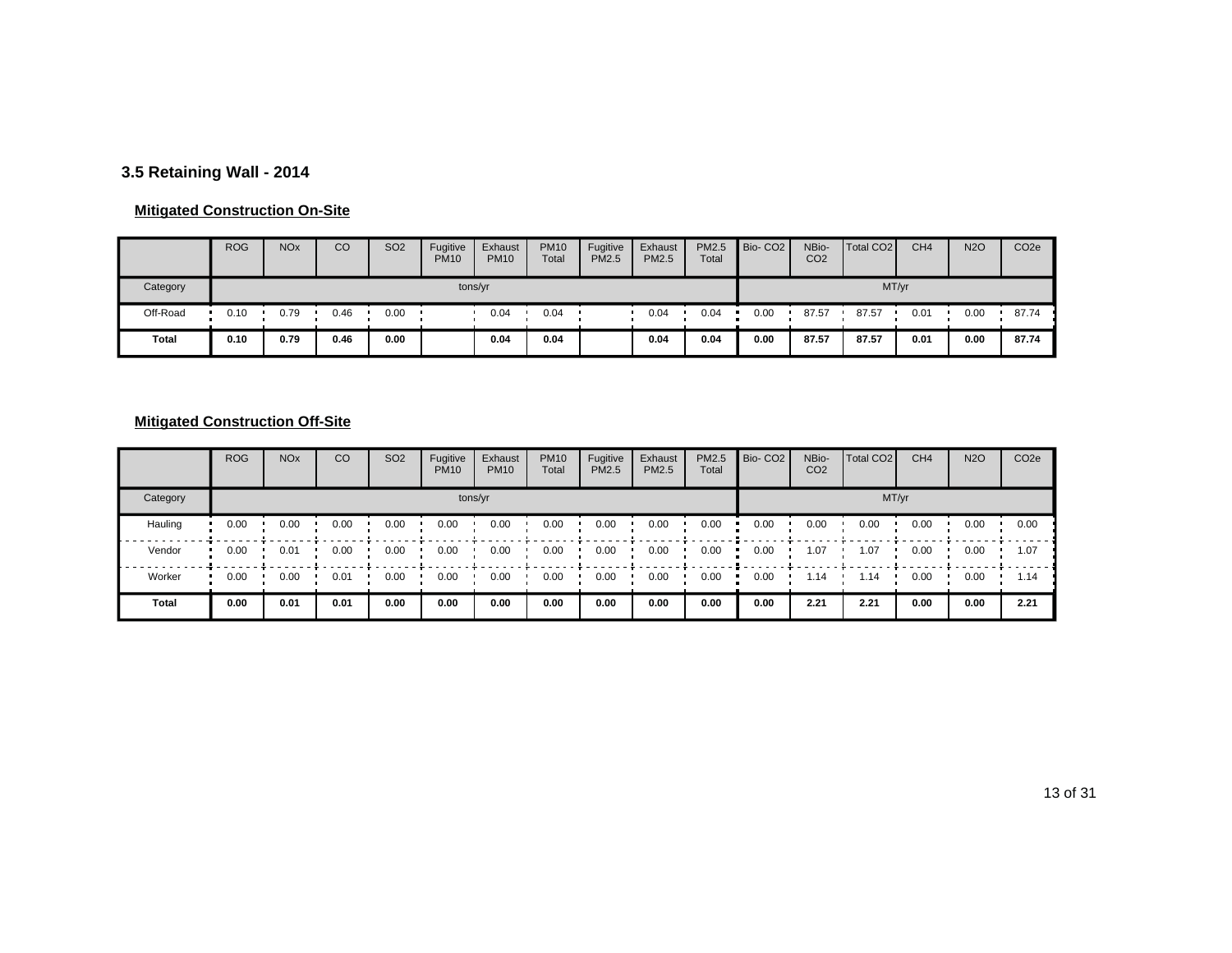### **3.6 Club House - 2014**

#### **Unmitigated Construction On-Site**

|          | <b>ROG</b> | <b>NO<sub>x</sub></b> | CO   | SO <sub>2</sub> | Fugitive<br><b>PM10</b> | Exhaust<br><b>PM10</b> | <b>PM10</b><br>Total | Fugitive<br><b>PM2.5</b> | Exhaust<br><b>PM2.5</b> | PM2.5<br>Total | Bio-CO <sub>2</sub> | NBio-<br>CO <sub>2</sub> | Total CO <sub>2</sub> | CH <sub>4</sub> | <b>N2O</b> | CO <sub>2</sub> e |
|----------|------------|-----------------------|------|-----------------|-------------------------|------------------------|----------------------|--------------------------|-------------------------|----------------|---------------------|--------------------------|-----------------------|-----------------|------------|-------------------|
| Category |            |                       |      |                 |                         | tons/yr                |                      |                          |                         |                |                     |                          | MT/yr                 |                 |            |                   |
| Off-Road | 0.13       | 0.88                  | 0.56 | 0.00            |                         | 0.05                   | 0.05                 |                          | 0.05                    | 0.05           | 0.00                | 96.84                    | 96.84                 | 0.01            | 0.00       | 97.07             |
| Total    | 0.13       | 0.88                  | 0.56 | 0.00            |                         | 0.05                   | 0.05                 |                          | 0.05                    | 0.05           | 0.00                | 96.84                    | 96.84                 | 0.01            | 0.00       | 97.07             |

|              | <b>ROG</b> | <b>NO<sub>x</sub></b> | CO   | SO <sub>2</sub> | Fugitive<br><b>PM10</b> | Exhaust<br><b>PM10</b> | <b>PM10</b><br>Total | Fugitive<br><b>PM2.5</b> | Exhaust<br><b>PM2.5</b> | PM2.5<br>Total | Bio-CO <sub>2</sub> | NBio-<br>CO <sub>2</sub> | <b>Total CO2</b> | CH <sub>4</sub> | <b>N2O</b> | CO <sub>2e</sub> |
|--------------|------------|-----------------------|------|-----------------|-------------------------|------------------------|----------------------|--------------------------|-------------------------|----------------|---------------------|--------------------------|------------------|-----------------|------------|------------------|
| Category     |            |                       |      |                 |                         | tons/yr                |                      |                          |                         |                |                     |                          |                  | MT/yr           |            |                  |
| Hauling      | 0.00       | 0.00                  | 0.00 | 0.00            | 0.00                    | 0.00                   | 0.00                 | 0.00                     | 0.00                    | 0.00           | 0.00                | 0.00                     | 0.00             | 0.00            | 0.00       | 0.00             |
| Vendor       | 0.01       | 0.13                  | 0.09 | 0.00            | 0.01                    | 0.00                   | 0.01                 | 0.00                     | 0.00                    | 0.00           | 0.00                | 21.72                    | 21.72            | 0.00            | 0.00       | 21.74            |
| Worker       | 0.00       | 0.00                  | 0.01 | 0.00            | 0.00                    | 0.00                   | 0.00                 | 0.00                     | 0.00                    | 0.00           | 0.00                | 1.15                     | 1.15             | 0.00            | 0.00       | 1.15             |
| <b>Total</b> | 0.01       | 0.13                  | 0.10 | 0.00            | 0.01                    | 0.00                   | 0.01                 | 0.00                     | 0.00                    | 0.00           | 0.00                | 22.87                    | 22.87            | 0.00            | 0.00       | 22.89            |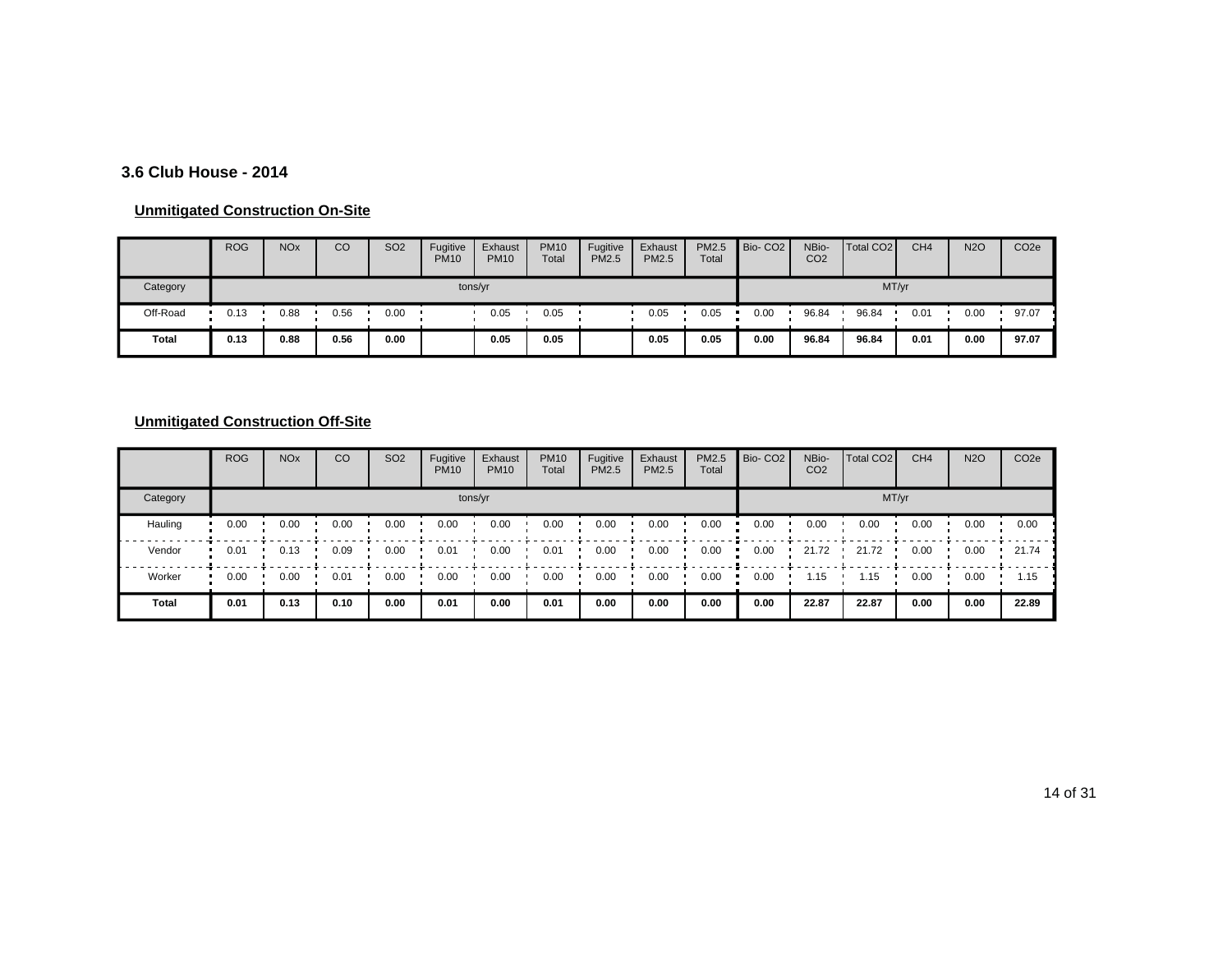### **3.6 Club House - 2014**

#### **Mitigated Construction On-Site**

|          | <b>ROG</b> | <b>NO<sub>x</sub></b> | CO   | SO <sub>2</sub> | Fugitive<br><b>PM10</b> | Exhaust<br><b>PM10</b> | <b>PM10</b><br>Total | Fugitive<br><b>PM2.5</b> | Exhaust<br><b>PM2.5</b> | PM2.5<br>Total | Bio-CO <sub>2</sub> | NBio-<br>CO <sub>2</sub> | Total CO <sub>2</sub> | CH <sub>4</sub> | <b>N2O</b> | CO <sub>2e</sub> |
|----------|------------|-----------------------|------|-----------------|-------------------------|------------------------|----------------------|--------------------------|-------------------------|----------------|---------------------|--------------------------|-----------------------|-----------------|------------|------------------|
| Category |            |                       |      |                 | tons/yr                 |                        |                      |                          |                         |                |                     |                          | MT/yr                 |                 |            |                  |
| Off-Road | 0.13       | 0.88                  | 0.56 | 0.00            |                         | 0.05                   | 0.05                 |                          | 0.05                    | 0.05           | 0.00                | 96.84                    | 96.84                 | 0.01            | 0.00       | 97.07            |
| Total    | 0.13       | 0.88                  | 0.56 | 0.00            |                         | 0.05                   | 0.05                 |                          | 0.05                    | 0.05           | 0.00                | 96.84                    | 96.84                 | 0.01            | 0.00       | 97.07            |

|              | <b>ROG</b> | <b>NO<sub>x</sub></b> | CO   | SO <sub>2</sub> | Fugitive<br><b>PM10</b> | Exhaust<br><b>PM10</b> | <b>PM10</b><br>Total | Fugitive<br><b>PM2.5</b> | Exhaust<br><b>PM2.5</b> | PM2.5<br>Total | Bio-CO <sub>2</sub> | NBio-<br>CO <sub>2</sub> | <b>Total CO2</b> | CH <sub>4</sub> | <b>N2O</b> | CO <sub>2e</sub> |
|--------------|------------|-----------------------|------|-----------------|-------------------------|------------------------|----------------------|--------------------------|-------------------------|----------------|---------------------|--------------------------|------------------|-----------------|------------|------------------|
| Category     |            |                       |      |                 |                         | tons/yr                |                      |                          |                         |                |                     |                          | MT/yr            |                 |            |                  |
| Hauling      | 0.00       | 0.00                  | 0.00 | 0.00            | 0.00                    | 0.00                   | 0.00                 | 0.00                     | 0.00                    | 0.00           | 0.00                | 0.00                     | 0.00             | 0.00            | 0.00       | 0.00             |
| Vendor       | 0.01       | 0.13                  | 0.09 | 0.00            | 0.00                    | 0.00                   | 0.01                 | 0.00                     | 0.00                    | 0.00           | 0.00                | 21.72                    | 21.72            | 0.00            | 0.00       | 21.74            |
| Worker       | 0.00       | 0.00                  | 0.01 | 0.00            | 0.00                    | 0.00                   | 0.00                 | 0.00                     | 0.00                    | 0.00           | 0.00                | 1.15                     | 1.15             | 0.00            | 0.00       | 1.15             |
| <b>Total</b> | 0.01       | 0.13                  | 0.10 | 0.00            | 0.00                    | 0.00                   | 0.01                 | 0.00                     | 0.00                    | 0.00           | 0.00                | 22.87                    | 22.87            | 0.00            | 0.00       | 22.89            |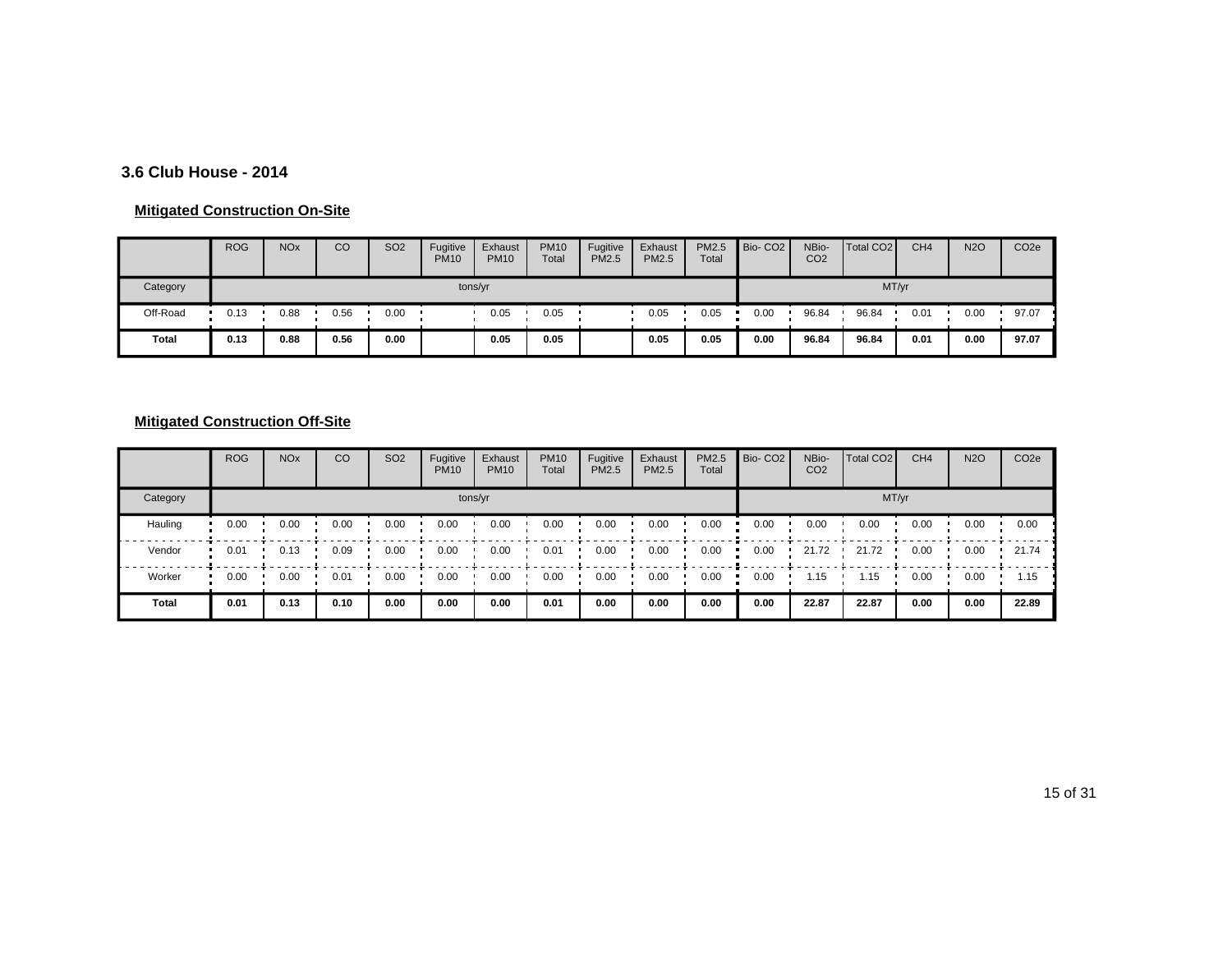# **3.7 Hardscape - 2014**

#### **Unmitigated Construction On-Site**

|          | <b>ROG</b> | <b>NOx</b> | CO   | SO <sub>2</sub> | Fugitive<br><b>PM10</b> | Exhaust<br><b>PM10</b> | <b>PM10</b><br>Total | Fugitive<br><b>PM2.5</b> | Exhaust<br><b>PM2.5</b> | PM2.5<br>Total | Bio-CO <sub>2</sub> | NBio-<br>CO <sub>2</sub> | Total CO <sub>2</sub> | CH <sub>4</sub> | <b>N2O</b> | CO <sub>2e</sub> |  |
|----------|------------|------------|------|-----------------|-------------------------|------------------------|----------------------|--------------------------|-------------------------|----------------|---------------------|--------------------------|-----------------------|-----------------|------------|------------------|--|
| Category | tons/yr    |            |      |                 |                         |                        |                      |                          |                         |                | MT/yr               |                          |                       |                 |            |                  |  |
| Off-Road | 0.14       | 0.87       | 0.59 | 0.00            |                         | 0.07                   | 0.07                 |                          | 0.07                    | 0.07           | 0.00                | 76.71                    | 76.71                 | 0.01            | 0.00       | 76.95            |  |
| Paving   | 0.00       |            |      |                 |                         | 0.00                   | 0.00                 |                          | 0.00                    | 0.00           | 0.00                | 0.00                     | 0.00                  | 0.00            | 0.00       | 0.00             |  |
| Total    | 0.14       | 0.87       | 0.59 | 0.00            |                         | 0.07                   | 0.07                 |                          | 0.07                    | 0.07           | 0.00                | 76.71                    | 76.71                 | 0.01            | 0.00       | 76.95            |  |

|              | <b>ROG</b> | <b>NO<sub>x</sub></b> | CO   | SO <sub>2</sub> | Fugitive<br><b>PM10</b> | Exhaust<br><b>PM10</b> | <b>PM10</b><br>Total | Fugitive<br><b>PM2.5</b> | Exhaust<br><b>PM2.5</b> | PM2.5<br>Total | Bio-CO <sub>2</sub> | NBio-<br>CO <sub>2</sub> | Total CO <sub>2</sub> | CH <sub>4</sub> | <b>N2O</b> | CO <sub>2e</sub> |  |  |  |
|--------------|------------|-----------------------|------|-----------------|-------------------------|------------------------|----------------------|--------------------------|-------------------------|----------------|---------------------|--------------------------|-----------------------|-----------------|------------|------------------|--|--|--|
| Category     | tons/yr    |                       |      |                 |                         |                        |                      |                          |                         |                |                     | MT/yr                    |                       |                 |            |                  |  |  |  |
| Hauling      | 0.00       | 0.00                  | 0.00 | 0.00            | 0.00                    | 0.00                   | 0.00                 | 0.00                     | 0.00                    | 0.00           | 0.00                | 0.00                     | 0.00                  | 0.00            | 0.00       | 0.00             |  |  |  |
| Vendor       | 0.06       | 0.67                  | 0.43 | 0.00            | 0.04                    | 0.02                   | 0.06                 | 0.00                     | 0.02                    | 0.02           | 0.00                | 108.62                   | 108.62                | 0.00            | 0.00       | 108.68           |  |  |  |
| Worker       | 0.00       | 0.00                  | 0.03 | 0.00            | 0.01                    | 0.00                   | 0.01                 | 0.00                     | 0.00                    | 0.00           | 0.00                | 4.99                     | 4.99                  | 0.00            | 0.00       | 5.00             |  |  |  |
| <b>Total</b> | 0.06       | 0.67                  | 0.46 | 0.00            | 0.05                    | 0.02                   | 0.07                 | 0.00                     | 0.02                    | 0.02           | 0.00                | 113.61                   | 113.61                | 0.00            | 0.00       | 113.68           |  |  |  |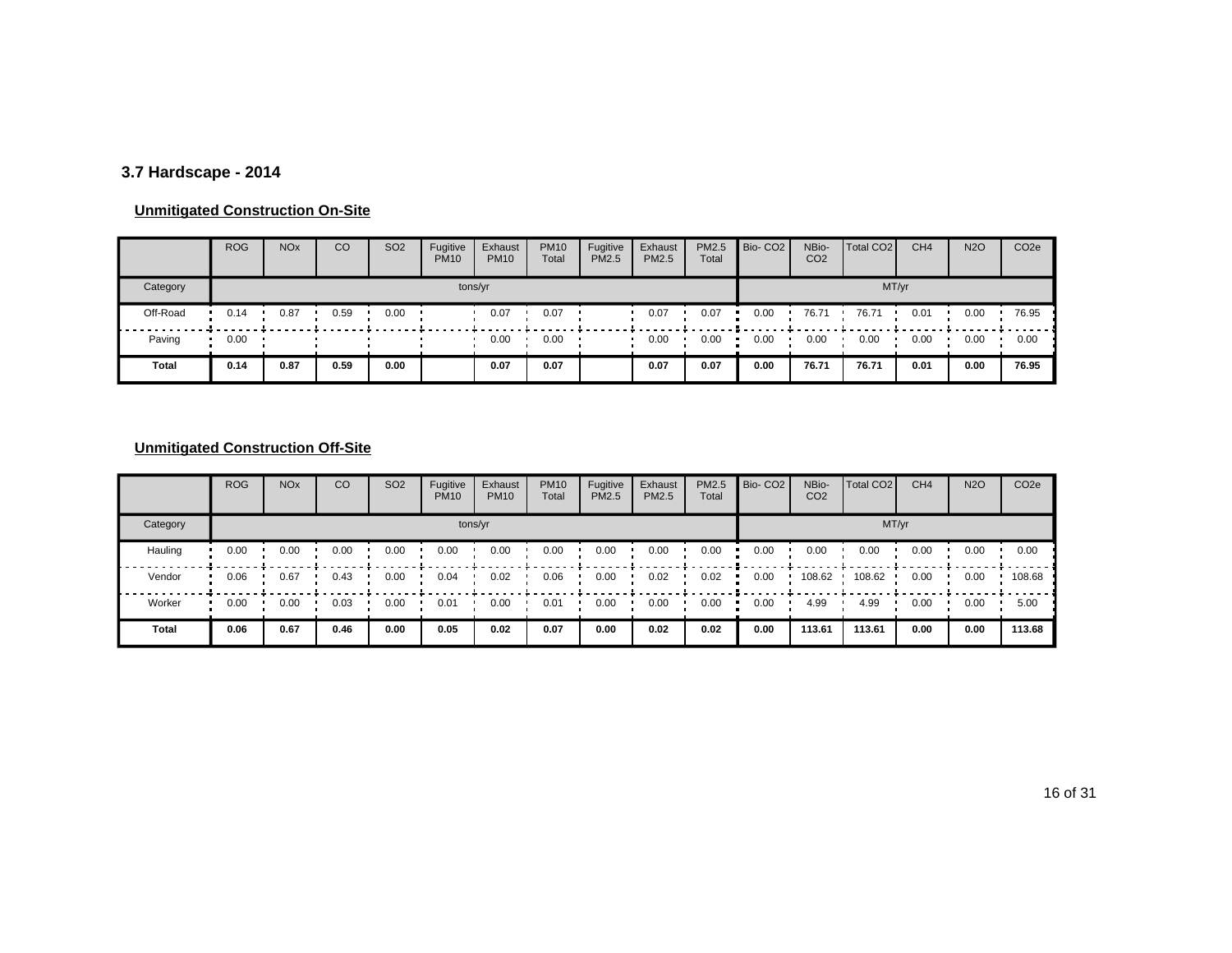# **3.7 Hardscape - 2014**

#### **Mitigated Construction On-Site**

|          | <b>ROG</b> | <b>NO<sub>x</sub></b> | CO   | <b>SO2</b> | Fugitive<br><b>PM10</b> | Exhaust<br><b>PM10</b> | <b>PM10</b><br>Total | Fugitive<br><b>PM2.5</b> | Exhaust<br><b>PM2.5</b> | PM2.5<br>Total | Bio-CO <sub>2</sub> | NBio-<br>CO <sub>2</sub> | Total CO <sub>2</sub> | CH <sub>4</sub> | <b>N2O</b> | CO <sub>2</sub> e |  |
|----------|------------|-----------------------|------|------------|-------------------------|------------------------|----------------------|--------------------------|-------------------------|----------------|---------------------|--------------------------|-----------------------|-----------------|------------|-------------------|--|
| Category | tons/yr    |                       |      |            |                         |                        |                      |                          |                         |                | MT/yr               |                          |                       |                 |            |                   |  |
| Off-Road | 0.14       | 0.87                  | 0.59 | 0.00       |                         | 0.07                   | 0.07                 |                          | 0.07                    | 0.07           | 0.00                | 76.71                    | 76.71                 | 0.01            | 0.00       | 76.95             |  |
| Paving   | 0.00       |                       |      |            |                         | 0.00                   | 0.00                 |                          | 0.00                    | 0.00           | 0.00                | 0.00                     | 0.00                  | 0.00            | 0.00       | 0.00              |  |
| Total    | 0.14       | 0.87                  | 0.59 | 0.00       |                         | 0.07                   | 0.07                 |                          | 0.07                    | 0.07           | 0.00                | 76.71                    | 76.71                 | 0.01            | 0.00       | 76.95             |  |

|          | <b>ROG</b> | <b>NO<sub>x</sub></b> | CO   | SO <sub>2</sub> | Fugitive<br><b>PM10</b> | Exhaust<br><b>PM10</b> | <b>PM10</b><br>Total | Fugitive<br><b>PM2.5</b> | Exhaust<br><b>PM2.5</b> | PM2.5<br>Total | Bio-CO <sub>2</sub> | NBio-<br>CO <sub>2</sub> | Total CO <sub>2</sub> | CH <sub>4</sub> | <b>N2O</b> | CO <sub>2e</sub> |  |  |  |
|----------|------------|-----------------------|------|-----------------|-------------------------|------------------------|----------------------|--------------------------|-------------------------|----------------|---------------------|--------------------------|-----------------------|-----------------|------------|------------------|--|--|--|
| Category | tons/yr    |                       |      |                 |                         |                        |                      |                          |                         |                |                     | MT/yr                    |                       |                 |            |                  |  |  |  |
| Hauling  | 0.00       | 0.00                  | 0.00 | 0.00            | 0.00                    | 0.00                   | 0.00                 | 0.00                     | 0.00                    | 0.00           | 0.00                | 0.00                     | 0.00                  | 0.00            | 0.00       | 0.00             |  |  |  |
| Vendor   | 0.06       | 0.67                  | 0.43 | 0.00            | 0.00                    | 0.02                   | 0.03                 | 0.00                     | 0.02                    | 0.02           | 0.00                | 108.62                   | 108.62                | 0.00            | 0.00       | 108.68           |  |  |  |
| Worker   | 0.00       | 0.00                  | 0.03 | 0.00            | 0.00                    | 0.00                   | 0.00                 | 0.00                     | 0.00                    | 0.00           | 0.00                | 4.99                     | 4.99                  | 0.00            | 0.00       | 5.00             |  |  |  |
| Total    | 0.06       | 0.67                  | 0.46 | 0.00            | 0.00                    | 0.02                   | 0.03                 | 0.00                     | 0.02                    | 0.02           | 0.00                | 113.61                   | 113.61                | 0.00            | 0.00       | 113.68           |  |  |  |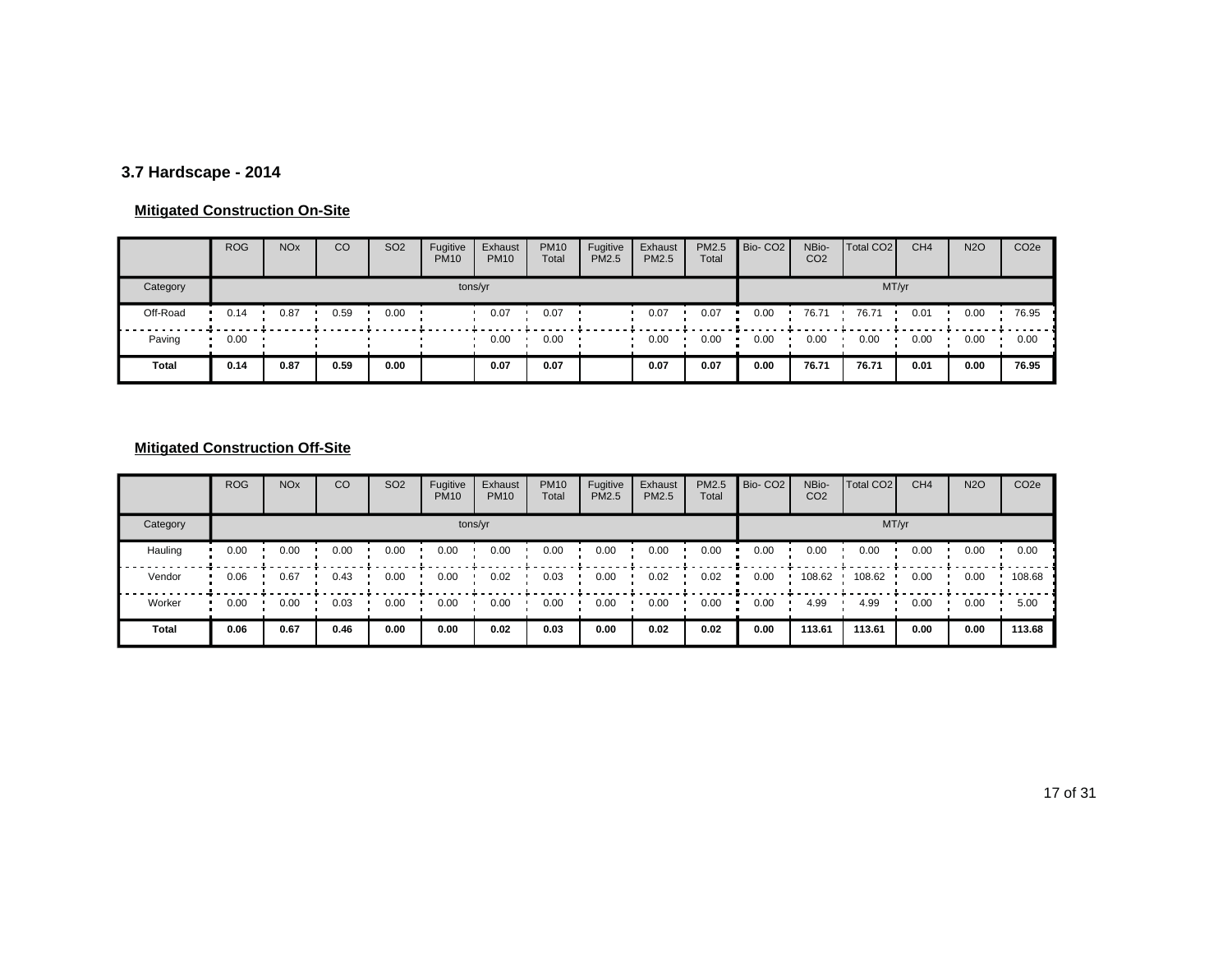# **3.8 Club House Coating - 2014**

#### **Unmitigated Construction On-Site**

|                 | <b>ROG</b> | <b>NO<sub>x</sub></b> | CO   | SO <sub>2</sub> | Fugitive<br><b>PM10</b> | Exhaust<br><b>PM10</b> | <b>PM10</b><br>Total | Fugitive<br><b>PM2.5</b> | Exhaust<br><b>PM2.5</b> | PM2.5<br>Total | Bio-CO <sub>2</sub> | NBio-<br>CO <sub>2</sub> | Total CO <sub>2</sub> | CH <sub>4</sub> | <b>N2O</b> | CO <sub>2e</sub> |
|-----------------|------------|-----------------------|------|-----------------|-------------------------|------------------------|----------------------|--------------------------|-------------------------|----------------|---------------------|--------------------------|-----------------------|-----------------|------------|------------------|
| Category        |            |                       |      |                 |                         | tons/yr                |                      |                          |                         |                |                     |                          | MT/yr                 |                 |            |                  |
| Archit. Coating | 0.09       |                       |      |                 |                         | 0.00                   | 0.00                 |                          | 0.00                    | 0.00           | 0.00                | 0.00                     | 0.00                  | 0.00            | 0.00       | 0.00             |
| Off-Road        | 0.02       | 0.12                  | 0.08 | 0.00            |                         | 0.01                   | 0.01                 |                          | 0.01                    | 0.01           | 0.00                | 11.22                    | 11.22                 | 0.00            | 0.00       | 11.25            |
| <b>Total</b>    | 0.11       | 0.12                  | 0.08 | 0.00            |                         | 0.01                   | 0.01                 |                          | 0.01                    | 0.01           | 0.00                | 11.22                    | 11.22                 | 0.00            | 0.00       | 11.25            |

## **Unmitigated Construction Off-Site**

|              | <b>ROG</b> | <b>NO<sub>x</sub></b> | CO   | SO <sub>2</sub> | Fugitive<br><b>PM10</b> | Exhaust<br><b>PM10</b> | <b>PM10</b><br>Total | Fugitive<br><b>PM2.5</b> | Exhaust<br><b>PM2.5</b> | PM2.5<br>Total | Bio-CO <sub>2</sub> | NBio-<br>CO <sub>2</sub> | Total CO <sub>2</sub> | CH <sub>4</sub> | <b>N2O</b> | CO <sub>2e</sub> |
|--------------|------------|-----------------------|------|-----------------|-------------------------|------------------------|----------------------|--------------------------|-------------------------|----------------|---------------------|--------------------------|-----------------------|-----------------|------------|------------------|
| Category     |            |                       |      |                 |                         | tons/yr                |                      |                          |                         |                |                     |                          |                       | MT/yr           |            |                  |
| Hauling      | 0.00       | 0.00                  | 0.00 | 0.00            | 0.00                    | 0.00                   | 0.00                 | 0.00                     | 0.00                    | 0.00           | 0.00                | 0.00                     | 0.00                  | 0.00            | 0.00       | 0.00             |
| Vendor       | 0.00       | 0.00                  | 0.00 | 0.00            | 0.00                    | 0.00                   | 0.00                 | 0.00                     | 0.00                    | 0.00           | 0.00                | 0.00                     | 0.00                  | 0.00            | 0.00       | 0.00             |
| Worker       | 0.00       | 0.00                  | 0.00 | 0.00            | 0.00                    | 0.00                   | 0.00                 | 0.00                     | 0.00                    | 0.00           | 0.00                | 0.38                     | 0.38                  | 0.00            | 0.00       | 0.38             |
| <b>Total</b> | 0.00       | 0.00                  | 0.00 | 0.00            | 0.00                    | 0.00                   | 0.00                 | 0.00                     | 0.00                    | 0.00           | 0.00                | 0.38                     | 0.38                  | 0.00            | 0.00       | 0.38             |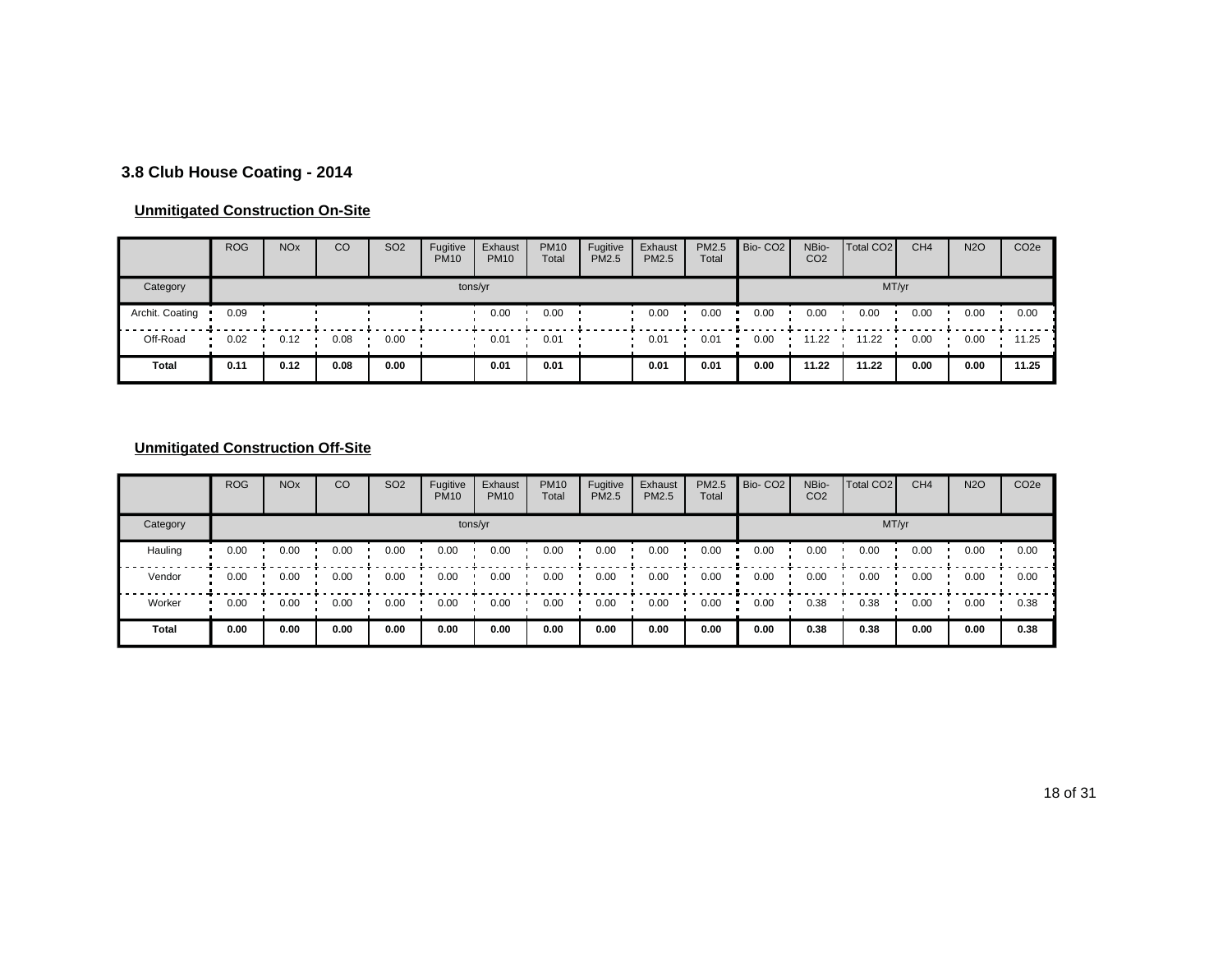# **3.8 Club House Coating - 2014**

### **Mitigated Construction On-Site**

|                 | <b>ROG</b> | <b>NO<sub>x</sub></b> | CO   | SO <sub>2</sub> | Fugitive<br><b>PM10</b> | Exhaust<br><b>PM10</b> | <b>PM10</b><br>Total | Fugitive<br><b>PM2.5</b> | Exhaust<br><b>PM2.5</b> | PM2.5<br>Total | Bio-CO <sub>2</sub> | NBio-<br>CO <sub>2</sub> | Total CO <sub>2</sub> | CH <sub>4</sub> | <b>N2O</b> | CO <sub>2</sub> e |
|-----------------|------------|-----------------------|------|-----------------|-------------------------|------------------------|----------------------|--------------------------|-------------------------|----------------|---------------------|--------------------------|-----------------------|-----------------|------------|-------------------|
| Category        |            |                       |      |                 |                         | tons/yr                |                      |                          |                         |                |                     |                          | MT/yr                 |                 |            |                   |
| Archit. Coating | 0.09       |                       |      |                 |                         | 0.00                   | 0.00                 |                          | 0.00                    | 0.00           | 0.00                | 0.00                     | 0.00                  | 0.00            | 0.00       | 0.00              |
| Off-Road        | 0.02       | 0.12                  | 0.08 | 0.00            |                         | 0.01                   | 0.01                 |                          | 0.01                    | 0.01           | 0.00                | 11.22                    | 11.22                 | 0.00            | 0.00       | 11.25             |
| Total           | 0.11       | 0.12                  | 0.08 | 0.00            |                         | 0.01                   | 0.01                 |                          | 0.01                    | 0.01           | 0.00                | 11.22                    | 11.22                 | 0.00            | 0.00       | 11.25             |

## **Mitigated Construction Off-Site**

|          | <b>ROG</b> | <b>NO<sub>x</sub></b> | CO   | SO <sub>2</sub> | Fugitive<br><b>PM10</b> | Exhaust<br><b>PM10</b> | <b>PM10</b><br>Total | Fugitive<br><b>PM2.5</b> | Exhaust<br><b>PM2.5</b> | PM2.5<br>Total | Bio-CO <sub>2</sub> | NBio-<br>CO <sub>2</sub> | Total CO <sub>2</sub> | CH <sub>4</sub> | <b>N2O</b> | CO <sub>2e</sub> |
|----------|------------|-----------------------|------|-----------------|-------------------------|------------------------|----------------------|--------------------------|-------------------------|----------------|---------------------|--------------------------|-----------------------|-----------------|------------|------------------|
| Category |            |                       |      |                 |                         | tons/yr                |                      |                          |                         |                |                     |                          |                       | MT/yr           |            |                  |
| Hauling  | 0.00       | 0.00                  | 0.00 | 0.00            | 0.00                    | 0.00                   | 0.00                 | 0.00                     | 0.00                    | 0.00           | 0.00                | 0.00                     | 0.00                  | 0.00            | 0.00       | 0.00             |
| Vendor   | 0.00       | 0.00                  | 0.00 | 0.00            | 0.00                    | 0.00                   | 0.00                 | 0.00                     | 0.00                    | 0.00           | 0.00                | 0.00                     | 0.00                  | 0.00            | 0.00       | 0.00             |
| Worker   | 0.00       | 0.00                  | 0.00 | 0.00            | 0.00                    | 0.00                   | 0.00                 | 0.00                     | 0.00                    | 0.00           | 0.00                | 0.38                     | 0.38                  | 0.00            | 0.00       | 0.38             |
| Total    | 0.00       | 0.00                  | 0.00 | 0.00            | 0.00                    | 0.00                   | 0.00                 | 0.00                     | 0.00                    | 0.00           | 0.00                | 0.38                     | 0.38                  | 0.00            | 0.00       | 0.38             |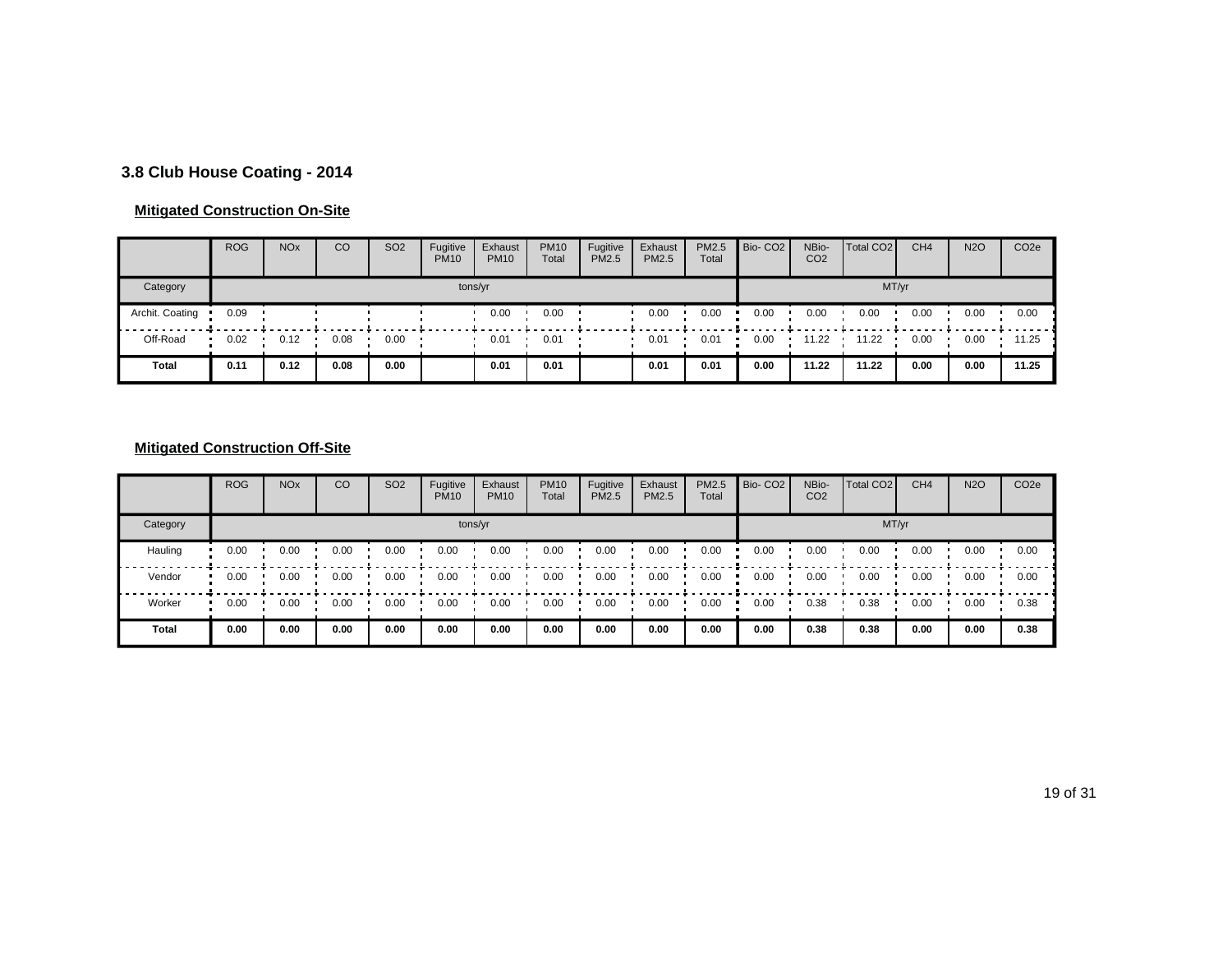# **3.9 Finish/Landscaping - 2015**

### **Unmitigated Construction On-Site**

|          | <b>ROG</b> | <b>NO<sub>x</sub></b> | CO   | SO <sub>2</sub> | Fugitive<br><b>PM10</b> | Exhaust<br><b>PM10</b> | <b>PM10</b><br>Total | Fugitive<br><b>PM2.5</b> | Exhaust<br><b>PM2.5</b> | PM2.5<br>Total | Bio-CO <sub>2</sub> | NBio-<br>CO <sub>2</sub> | Total CO <sub>2</sub> | CH <sub>4</sub> | <b>N2O</b> | CO <sub>2</sub> e |
|----------|------------|-----------------------|------|-----------------|-------------------------|------------------------|----------------------|--------------------------|-------------------------|----------------|---------------------|--------------------------|-----------------------|-----------------|------------|-------------------|
| Category |            |                       |      |                 |                         | tons/yr                |                      |                          |                         |                |                     |                          | MT/yr                 |                 |            |                   |
| Off-Road | 0.06       | 0.39                  | 0.28 | 0.00            |                         | 0.03                   | 0.03                 |                          | 0.03                    | 0.03           | 0.00                | 36.61                    | 36.61                 | 0.01            | 0.00       | 36.72             |
| Paving   | 0.00       |                       |      |                 |                         | 0.00                   | 0.00                 |                          | 0.00                    | 0.00           | 0.00                | 0.00                     | 0.00                  | 0.00            | 0.00       | 0.00              |
| Total    | 0.06       | 0.39                  | 0.28 | 0.00            |                         | 0.03                   | 0.03                 |                          | 0.03                    | 0.03           | 0.00                | 36.61                    | 36.61                 | 0.01            | 0.00       | 36.72             |

## **Unmitigated Construction Off-Site**

|              | <b>ROG</b> | <b>NO<sub>x</sub></b> | CO   | SO <sub>2</sub> | Fugitive<br><b>PM10</b> | Exhaust<br><b>PM10</b> | <b>PM10</b><br>Total | Fugitive<br><b>PM2.5</b> | Exhaust<br><b>PM2.5</b> | PM2.5<br>Total | Bio-CO <sub>2</sub> | NBio-<br>CO <sub>2</sub> | Total CO <sub>2</sub> | CH <sub>4</sub> | <b>N2O</b> | CO <sub>2e</sub> |
|--------------|------------|-----------------------|------|-----------------|-------------------------|------------------------|----------------------|--------------------------|-------------------------|----------------|---------------------|--------------------------|-----------------------|-----------------|------------|------------------|
| Category     |            |                       |      |                 |                         | tons/yr                |                      |                          |                         |                |                     |                          |                       | MT/yr           |            |                  |
| Hauling      | 0.00       | 0.00                  | 0.00 | 0.00            | 0.00                    | 0.00                   | 0.00                 | 0.00                     | 0.00                    | 0.00           | 0.00                | 0.00                     | 0.00                  | 0.00            | 0.00       | 0.00             |
| Vendor       | 0.00       | 0.03                  | 0.02 | 0.00            | 0.00                    | 0.00                   | 0.00                 | 0.00                     | 0.00                    | 0.00           | 0.00                | 5.19                     | 5.19                  | 0.00            | 0.00       | 5.19             |
| Worker       | 0.00       | 0.00                  | 0.02 | 0.00            | 0.00                    | 0.00                   | 0.00                 | 0.00                     | 0.00                    | 0.00           | 0.00                | 2.33                     | 2.33                  | 0.00            | 0.00       | 2.33             |
| <b>Total</b> | 0.00       | 0.03                  | 0.04 | 0.00            | 0.00                    | 0.00                   | 0.00                 | 0.00                     | 0.00                    | 0.00           | 0.00                | 7.52                     | 7.52                  | 0.00            | 0.00       | 7.52             |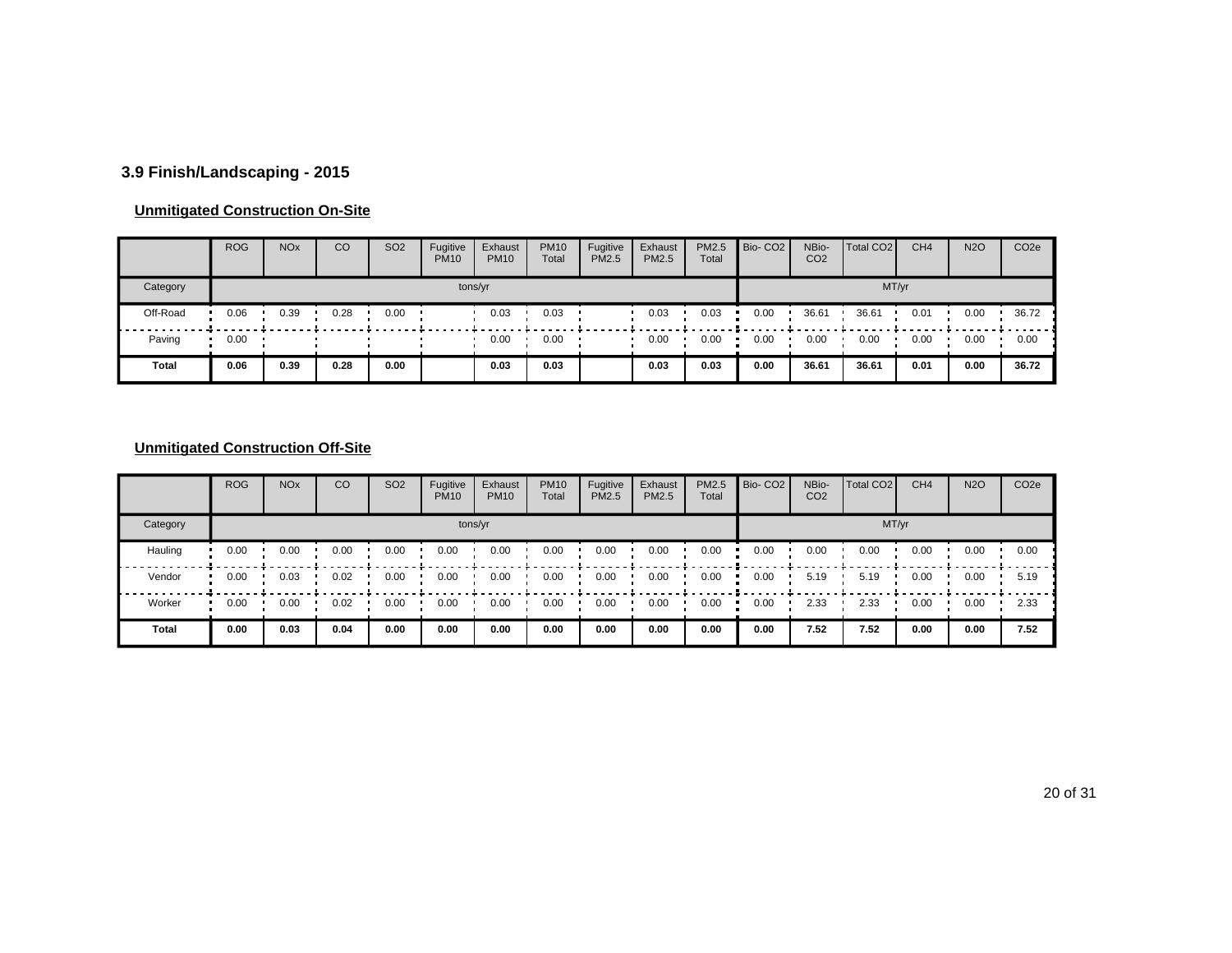## **3.9 Finish/Landscaping - 2015**

### **Mitigated Construction On-Site**

|          | <b>ROG</b> | <b>NO<sub>x</sub></b> | CO   | <b>SO2</b> | Fugitive<br><b>PM10</b> | Exhaust<br><b>PM10</b> | <b>PM10</b><br>Total | Fugitive<br><b>PM2.5</b> | Exhaust<br>PM2.5 | <b>PM2.5</b><br>Total | Bio-CO <sub>2</sub> | NBio-<br>CO <sub>2</sub> | Total CO <sub>2</sub> | CH <sub>4</sub> | <b>N2O</b> | CO <sub>2</sub> e |
|----------|------------|-----------------------|------|------------|-------------------------|------------------------|----------------------|--------------------------|------------------|-----------------------|---------------------|--------------------------|-----------------------|-----------------|------------|-------------------|
| Category |            |                       |      |            | tons/yr                 |                        |                      |                          |                  |                       |                     |                          | MT/yr                 |                 |            |                   |
| Off-Road | 0.06       | 0.39                  | 0.28 | 0.00       |                         | 0.03                   | 0.03                 |                          | 0.03             | 0.03                  | 0.00                | 36.61                    | 36.61                 | 0.01            | 0.00       | 36.72             |
| Paving   | 0.00       |                       |      |            |                         | 0.00                   | 0.00                 |                          | 0.00             | 0.00                  | 0.00                | 0.00                     | 0.00                  | 0.00            | 0.00       | 0.00              |
| Total    | 0.06       | 0.39                  | 0.28 | 0.00       |                         | 0.03                   | 0.03                 |                          | 0.03             | 0.03                  | 0.00                | 36.61                    | 36.61                 | 0.01            | 0.00       | 36.72             |

## **Mitigated Construction Off-Site**

|          | <b>ROG</b> | <b>NO<sub>x</sub></b> | CO   | <b>SO2</b> | Fugitive<br><b>PM10</b> | Exhaust<br><b>PM10</b> | <b>PM10</b><br>Total | Fugitive<br>PM2.5 | Exhaust<br><b>PM2.5</b> | PM2.5<br>Total | Bio-CO <sub>2</sub> | NBio-<br>CO <sub>2</sub> | Total CO <sub>2</sub> | CH <sub>4</sub> | <b>N2O</b> | CO <sub>2e</sub> |
|----------|------------|-----------------------|------|------------|-------------------------|------------------------|----------------------|-------------------|-------------------------|----------------|---------------------|--------------------------|-----------------------|-----------------|------------|------------------|
| Category |            |                       |      |            |                         | tons/yr                |                      |                   |                         |                |                     |                          |                       | MT/yr           |            |                  |
| Hauling  | 0.00       | 0.00                  | 0.00 | 0.00       | 0.00                    | 0.00                   | 0.00                 | 0.00              | 0.00                    | 0.00           | 0.00                | 0.00                     | 0.00                  | 0.00            | 0.00       | 0.00             |
| Vendor   | 0.00       | 0.03                  | 0.02 | 0.00       | 0.00                    | 0.00                   | 0.00                 | 0.00              | 0.00                    | 0.00           | 0.00                | 5.19                     | 5.19                  | 0.00            | 0.00       | 5.19             |
| Worker   | 0.00       | 0.00                  | 0.02 | 0.00       | 0.00                    | 0.00                   | 0.00                 | 0.00              | 0.00                    | 0.00           | 0.00                | 2.33                     | 2.33                  | 0.00            | 0.00       | 2.33             |
| Total    | 0.00       | 0.03                  | 0.04 | 0.00       | 0.00                    | 0.00                   | 0.00                 | 0.00              | 0.00                    | 0.00           | 0.00                | 7.52                     | 7.52                  | 0.00            | 0.00       | 7.52             |

#### **4.0 Mobile Detail**

**4.1 Mitigation Measures Mobile**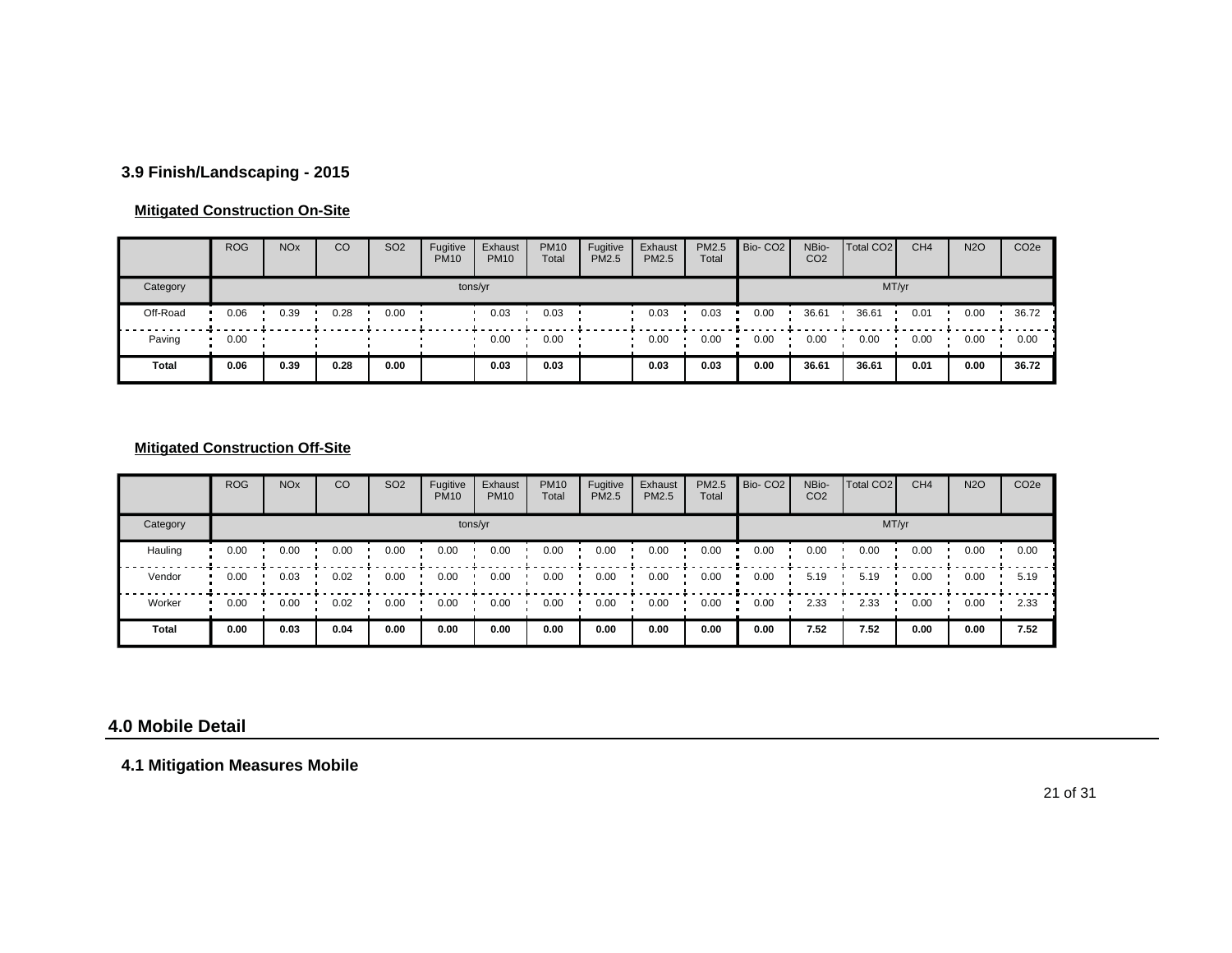#### CalEEMod Version: CalEEMod.2011.1.1

Date: 7/31/2012

# **San Diego Air Basin, Annual Collier Park Operation**

## **1.0 Project Characteristics**

### **1.1 Land Usage**

| <b>Land Uses</b>                 | Size | <b>Metric</b> |
|----------------------------------|------|---------------|
| <b>City Park</b>                 | 7.53 | Acre          |
| Unrefrigerated Warehouse-No Rail | 1.66 | 1000saft      |
| Racquet Club                     | 2.5  | 1000saft      |
| Other Non-Asphalt Surfaces       | 4.9  | $1000$ saft   |

### **1.2 Other Project Characteristics**

| Urbanization        | Urban | Wind Speed (m/s)                    |  | <b>Utility Company</b> San Diego Gas & Electric |
|---------------------|-------|-------------------------------------|--|-------------------------------------------------|
| <b>Climate Zone</b> |       | <b>Precipitation Freg (Days) 40</b> |  |                                                 |

#### **1.3 User Entered Comments**

Project Characteristics -

Land Use - Acreages based on site plan

Construction Phase -

Vehicle Trips - Based on TIA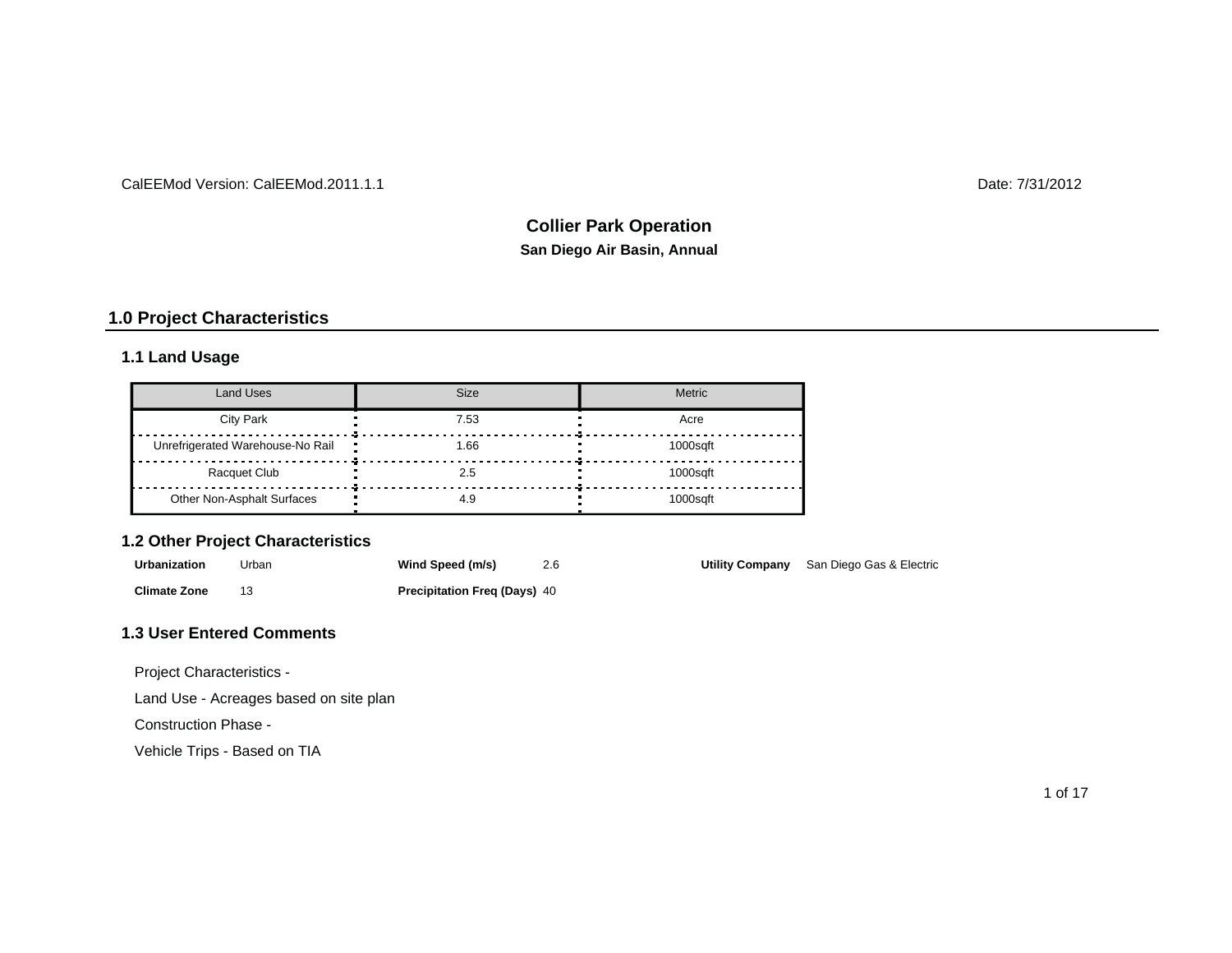Landscape Equipment - Assume landscape operations on all business days

Energy Use - Assume clubhouse use for rest of park b/c most conservative. Only club house has potential to use natural gas

Water And Wastewater - Changed other uses based on City park default usage. Divided default raquet club use in half b/c club house only anticipated to be used 15 days/month

Solid Waste - Divided default raquet club use in half b/c club house only anticipated to be used 15 days/month. Adjusted other uses based on city park rate

Mobile Land Use Mitigation -

### **2.0 Emissions Summary**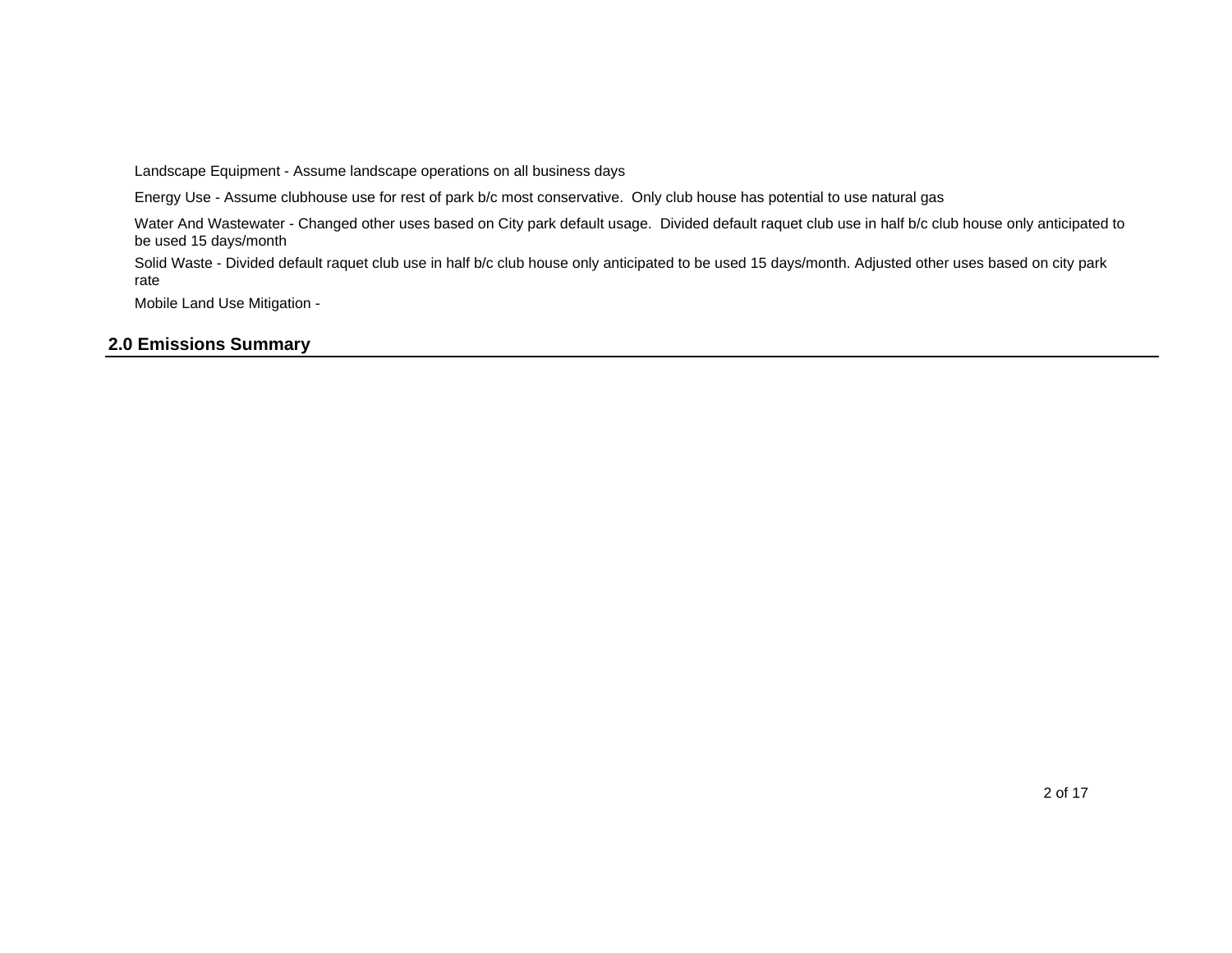# **2.2 Overall Operational**

### **Unmitigated Operational**

|          | <b>ROG</b> | <b>NO<sub>x</sub></b> | CO   | SO <sub>2</sub> | Fugitive<br><b>PM10</b> | Exhaust<br><b>PM10</b> | <b>PM10</b><br>Total | Fugitive<br>PM2.5 | Exhaust<br>PM2.5 | PM2.5<br>Total | Bio-CO <sub>2</sub> | NBio-<br>CO <sub>2</sub> | Total CO <sub>2</sub> | CH <sub>4</sub> | <b>N2O</b> | CO <sub>2e</sub> |
|----------|------------|-----------------------|------|-----------------|-------------------------|------------------------|----------------------|-------------------|------------------|----------------|---------------------|--------------------------|-----------------------|-----------------|------------|------------------|
| Category |            |                       |      |                 |                         | tons/yr                |                      |                   |                  |                |                     |                          | MT/yr                 |                 |            |                  |
| Area     | 0.05       | 0.00                  | 0.00 | 0.00            |                         | 0.00                   | 0.00                 |                   | 0.00             | 0.00           | 0.00                | 0.00                     | 0.00                  | 0.00            | 0.00       | 0.00             |
| Energy   | 0.00       | 0.00                  | 0.00 | 0.00            |                         | 0.00                   | 0.00                 |                   | 0.00             | 0.00           | 0.00                | 12.97                    | 12.97                 | 0.00            | 0.00       | 13.04            |
| Mobile   | 0.87       | .78                   | 8.86 | 0.01            | 0.96                    | 0.06                   | 1.02                 | 0.02              | 0.06             | 0.07           | 0.00                | 924.97                   | 924.97                | 0.06            | 0.00       | 926.20           |
| Waste    |            |                       |      |                 |                         | 0.00                   | 0.00                 |                   | 0.00             | 0.00           | 1.58                | 0.00                     | 1.58                  | 0.09            | 0.00       | 3.54             |
| Water    |            |                       |      |                 |                         | 0.00                   | 0.00                 |                   | 0.00             | 0.00           | 0.00                | 36.26                    | 36.26                 | 0.01            | 0.00       | 36.63            |
| Total    | 0.92       | 1.78                  | 8.86 | 0.01            | 0.96                    | 0.06                   | 1.02                 | 0.02              | 0.06             | 0.07           | 1.58                | 974.20                   | 975.78                | 0.16            | 0.00       | 979.41           |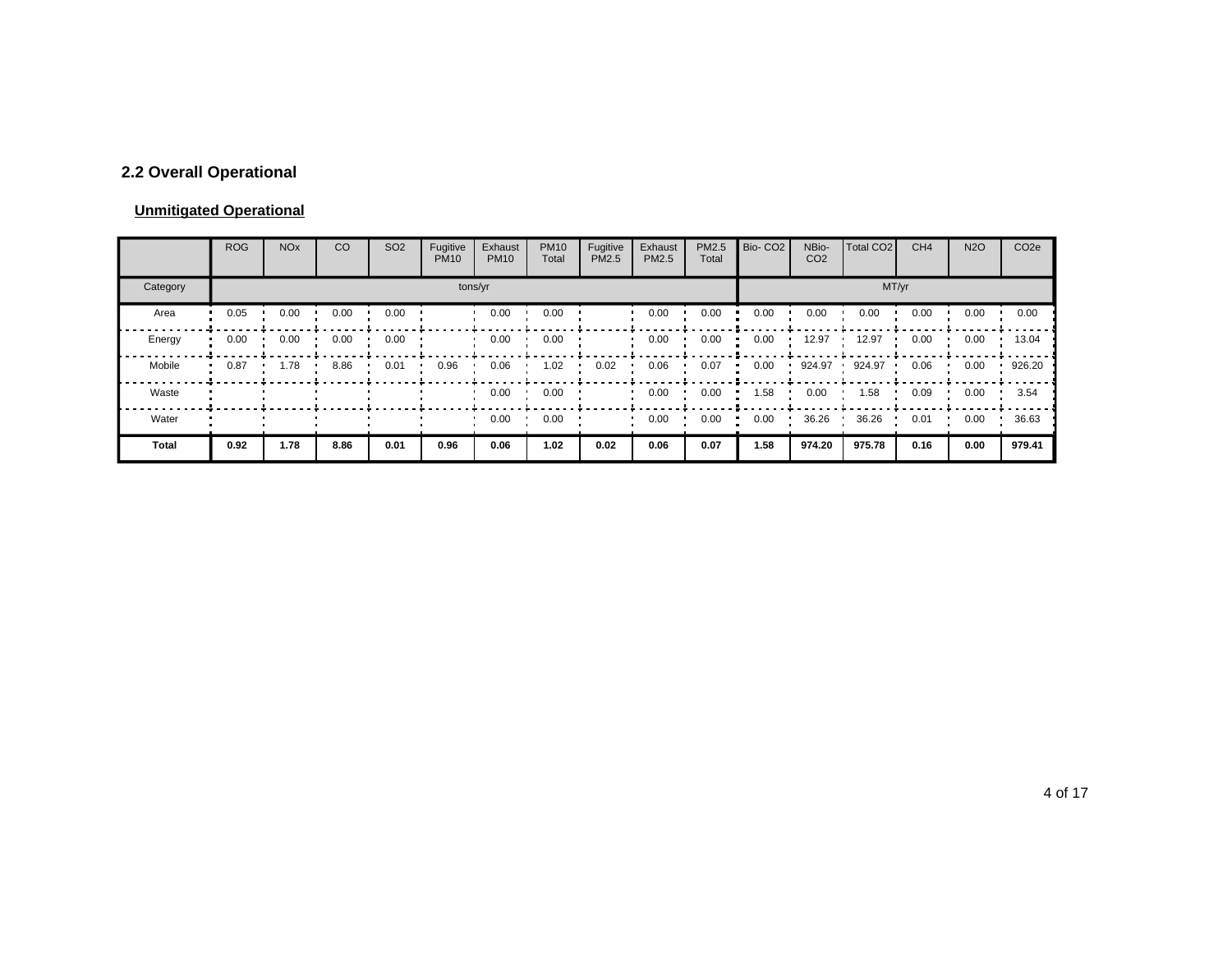## **2.2 Overall Operational**

### **Mitigated Operational**

|          | <b>ROG</b> | <b>NO<sub>x</sub></b> | CO   | SO <sub>2</sub> | Fugitive<br><b>PM10</b> | Exhaust<br><b>PM10</b> | <b>PM10</b><br>Total | Fugitive<br>PM2.5 | Exhaust<br><b>PM2.5</b> | PM2.5<br>Total | Bio-CO <sub>2</sub> | NBio-<br>CO <sub>2</sub> | Total CO <sub>2</sub> | CH <sub>4</sub> | <b>N2O</b> | CO <sub>2e</sub> |
|----------|------------|-----------------------|------|-----------------|-------------------------|------------------------|----------------------|-------------------|-------------------------|----------------|---------------------|--------------------------|-----------------------|-----------------|------------|------------------|
| Category |            |                       |      |                 |                         | tons/yr                |                      |                   |                         |                |                     |                          |                       | MT/yr           |            |                  |
| Area     | 0.05       | 0.00                  | 0.00 | 0.00            |                         | 0.00                   | 0.00                 |                   | 0.00                    | 0.00           | 0.00                | 0.00                     | 0.00                  | 0.00            | 0.00       | 0.00             |
| Energy   | 0.00       | 0.00                  | 0.00 | 0.00            |                         | 0.00                   | 0.00                 |                   | 0.00                    | 0.00           | 0.00                | 12.97                    | 12.97                 | 0.00            | 0.00       | 13.04            |
| Mobile   | 0.86       | 1.77                  | 8.79 | 0.01            | 0.95                    | 0.06                   | 1.01                 | 0.02              | 0.06                    | 0.07           | 0.00                | 916.05                   | 916.05                | 0.06            | 0.00       | 917.27           |
| Waste    |            |                       |      |                 |                         | 0.00                   | 0.00                 |                   | 0.00                    | 0.00           | 1.58                | 0.00                     | 1.58                  | 0.09            | 0.00       | 3.54             |
| Water    |            |                       |      |                 |                         | 0.00                   | 0.00                 |                   | 0.00                    | 0.00           | 0.00                | 36.26                    | 36.26                 | 0.01            | 0.00       | 36.63            |
| Total    | 0.91       | 1.77                  | 8.79 | 0.01            | 0.95                    | 0.06                   | 1.01                 | 0.02              | 0.06                    | 0.07           | 1.58                | 965.28                   | 966.86                | 0.16            | 0.00       | 970.48           |

#### **3.0 Construction Detail**

## **3.1 Mitigation Measures Construction**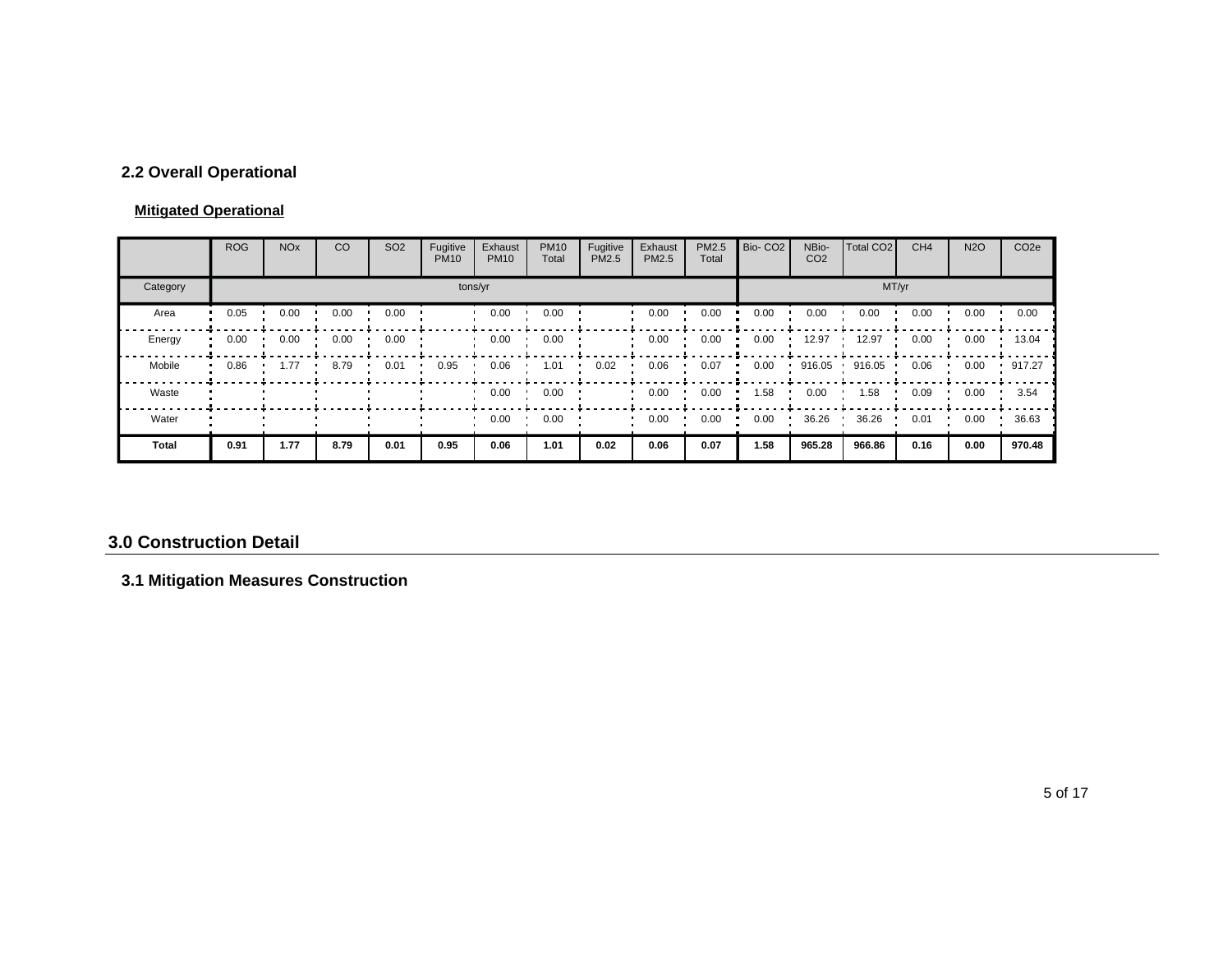#### Improve Pedestrian Network

|             | <b>ROG</b>       | <b>NO<sub>x</sub></b> | CO        | SO <sub>2</sub> | Fugitive<br><b>PM10</b> | Exhaust<br><b>PM10</b> | <b>PM10</b><br>Total | Fugitive<br><b>PM2.5</b> | Exhaust<br>PM2.5 | PM2.5<br>Total | Bio-CO <sub>2</sub> | NBio-<br>CO <sub>2</sub> | Total CO <sub>2</sub> | CH <sub>4</sub> | <b>N2O</b> | CO <sub>2</sub> e |
|-------------|------------------|-----------------------|-----------|-----------------|-------------------------|------------------------|----------------------|--------------------------|------------------|----------------|---------------------|--------------------------|-----------------------|-----------------|------------|-------------------|
| Category    | MT/yr<br>tons/yr |                       |           |                 |                         |                        |                      |                          |                  |                |                     |                          |                       |                 |            |                   |
| Mitigated   | 0.86             | 1.77                  | 8.79      | 0.01            | 0.95                    | 0.06                   | 1.01                 | 0.02                     | 0.06             | 0.07           | 0.00                | 916.05                   | 916.05                | 0.06            | 0.00       | 917.27            |
| Unmitigated | 0.87             | 1.78                  | 8.86      | 0.01            | 0.96                    | 0.06                   | 1.02                 | 0.02                     | 0.06             | 0.07           | 0.00                | 924.97                   | 924.97                | 0.06            | 0.00       | 926.20            |
| Total       | <b>NA</b>        | <b>NA</b>             | <b>NA</b> | <b>NA</b>       | <b>NA</b>               | <b>NA</b>              | <b>NA</b>            | <b>NA</b>                | <b>NA</b>        | <b>NA</b>      | <b>NA</b>           | <b>NA</b>                | <b>NA</b>             | <b>NA</b>       | <b>NA</b>  | <b>NA</b>         |

# **4.2 Trip Summary Information**

|                                  |         | Average Daily Trip Rate |               | Unmitigated       | Mitigated         |
|----------------------------------|---------|-------------------------|---------------|-------------------|-------------------|
| Land Use                         | Weekdav | Saturday                | <b>Sundav</b> | <b>Annual VMT</b> | <b>Annual VMT</b> |
| City Park                        | 843.36  | 843.36                  | 843.36        | 1.800.449         | 1.782.445         |
| Other Non-Asphalt Surfaces       | 0.00    | 0.00                    | 0.00          |                   |                   |
| Racquet Club                     | 6.50    | 6.50                    | 6.50          | 13.877            | 13.738            |
| Unrefrigerated Warehouse-No Rail | 4.32    | 4.32                    | 4.32          | 9.214             | 9.122             |
| Total                            | 854.18  | 854.18                  | 854.18        | 823.540           | 1,805,305         |

## **4.3 Trip Type Information**

|                  |            | <b>Miles</b> |             |            | Trip %     |             |
|------------------|------------|--------------|-------------|------------|------------|-------------|
| Land Use         | H-W or C-W | H-S or C-C   | H-O or C-NW | H-W or C-W | H-S or C-C | H-O or C-NW |
| <b>City Park</b> | 9.50       | 7.30         | 7.30        | 33.00      | 48.00      | 19.00       |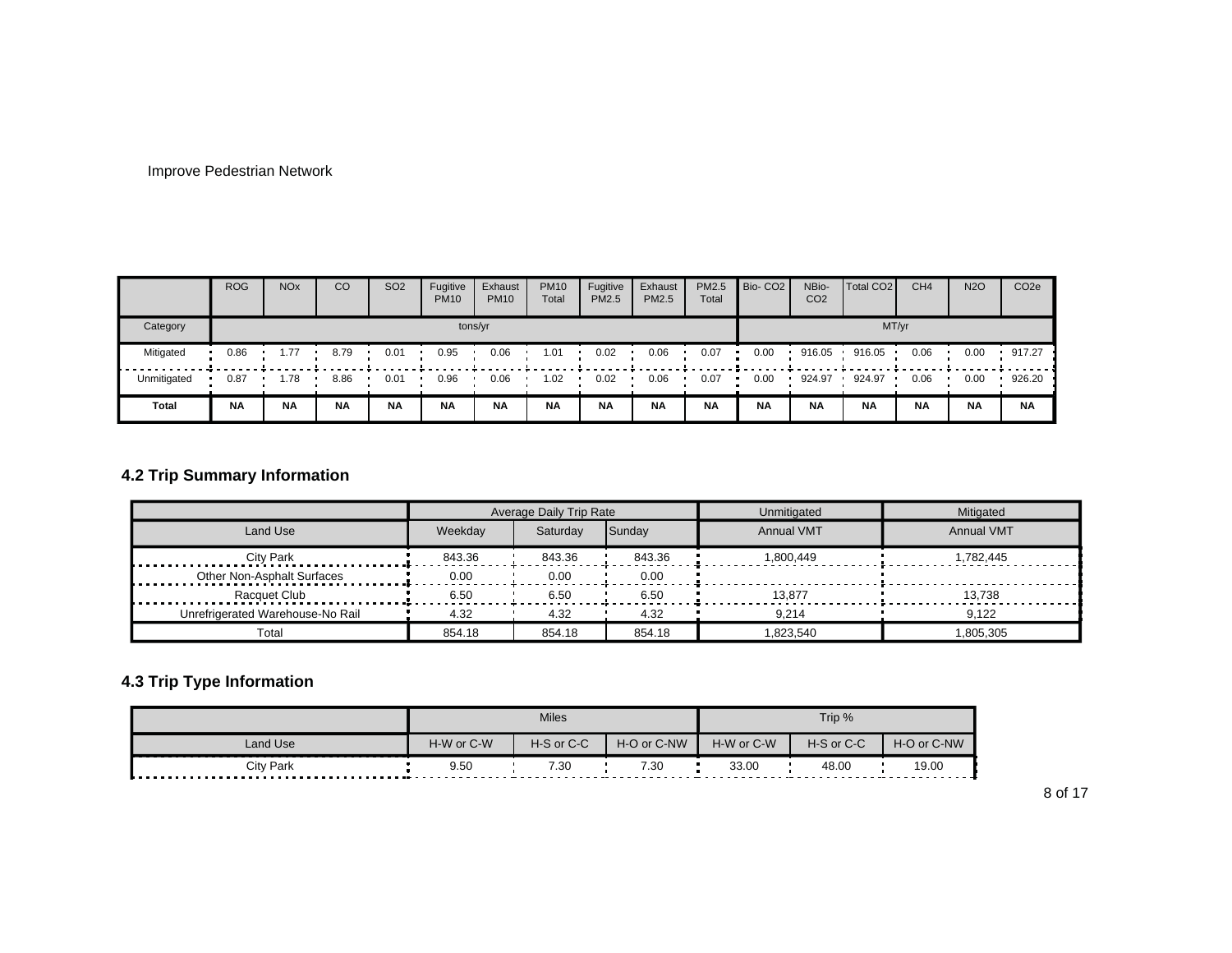|                                  |            | <b>Miles</b> |             |            | Trip %     |             |
|----------------------------------|------------|--------------|-------------|------------|------------|-------------|
| Land Use                         | H-W or C-W | H-S or C-C   | H-O or C-NW | H-W or C-W | H-S or C-C | H-O or C-NW |
| Other Non-Asphalt Surfaces       | 9.50       | 7.30         | 7.30        | 0.00       | 0.00       | 0.00        |
| Racquet Club                     | 9.50       | 7.30         | 7.30        | 33.00      | 48.00      | 19.00       |
| Unrefrigerated Warehouse-No Rail | 9.50       | 7.30         | 7.30        | 33.00      | 48.00      | 19.00       |

# **5.0 Energy Detail**

## **5.1 Mitigation Measures Energy**

|                                  | <b>ROG</b> | <b>NO<sub>x</sub></b> | CO        | SO <sub>2</sub> | Fugitive<br><b>PM10</b> | Exhaust<br><b>PM10</b> | <b>PM10</b><br>Total | Fugitive<br>PM2.5 | Exhaust<br>PM2.5 | PM2.5<br>Total | Bio-CO <sub>2</sub> | NBio-<br>CO <sub>2</sub> | Total CO <sub>2</sub> | CH <sub>4</sub> | <b>N2O</b> | CO <sub>2e</sub> |
|----------------------------------|------------|-----------------------|-----------|-----------------|-------------------------|------------------------|----------------------|-------------------|------------------|----------------|---------------------|--------------------------|-----------------------|-----------------|------------|------------------|
| Category                         |            |                       |           |                 |                         | tons/yr                |                      |                   |                  |                |                     |                          | MT/yr                 |                 |            |                  |
| Electricity<br>Mitigated         |            |                       |           |                 |                         | 0.00                   | 0.00                 |                   | 0.00             | 0.00           | 0.00                | 11.40                    | 11.40                 | 0.00            | 0.00       | 11.46            |
| Electricity<br>Unmitigated       |            |                       |           |                 |                         | 0.00                   | 0.00                 |                   | 0.00             | 0.00           | 0.00                | 11.40                    | 11.40                 | 0.00            | 0.00       | 11.46            |
| NaturalGas<br>Mitigated          | 0.00       | 0.00                  | 0.00      | 0.00            |                         | 0.00                   | 0.00                 |                   | 0.00             | 0.00           | 0.00                | 1.57                     | 1.57                  | 0.00            | 0.00       | 1.58             |
| <b>NaturalGas</b><br>Unmitigated | 0.00       | 0.00                  | 0.00      | 0.00            |                         | 0.00                   | 0.00                 |                   | 0.00             | 0.00           | 0.00                | 1.57                     | 1.57                  | 0.00            | 0.00       | 1.58             |
| <b>Total</b>                     | <b>NA</b>  | <b>NA</b>             | <b>NA</b> | <b>NA</b>       | <b>NA</b>               | <b>NA</b>              | <b>NA</b>            | <b>NA</b>         | <b>NA</b>        | <b>NA</b>      | <b>NA</b>           | <b>NA</b>                | <b>NA</b>             | <b>NA</b>       | <b>NA</b>  | <b>NA</b>        |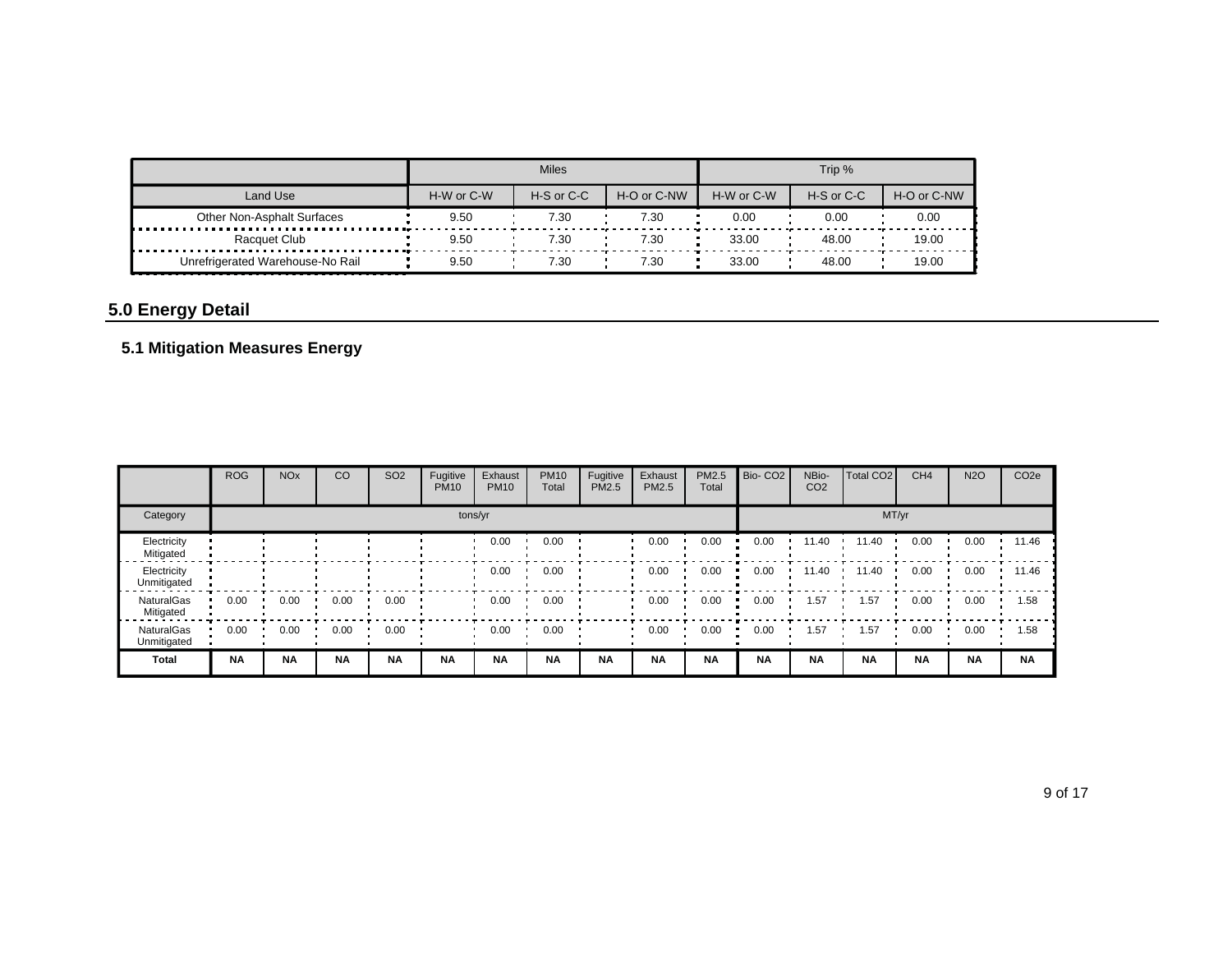## **5.2 Energy by Land Use - NaturalGas**

### **Unmitigated**

|                                        | <b>NaturalGas Use</b> | <b>ROG</b> | <b>NO<sub>x</sub></b> | CO   | SO <sub>2</sub> | Fugitive<br><b>PM10</b> | Exhaust<br><b>PM10</b> | <b>PM10</b><br>Total | Fugitive<br>PM2.5 | Exhaust<br>PM2.5 | PM2.5<br>Total | Bio-CO <sub>2</sub> | NBio-<br>CO <sub>2</sub> | Total CO <sub>2</sub> | CH <sub>4</sub> | <b>N2O</b> | CO <sub>2e</sub> |
|----------------------------------------|-----------------------|------------|-----------------------|------|-----------------|-------------------------|------------------------|----------------------|-------------------|------------------|----------------|---------------------|--------------------------|-----------------------|-----------------|------------|------------------|
| Land Use                               | <b>kBTU</b>           |            |                       |      |                 |                         | tons/yr                |                      |                   |                  |                |                     |                          |                       | MT/yr           |            |                  |
| <b>City Park</b>                       | $\Omega$              | 0.00       | 0.00                  | 0.00 | 0.00            |                         | 0.00                   | 0.00                 |                   | 0.00             | 0.00           | 0.00                | 0.00                     | 0.00                  | 0.00            | 0.00       | 0.00             |
| Other Non-Asphalt<br>Surfaces          | $\Omega$              | 0.00       | 0.00                  | 0.00 | 0.00            |                         | 0.00                   | 0.00                 |                   | 0.00             | 0.00           | 0.00                | 0.00                     | 0.00                  | 0.00            | 0.00       | 0.00             |
| Racquet Club                           | 29475                 | 0.00       | 0.00                  | 0.00 | 0.00            |                         | 0.00                   | 0.00                 |                   | 0.00             | 0.00           | 0.00                | 1.57                     | .57                   | 0.00            | 0.00       | 1.58             |
| Unrefrigerated<br>Warehouse-No<br>Rail |                       | 0.00       | 0.00                  | 0.00 | 0.00            |                         | 0.00                   | 0.00                 |                   | 0.00             | 0.00           | 0.00                | 0.00                     | 0.00                  | 0.00            | 0.00       | 0.00             |
| Total                                  |                       | 0.00       | 0.00                  | 0.00 | 0.00            |                         | 0.00                   | 0.00                 |                   | 0.00             | 0.00           | 0.00                | 1.57                     | 1.57                  | 0.00            | 0.00       | 1.58             |

#### **Mitigated**

|                                        | NaturalGas Use | <b>ROG</b> | <b>NO<sub>x</sub></b> | <sub>CO</sub> | SO <sub>2</sub> | Fugitive<br><b>PM10</b> | Exhaust<br><b>PM10</b> | <b>PM10</b><br>Total | Fugitive<br>PM2.5 | Exhaust<br>PM2.5 | PM2.5<br>Total | Bio-CO <sub>2</sub> | NBio-<br>CO <sub>2</sub> | Total CO <sub>2</sub> | CH <sub>4</sub> | <b>N2O</b> | CO <sub>2e</sub> |
|----------------------------------------|----------------|------------|-----------------------|---------------|-----------------|-------------------------|------------------------|----------------------|-------------------|------------------|----------------|---------------------|--------------------------|-----------------------|-----------------|------------|------------------|
| Land Use                               | <b>kBTU</b>    |            |                       |               |                 | tons/yr                 |                        |                      |                   |                  |                |                     |                          | MT/yr                 |                 |            |                  |
| <b>City Park</b>                       | $\Omega$       | 0.00       | 0.00                  | 0.00          | 0.00            |                         | 0.00                   | 0.00                 |                   | 0.00             | 0.00           | 0.00                | 0.00                     | 0.00                  | 0.00            | 0.00       | 0.00             |
| Other Non-Asphalt<br>Surfaces          | 0              | 0.00       | 0.00                  | 0.00          | 0.00            |                         | 0.00                   | 0.00                 |                   | 0.00             | 0.00           | 0.00                | 0.00                     | 0.00                  | 0.00            | 0.00       | 0.00             |
| Racquet Club                           | 29475          | 0.00       | 0.00                  | 0.00          | 0.00            |                         | 0.00                   | 0.00                 |                   | 0.00             | 0.00           | 0.00                | 1.57                     | 1.57                  | 0.00            | 0.00       | 1.58             |
| Unrefrigerated<br>Warehouse-No<br>Rail | $\Omega$       | 0.00       | 0.00                  | 0.00          | 0.00            |                         | 0.00                   | 0.00                 |                   | 0.00             | 0.00           | 0.00                | 0.00                     | 0.00                  | 0.00            | 0.00       | 0.00             |
| Total                                  |                | 0.00       | 0.00                  | 0.00          | 0.00            |                         | 0.00                   | 0.00                 |                   | 0.00             | 0.00           | 0.00                | 1.57                     | 1.57                  | 0.00            | 0.00       | 1.58             |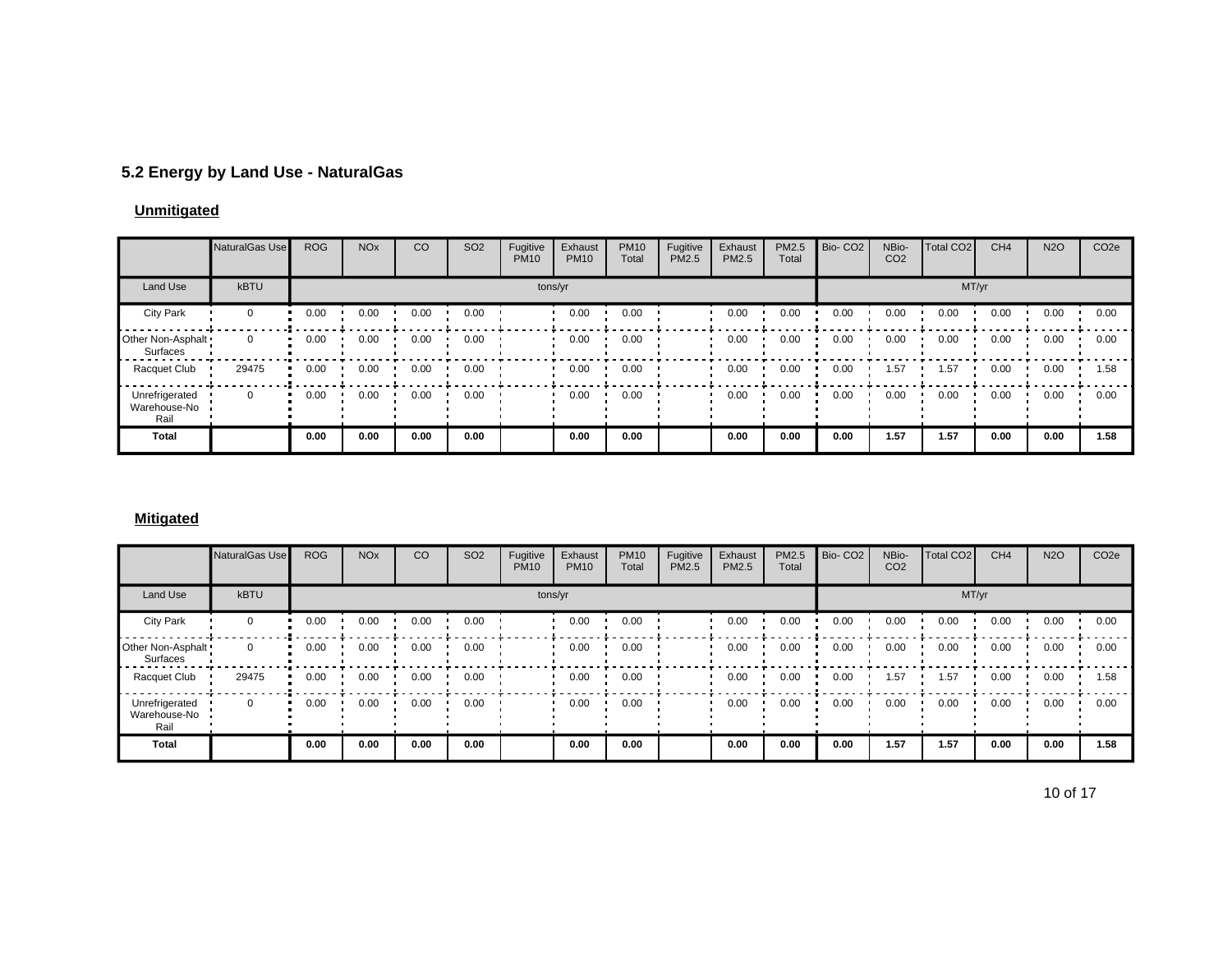# **5.3 Energy by Land Use - Electricity**

### **Unmitigated**

|                                        | <b>Electricity Use</b> | <b>ROG</b> | <b>NO<sub>x</sub></b> | CO      | <b>SO2</b> | Total CO <sub>2</sub> | CH <sub>4</sub> | <b>N2O</b> | CO <sub>2e</sub> |
|----------------------------------------|------------------------|------------|-----------------------|---------|------------|-----------------------|-----------------|------------|------------------|
| <b>Land Use</b>                        | <b>kWh</b>             |            |                       | tons/yr |            |                       |                 | MT/yr      |                  |
| City Park                              | $\Omega$               |            |                       |         |            | 0.00                  | 0.00            | 0.00       | 0.00             |
| Other Non-Asphalt<br>Surfaces          | $\Omega$               |            |                       |         |            | 0.00                  | 0.00            | 0.00       | 0.00             |
| Racquet Club                           | 22500                  |            |                       |         |            | 7.97                  | 0.00            | 0.00       | 8.01             |
| Unrefrigerated<br>Warehouse-No<br>Rail | 9694.4                 |            |                       |         |            | 3.43                  | 0.00            | 0.00       | 3.45             |
| <b>Total</b>                           |                        |            |                       |         |            | 11.40                 | 0.00            | 0.00       | 11.46            |

### **Mitigated**

|                                        | <b>Electricity Use</b> | <b>ROG</b> | <b>NO<sub>x</sub></b> | CO      | <b>SO2</b> | <b>Total CO2</b> | CH <sub>4</sub> | <b>N2O</b> | CO <sub>2e</sub> |
|----------------------------------------|------------------------|------------|-----------------------|---------|------------|------------------|-----------------|------------|------------------|
| Land Use                               | kWh                    |            |                       | tons/yr |            |                  |                 | MT/yr      |                  |
| <b>City Park</b>                       | $\Omega$               |            |                       |         |            | 0.00             | 0.00            | 0.00       | 0.00             |
| Other Non-Asphalt<br>Surfaces          | $\Omega$               |            |                       |         |            | 0.00             | 0.00            | 0.00       | 0.00             |
| Racquet Club                           | 22500                  |            |                       |         |            | 7.97             | 0.00            | 0.00       | 8.01             |
| Unrefrigerated<br>Warehouse-No<br>Rail | 9694.4                 |            |                       |         |            | 3.43             | 0.00            | 0.00       | 3.45             |
| Total                                  |                        |            |                       |         |            | 11.40            | 0.00            | 0.00       | 11.46            |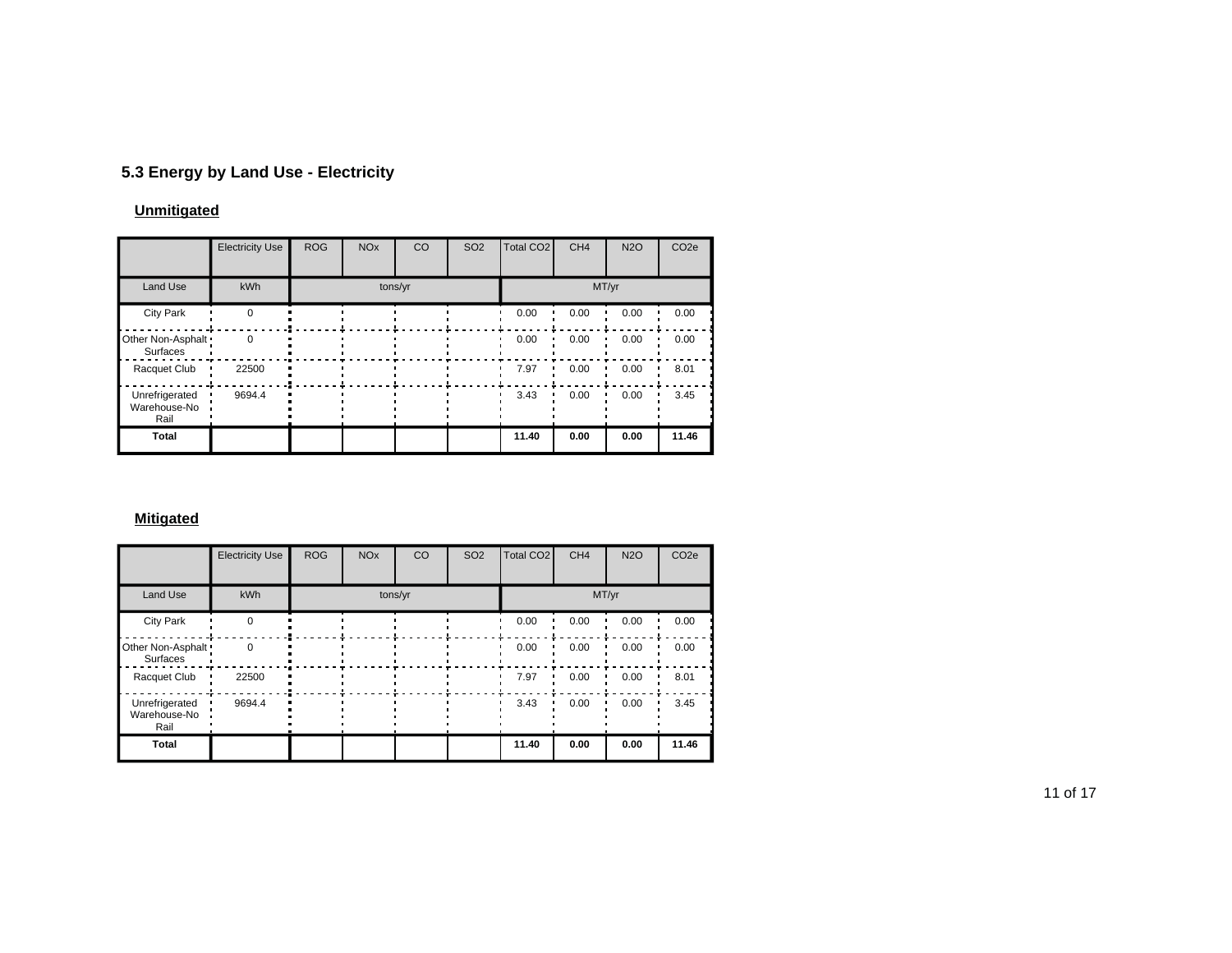#### **6.0 Area Detail**

# **6.1 Mitigation Measures Area**

|             | <b>ROG</b> | <b>NO<sub>x</sub></b> | CO        | SO <sub>2</sub> | Fugitive<br><b>PM10</b> | Exhaust<br><b>PM10</b> | <b>PM10</b><br>Total | Fugitive<br><b>PM2.5</b> | Exhaust<br><b>PM2.5</b> | PM2.5<br>Total | Bio-CO <sub>2</sub> | NBio-<br>CO <sub>2</sub> | Total CO <sub>2</sub> | CH <sub>4</sub> | <b>N2O</b> | CO <sub>2</sub> e |
|-------------|------------|-----------------------|-----------|-----------------|-------------------------|------------------------|----------------------|--------------------------|-------------------------|----------------|---------------------|--------------------------|-----------------------|-----------------|------------|-------------------|
| Category    |            |                       |           |                 |                         | tons/yr                |                      |                          |                         | MT/yr          |                     |                          |                       |                 |            |                   |
| Mitigated   | 0.05       | 0.00                  | 0.00      | 0.00            |                         | 0.00                   | 0.00                 |                          | 0.00                    | 0.00           | 0.00                | 0.00                     | 0.00                  | 0.00            | 0.00       | 0.00              |
| Unmitigated | 0.05       | 0.00                  | 0.00      | 0.00            |                         | 0.00                   | 0.00                 |                          | 0.00                    | 0.00           | 0.00                | 0.00                     | 0.00                  | 0.00            | 0.00       | 0.00              |
| Total       | <b>NA</b>  | <b>NA</b>             | <b>NA</b> | <b>NA</b>       | <b>NA</b>               | <b>NA</b>              | <b>NA</b>            | <b>NA</b>                | <b>NA</b>               | <b>NA</b>      | <b>NA</b>           | <b>NA</b>                | <b>NA</b>             | <b>NA</b>       | <b>NA</b>  | <b>NA</b>         |

# **6.2 Area by SubCategory**

**Unmitigated**

|                          | <b>ROG</b> | <b>NO<sub>x</sub></b> | CO   | SO <sub>2</sub> | Fugitive<br><b>PM10</b> | Exhaust<br><b>PM10</b> | <b>PM10</b><br>Total | Fugitive<br>PM2.5 | Exhaust<br><b>PM2.5</b> | <b>PM2.5</b><br>Total | Bio-CO <sub>2</sub> | NBio-<br>CO <sub>2</sub> | Total CO <sub>2</sub> | CH <sub>4</sub> | <b>N2O</b> | CO <sub>2e</sub> |
|--------------------------|------------|-----------------------|------|-----------------|-------------------------|------------------------|----------------------|-------------------|-------------------------|-----------------------|---------------------|--------------------------|-----------------------|-----------------|------------|------------------|
| SubCategory              |            |                       |      |                 | tons/yr                 |                        |                      |                   |                         |                       |                     |                          | MT/yr                 |                 |            |                  |
| Architectural<br>Coating | 0.01       |                       |      |                 |                         | 0.00                   | 0.00                 |                   | 0.00                    | 0.00                  | 0.00                | 0.00                     | 0.00                  | 0.00            | 0.00       | 0.00             |
| Consumer<br>Products     | 0.04       |                       |      |                 |                         | 0.00                   | 0.00                 |                   | 0.00                    | 0.00                  | 0.00                | 0.00                     | 0.00                  | 0.00            | 0.00       | 0.00             |
| Landscaping              | 0.00       | 0.00                  | 0.00 | 0.00            |                         | 0.00                   | 0.00                 |                   | 0.00                    | 0.00                  | 0.00                | 0.00                     | 0.00                  | 0.00            | 0.00       | 0.00             |
| <b>Total</b>             | 0.05       | 0.00                  | 0.00 | 0.00            |                         | 0.00                   | 0.00                 |                   | 0.00                    | 0.00                  | 0.00                | 0.00                     | 0.00                  | 0.00            | 0.00       | 0.00             |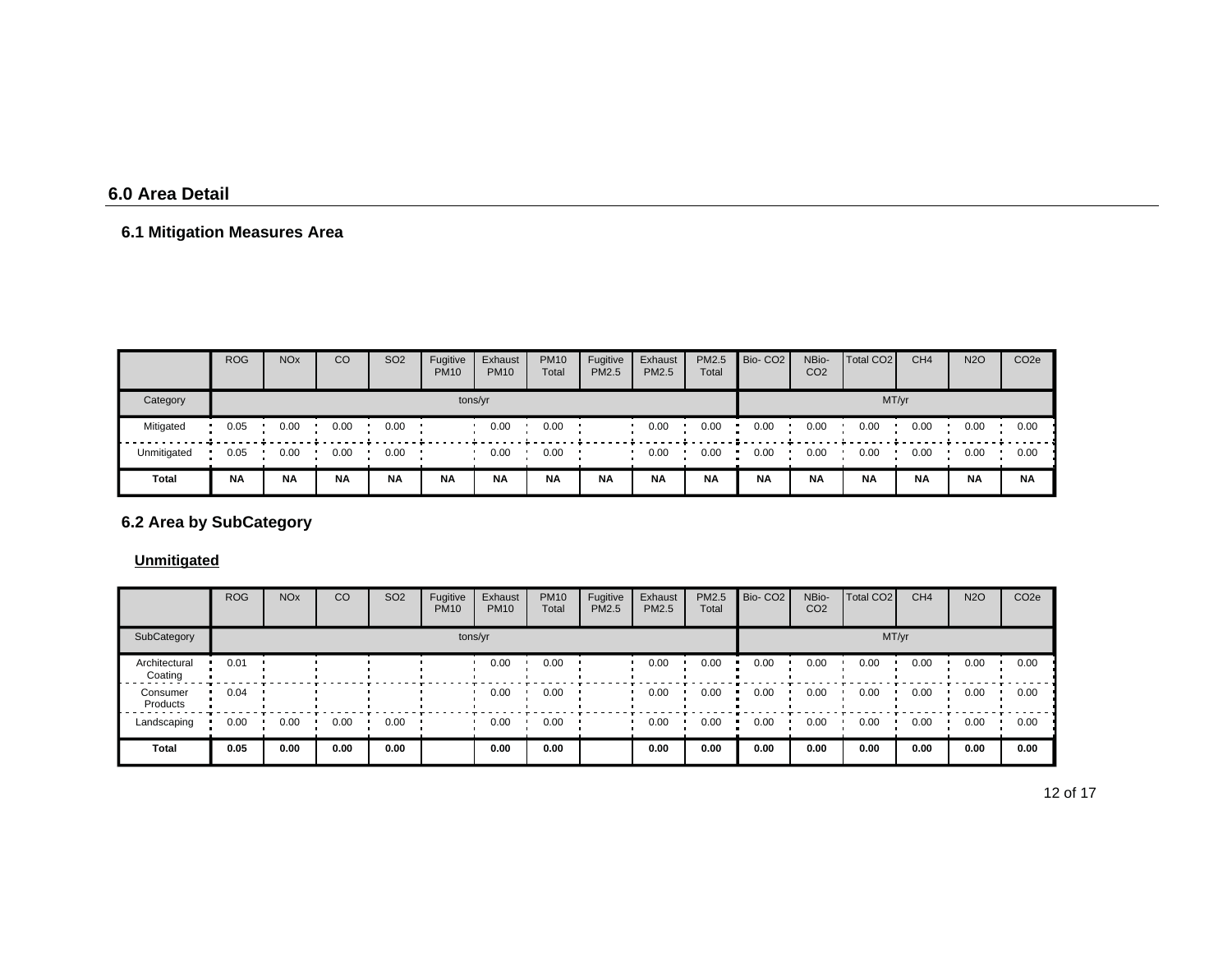## **6.2 Area by SubCategory**

## **Mitigated**

|                          | <b>ROG</b> | <b>NO<sub>x</sub></b> | CO   | SO <sub>2</sub> | Fugitive<br><b>PM10</b> | Exhaust<br><b>PM10</b> | <b>PM10</b><br>Total | Fugitive<br>PM2.5 | Exhaust<br>PM2.5 | PM2.5<br>Total | Bio-CO <sub>2</sub> | NBio-<br>CO <sub>2</sub> | Total CO <sub>2</sub> | CH <sub>4</sub> | <b>N2O</b> | CO <sub>2e</sub> |
|--------------------------|------------|-----------------------|------|-----------------|-------------------------|------------------------|----------------------|-------------------|------------------|----------------|---------------------|--------------------------|-----------------------|-----------------|------------|------------------|
| SubCategory              |            |                       |      |                 | tons/yr                 |                        |                      |                   |                  |                |                     |                          | MT/yr                 |                 |            |                  |
| Architectural<br>Coating | 0.01       |                       |      |                 |                         | 0.00                   | 0.00                 |                   | 0.00             | 0.00           | 0.00                | 0.00                     | 0.00                  | 0.00            | 0.00       | 0.00             |
| Consumer<br>Products     | 0.04       |                       |      |                 |                         | 0.00                   | 0.00                 |                   | 0.00             | 0.00           | 0.00                | 0.00                     | 0.00                  | 0.00            | 0.00       | 0.00             |
| Landscaping              | 0.00       | 0.00                  | 0.00 | 0.00            |                         | 0.00                   | 0.00                 |                   | 0.00             | 0.00           | 0.00                | 0.00                     | 0.00                  | 0.00            | 0.00       | 0.00             |
| Total                    | 0.05       | 0.00                  | 0.00 | 0.00            |                         | 0.00                   | 0.00                 |                   | 0.00             | 0.00           | 0.00                | 0.00                     | 0.00                  | 0.00            | 0.00       | 0.00             |

#### **7.0 Water Detail**

**7.1 Mitigation Measures Water**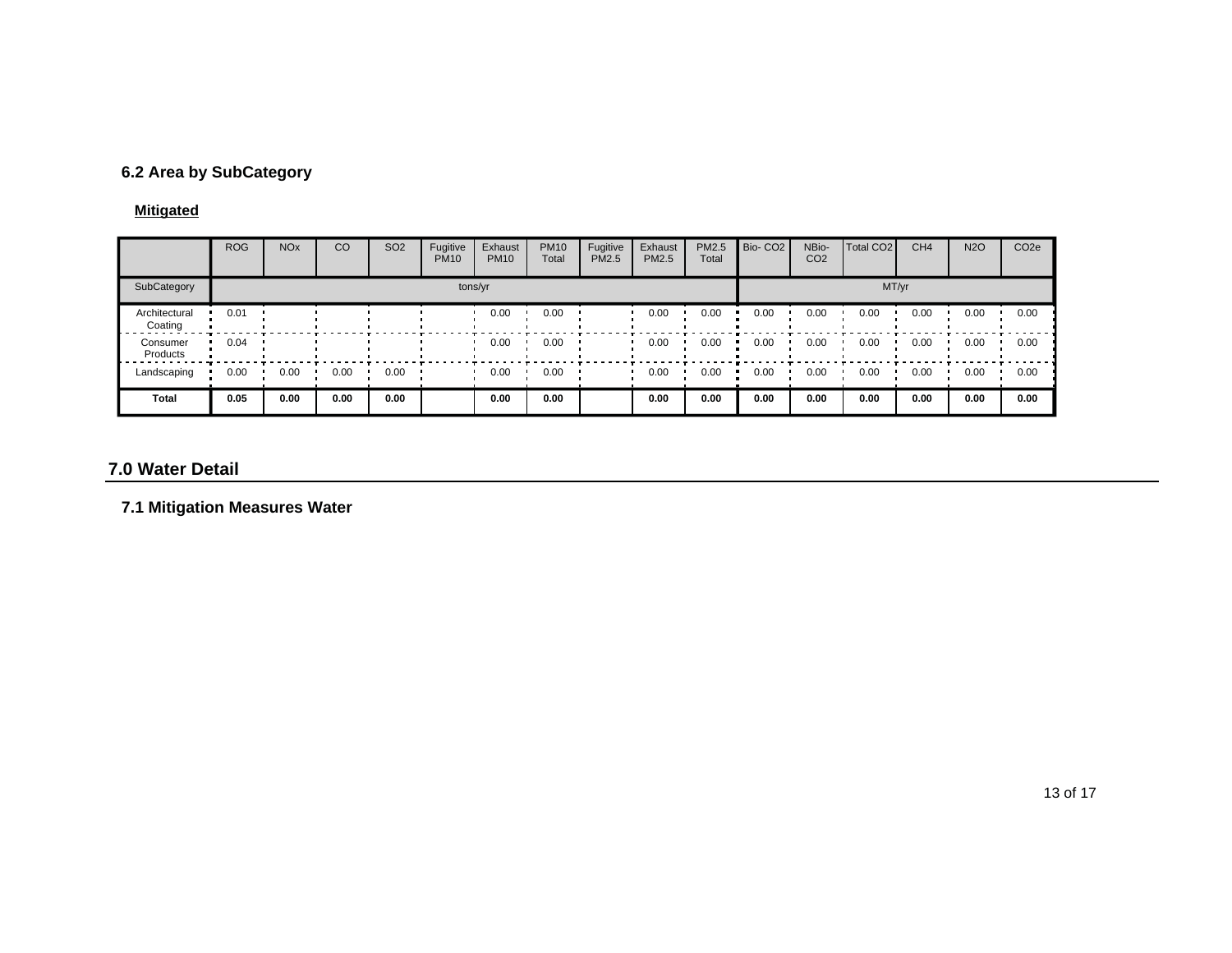|             | <b>ROG</b> | <b>NO<sub>x</sub></b> | CO        | <b>SO2</b> | Total CO <sub>2</sub> | CH <sub>4</sub> | <b>N2O</b> | CO <sub>2e</sub> |  |  |
|-------------|------------|-----------------------|-----------|------------|-----------------------|-----------------|------------|------------------|--|--|
| Category    |            |                       | tons/yr   |            | MT/yr                 |                 |            |                  |  |  |
| Mitigated   |            |                       |           |            | 36.26<br>٠            | 0.01            | 0.00       | 36.63            |  |  |
| Unmitigated |            |                       |           |            | 36.26<br>٠            | 0.01            | 0.00       | 36.63            |  |  |
| Total       | <b>NA</b>  | <b>NA</b>             | <b>NA</b> | <b>NA</b>  | <b>NA</b>             | <b>NA</b>       | <b>NA</b>  | <b>NA</b>        |  |  |

## **7.2 Water by Land Use**

### **Unmitigated**

|                                        | Indoor/Outdoor<br>Use | <b>ROG</b> | <b>NO<sub>x</sub></b> | <b>CO</b> | <b>SO2</b> | Total CO <sub>2</sub> | CH <sub>4</sub> | <b>N2O</b> | CO <sub>2e</sub> |  |
|----------------------------------------|-----------------------|------------|-----------------------|-----------|------------|-----------------------|-----------------|------------|------------------|--|
| <b>Land Use</b>                        | Mgal                  |            |                       | tons/yr   |            | MT/yr                 |                 |            |                  |  |
| <b>City Park</b>                       | 0/8.97185             |            |                       |           |            | 35.30                 | 0.00            | 0.00       | 35.48            |  |
| Other Non-Asphalt<br>Surfaces          | 0/0                   |            |                       |           |            | 0.00                  | 0.00            | 0.00       | 0.00             |  |
| Racquet Club                           | 0.073929/0            |            |                       |           |            | 0.34                  | 0.00            | 0.00       | 0.41             |  |
| Unrefrigerated<br>Warehouse-No<br>Rail | 0.134024/0            |            |                       |           |            | 0.62                  | 0.00            | 0.00       | 0.74             |  |
| Total                                  |                       |            |                       |           |            | 36.26                 | 0.00            | 0.00       | 36.63            |  |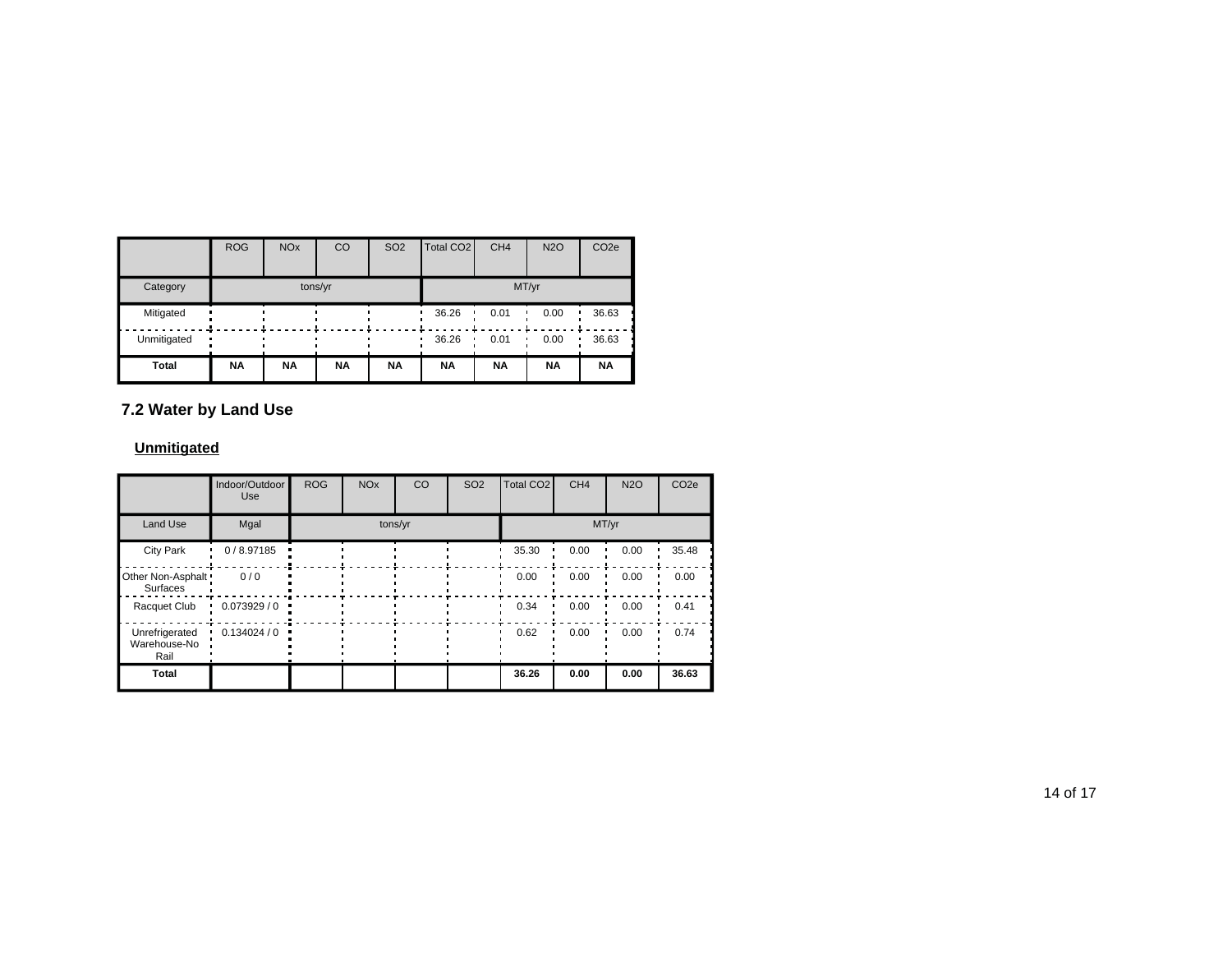## **7.2 Water by Land Use**

## **Mitigated**

|                                        | Indoor/Outdoor<br>Use | <b>ROG</b> | <b>NO<sub>x</sub></b> | CO      | <b>SO2</b> | Total CO <sub>2</sub> | CH <sub>4</sub> | <b>N2O</b> | CO <sub>2e</sub> |
|----------------------------------------|-----------------------|------------|-----------------------|---------|------------|-----------------------|-----------------|------------|------------------|
| <b>Land Use</b>                        | Mgal                  |            |                       | tons/yr |            |                       |                 | MT/yr      |                  |
| <b>City Park</b>                       | 0/8.97185             |            |                       |         |            | 35.30                 | 0.00            | 0.00       | 35.48            |
| Other Non-Asphalt<br>Surfaces          | 0/0                   |            |                       |         |            | 0.00                  | 0.00            | 0.00       | 0.00             |
| Racquet Club                           | 0.073929/0            |            |                       |         |            | 0.34                  | 0.00            | 0.00       | 0.41             |
| Unrefrigerated<br>Warehouse-No<br>Rail | 0.134024/0            |            |                       |         |            | 0.62                  | 0.00            | 0.00       | 0.74             |
| Total                                  |                       |            |                       |         |            | 36.26                 | 0.00            | 0.00       | 36.63            |

## **8.0 Waste Detail**

# **8.1 Mitigation Measures Waste**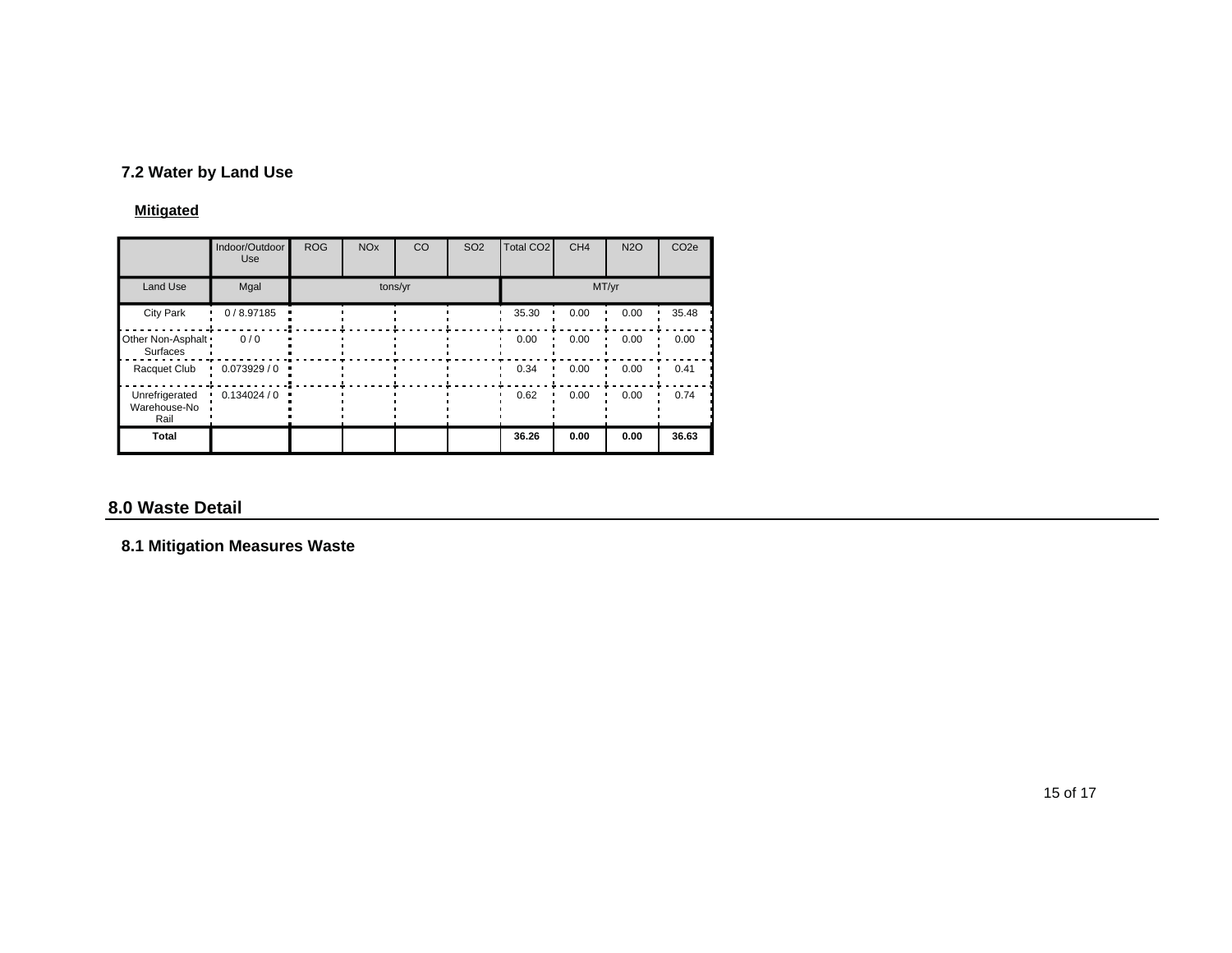## **Category/Year**

|             | <b>ROG</b> | <b>NO<sub>x</sub></b> | CO        | <b>SO2</b> | Total CO <sub>2</sub> | CH <sub>4</sub> | <b>N2O</b> | CO <sub>2e</sub> |  |  |
|-------------|------------|-----------------------|-----------|------------|-----------------------|-----------------|------------|------------------|--|--|
|             |            | tons/yr               |           |            | MT/yr                 |                 |            |                  |  |  |
| Mitigated   |            |                       |           |            | 1.58                  | 0.09            | 0.00       | 3.54             |  |  |
| Unmitigated |            |                       |           |            | 1.58<br>٠             | 0.09            | 0.00<br>٠  | 3.54             |  |  |
| Total       | <b>NA</b>  | <b>NA</b>             | <b>NA</b> | <b>NA</b>  | <b>NA</b>             | <b>NA</b>       | <b>NA</b>  | <b>NA</b>        |  |  |

## **8.2 Waste by Land Use**

### **Unmitigated**

|                                        | Waste<br><b>Disposed</b> | <b>ROG</b> | <b>NO<sub>x</sub></b> | <b>CO</b> | SO <sub>2</sub> | <b>Total CO2</b> | CH <sub>4</sub> | <b>N2O</b> | CO <sub>2e</sub> |
|----------------------------------------|--------------------------|------------|-----------------------|-----------|-----------------|------------------|-----------------|------------|------------------|
| Land Use                               | tons                     |            |                       | tons/yr   |                 | MT/yr            |                 |            |                  |
| City Park                              | 0.65                     |            |                       |           |                 | 0.13             | 0.01            | 0.00       | 0.30             |
| Other Non-Asphalt<br>Surfaces          | $\Omega$                 |            |                       |           |                 | 0.00             | 0.00            | 0.00       | 0.00             |
| Racquet Club                           | 7.13                     |            |                       |           |                 | 1.45             | 0.09            | 0.00       | 3.24             |
| Unrefrigerated<br>Warehouse-No<br>Rail | 0.002                    |            |                       |           |                 | 0.00             | 0.00            | 0.00       | 0.00             |
| Total                                  |                          |            |                       |           |                 | 1.58             | 0.10            | 0.00       | 3.54             |